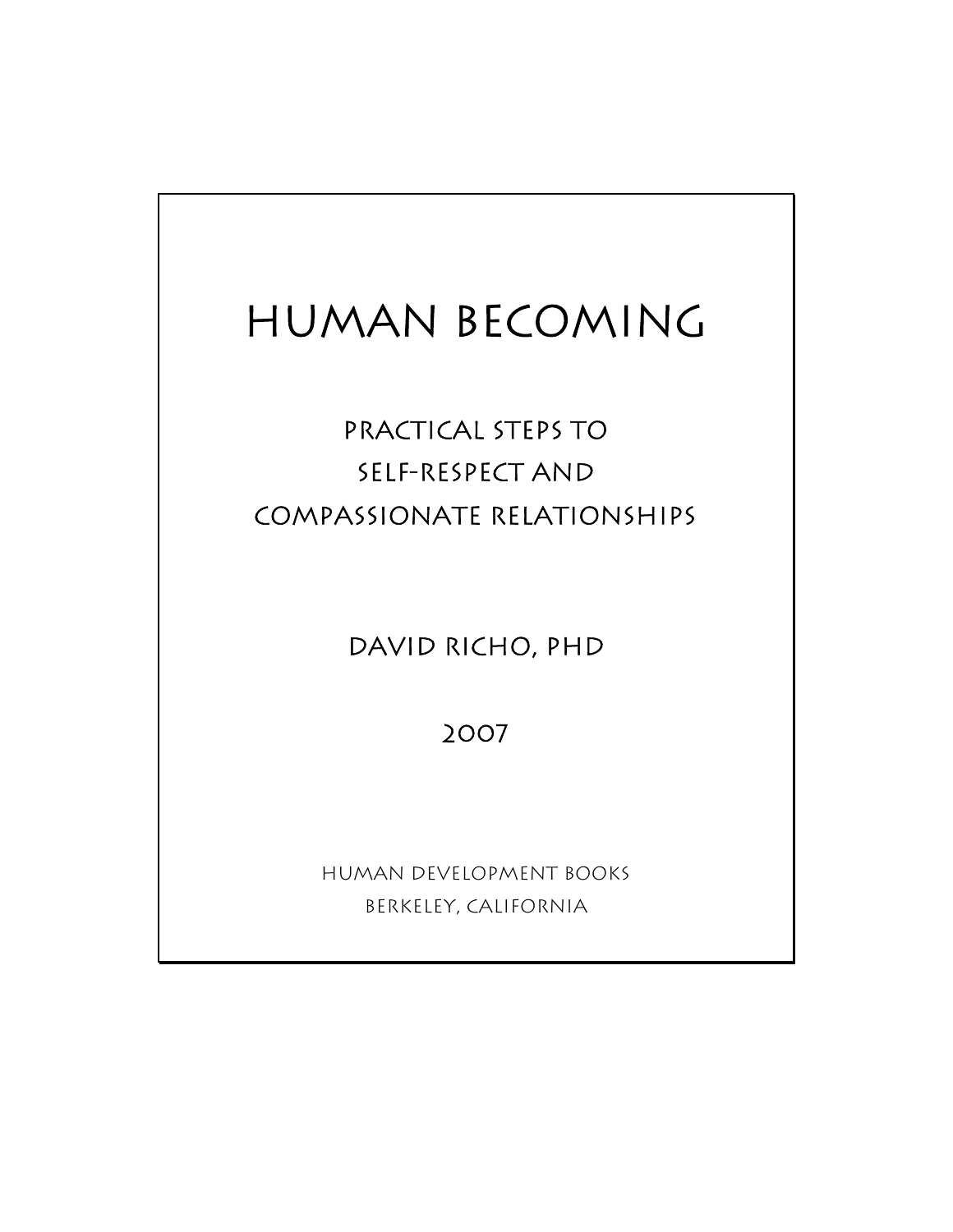

*We are put on earth a little space That we may learn to bear the beams of love.* –William Blake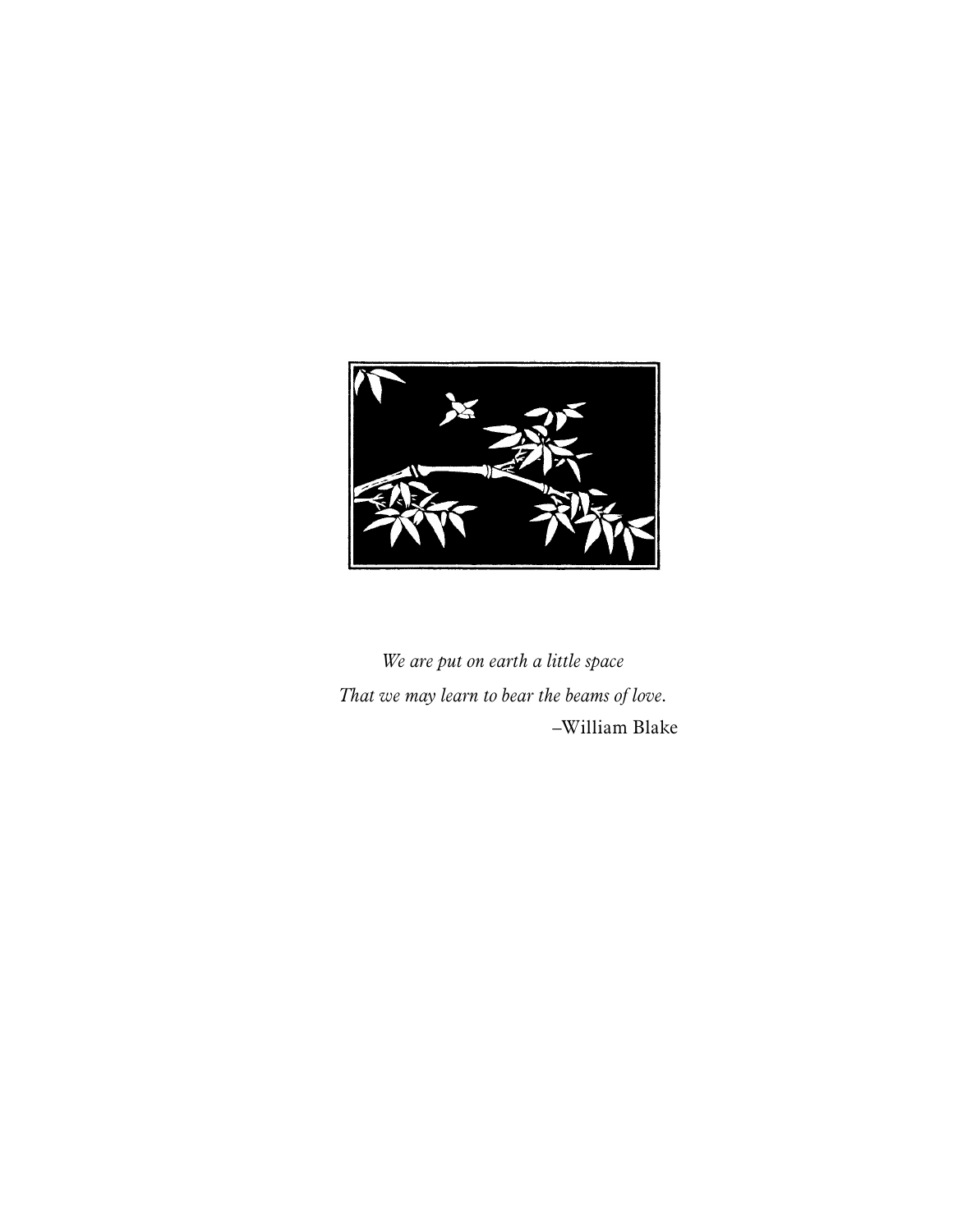# **TABLE OF CONTENTS**

| FREEDOM FROM FEARS: AN INVENTORY AND AFFIRMATIONS31 |  |
|-----------------------------------------------------|--|
| WORKING WITH ABANDONMENT AND ENGULFMENT FEARS39     |  |
|                                                     |  |
|                                                     |  |
|                                                     |  |
|                                                     |  |
|                                                     |  |
|                                                     |  |
|                                                     |  |
|                                                     |  |
|                                                     |  |
|                                                     |  |
|                                                     |  |
|                                                     |  |
|                                                     |  |
|                                                     |  |
|                                                     |  |
|                                                     |  |
|                                                     |  |
|                                                     |  |
|                                                     |  |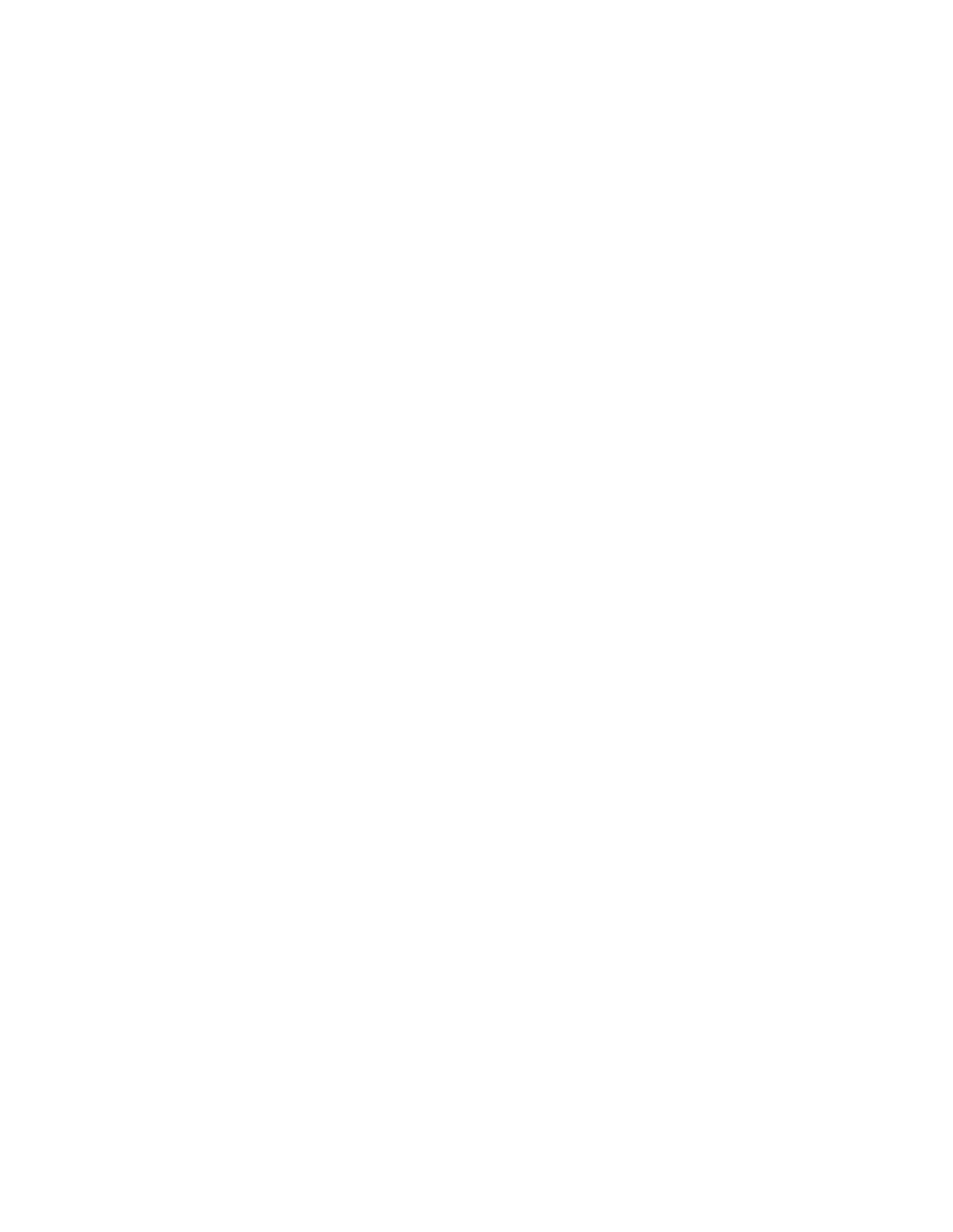#### INTRODUCTION

There is a grace-full force in us and in the universe. It is a lively energy that is always at work so that we will become fully human. To be fully human is to be as loving as we can be, as free of ego fear and clinging, and as generous as we can be with our innate gifts and talents. This takes psychological work on ourselves and a spiritual practice. When we are committed to such a program, we feel joy and self-respect because we are fulfilling our deepest purpose in life.

In this booklet I present a collection of excerpts from my books and manuscripts. I chose passages that present practical steps we can take to grow in self-respect and compassionate relating and thereby become more richly human. These bite-size essays are arranged in the order in which they are meant to be worked with. Each reader can decide what fits for him or her and what the best pacing may be for each practice.

I am hoping that some or all of the suggestions will become second nature and that your life will thereby become lighter. Then perhaps the light in ourselves may become a light for others.

The first section is about our identity and how it can become more coherent and effective. Then we look at the givens in the world around us and find ways to say yes to them. Our ego may balk at this and yet we can discover a path to equanimity. This leads us to dealing with our dark side as well as with fear, loneliness, anger, guilt, and hurt. Love follows and blossoms into lovingkindness and compassion. In all of this we explore mindful pausing as a central spiritual practice. Finally, we appreciate how nature figures in as an assisting force and how wholeness is always and already ours. Then we walk confidently to our sublime destiny.

Practical steps are about *doing* things in new ways. But doing is not the whole picture. We are also *receiving* graces that assist us. We become fully human not by our efforts alone but also by the assistance of a higher power than our ego that complements our psychological work and our spiritual practice. Abundant grace is surrounding us right now and can be trusted to help us cross our next bridge or threshold.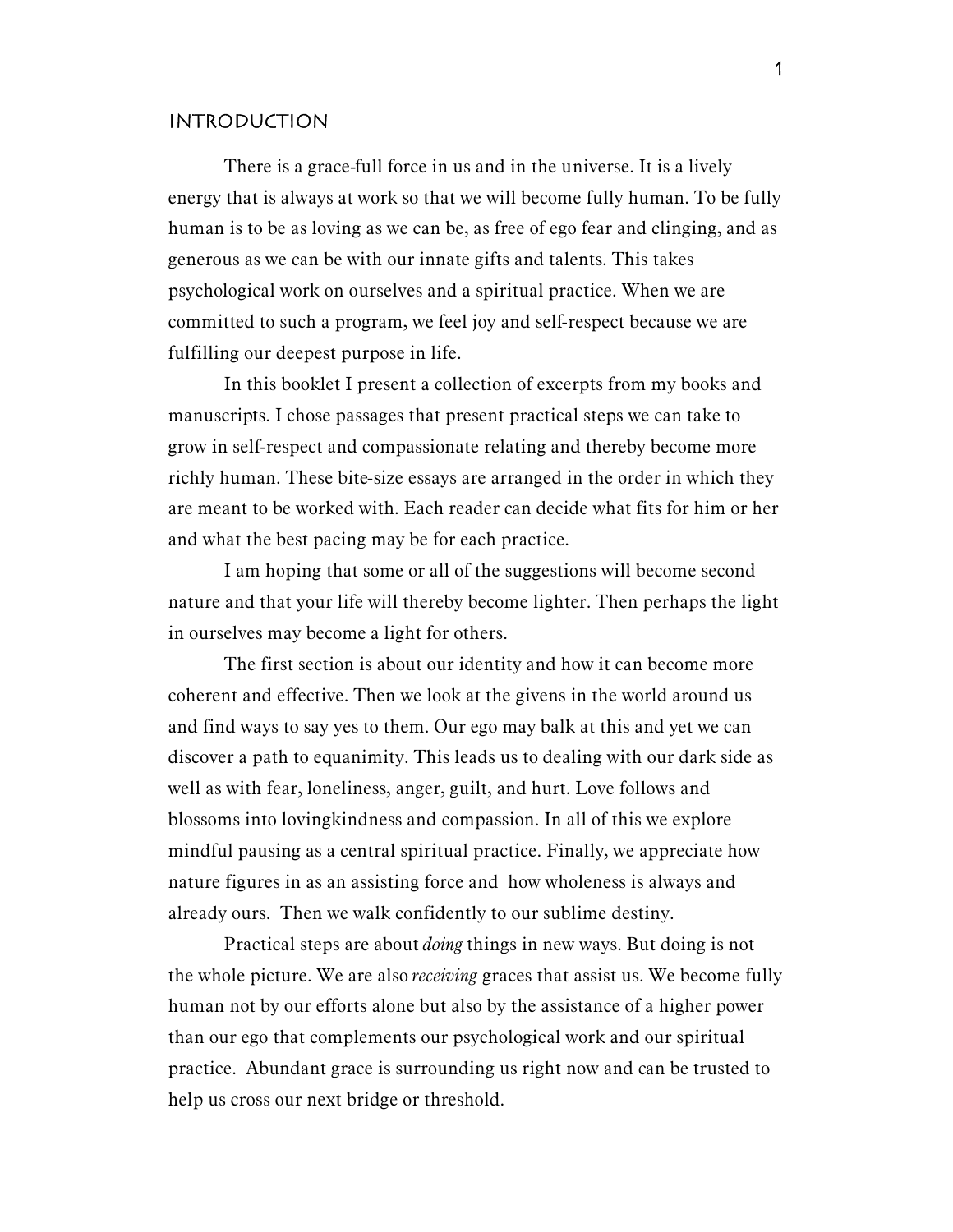# WHO WE REALLY ARE

Here are five suggestions that may be helpful in discovering who you really are and in acting that out:

1. Tell those close to you what you feel within yourself and in reaction to them, no matter how embarrassing it may be.

2. If necessary, allow yourself to retreat from a distressing issue long enough to regroup your strengths. Then come back and face the music with more power.

3. Stop and hold every feeling, cradling it, and allowing it to have its full career in you. Distractions and avoidances only alienate you from yourself.

4. Admit your fear, allow yourself to feel it, and then act as if it were not able to stop you. This is how fear turns to excitement about an alternative and how self-esteem increases because you now have the courage to risk.

5. Always be on the lookout for your deepest feelings, wishes, and needs, and act in accord with them.

Here are some ways to know what these are:

- Free yourself from inhibition and clinging.
- Ask for what you already know you want and gradually you will ask yourself—and others—for deeper things.
- Set boundaries in your relationships and you will know a great deal about yourself and your real needs.
- What makes you happy and gives you a sense of fulfillment? What do you do that flows from blissful choice and what is based on a sense of obligation or habit?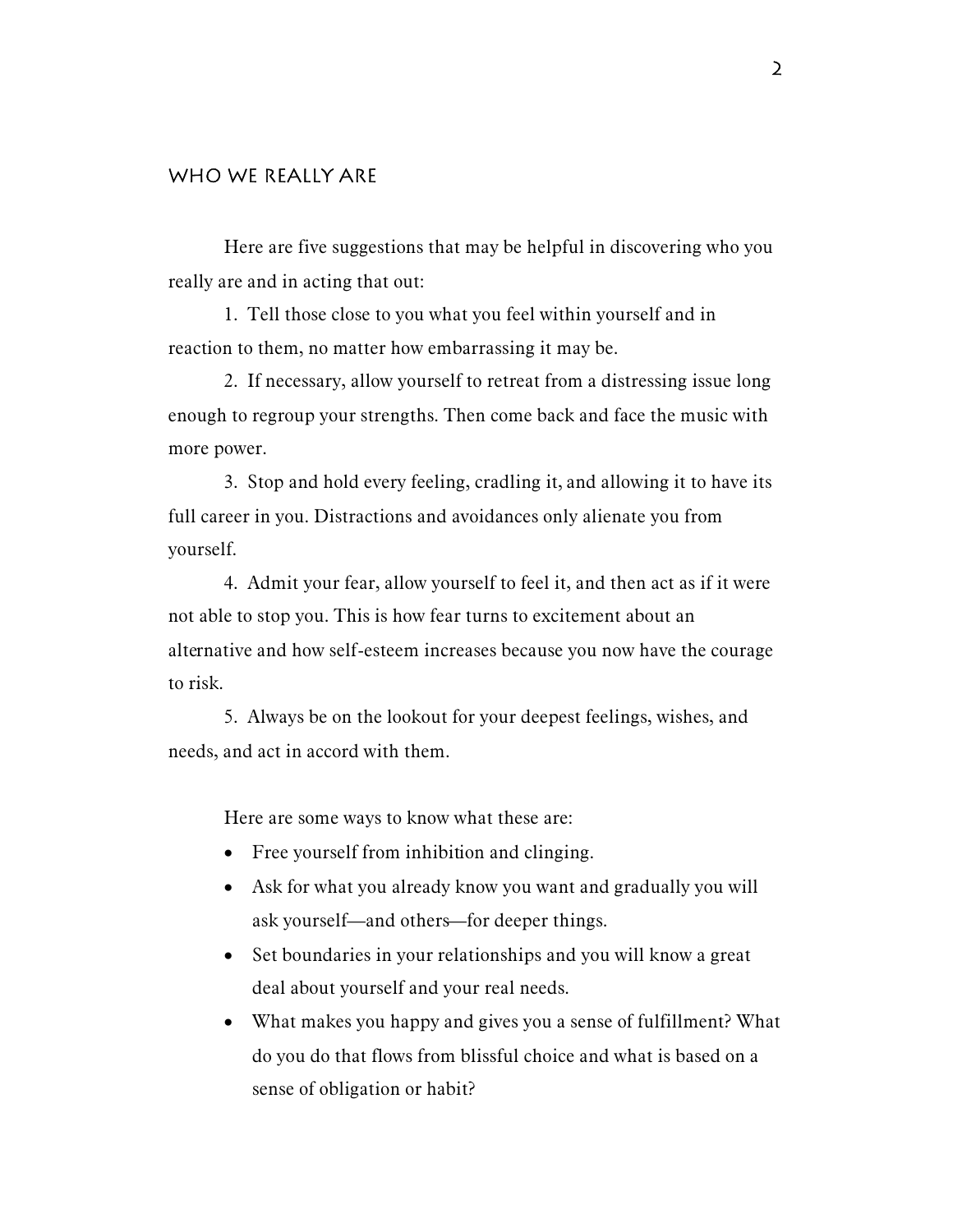- Look at the record: the history of what you have actually done in the course of your life tells you more about yourself than the fantasy of what you wish you had done or what you say you want.
- If you acted with the highest level of consciousness and spirituality, how would your life be different?
- What people you strongly admire have is likely to be what you want too.
- What you want for your children and best friends may tell you what you have always wanted.

*Respond to each of the entries in the above list noticing which feelings, wants, and needs come through most frequently.*

From: *The Power of Coincidence: How Life Shows Us What We Need To Know*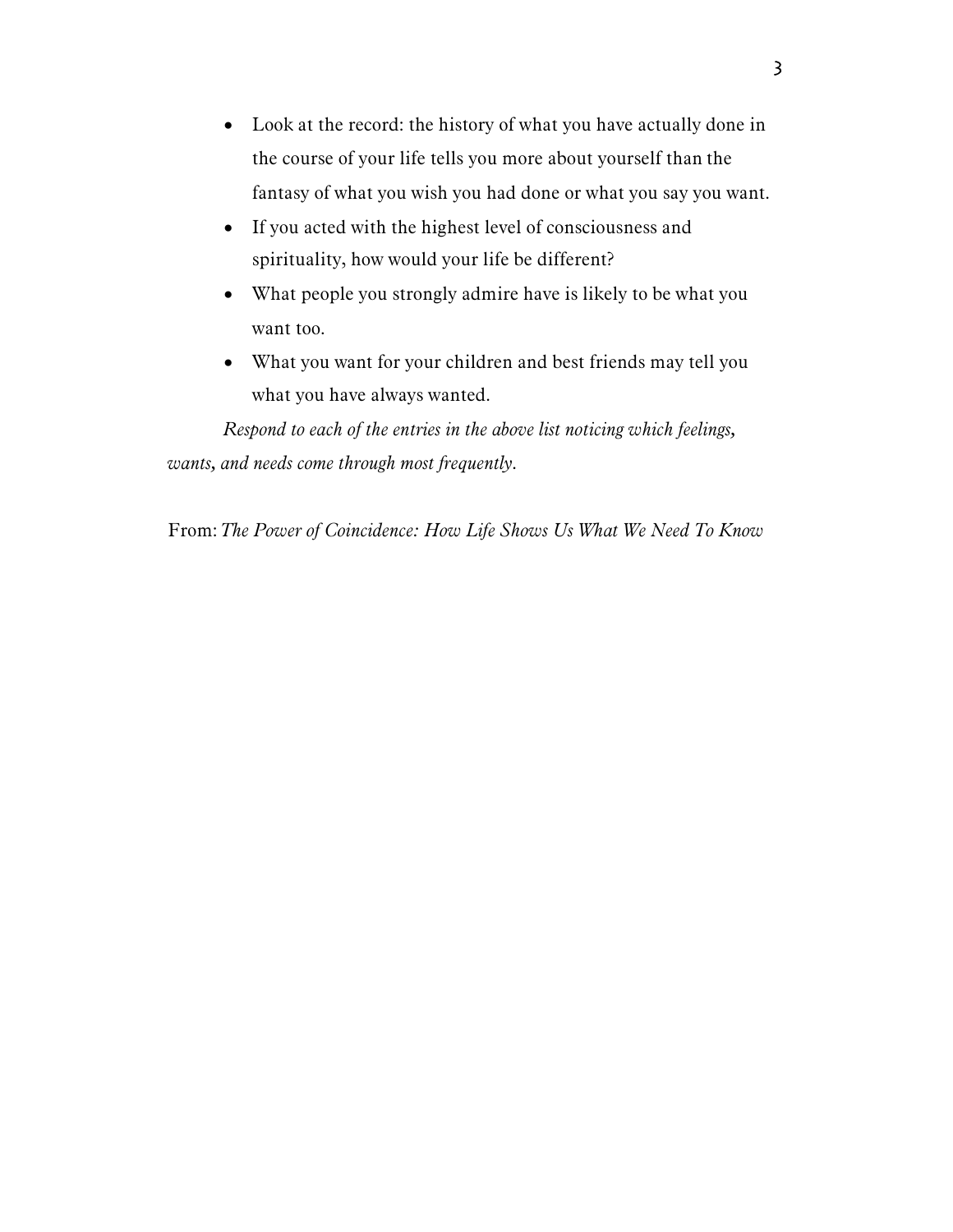## OUR PERSONAL PURPOSE AND CALLING

There are three levels of potential in the human psyche psychological, spiritual, mystical. These correspond to the phases of our spiritual development: the liberative way, the illuminative way, and the unitive way. The path begins by releasing ourselves from the burdens and obstacles in our psyche. Our psychological work is here. Then we open ourselves to the light of higher consciousness. Our spiritual practice is here. Mystical union follows as a gift. All three phases are an heroic journey of letting go, opening up, and sharing our gifts with the world. Psychologically that is individuation and spiritually it is sanctity.

Mature religious consciousness is thus not possible without three paths: psychological growth, spiritual progress, and mystical union. The psychological path shows us what helps us become healthy human beings and have more effective relationships. Spiritual progress means letting go of an inflated ego and becoming compassionate. Mystical union cuts through dualisms to release the divine spark in us and in the universe and acknowledges them as one and the same. It is interesting to note that a mystic experience is one in which the sense of time and place disappear. This is precisely what happens to us when we find our true calling. We are absorbed so fully that we lose track of time! Our calling is the work that makes us transcend the moment and be in it fully at the same timeless time.

It takes a lifetime to come to full consciousness of just how wonderful we really are. We may know in the abstract but only gradually does it become concretely acknowledged. It is said that Jesus knew fully who he was only after the Resurrection. This is a metaphor for how *we finally know our own divinity, in a resurrection, a moment in which we arise as a Self from the ashes of ego*. *We came here to earth not because we were born but in order to be born.*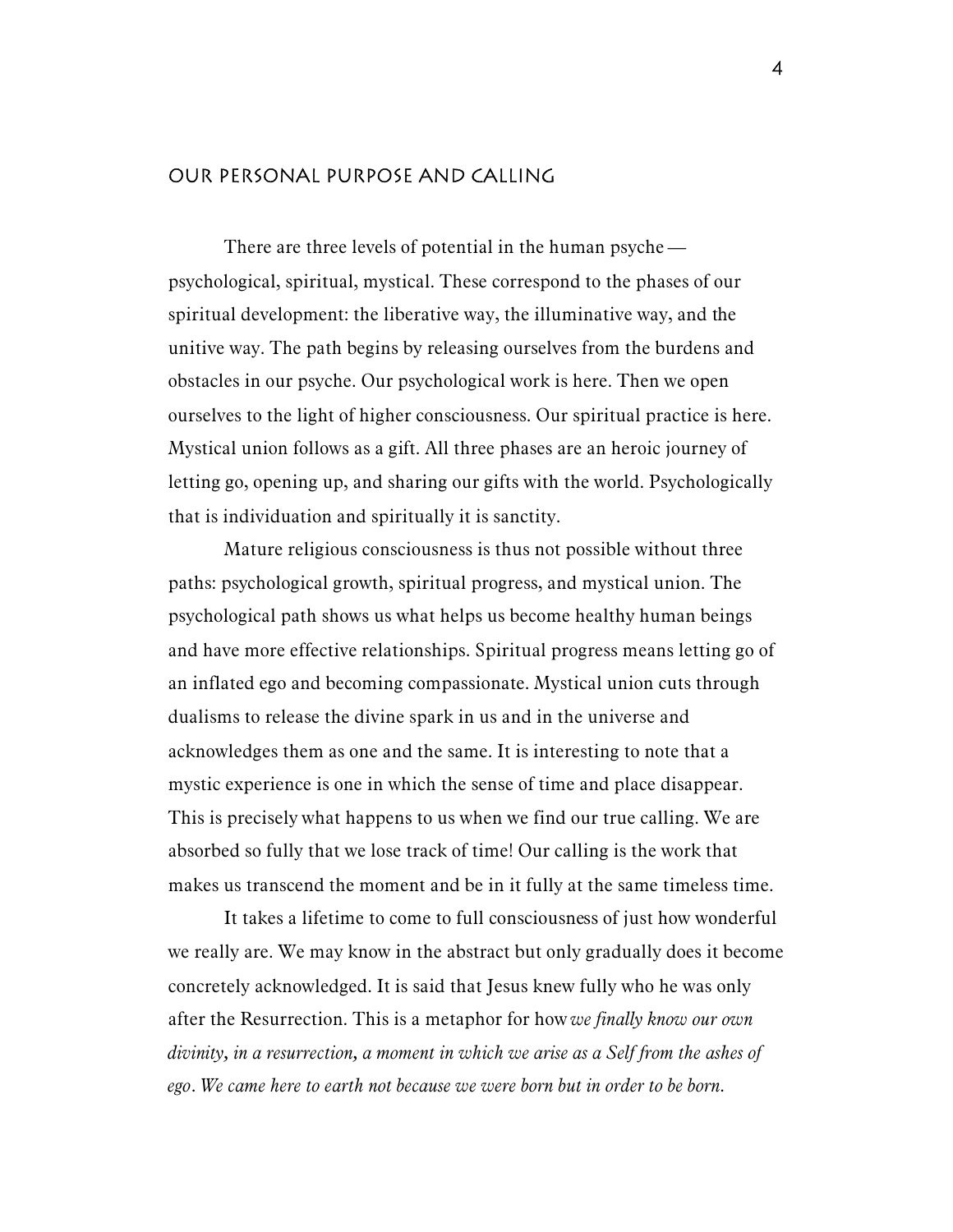Our calling to virtue is to strip the ego of its status in our decisionmaking and to allow an ego/Self axis to flourish instead. In Jungian psychology, this is individuation, a fulfillment of our potential to incarnate the virtues of the Self: love, wisdom, and healing power. It is an enterprise that is never finished, always in progress. It is a combination of effort we achieve and grace we receive.

Our ultimate goal is to articulate through our life story— with all its talents, gifts, mistakes, shadows, and errors— the eternal life of the Self and to bring the world along. This is co-creation, the work of incarnating a divine life in all humanity.

We are drawn into being by a voice that beckons us to incarnate the divine Self. This happens by a combination of choice and grace, symbolically masculine and feminine forces. The call is from within since God is precisely that Within, the depth of our psychic life. A call is a gripping incentive that impresses the ego into the service of higher consciousness. In other words, our human limitations are upgraded when they are humbly surrendered to a higher purpose than the ego's favorite sports: fear, attachment, greed, and control. We then can hear the inner and irrepressible call to be whole.

An alchemical process can occur whereby the leaden ego is transmuted into the gold of the Self. Our ego and our body are the stuff of the divine work of peace and compassion on earth. The response from us that sets all this in motion is *yes and go*, the combining of surrender and choice.

The timing for all this is unique to every individual. A ship is certainly safe in port but it was not built for that. It is perfect as a ship but not complete as a ship until it sails. There is a time for sitting and waiting for the wind of grace and a time for turning the wheel with effort.

We realize gradually that our calling, what gives us bliss and purpose, is actually a metaphor of our deepest identity. This concept is stated by Fra Mauro, a  $16<sup>th</sup>$  century monk and cartographer: "Gazing at the map...all the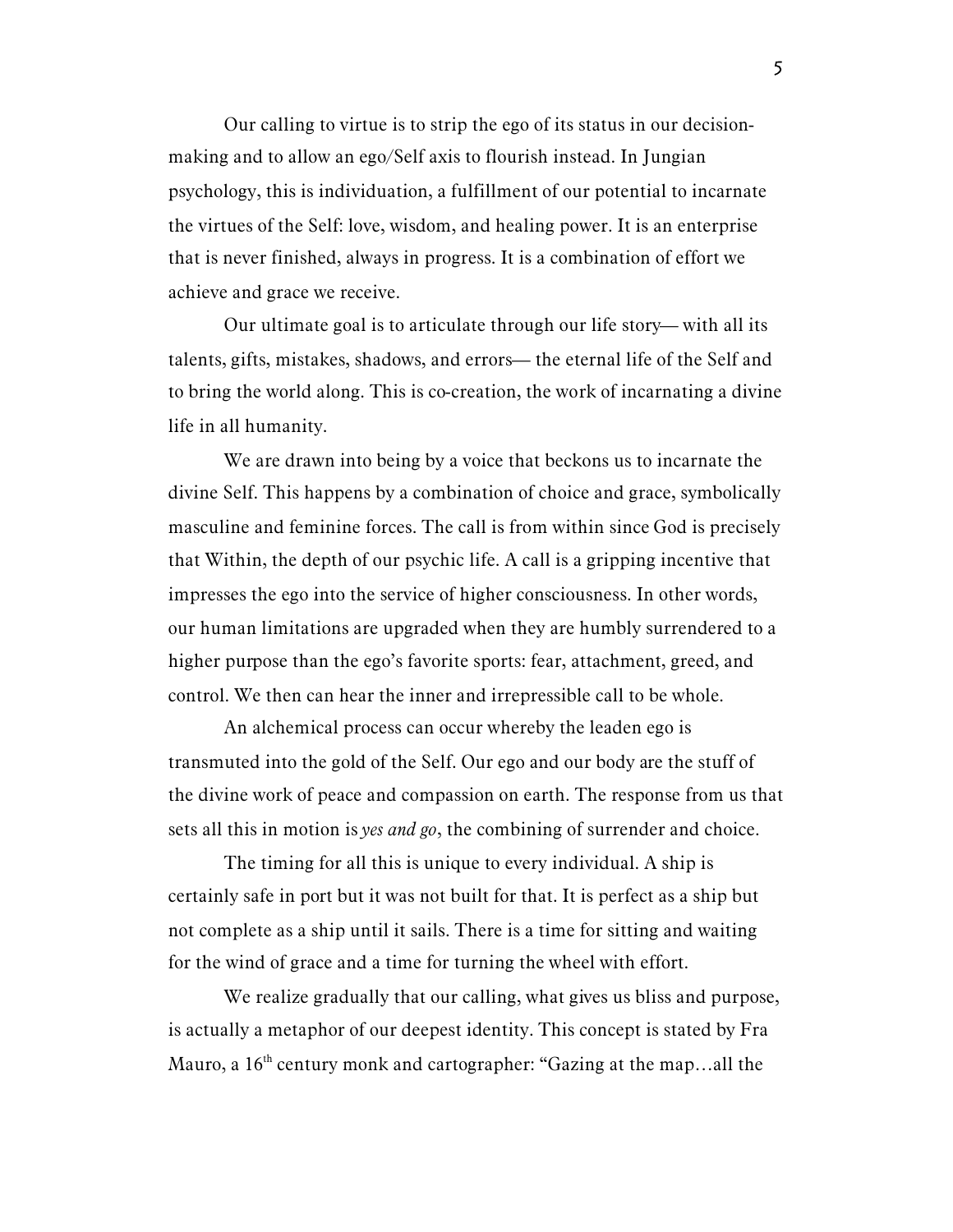diversity of the world is intimated on the parchment, even as diversity is intimated within me. The map and myself are the same."

My calling is ultimately to name myself in many more ways than one. I am David from New Haven in my ego identity. At the same time I am being itself. My intrinsic nature is the essential Self of the universe. My existential body is 5'9" and 150 pounds and diet can change it. My essential body is pure light and nothing can change it. From now on, I will have to give my full location, not found on my driver's license, if the angels are to find me.

From: *Mary Within: A Jungian Contemplation of Her Titles and Powers*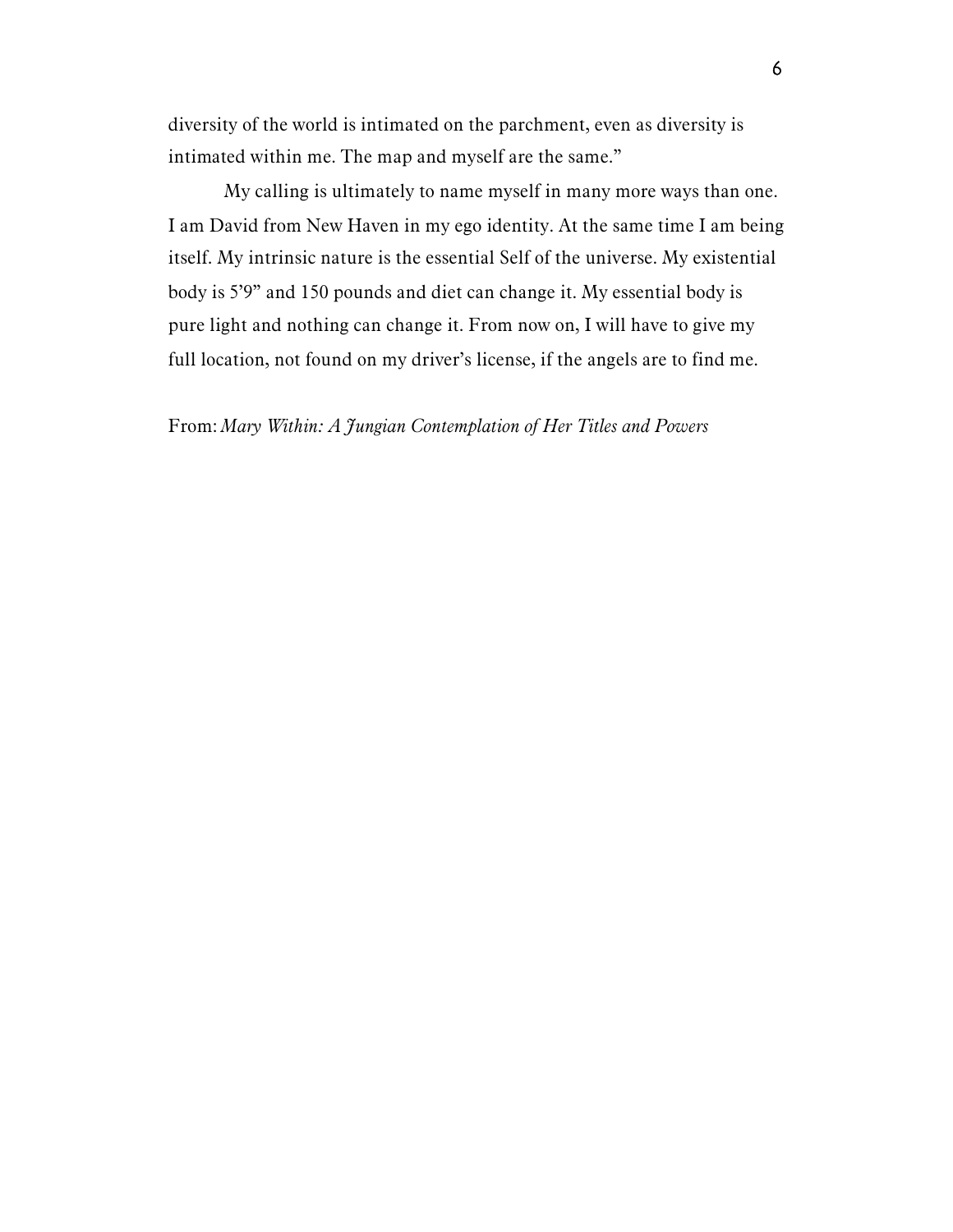# IN THE HOUSE OF THE HEALTHY PSYCHE

Your healthy mind, which includes every cell of your body, is like a clean, quiet room. It is meant to be presided over by your healthy ego within a spiritual self, and not by anyone or anything else. The house is the universe with all its living beings and lively events— since there is no inside/outside between self and world! In this room, there are no screams of terror or horror, no shame or regrets echoing from the corners. Nor are there graffiti on the walls: "You should or should have!" "You can't!"

Your room often has visitors but it is not haunted by archaic ghosts or current obsessions. Nor is it cluttered by old grudges or ongoing compulsions. Fear and attachment pass through like hikers that take nothing and leave nothing behind. Grief is acceptable since losses happen in this living room. Yet, this is usually a joyous and welcoming room from which you do not seek to flee and out of which you gather much to give. In it is the love that "makes one little room an everywhere."

This spacious room has four picture windows facing:

East: the rising sun: what is starting to happen and you are taking hold of.

West: the setting sun: what is ending and you let go of.

North: the north star: the stabilizing spiritual force that you live by, e.g., Buddhist practice.

South: sunny exposure: your lively energy, imagination, playfulness, and spontaneity.

In the center is an unconditional YES to look through each window when the time feels right.

Each of us is poised to expand in every direction.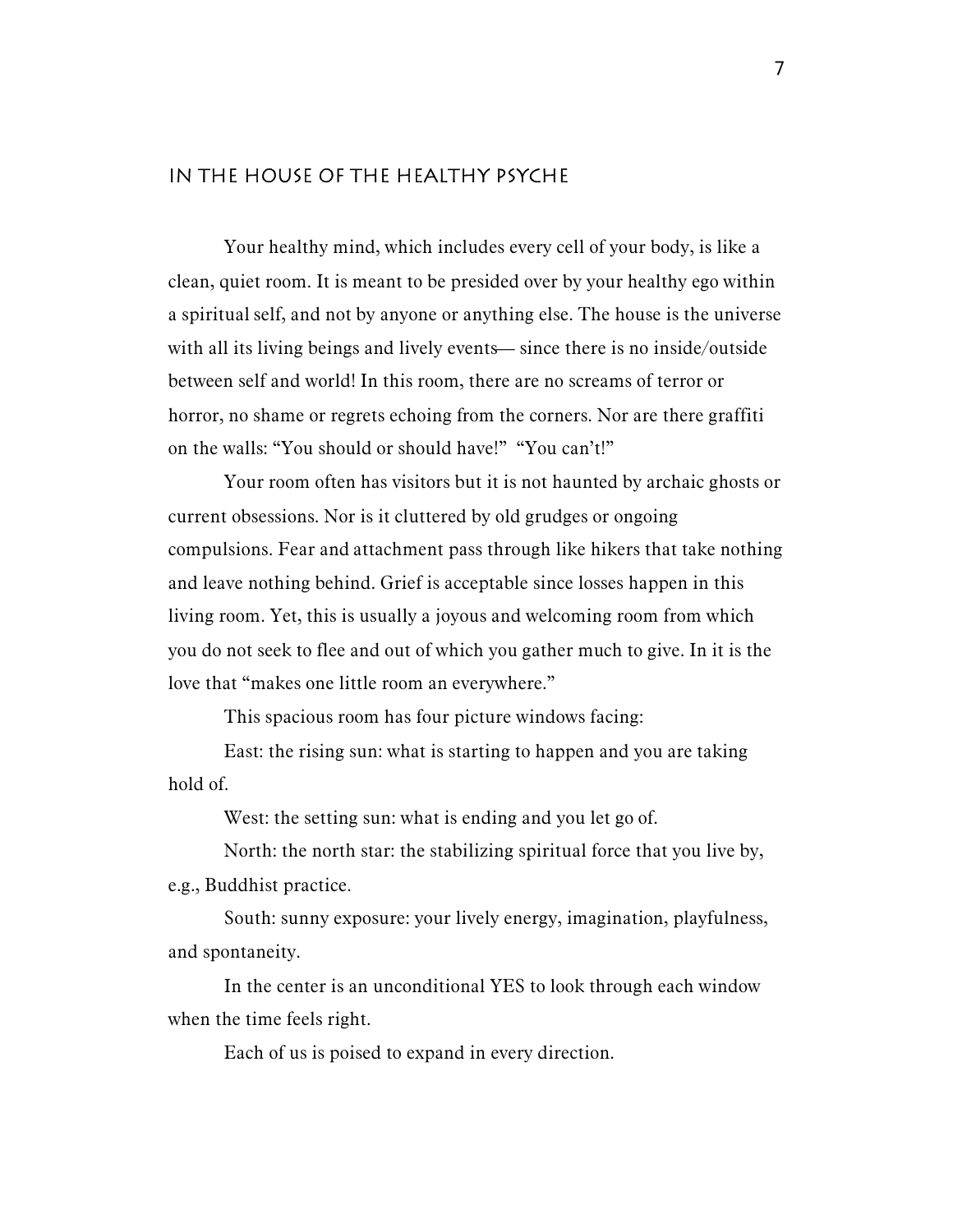Your quiet room becomes noisy in the east and west when you fear or resist the dawn of present challenges or the dusk of necessary endings.

It becomes noisy in the north when you have not found a spiritual foundation in yourself.

It becomes noisy in the south when you block your potential, hold back your love, or run from it.

A relationship is healthy when you do not have to shut any windows to be in it. *Who opened my windows? Who closed them? Who showed me where my windows were?*

From: *When Love Meets Fear*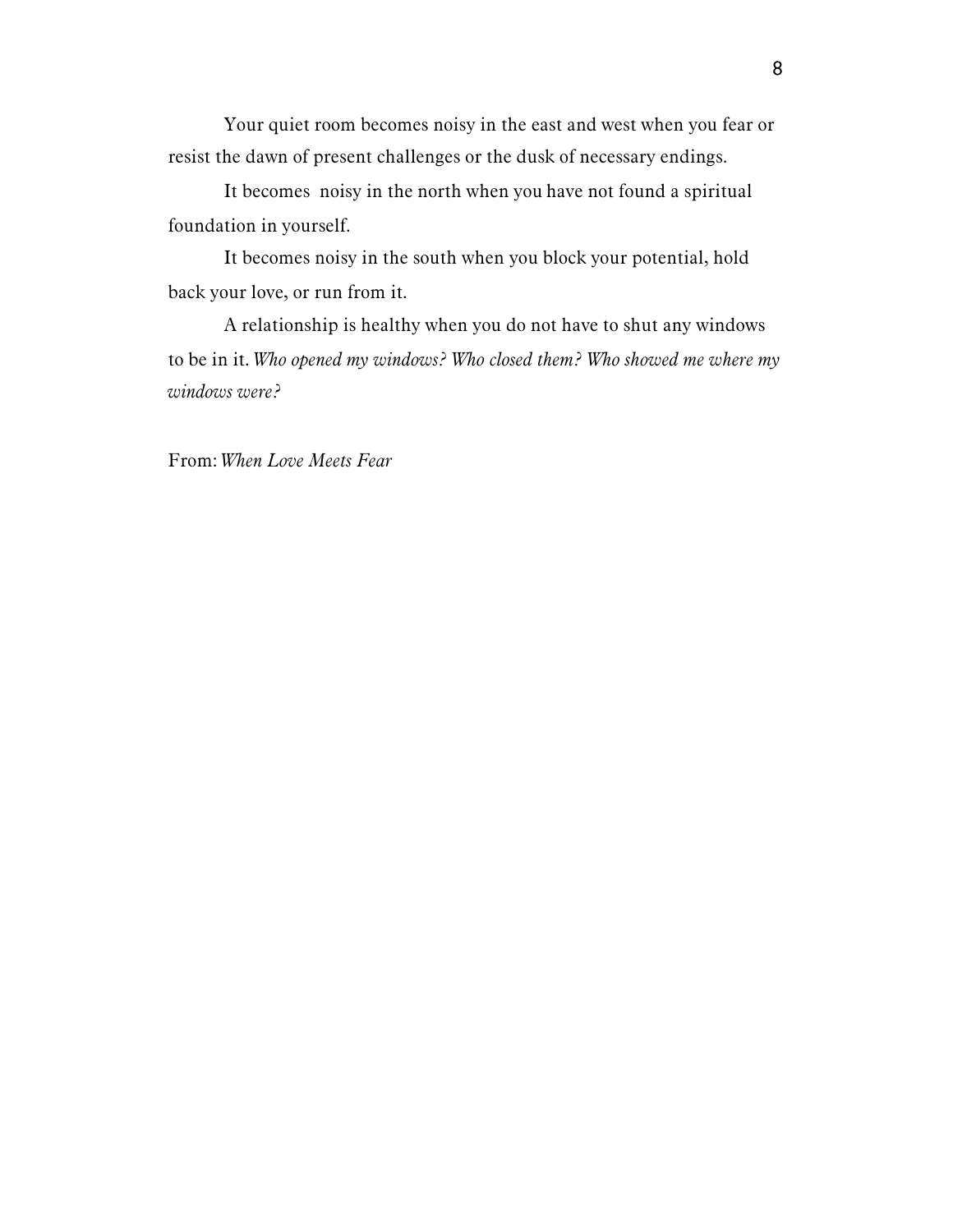#### DIALOGUING WITH THE INNER CRITIC

Inner critical voices may be rebuking us for our limitations:

Don't want anything/ Don't go/ Don't give yourself, show yourself, to anyone/ Don't think a man/woman will want you/ Don't let anyone know what you are thinking/ Don't let anyone get too close or go too far/ Don't be enthusiastic about anything/ Don't be exuberant/ Nothing you do matters or will come to anything/ You are inadequate, ineffective, weak, failing, failed, doomed/ Don't be.

*When these don'ts are internalized they can become rigid self-defeating mindsets.*

Self-negating messages whisper to us in our own voice:

I don't deserve happiness; I may as well put up with abuse; I am a victim; I can't change anything; I am in despair; There is something faulty in my character. I am too wounded. I cannot do that; I will never get to that point; I am too old, too young, too late, too soon, too weak, too poor, etc.

When you hear the inner critic admonishing, reproaching, shaming, or inhibiting you, do not try to silence him/her. Instead, use your active imagination to open a dialogue between him/her and another voice that also exists inside you: the kindly uncle/aunt, or the nurturant parent, or the best friend.

Let this supportive voice that you recall from your past or that you are aware of from life experience, respond to the critic within. Let her defend you, stand up for you, be your advocate. This is your inner assisting force that gives a self-empowering answer to your inner afflicting voice. Since we contain all the opposites, we have both voices within ourselves equally.

It is a matter of letting the kindly voice be heard and letting it gain ascendancy. Shamans in trance became possessed by spirits of dead ancestors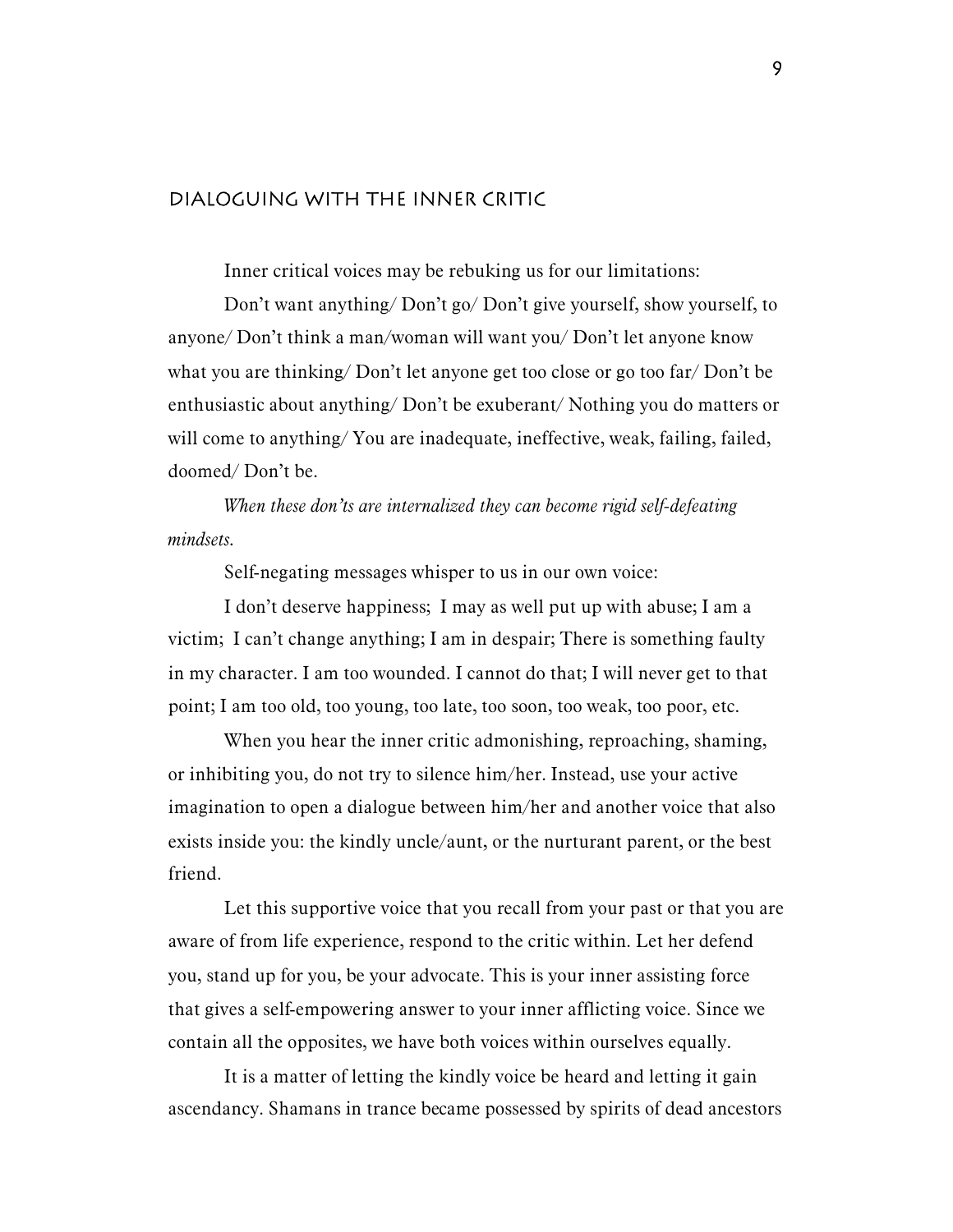who spoke words of comfort and advice to the tribe through them. There is thus a long human history of access to the healing voices within.

At times of dark despair or depression, sit with the disturbing feelings with no attempt to dismiss them.

Pay attention in a cradling way to any dismal spaces in yourself. Visit these dim and uninviting deserts with curiosity and compassion. Let yourself feel as bad as you feel and stay with yourself in a non-abandoning way. You will notice that something shifts, after a while, all by itself. Your lively creative energy will appear in an effortless way.

When you simply remain faithful to your own reality, you evoke the creative forces in yourself that lie just below the permeable surfaces of your psyche. There you find abundant possibility.

Affirmations:

I dissolve the boundaries I have set on my potential, specifically...

I allow myself to see the expanse of my untapped potential,

especially...

Where I was contracting, I expand.

Where I was isolating, I connect.

I am happy about all the gifts I have and how they fit me so perfectly. I consecrate my gifts to the benefit of all mankind.

From: *Shadow Dance: Liberating the Power and Creativity of Your Dark Side*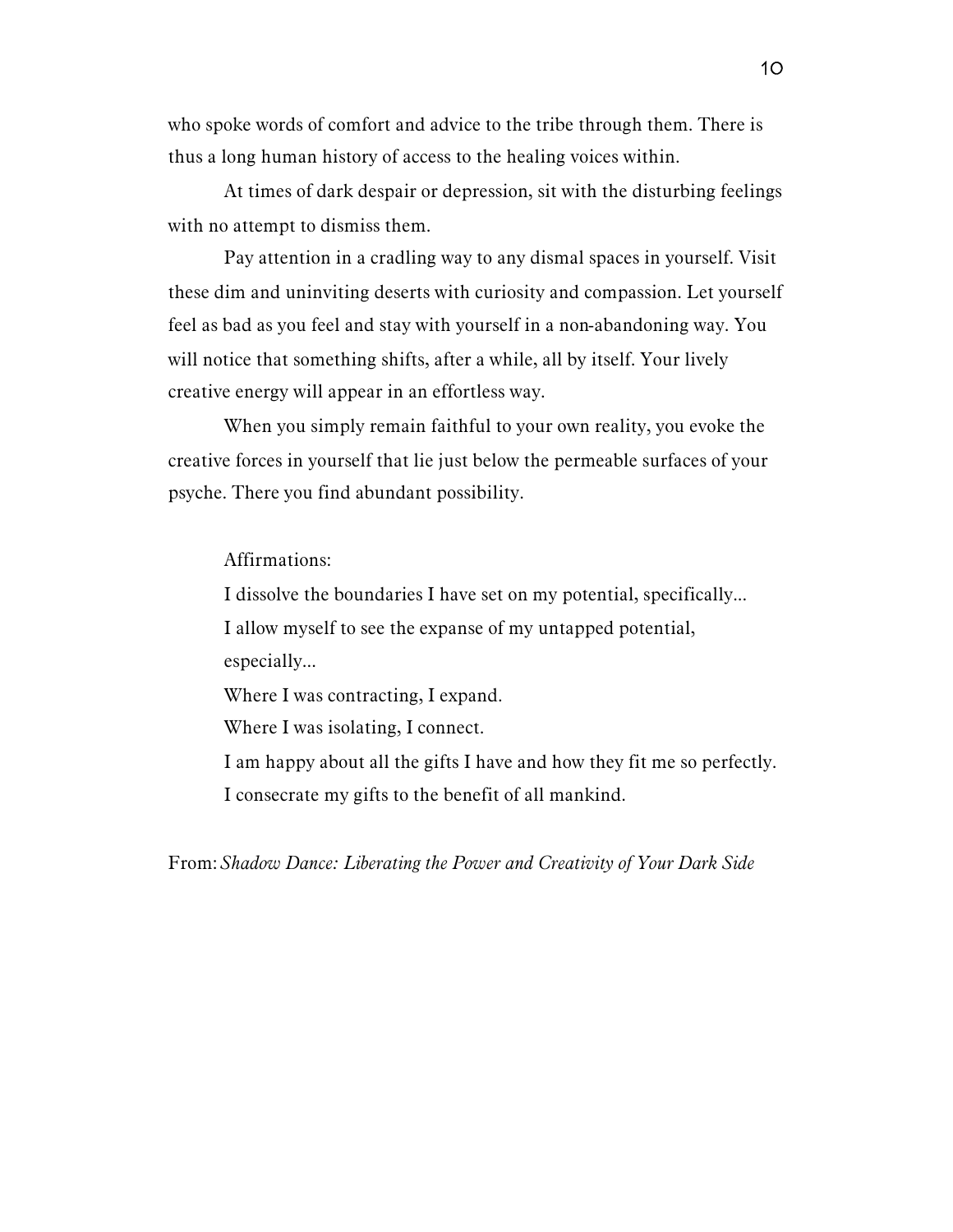# BUILDING SELF-RESPECT AND LOVINGKINDNESS

The practice of loving-kindness recommends sending/giving/wishing love, compassion, joy, and equanimity to ourselves and others. We beam each of the four in turn, first to ourselves, then to those we love, those toward whom we are indifferent, those with whom we have difficulties or who are enemies, and finally toward all people everywhere.

Loving-kindness also grows in us through action as we practice virtues: the habits of wholesomeness, the building blocks of self-respect, character, and integrity. We begin by taking steps, however small, that lead toward virtue. Interior shifts may follow, and then we are acting virtuously without having to think about it or plan it. The Roman philosopher Seneca wrote of this result: "My goodness now requires no thought but has become habit and I cannot act but rightly."

A spiritual practice of fine-tuning our virtues focuses on them as specific affirmations and commitments to action. They are not meant to be "shoulds" but gentle invitations that stir and steer us to new possibilities in our way of living. The virtues that equip us to grow in loving-kindness are challenges and opportunities not demands or obligations.

The list that follows may be inspiring but also intimidating. Very few of us can achieve all of these ideals to the fullest. But nonetheless, we can set our bar high and then try making some strides and leaps. Any advance we make, however small, frees us from our familiar fear-based, ego-centeredness and we begin building new habits of healthy love for ourselves and others.

These practices are not strategies by which we seek to gain perfection or happiness but simply what we do and who we at the heart level. Our destiny is to display in our lifetime the timeless design of goodness that has always been inside us. Virtuous choices that open us to spontaneous honesty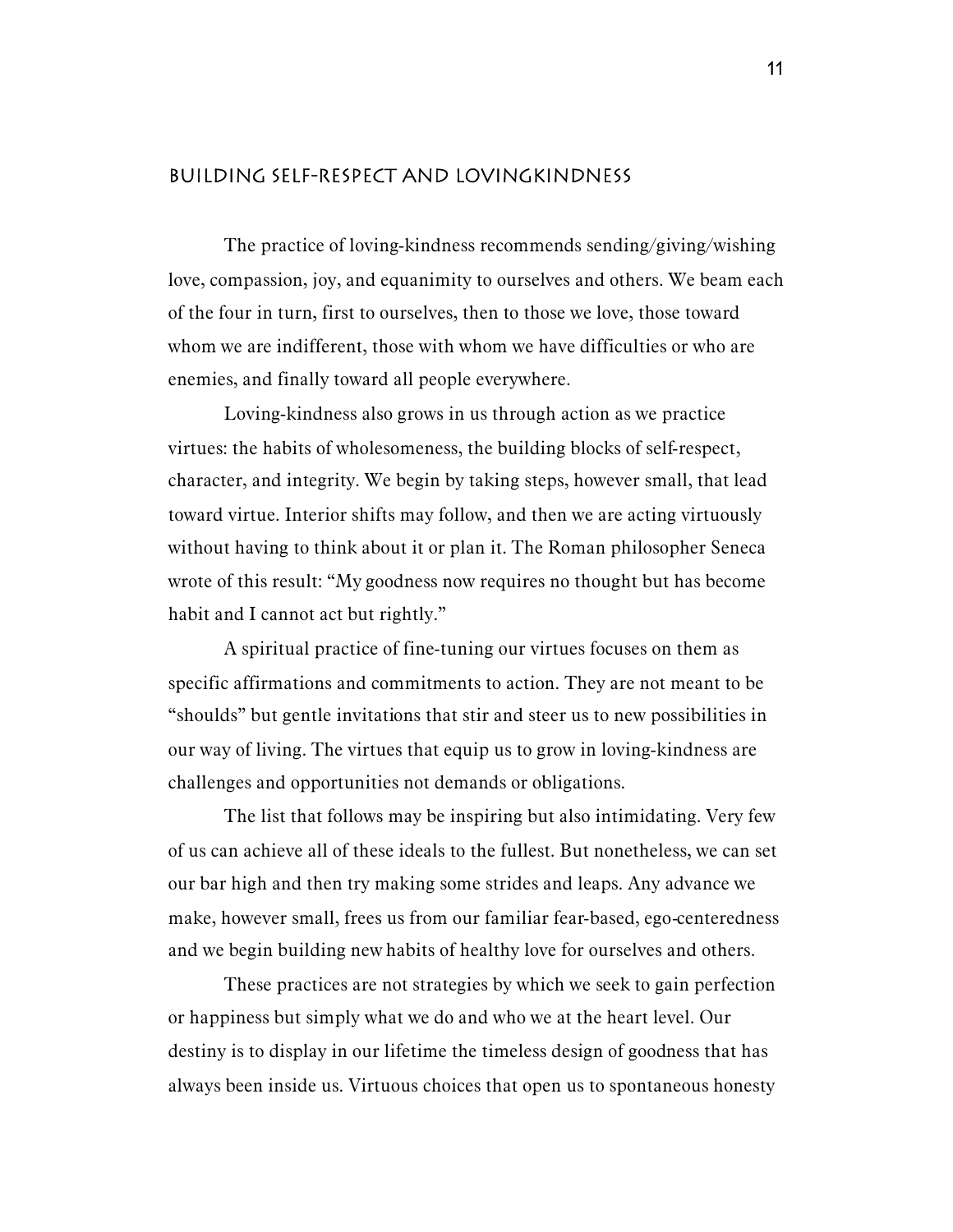and loving-kindness help us do that. We will even feel the results in our bodies. We lengthen and expand to take our rightful space in the world. We feel a warmth coming through us to others in a physical way. Virginia Woolf expressed it best: "Things are losing their hardness. Even my body now lets the light through."

*There are many ways to use the list that follows:*

- Ponder one virtue each day or each week and look for ways to design your behavior accordingly.
- Use the listings for meditation on your own ethical choices.
- Say them aloud as daily aspirations or affirmations, one each day or a few at a time.
- Consider them to be a checklist on your progress in virtuous living and keep coming back to them.
- Ask someone you love and trust to give you feedback on how you reflect or do not fully reflect the virtues listed.

• More and more, I say yes to the givens of human life: Everything will change and end; things will not always go according to my plans; life will not always be fair or pain-free; and people will not always be loving, honest, generous, or loyal.

• No matter what happens to me, I am looking for ways to remain personally grounded, i.e., no longer swayed by fear or desire.

• The events in life and the actions of others impact me, but they no longer have to impinge upon me. I can find ways to remain secure within myself and, at the same time, connected to others.

• I try my best to keep my word, to honor my commitments, and to follow through on the tasks I agree to do. Accepting my limits and skills is helping me set sane boundaries on how much I offer to do for others, rather than simply be accommodating in order to please or appease others.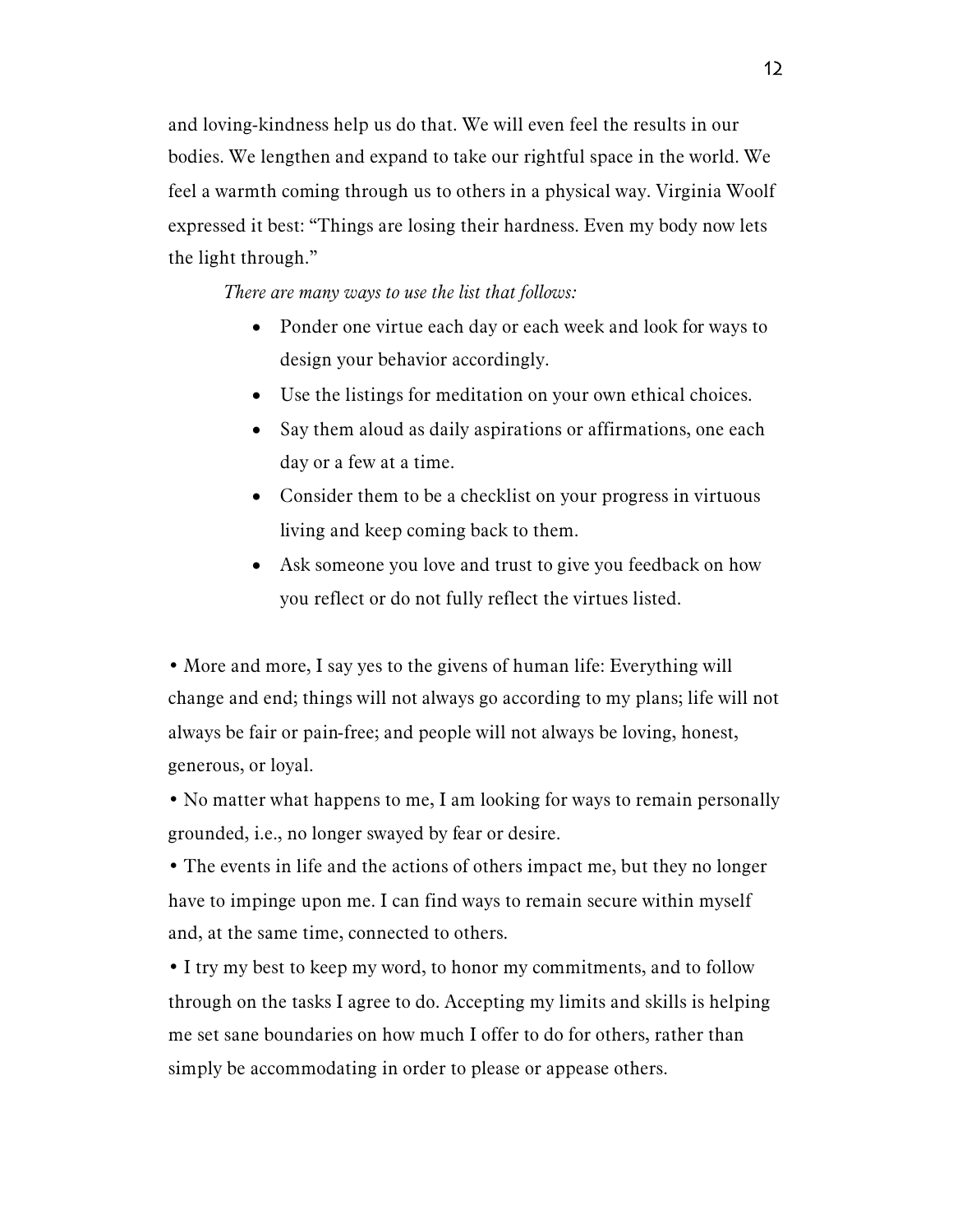• I want to have an unwavering sense of myself as a person of conviction while still remaining flexible. I am more able each day to drop outmoded beliefs and to become more open and inclusive, the most appropriate stance in this wonderfully various world.

• I am thankful for the set of values that I received in the course of my life from so many sources. At the same time, I am examining the scaffoldings of beliefs, biases, assumptions, and myths I inherited from family, school, religion, and society. One by one, I seek to dismantle and discard those not in keeping with healthy and virtuous living and to cherish those that are.

• I can now measure my success by how much steadfast love I have, not by how much I have in the bank, how much I achieve in business, nor by how much power I have over others. Expressing my full and unique capacity to love is becoming the central focus of my life.

• I am less and less under the blinding influence of the four main streets that direct so many attitudes and lifestyles: Madison Avenue, Tin Pan Alley, Wall Street, and Hollywood Boulevard.

• I am enthusiastically seeking, or have found, meaningful work and projects, and that is the source of my bliss. I keep discovering my deepest needs, wishes, values, and potentials and living more and more, in accord with them.

• I have reason to be proud of some accomplishments. Thoreau wrote in his journal: "A man looks with pride at his woodpile." My serious commitment to the practices on these pages is my "woodpile."

• I ask this question as I embark upon any relationship or project: Is this a suitable context for me to fulfill my life purpose? My life purpose is to live out the unique and exuberant potential that is inside me, to love with all my might, and to share my personal gifts in any way and everywhere I can.

• I appreciate how much I benefit from others who share their gifts with me.

• I am willing to work indefatigably to fulfill my life purpose but not to stress my health to acquire standing, status, fame, or fortune, which are the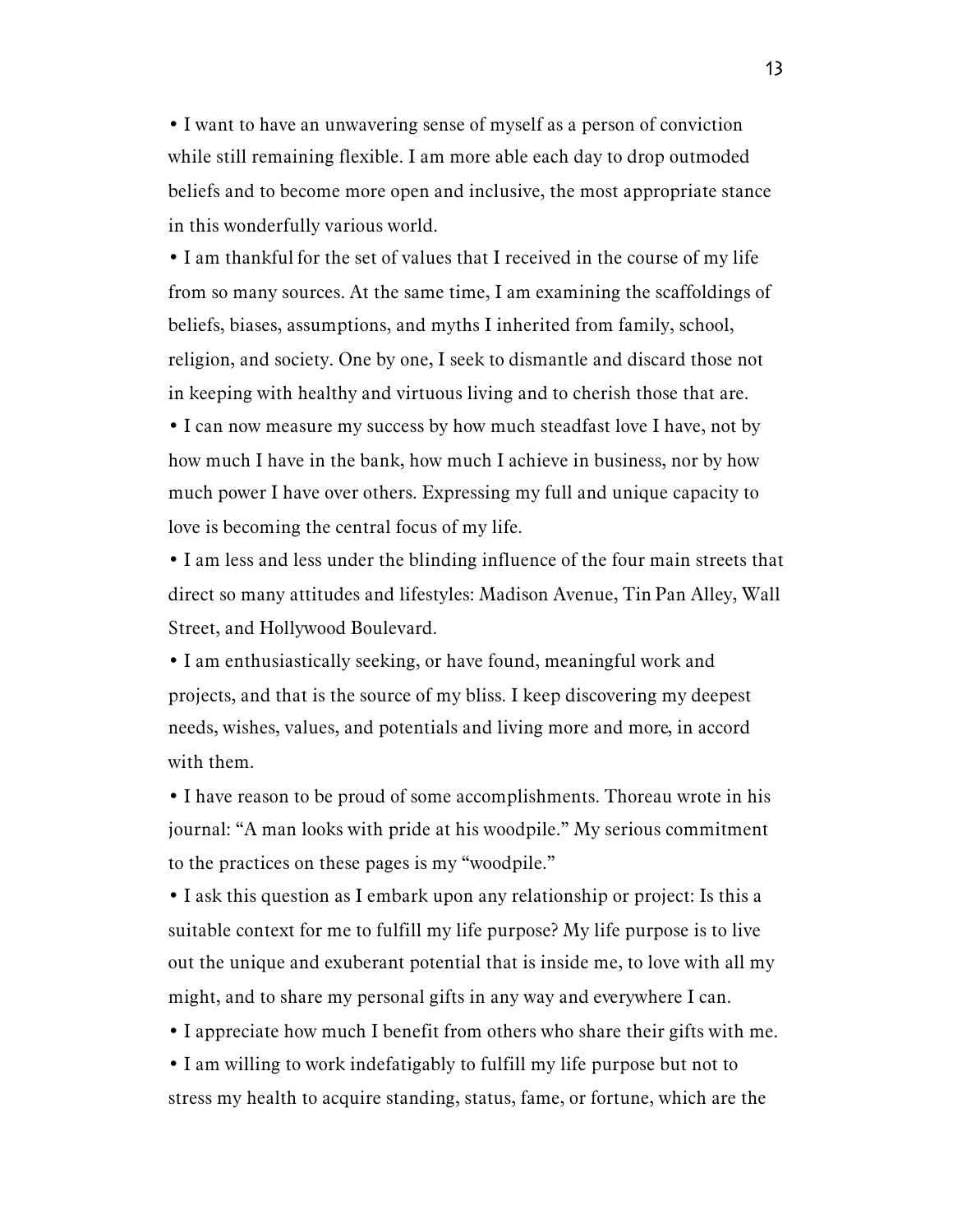central and often the only values in the ego's always uneasy world. My focus in life is simply on becoming a good person.

• I am letting go of the need to keep up appearances or to project an impressive self-image. I notice that I am more willing to appear as I am, without pretense and no matter how unflattering. As I settle into the reality of who I am, with pride in my gifts and unabashed awareness of my limits, I notice myself being happier.

• I notice that my behavior and choices no longer have to be quite so determined by what others may think of me. I am giving up my attempts to get others to accept or love me. I do not want to have to change myself in order to fit in. I am gradually becoming committed to portraying myself just as I am, no matter what the reaction of others.

• I no longer let myself be manipulated by flattery, but I do show my thanks when others appreciate me.

• I am not perfect, but I am sincerely committed to working on myself. I am noticing that the more I engage in my personal work, the more do I find myself caring about the world and the part I am privileged to play in its cocreation.

• As I struggle with regret or self-reproach because of the mistakes I have made in life, I am no longer ashamed of my ongoing fallibility. I take it all as a learning experience so I can do better in the future. I make amends wherever I can. My mistakes are becoming a valuable passport to humility and to compassion toward myself and others.

• I keep examining my conscience with honesty but not with shame. I am taking searching inventories not only about how I may have hurt others, but also about how I may not have activated or shared my gifts and potentials, how I may still be holding on to prejudices or the will to retaliate, how I may still not be as loving as I can be.

• I am less and less afraid of free speech, my own or that of others. I am learning to listen carefully to others' feedback rather than becoming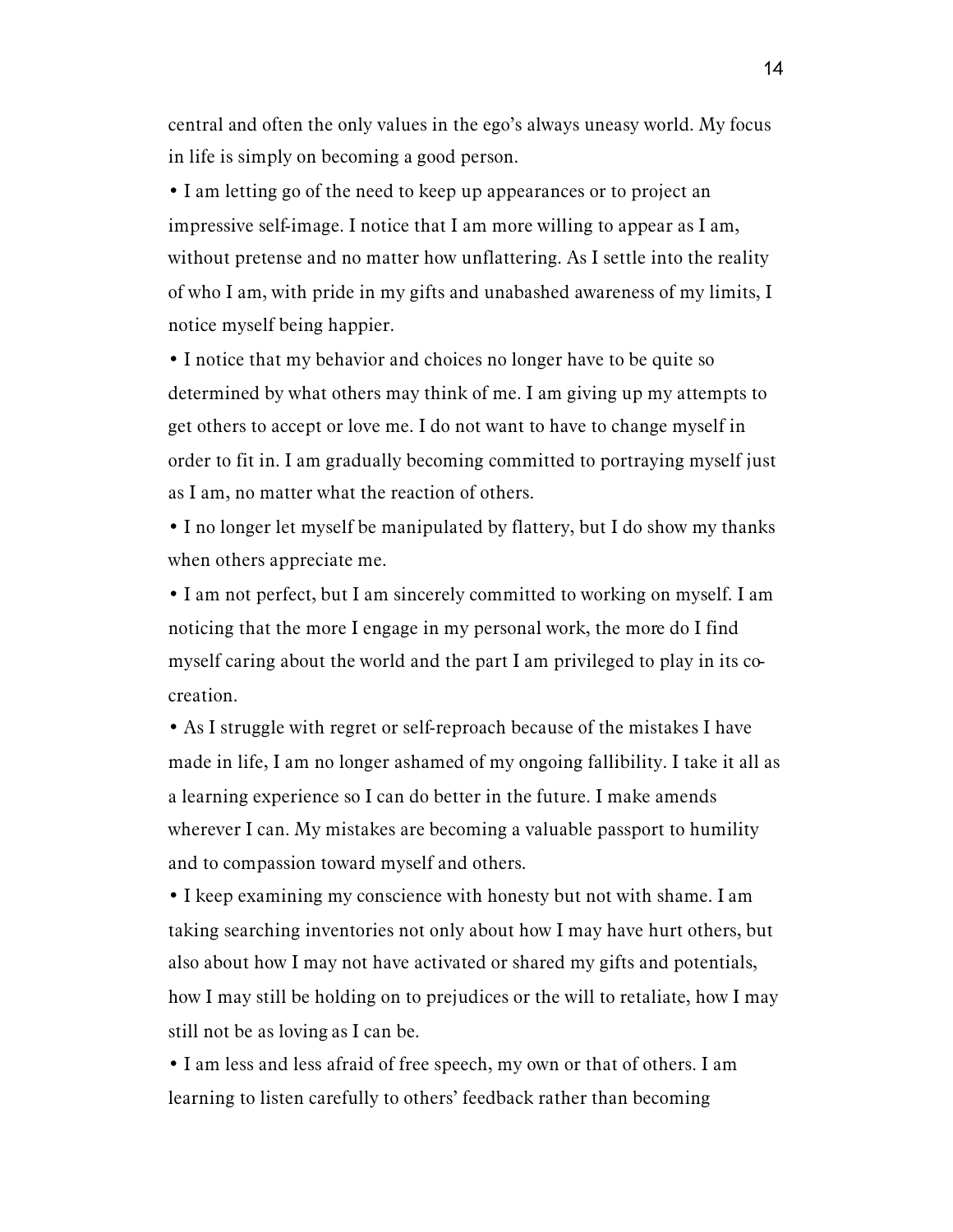defensive or ego-aroused by it. I even want to welcome feedback that shows me where I am less caring than I can be, where I am less tolerant, where less open. When I am shown up as a pretender or called on being inauthentic, I take it as information about what I have to work on.

• More and more, I blow the whistle on myself when I notice myself being phony, untruthful, passive-aggressive, or manipulative. I notice it is possible to come clean right then and there by admitting that I am acting falsely.

• I am becoming more willing to express and to receive feelings, including fear, joy, grief, and tenderness. I am practicing ways to show anger nonviolently, not in abusive, threatening, blaming, or out-of-control ways.

• I can become stronger in asking for what I want without demand, manipulation, or expectation. As I remain respectful of the timing, wishes, and limits of others, I can take no for an answer.

• I forego taking advantage of anyone because of his ignorance, status, position, or financial straits.

• I do not want to use any charms of body, word, or mind to trick or seduce others.

• I am less and less competitive in relationships and find an uplifting joy in cooperation and community. I especially shun situations in which my winning means that others have to lose.

• I am choosing not to push others aside so that I can get ahead. I choose neither to exalt myself nor to abase myself. Instead, I take my turn without complaint at being first, last, or midway in the long series of line-ups that life has in store for all of us.

• I do not knowingly hurt others. If they hurt me, I do not have to retaliate, only open a dialogue and ask for amends. No matter what, I do not choose to hate anyone or hold grudges.

• I act kindly toward others not to impress or obligate them but because I really am kind —or working on it. If others fail to thank me or to return my kindness, that does not have to stop me from being loving nonetheless.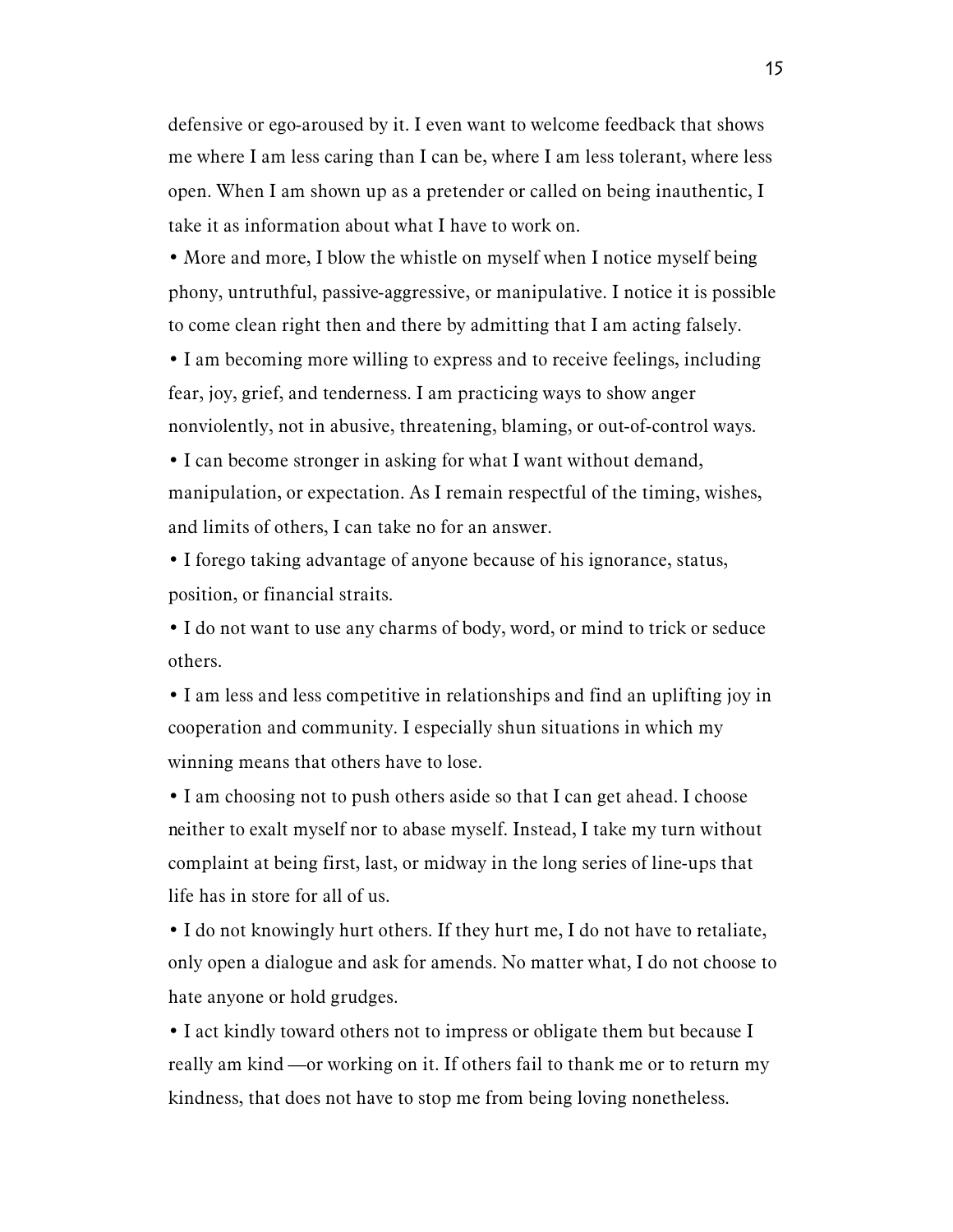• I never give up on others. I believe that everyone has an innate goodness and that being loved can release it.

• I have a sense of humor but not at the expense of others. I am less and less apt to engage in ridicule, teasing, or sarcasm, or to use "comebacks" when others are sarcastic toward me. I seek simply to feel the pain in both of us and look for ways to bring more mutual respect into our communication.

• I notice how in some groups there are people who are humiliated or excluded. Rather than be comforted that I am still an insider, I want to sense the pain in being an outsider. Then I can reach out, speak up, and include everyone in my circle of love and respect.

• More and more, I look at other people and their choices without censure. I still notice the shortcomings of others and of myself, but now I am beginning to see them as facts to deal with rather than flaws to be ashamed of. I do not laugh at people's mistakes, distresses, or misfortunes. I feel compassion arising instead.

• I avoid Criticizing, Interfering, or giving Advice that is not specifically asked for. I take care of myself by staying away from those who use this CIA approach toward me.

• I am becoming more able to say "Ouch!" to pain and abuse in jobs, relationships, and interactions with others. I want to take action to change what can be changed and to move on when things remain abusive. I do this without self-pity or the need to make others wrong. When I stand up for my rights, I do not have to gloat if I am vindicated nor do I have to seek revenge if I am not vindicated.

• I am making sincere attempts to abide by standards of rigorous honesty and truthfulness in all my dealings no matter how others act toward me. My question is not "What can I get away with?" but "What is the right thing to do?" If I fall down in this, I can admit it, make amends, and resolve to act differently next time. Now I more easily and willingly apologize when necessary.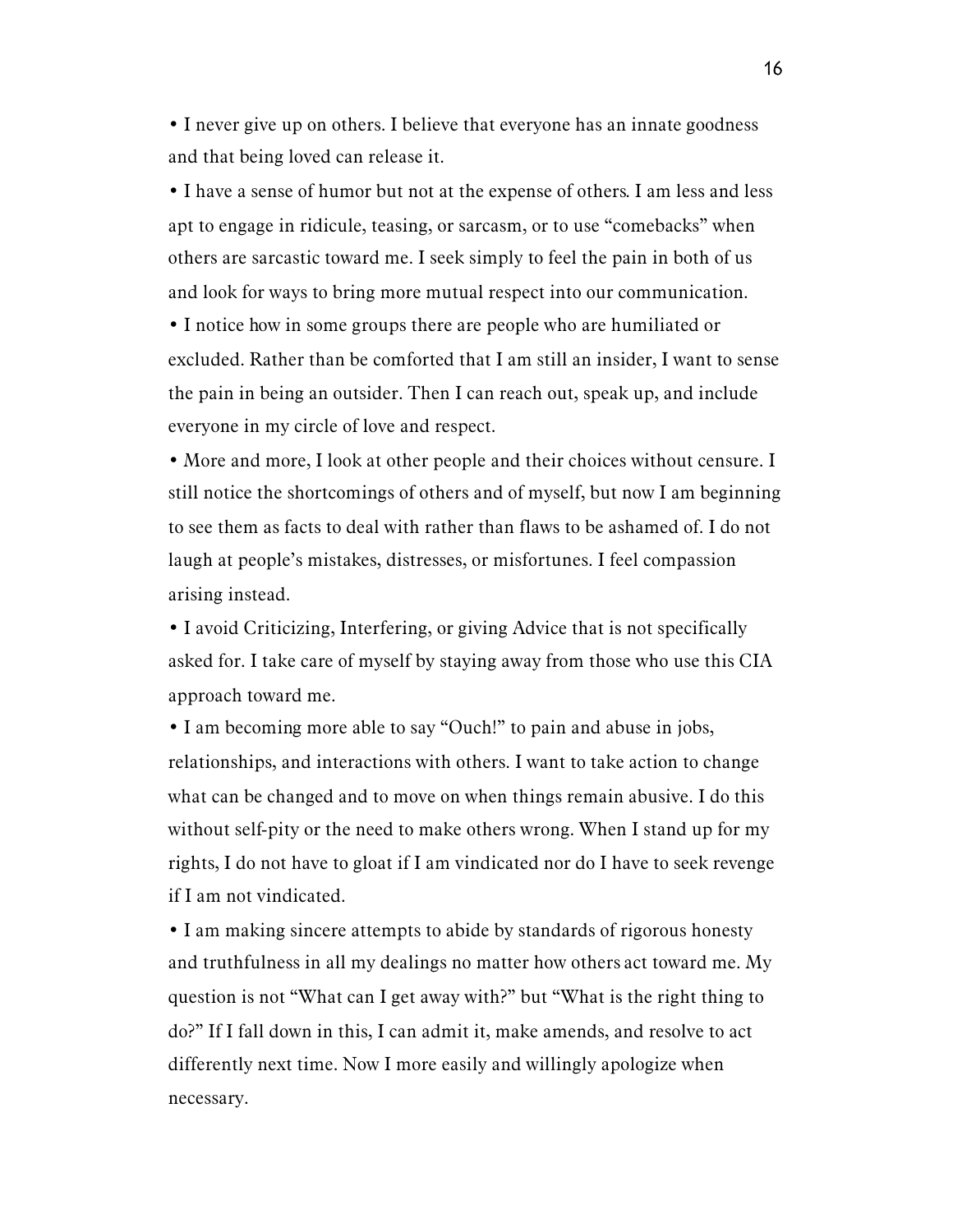• I am learning not to be swayed by opportunities for gain, by sweet talk or rhetoric, or by any other seductions to transgress my boundaries or to act immorally.

• I cherish the joy of a good conscience more than what I may gain or what I can get away with.

• I am focusing on becoming consistent: At home or in relationship I want to be the same person I am at work. I choose to show the same respect and sincerity toward strangers as I show toward those close to me.

• In intimate relationships, I put effort into honoring equality, keeping agreements, working through problems, and acting in loving ways. My goal is not to use my relationship to gratify my ego but to dispossess myself of ego to gratify the relationship.

• More and more, my sexuality expresses love, passion, and joyful playfulness. I am letting go of the guilt and phobias of childhood in favor of a responsible adult style of relating and enjoying.

• I am learning to keep better tabs on my use of food, alcohol, drugs, sex, etc., knowing they can be vehicles of addiction. I am always looking for ways to commit myself to moderation without self-inhibition.

• I am aware of the pain and poverty of those less fortunate than myself. I keep finding ways to respond generously with time, attention, money, and myself.

• Confronted with the suffering in the world, I do not turn my eyes away, nor do I get stuck in blaming God or humanity but simply ask: "What then shall *I* do?" I respond to pain in others with a plan to help, even if it has to be minimal: "It is better to light one candle than to curse the darkness."

• My work on myself is making me more conscious of the political issues of the world. I am learning to question authority. I am looking for ways to work for an end to war, retaliation, greed, hate, and ignorance. I have not given up on believing in the possibility of a transformation of the world and of every political and religious leader.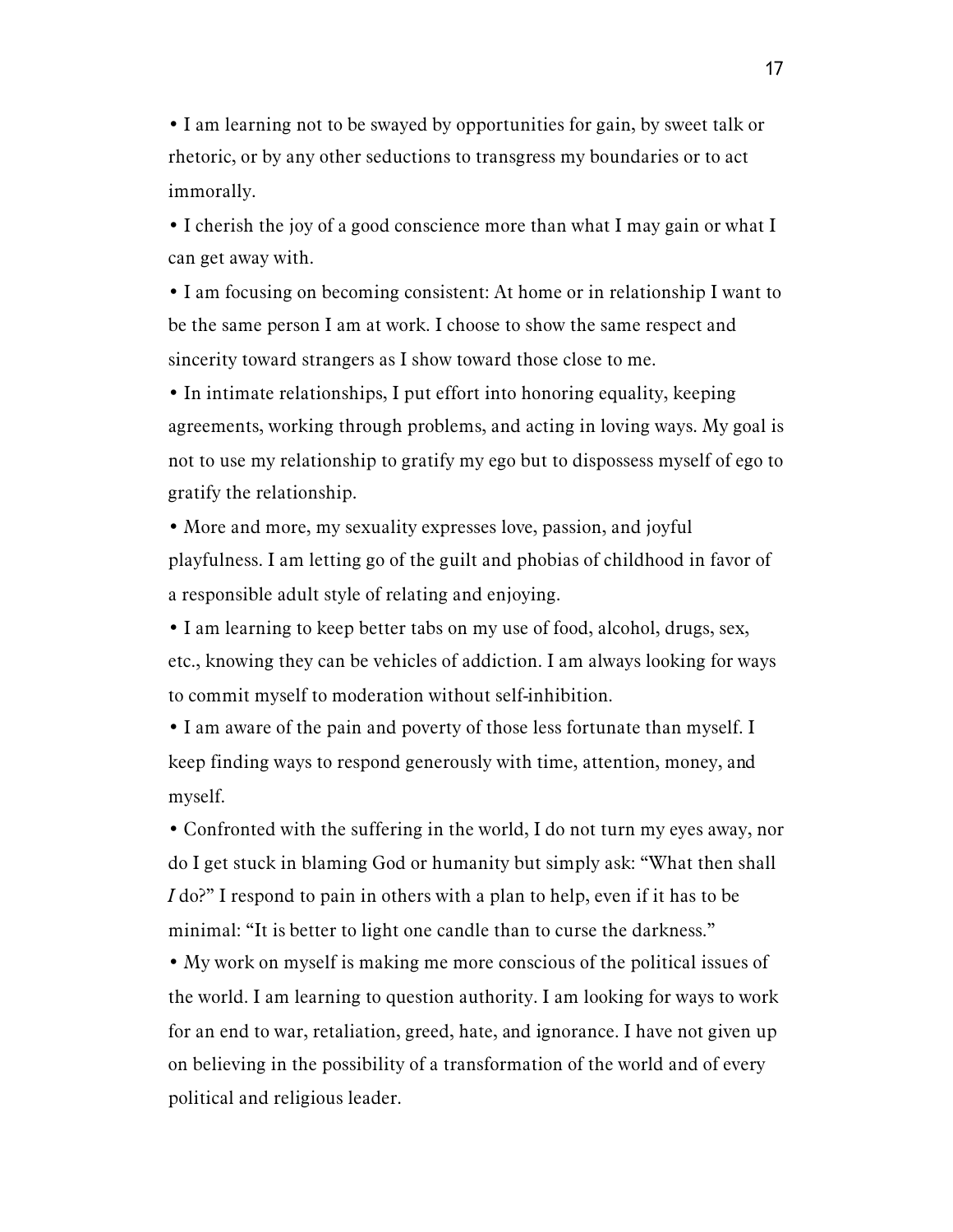• I am committing myself to resisting evil and fighting injustice in nonviolent ways. This is how I focus on restorative justice, not retributive justice.

• I am distressed and feel myself called to action by the disasters of pollution, global warming, economic oppression, nuclear armaments, and the violations of human rights. I keep thinking globally and acting locally in any ways I can.

• My love of nature makes me tread gently on the earth with what Saint Bonaventure called "a courtesy toward natural things."

• Though I am not always successful in virtuous living, these are the ideals I am shooting for, the values I am placing an intention to live by.

• I appreciate a spiritual energy in whatever love, wisdom, or healing power I may have or show. What is in me is not from me but through me. I say thanks for these encouraging graces and yes to the stirring call to live up to them.

*To be human is to be born into the world with something to achieve, namely, the fullness of one's human nature, and it is through the virtues that one does so. . . . The virtues are the only guarantee against a wasted life.* –Paul Wadell, C.P.

From: *The Five Things We Cannot Change and the Happiness We Find by Embracing Them* (Shambhala, 2005)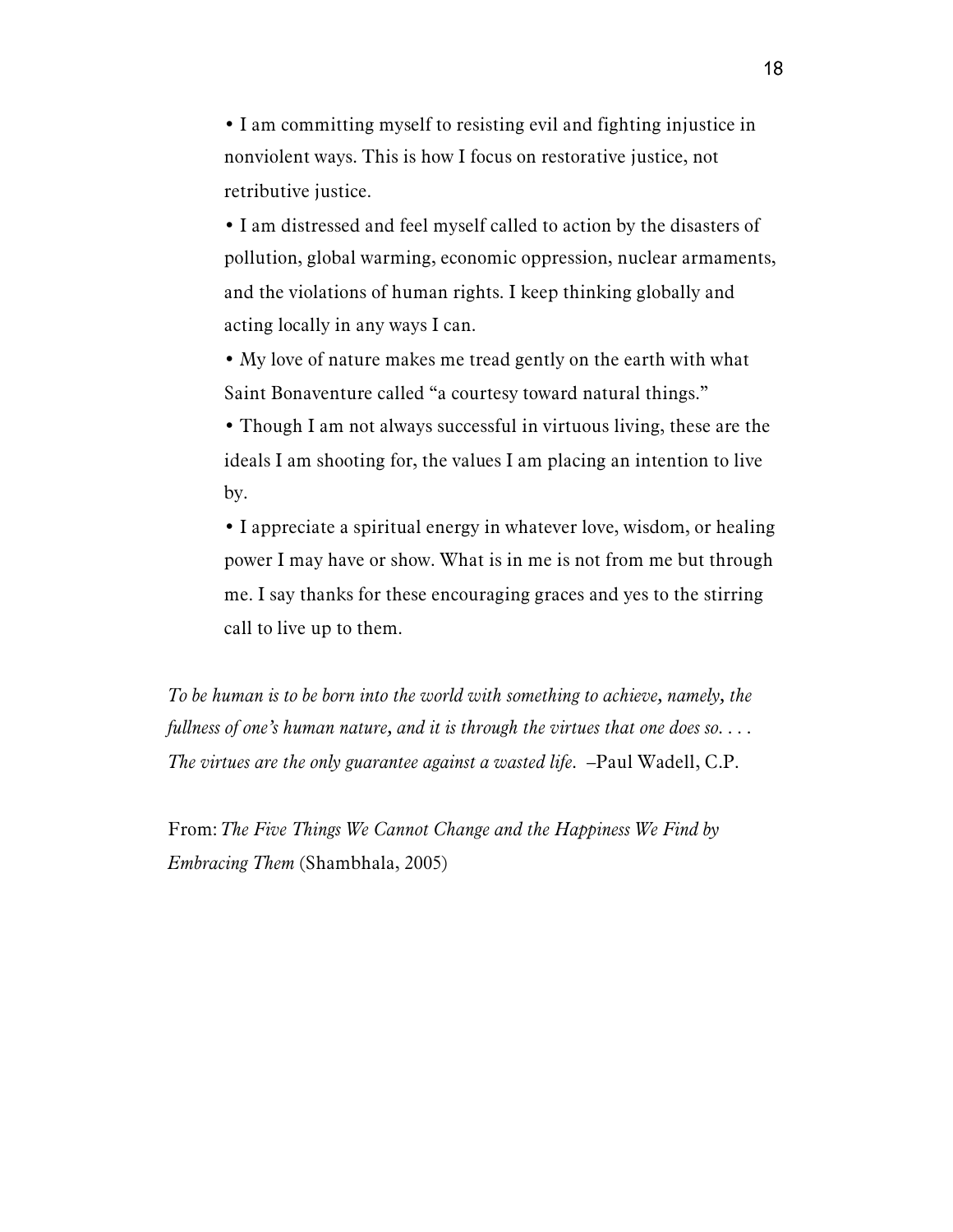### THE GIVENS OF LIFE: THE THINGS WE CANNOT CHANGE

Everything Changes And Ends Suffering Is Part Of Growth Things Do Not Always Go According To Plan Things Are Not Always Fair People Are Not Loving And Loyal All The Time

These are examples not just of the conditions of existing but also of evolving. They are the prerequisites for us humans to be able to unfold with character, purpose, and meaning. They make us the fascinating characters we are; they make our human story the intriguing plot that it is: Only in a transitory world do we keep aiming for the timeless. Only through suffering do we find our inner strength and our need for others too. Only in an unpredictable universe do we expend all the effort we can muster. Only in the face of injustice do we work for justice and act with mercy. Only among people who sometimes hurt or betray us do we find the choice of love over retaliation and thereby grow in compassion.

Taoist Han Hung says: "The biggest risk is to trust that these conditions are all that we need to be ourselves." Life is continually baffling us with its contradictions. We can be overwhelmed and demoralized by them or we can allow them to pass through us with equipoise. Then we find ways to be both defense-less and resource-full. This ends our quarrel with the givens and we relate to them without blame or anger. Jung suggests "an unconditional yes to the conditions of existence without protest." Then we find in and through them the best of religion and depth psychology: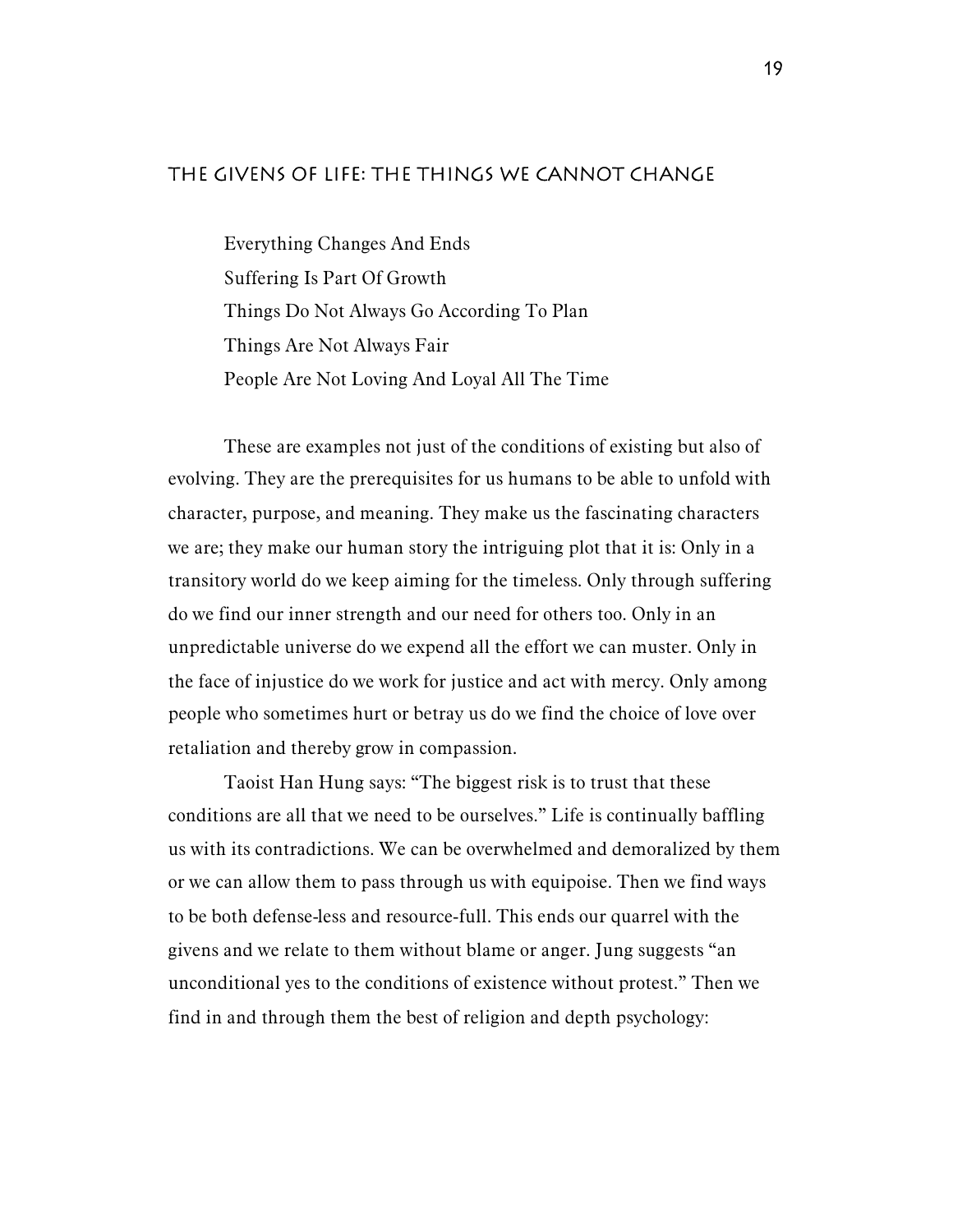#### EVERYTHING CHANGES AND ENDS

*yet can be renewed*.

This is our entry into the archetype of resurrection. SUFFERING IS PART OF GROWTH *yet we keep finding ways to bring good from evil*. This opens the archetype of redemption.

#### THINGS DO NOT ALWAYS GO ACCORDING TO PLAN

*yet we can find the equanimity to say yes to what is and thanks for what has been.*

This is the archetype of synchronicity and of a divine plan that makes our destiny a larger one than ever we imagined.

#### THINGS ARE NOT ALWAYS FAIR

*yet we can be fair and even generous*. This gives us a sense of justice and strengthens our commitment to fight for it. It is the archetype of Karma and of atonement and forgiveness.

#### PEOPLE ARE NOT LOVING AND LOYAL ALL THE TIME

*yet we do not have to retaliate but can ourselves act with love and loyalty, never giving up on others.*

This is the archetype of unconditional love.

It is a given of life that nothing is permanently and finally satisfying or fulfilling. It is a given of the mind that somewhere there *is* a person or thing that will be permanently satisfying or fulfilling. Such a chimerical belief and the restless desperate seeking that may follow it can be deeply disheartening and self-defeating. Yet we have it in us to accept the stinging given that hurls us back on ourselves. In mindfulness we can say yes to this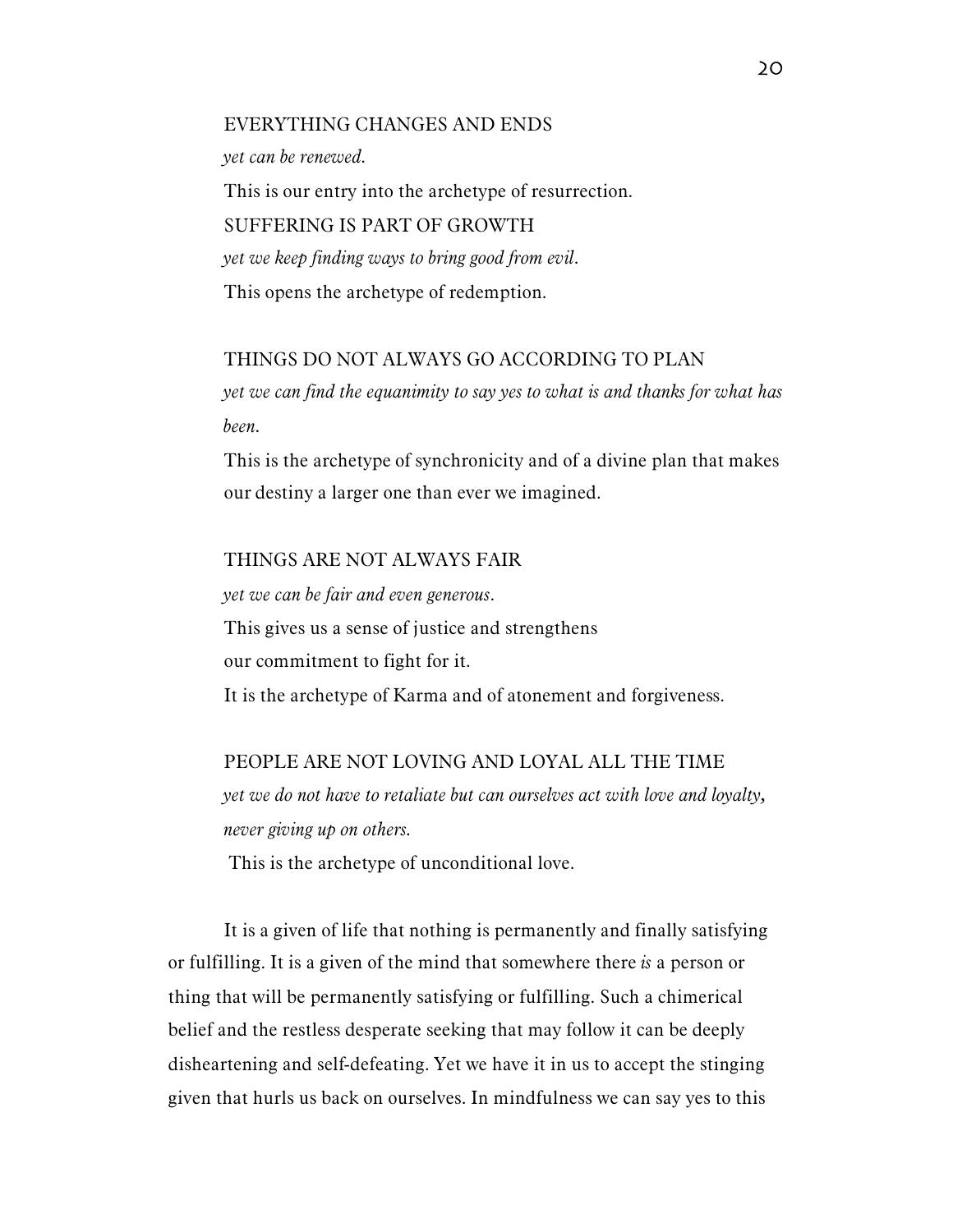law of life without bargain or protest. From that position of surrender something wonderfully encouraging can happen. We find that we want a partner who walks beside us in the world not one we hope will cancel its givens for us or provide an escape-hatch from them. We find a pleasing balance between surrendering to the given of unsatisfactoriness while at the same time maximizing our opportunity for contentment. Moderate need fulfillment, experienced in days and moments, becomes satisfactory. The fear and craving give way to humor and serenity. We have found the felicitous pass between the mountains of delusion and despair.

Yet the world of nature, howsoever ruthless its givens, nonetheless comes through with clues to our conundrums. Its metaphors are richly assisting forces. Here is one: In the midst of the seemingly boundless barrenness of the Sahara an oasis may suddenly appear to the traveler. It is not a mirage. Its palms and water are real and they grant him refreshment. Yet even among the breezes and in the reviving shade the sheik cannot —and does not want to— stay at this oasis forever. Soon he will accede to the given of life that nothing is permanently and finally satisfying or fulfilling. The hospitable sanctuary and the generous waters of the oasis can be enjoyed for a day or days but not forever. They will cloy and his heart will long for what comes next. The desert and what lies beyond it, whatsoever its mystery and hardship, beckons, and it cannot be evaded or renounced.

Journeying is built into us no matter how beautiful our home. The need for change excites us no matter how pleasing our present circumstance. Perhaps those innate human themes make for just such givens as the world hands us. This may be what George Herbert meant by the lines in which God says of the newly created Adam: "Yet let him keep the rest, but with repining restlessness, let him be rich *and* weary…."

#### From: *How Be To An Adult in Relationships*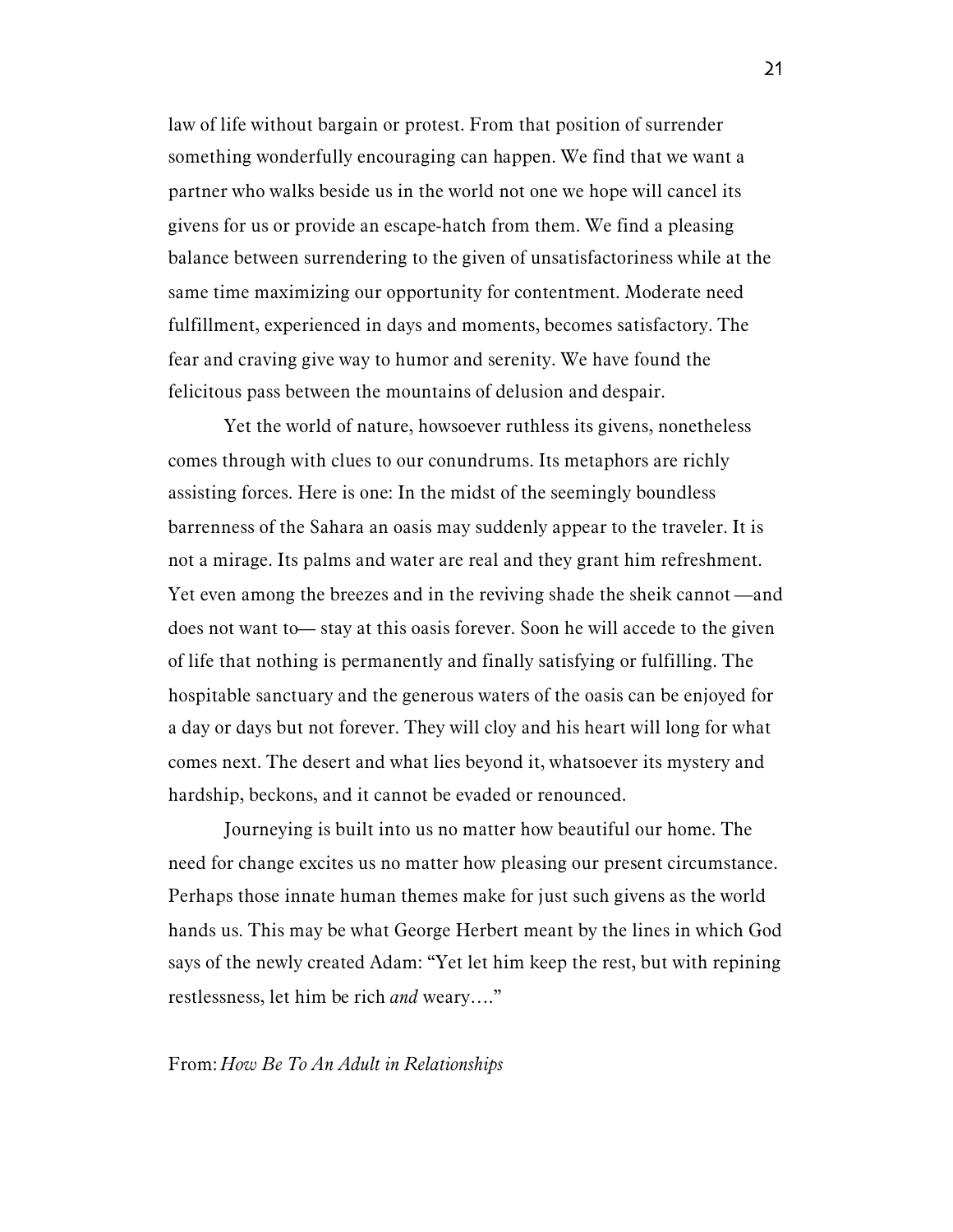#### THE F.A.C.E. OF EGO

The arrogant ego that fights intimate love is the face we keep trying not to lose. This F.A.C.E. of ego is Fear, Attachment, Control, and Entitlement—the most vicious enemies of intimacy. Attention and appreciation are lost in the self-centeredness of entitlement. Acceptance and allowing cannot happen when control takes precedence over equality or when attachment to one' own version of reality dominates. Authentic affection cannot easily shown when fear is a driving force.

The F.A.C.E.-lift that happens when we are resource-full lets fear become excitement. Then we may act *with* fear but not *because* of it and we are no longer afraid to show our fear or our vulnerability.

Unconditional love is love without the conditions—the F.A.C.E.—of ego. Such love is free of fear. Attachment turns into healthy bonding in committed and intelligent ways. We establish and maintain ties but do not become possessive nor do we let ourselves be possessed. Control becomes the efficiency that respects the other's boundaries and gains his respect. Entitlement becomes self-nurturant assertiveness that gracefully bows to the fact that we do not always get what we want. That admirable quality not only brings us the respect of another person but self-respect too.

We can also look at it this way for a quick check on ourselves when we feel our ego being aroused. The ego was never meant to be annihilated only dismantled and rebuilt in a more constructive way. Then and only then does intimacy become possible. It takes dissolving instead of solving.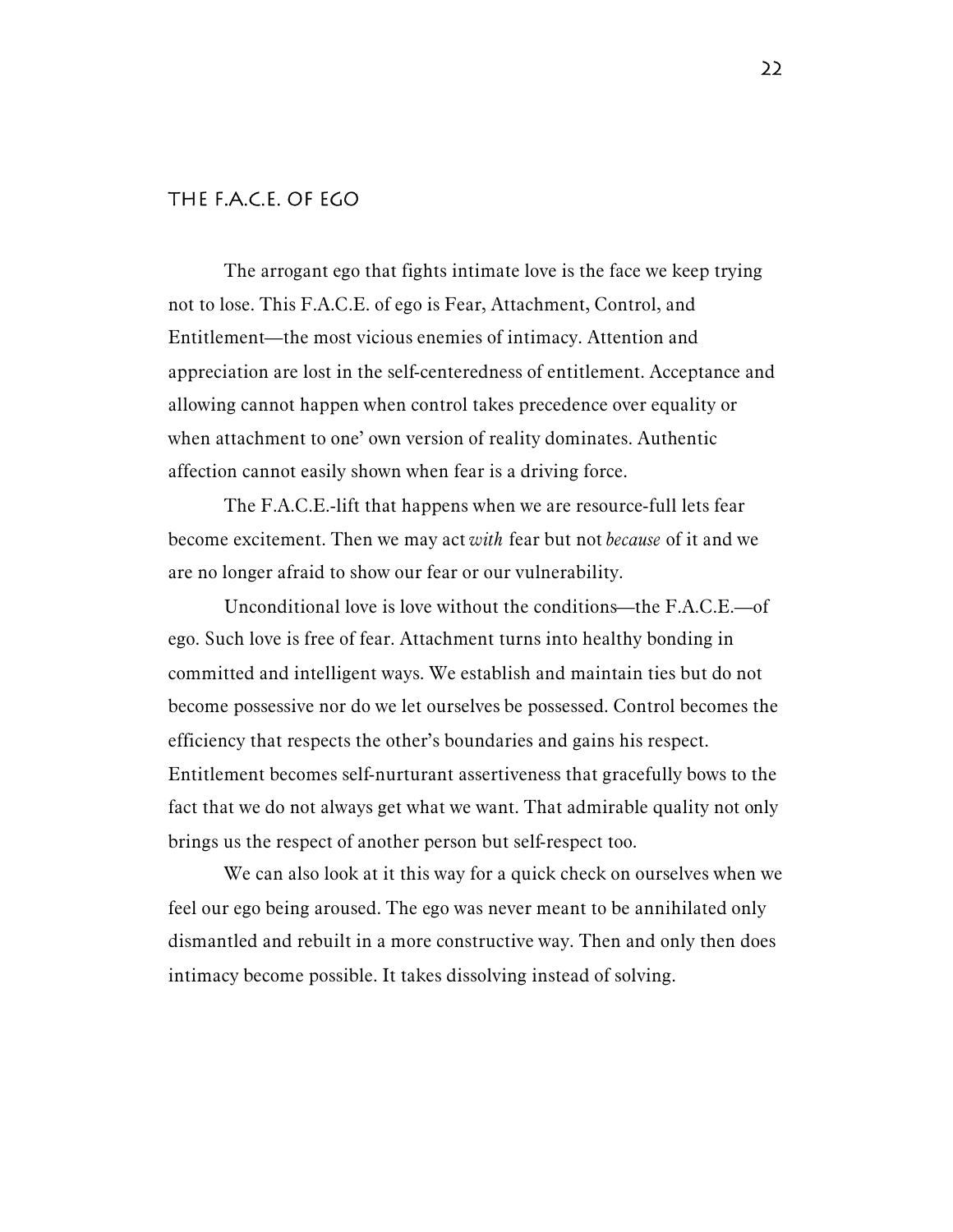| When $I$ feel:  | <i>I</i> choose instead to: |
|-----------------|-----------------------------|
| <b>FEAR</b>     | LOVE                        |
| <b>ATTACHED</b> | LET GO                      |
| CONTROLLING     | <b>GRANT FREEDOM</b>        |
| <b>ENTITLED</b> | SEE MYSELF AS EQUAL         |

Every one of the characteristics of the neurotic ego is a form of pain: It hurts to be on guard and yet always wounded. It hurts to be so frightened of spontaneity that we have to hold our reins tight and be constantly controlling. It hurts to be so terrified of the conditions of existence that we have to demand an exemption from them. It would be a great tragedy if we were to die having successfully saved face in all our relationships. Yet no matter how bad something about us may be, there is a positive dimension in it. There is a kernel of goodness, an untapped potential behind each element of:

| Fear        | Prudent caution and intelligent<br>assessment of danger                                    |
|-------------|--------------------------------------------------------------------------------------------|
| Attachment  | Perseverance and commitment to stay<br>through hard times                                  |
| Control     | Ability to get things done and be<br>efficient at addressing, processing, and<br>resolving |
| Entitlement | Healthy self-esteem and standing up for<br>one's rights                                    |

Here are the gentle and healthy innovations that happen to each of the negative features of the ego when we let go of having to act it out its agenda in arrogant and neurotic ways: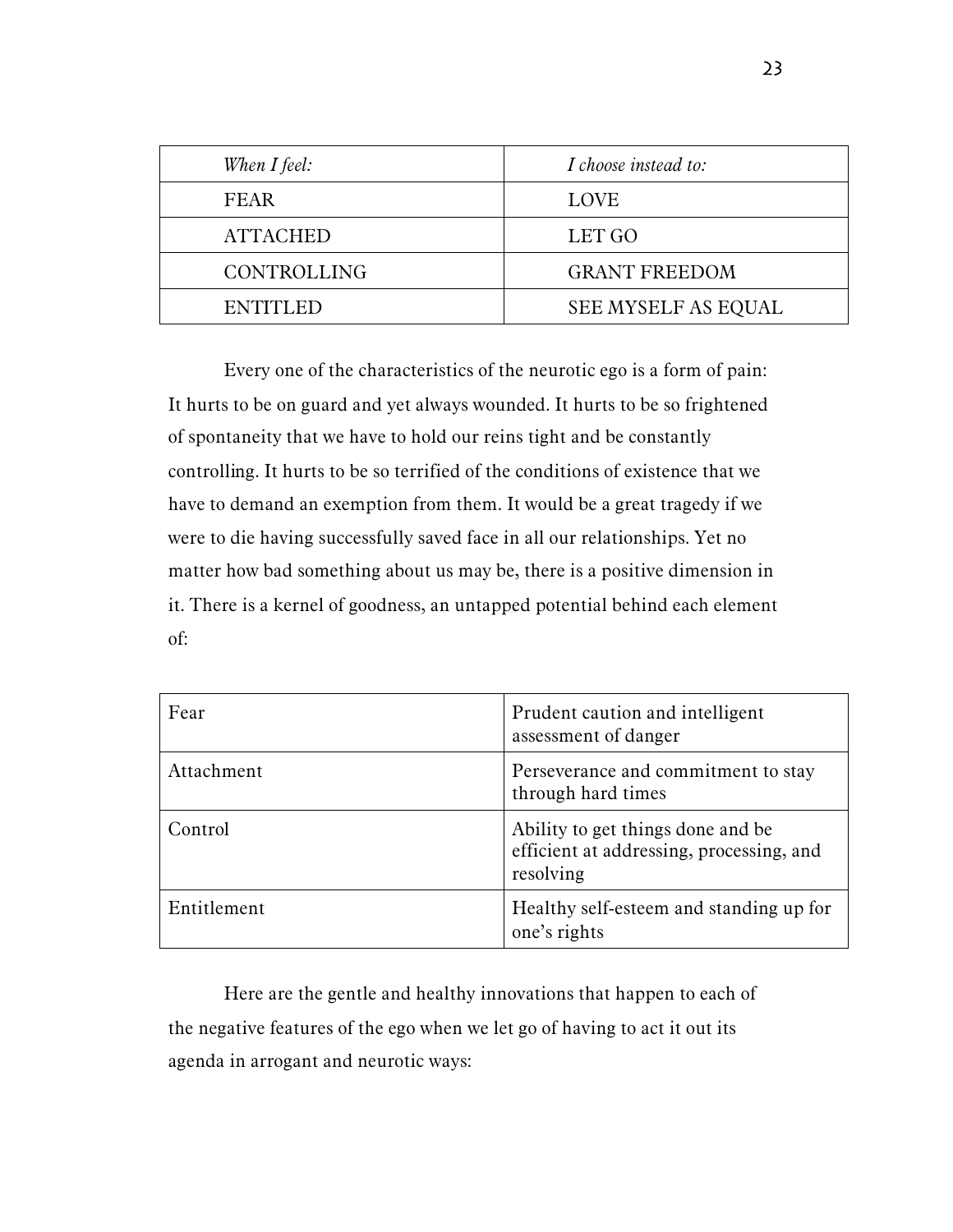| AS I LET GO OF HAVING TO:        | I BECOME MORE ABLE TO:          |  |
|----------------------------------|---------------------------------|--|
| Get my way                       | Cooperate with others.          |  |
| Be noticed and appreciated by    | Ask for, give, and receive      |  |
| everyone                         | appreciation.                   |  |
| Insist my misdeeds be overlooked | Apologize and make amends.      |  |
| Insist I not be shown up         | Do my best and still be open to |  |
| or shown to be wrong             | feedback                        |  |
| Be utterly devastated            | Admit an error and protect      |  |
| if I lose face                   | myself from being shamed        |  |
| Make demands on others           | Ask for what I want and be      |  |
|                                  | able to accept No for an answer |  |
| Win, be loved, be respected,     | Do my best, ask for             |  |
| and be given preference          | rightful credit and let go      |  |
| Have to get back at others       | Have a sense of justice         |  |
|                                  | that asks for redress or        |  |
|                                  | amends without the need         |  |
|                                  | to punish.                      |  |
| Assert the implacability of ego. | Discover the indestructibility  |  |
|                                  | of soul.                        |  |

From: *How Be To An Adult in Relationships*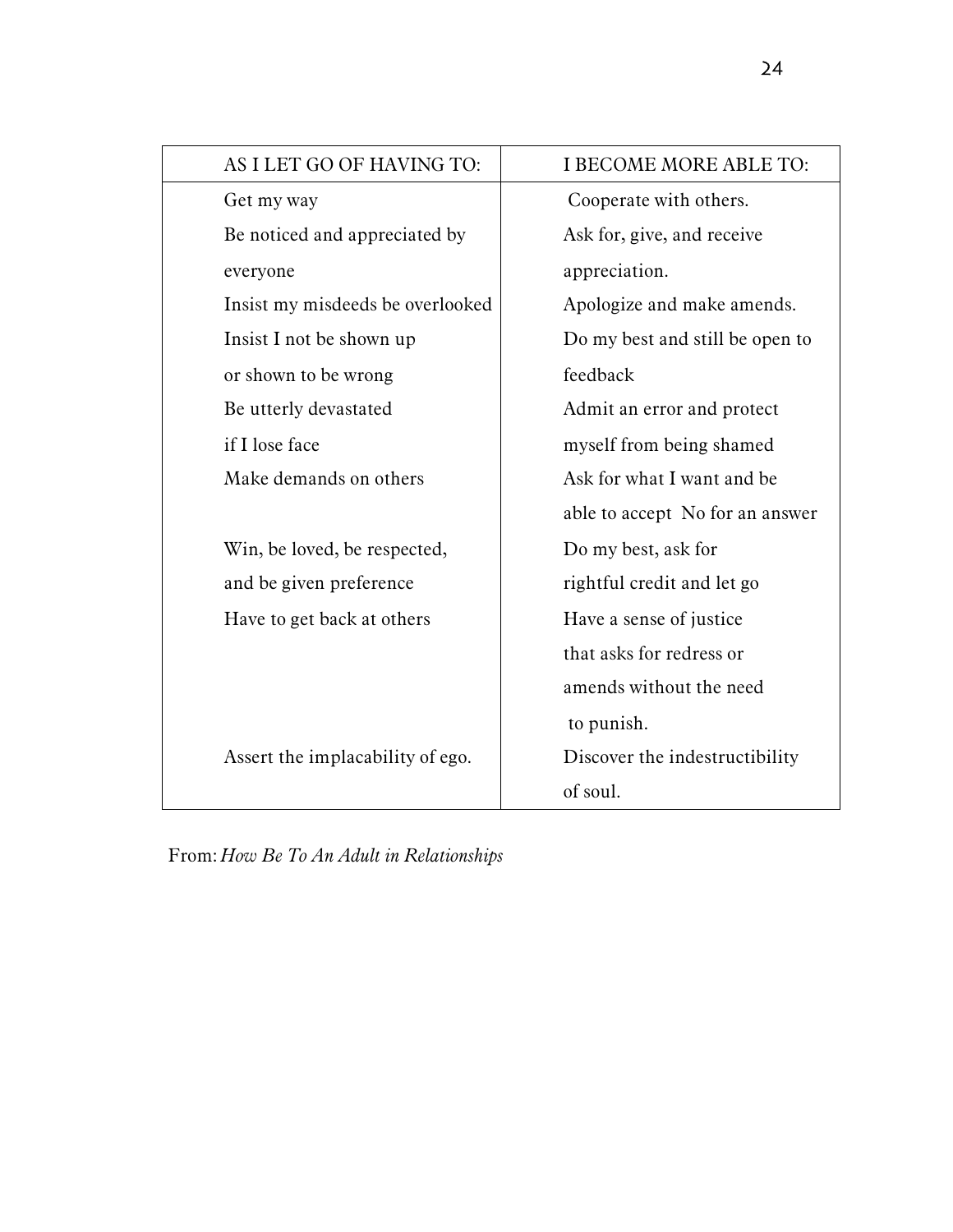#### Befriending OUR Shadow

The Jungian archetype of the Shadow includes all that we abhor about ourselves and all the wonderful potential that we doubt or deny we have. We project these negativities onto others as strong dislike and project our positive potential as admiration. We can re-member and restore these capacities to our psyches. We explore our dark side as a source of creativity and untapped potential. How does our dark side manifest, go into hiding, and emerge to hurt or liberate us? What is evil and how do we protect ourselves from it? What is the shadow in our family, relationships, religion, and in the world? We learn ways to make friends with our shadow both positive and negative so that our lost life can be restored and renewed. Inner foes become allies; dark angles within us become archways of light.

*To befriend the positive PERSONAL shadow, use this triple A approach:*

• *Affirm* that you have the quality you admire or envy in someone else. This can be a simple declaration or affirmation such as: "I am more and more courageous."

• *Act* as if you have that quality by making choices that demonstrate it.

• *Announce* it: Tell everybody you know that you are making these changes and ask for their support.

These are three *steps* we take. They are usually followed by *shifts* in our personality; we begin to act in wiser, more loving, and more healing ways with no further need for effort. This is the grace dimension, the spiritual assistance to our work.

#### *To befriend the negative PERSONAL shadow, here are five A's:*

• *Acknowledge* that you have all the attributes humans can have, that you contain both sides of every human coin. Acknowledge that you have the specific negative traits you see in others that evoke a strong reaction of repulsion in you. The urge to observe coexists with its opposite impulse to expose.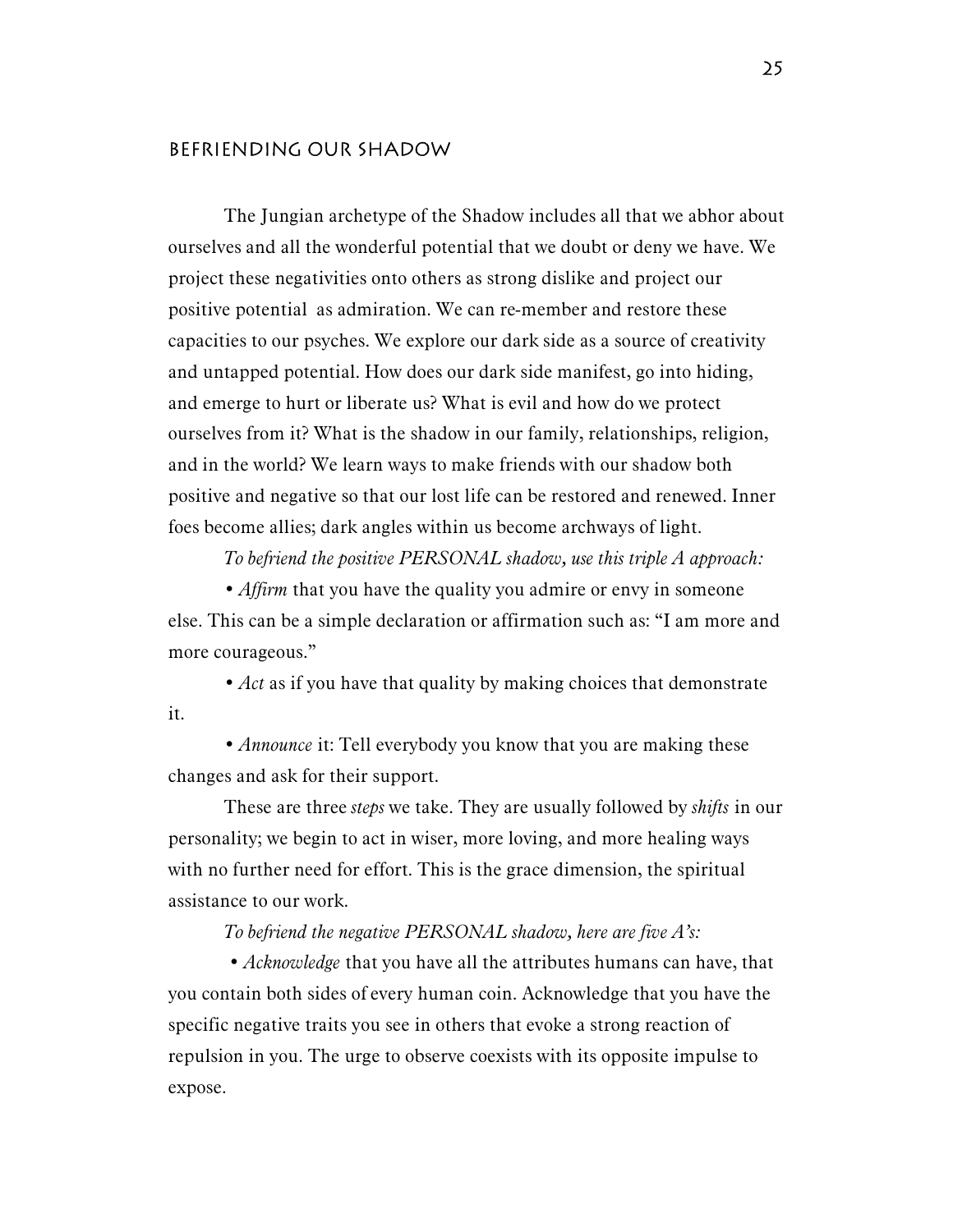• *Allow* yourself to hold and cradle these as parts of yourself. Acknowledge that they may have gone underground for a legitimate purpose and are now ready to be turned inside out and become something more creative and empowering in your life.

• *Admit* to yourself and to one other person the fact of these shadow discoveries about yourself.

• Make *amends* to those who may have been hurt by your denial of your own shadow: "I saw this in you and it is in me. I have blamed you for what I am ashamed of in myself." Make amends to anyone you have hurt by any underhanded ways your shadow has impacted him/her.

• Become *aware* of the kernel of value in your negative shadow characteristic and then treat it as you did the positive shadow above: affirm it as true of yourself, act as if it were true, announce your discovery and program to others who can assist us in following up on it.

As you do this work, do not scold yourself as a critical parent for all your deficits. Have a good talk with yourself as a kindly adult: "I have been controlling and that is wrong of me, but there is a kernel of positive value in that controlling. It is my capacity for getting things done, for organizing, even for leadership. I will now concentrate on and release those wonderful attributes. I will find my positive shadow in my negative shadow!" This is working with what is rather than attempting to eliminate what is, and thereby working against psychic truth. Shadow embracing reverses selfalienation and connects us to our own rainbow reality.

To see your dark side, to see what you are really up to while not shaming yourself for it reconnects you to your true self and reveals its spacious grandeur. Such vision is a form of mindfulness. Turning against the external tyrant is useless. You have to see him in your own mirror: "This face is mine. I accept the fact that there is something dark in every one of my motivations. And I still see the light in me too." Jung, toward the end of his life, wrote: "I am astonished, disappointed, and pleased with myself. I am depressed and rapturous. I am all this at once and cannot add up the sum." From: *Shadow Dance: Liberating the Power and Creativity of Your Dark Side*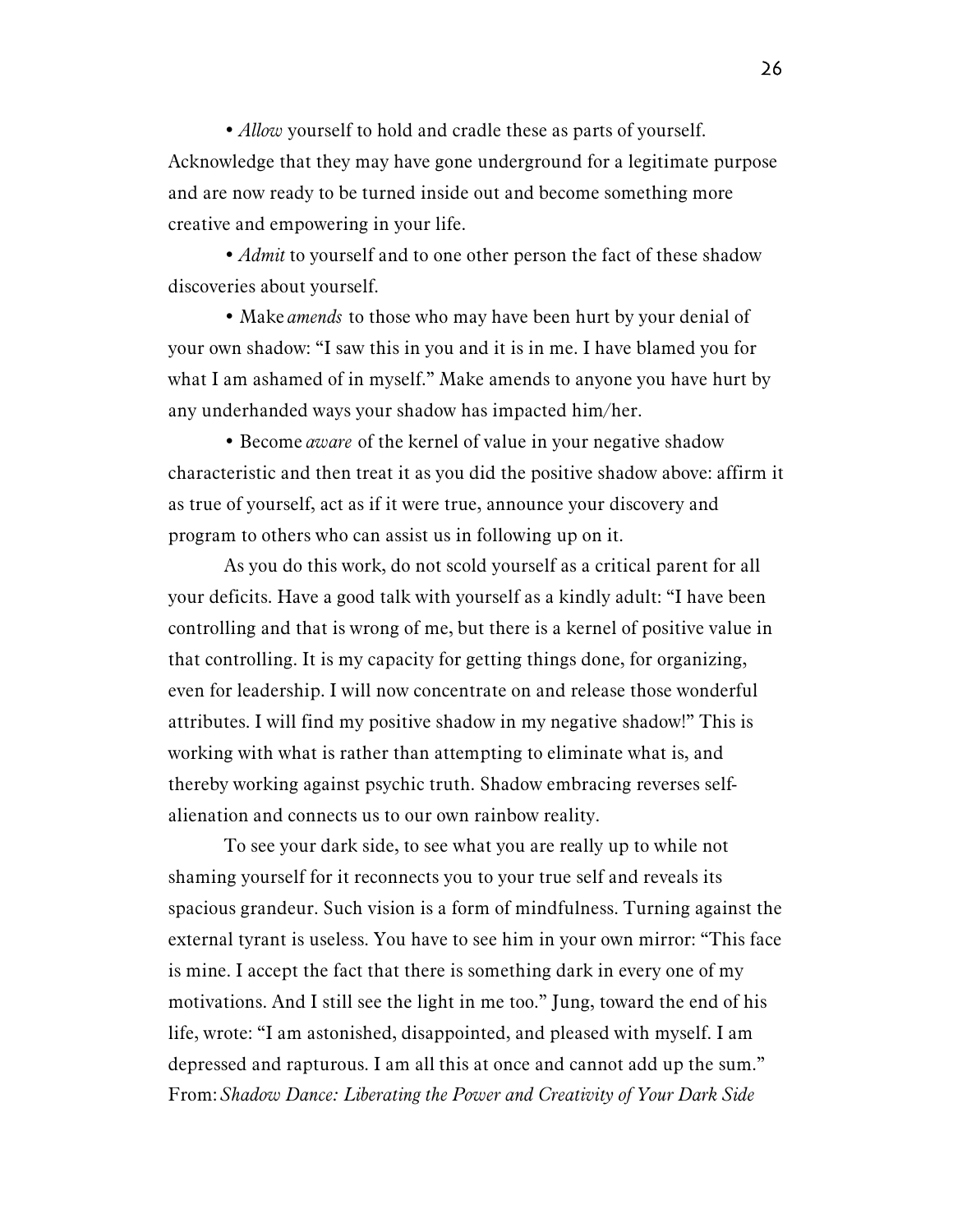#### HOW TO S.E.E.

Why do some things upset us so much? We sometimes notice that our reaction cannot quite be accounted for by the stimulus we have encountered.

A possible way to proceed when you notice yourself strongly reacting to something or someone—with anger or tears or attraction or repulsion— is to S.E.E. what underlies the emotional charge:

Is it Shadow? Ego? Early unfinished business?

Here is an example: A person is curt with me on the phone and it keeps gnawing at me

all day:

• Shadow: Am I like that sometimes? Is it in me to treat people that way? Does it bother me that he gets away with it and I do not? Our negative shadow contains all that we strongly detest in ourselves but cannot see. We tend to see this shadow of ours in others: detesting in them exactly what is disowned in us. (Our positive shadow holds our untapped potential. We are admiring in others what is buried and deactivated in us!)

• Ego: "How dare he talk to *me* that way. Doesn't he know who I am? I'll be damned if I let him get away with this. I'll get back at him somehow." These statements give us the clue that the entitled controlling ego is enraged at not getting his way.

• Early life re-enactment: "My father talked to me that way and it hurt."

The curtness of today may be triggering a reminder of a similar wound from the past.

*It is likely to be the shadow if you cannot believe you could ever be like this! It may be the ego if you think: "how dare they..." or feel indignant, affronted, competitive or vengeful.*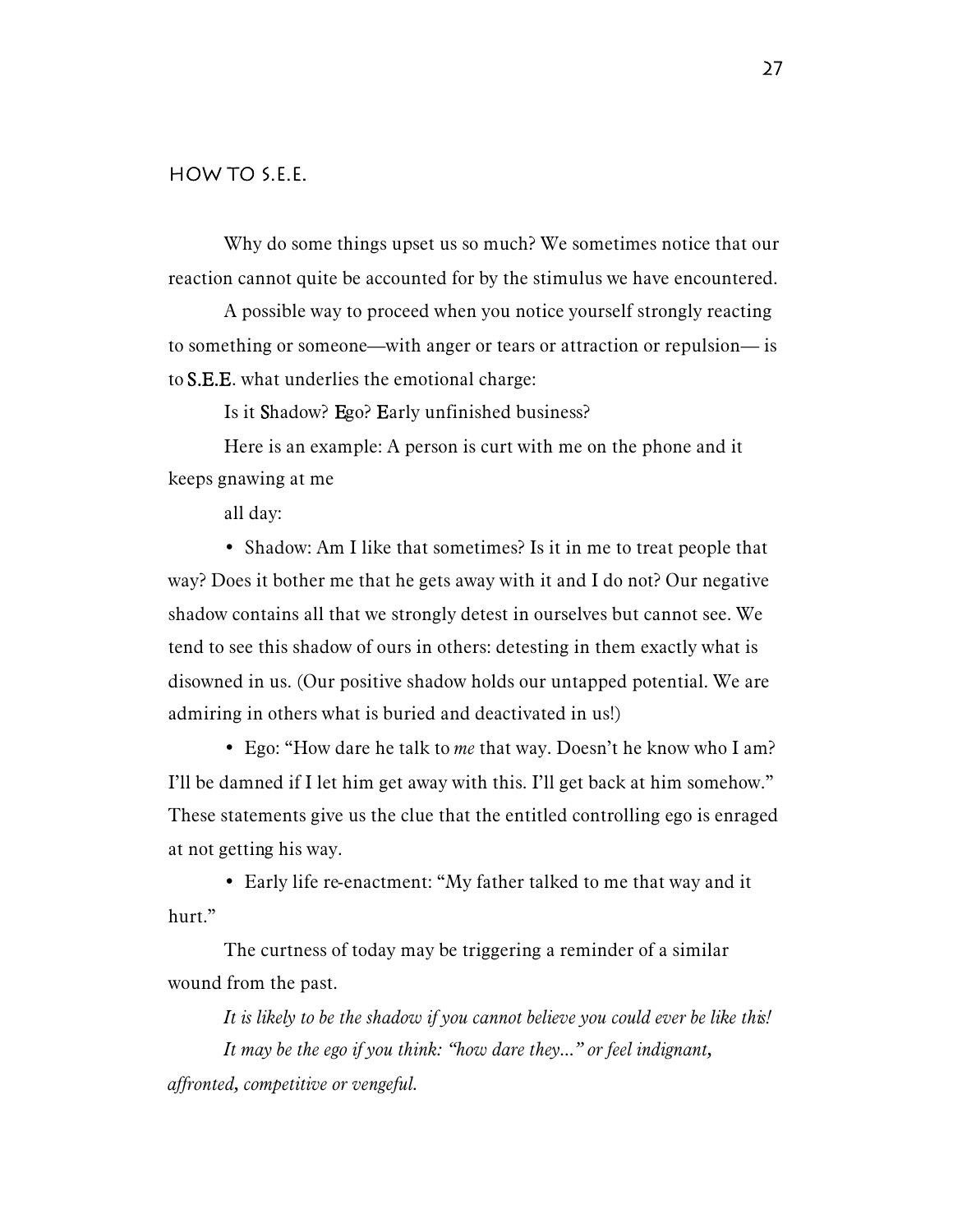*It is often early material if you feel grief or powerlessness or if later you become compulsive/addictive in your reaction.*

The way to tell that none of these three is operative is that you can take what happens simply as*information*. Then you speak up assertively, refuse to accept abuse, and feel compassion for people who believe they have to be mean. The event still elicits feeling that you express and but you soon let go of it and move on. You have not been so strongly affected as to lose your own boundaries.

Strong, out of control, or inappropriate reactions are signals of where your work is. They tell you what needs to be addressed, processed, and resolved in yourself. This is how over-reactions to other people can turn into nurturant responses to ourselves.

*Can I maintain myself in a circle of love while including all my fears, my wounds, and my inadequacies?*

*Can I keep others in my circle of love while they scare me, wound me, or tell me I am inadequate?*

*From Shadow Dance: Liberating the Power and Creativity of Your Dark Side*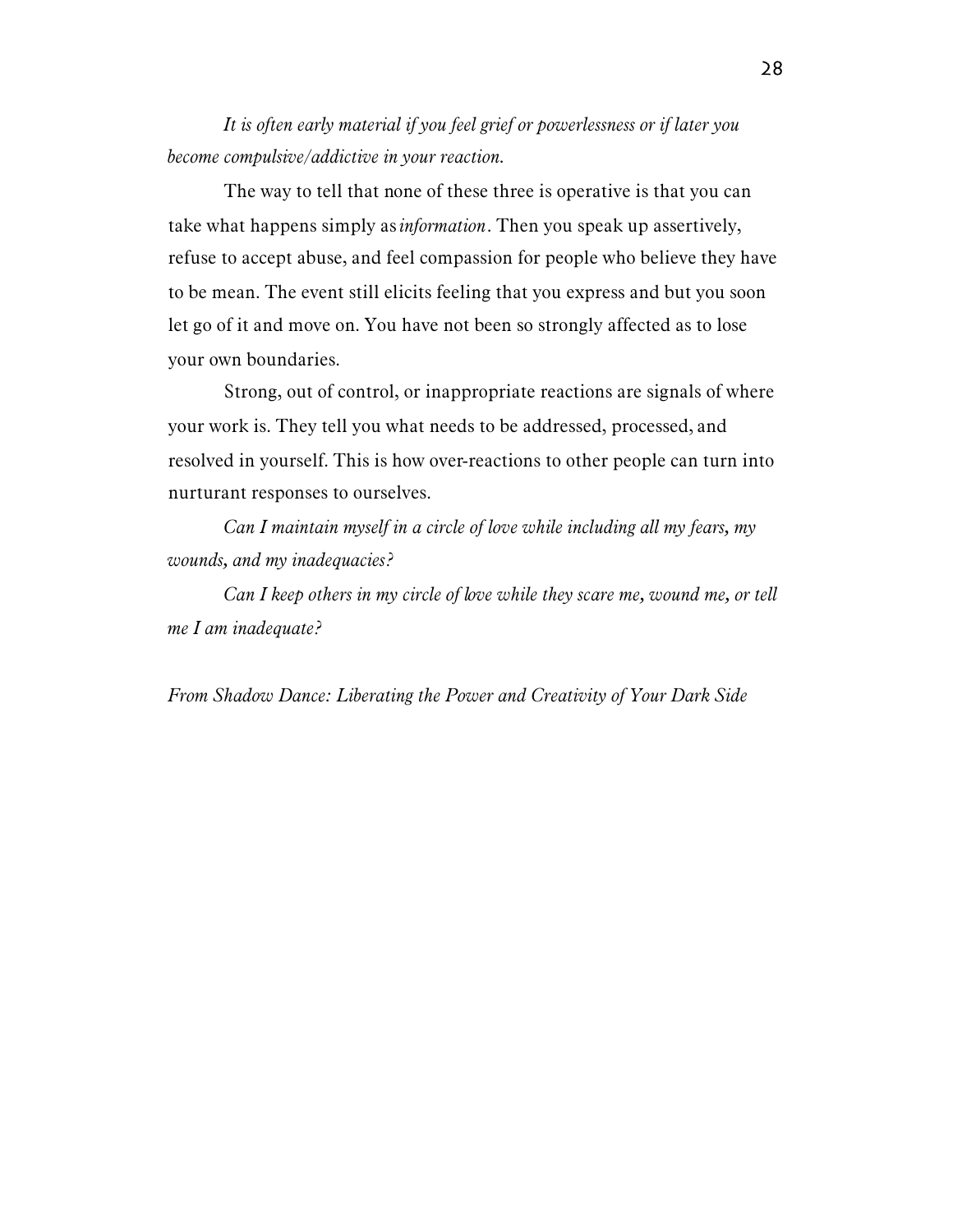# THE CRADLING TECHNIQUE

It is usually futile to try to fix or omit fear or grief. We make room and time, tune in to what we are feeling, and cradle it, i.e., grant it legitimacy. When we take these steps, a shift may occur: something opens and we are empowered.

Picture the father who stops what he is doing to listen to his whimpering child. He squats down to his level, tunes in to him, and hugs him in his pain. Then the child feels heard and *valued as he is*. Such mirroring equips him with an enlarged sense of his own identity and hence of his own power.

When I feel grief or fear, I sit and let myself feel it all the way, capturing the unique felt sense of it, connecting it to any childhood pain that resembles it.

I sit in my fear and forlornness, accepting its inconsolability, without running to my usual hide-outs: turning on the TV, looking for sex, eating, drinking, taking a tranquilizer, etc. I simply feel and breathe the feeling throughout my body. When the feeling passes, I return to my normal routine.

This is how I nurture myself effectively. Thereby, I am less likely to look for any body or thing to fulfill me or fill me. As I service myself this way, I am no longer so needy. Now I can love needlessly. I get over my fear as I love myself in this self-parenting way! *The more I let myself feel my feelings, the more do I expand my capacity to feel. I even increase my capacity to love maturely!*

Love will no longer mean: you are the right size doll for my cut-out collection but you are who you are and I correctly assess and respect your dimensions. I no longer embellish them to use you as a way of denying or fleeing my ultimate loneliness. When we open ourselves to our feelings, our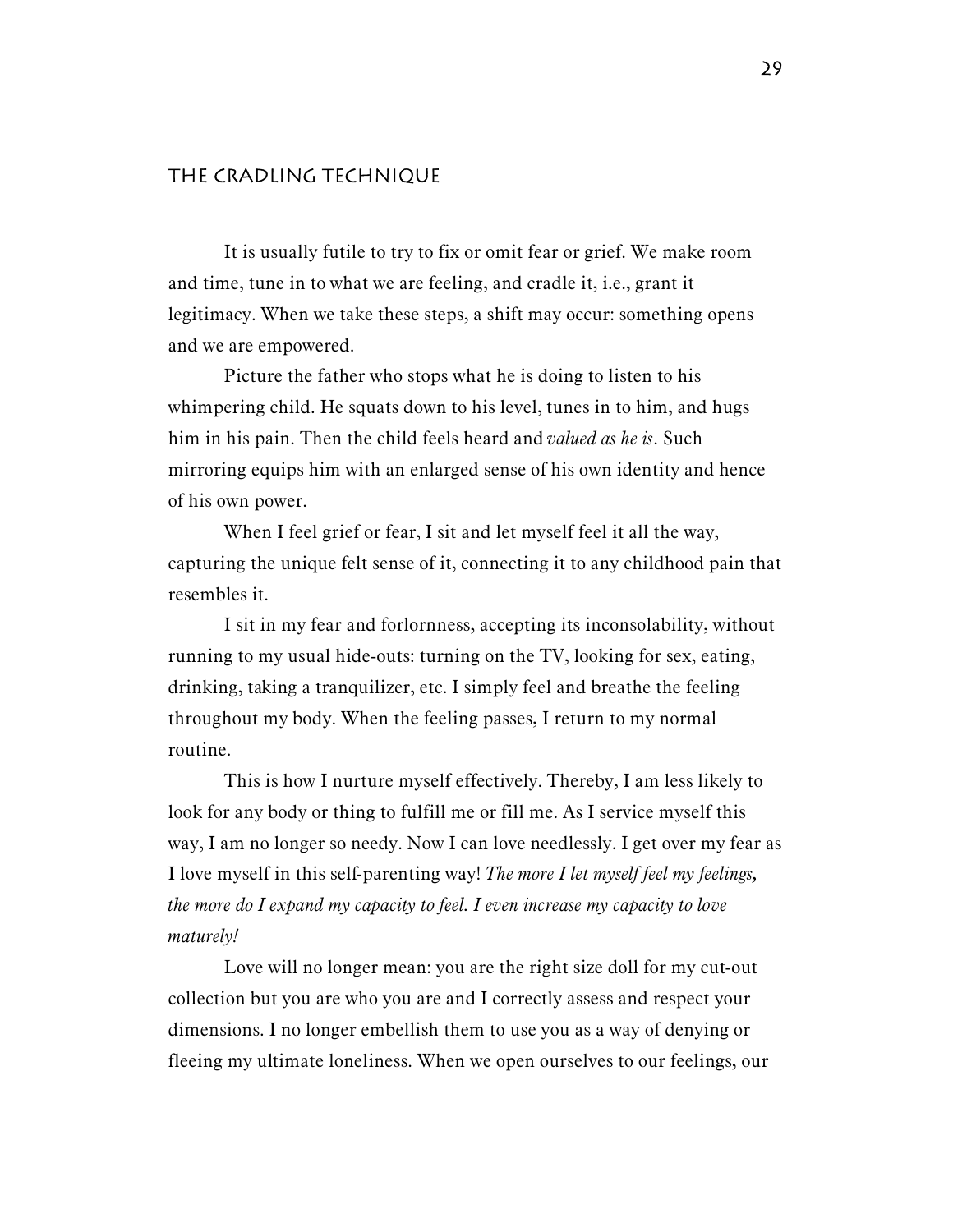hearts become soft and accessible to ourselves and to others. The unguarded heart is the only cell from which the prisoner fear can be released.

Fearlessness does not consist in having less fear or no fear but so much more love that we go beyond fear! Fear is the porcupine on the trail as we hike: interesting, but not stopping us and not to be eliminated, since it belongs to the ecology of the psychic path.

Fear-based decisions prevent us from accessing our deepest needs, values, and wishes. We are sometimes driven or stopped by fear because it feels too overwhelming for us. Here is the triple A technique that may be helpful in dealing with fear:

First, *ADMIT* that you feel afraid. This breaks through all the rationalizations by which you talk yourself out of the fear or make it into something else. Instead of saying, "I am kind of uncomfortable around her," say "I am afraid of her." Since our automatic reflex is to deny the extent or reality of our feelings, a good rule might be to admit the fear even more fully than you feel it.

Secondly, *ALLOW* yourself to feel the fear fully, i.e., defenselessly, with no escape, with no attempts to get rid of it. Shake, shudder, do whatever it takes for you to experience the emotion. Let this emotion stay in motion through you.*I let the fear go through me like lightning and I trust that the earth will receive it and disperse it.* When fear goes to ground in this way, we are truly grounded and we feel equipped to face fear from a place of power in ourselves.

Third, and not necessarily immediately after steps one and two, *ACT as if* fear could not stop or drive you. You can act as if you were fearless. This is the truth because you actually contain all human opposites so you *do* have fearlessness inside you. It is only that you have not accessed it. Now you do not act *from* fear, you act *with* fear. (A courageous person is one who feels just as scared as you but *acts* bravely.) This plan adds resource-fullness to your defense-lessness.

#### From: *When Love Meets Fear*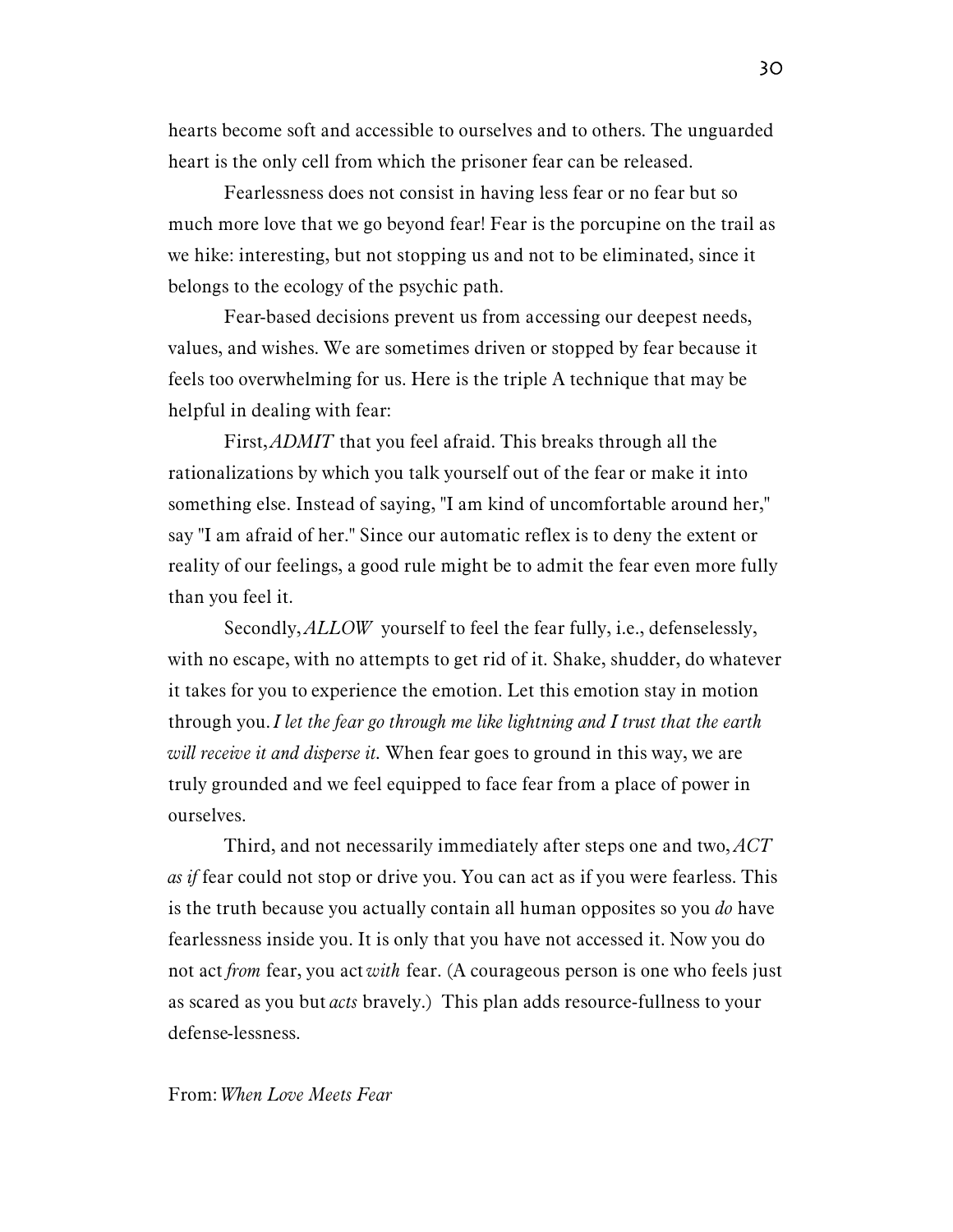#### FREEDOM FROM FEARS: AN INVENTORY AND AFFIRMATIONS

It is now clear that each of us feels afraid often. It is understandable that fear is so pervasive in our lives. For one thing, we live in a world that is so often scary! And secondly, most of us were raised in atmospheres of fear. We absorbed fear before we had the chance to say No to it. We are now facing our program of recovery from fear.

Fear may convince us that the worst will happen and that we will be unable to handle it. This is the powerlessness that makes fear so sinister. We rally our power with the conviction that there is an alternative to what the frightened mind has construed and that we do have it within us to handle whatever comes our way.

You may find this worksheet helpful in taking a personal inventory of your fears and in designing affirmations to clear fears. It also serves as a mini-course on fear! It combines the three elements of the "triple A" program to free ourselves from fear: admitting we feel it rather than denying it, allowing ourselves to feel it fully rather than running from it, and acting as it we were fearless rather than being stopped or driven by it.

Read it onto a tape and listen to it daily in your own voice or recite or read it regularly. Form an image of yourself acting out each affirmation you recite. This list is meant for a wide audience so add or delete entries to fit your unique situation:

I trust my true fears to give me signals of danger.

I admit that I also have false fears and worries.

I feel compassion toward myself for all the years I have been afraid.

I forgive those who hypnotized me into unreal fears.

I suggest now to myself, over and over, that I am freeing myself from fear.

I have fearlessness to match my fear.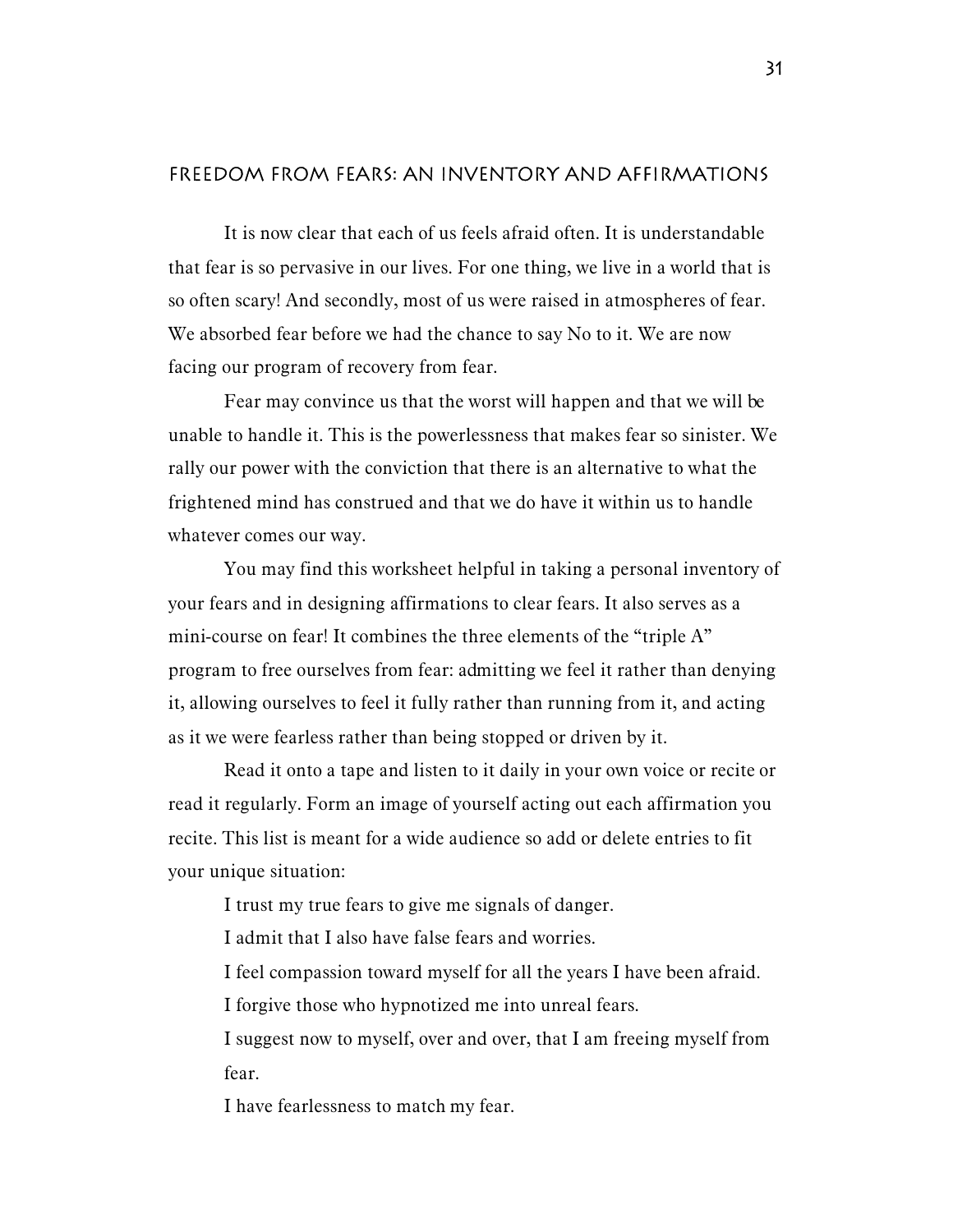I trust my powers and resourcefulness as a man (woman).

I trust my abundant creativity.

I trust the strength that opens and blooms in me when I have to face something.

I believe in myself as a man/woman who handles what comes his/her way today.

I know how to rise to a challenge.

I am more and more aware of how I hold fear in my body.

I stop storing fear in my body.

Now I relax those holding places.

I open my body to joy and serenity.

I release my body from the clench of fear.

I relax the part of me that holds fear the most

(jaw, shoulders, neck, etc.).

I let go of the stress and tension that come from fear.

I let go of fear-based thoughts.

I let go of basing my decisions on fear.

I stop listening to those who want to import their fears into me.

I let go of finding something to fear in everything.

I let go of fear and fearing and of believing that everything is fearsome.

I let go of my primitive ways of catastrophizing

(e.g.: a fear belief: it is going to stay this way!)

I am more and more aware of my instant reflex fear reactions.

I am aware that I have habituated myself to a certain

level of adrenaline.

I admit that I (sometimes) (often) (always) choose

the adrenaline rush

that comes with the dramas of fear and desire.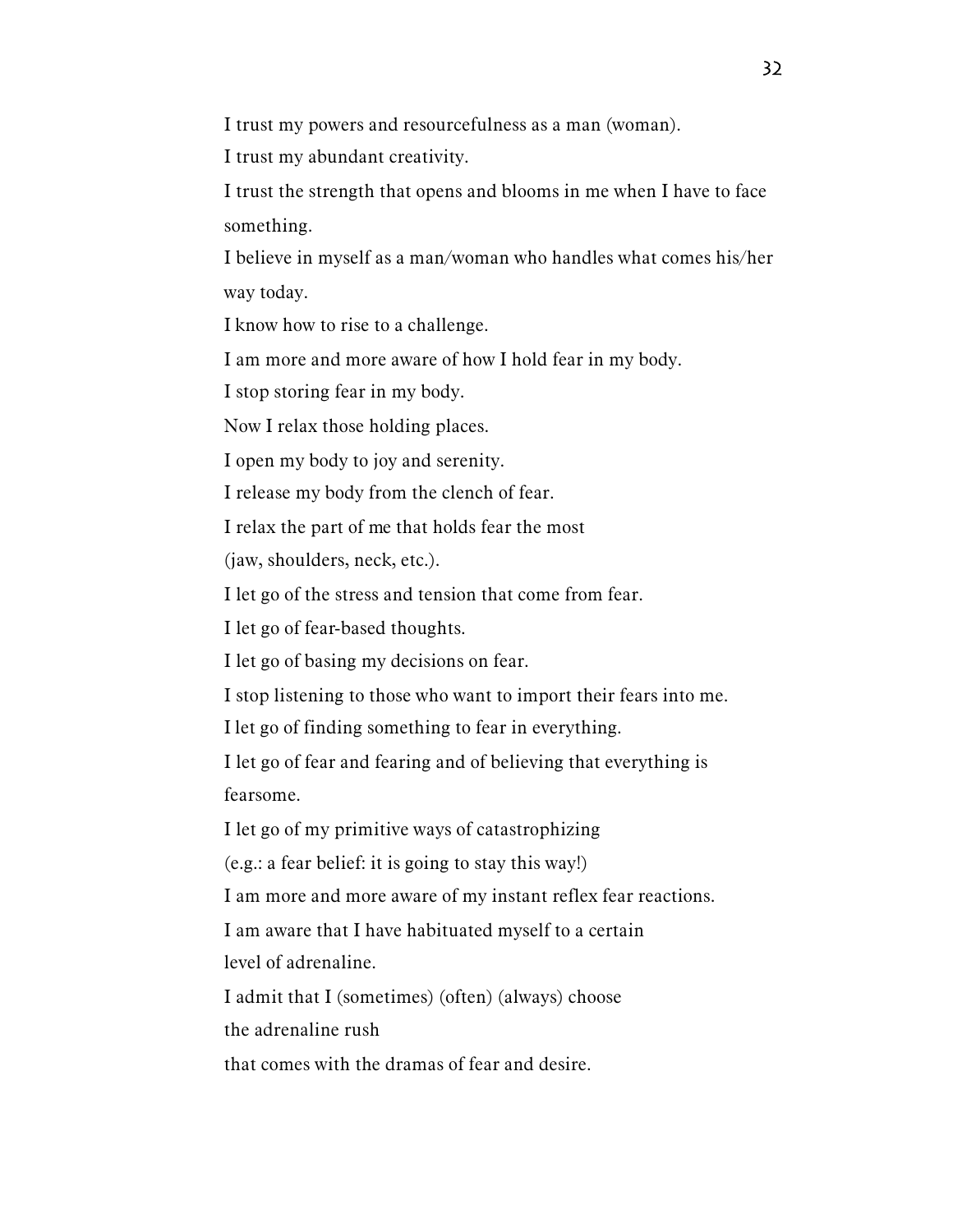I forego this stressful excitement and choose sane and serene liveliness.

I let go of my obsessive thoughts about how the worst

may happen.

I trust myself always to find an alternative.

I see the humor in my fears.

I see the humor in my exaggerated reactions to

unreal dangers.

I find a humorous dimension in every fear.

I find a humorous response for every fear.

I play with the pain of fear.

I smile at my scared ego with tough love.

I am confident in my ability to deal with situations or people that scare me.

I am more and more aware of how everything that happens or has

happened is being faced, integrated, and let go of.

I have self-healing powers -and-

I seek and find support outside myself.

I have an enormous capacity for re-building, restoring, transcending.

I am more and more sure of my abilities.

I am less and less scared by what happens, by what has happened, by what will happen.

I trust myself.

I trust an uncanny timing that I keep noticing within myself:

I love how I awake or change or resolve or complete at just the right moment.

Nothing forces me; nothing stops me.

I let go of any fear I have of nature.

I let go of my fears of natural disasters.

I let go of my fears of sickness, accident, old age, and death.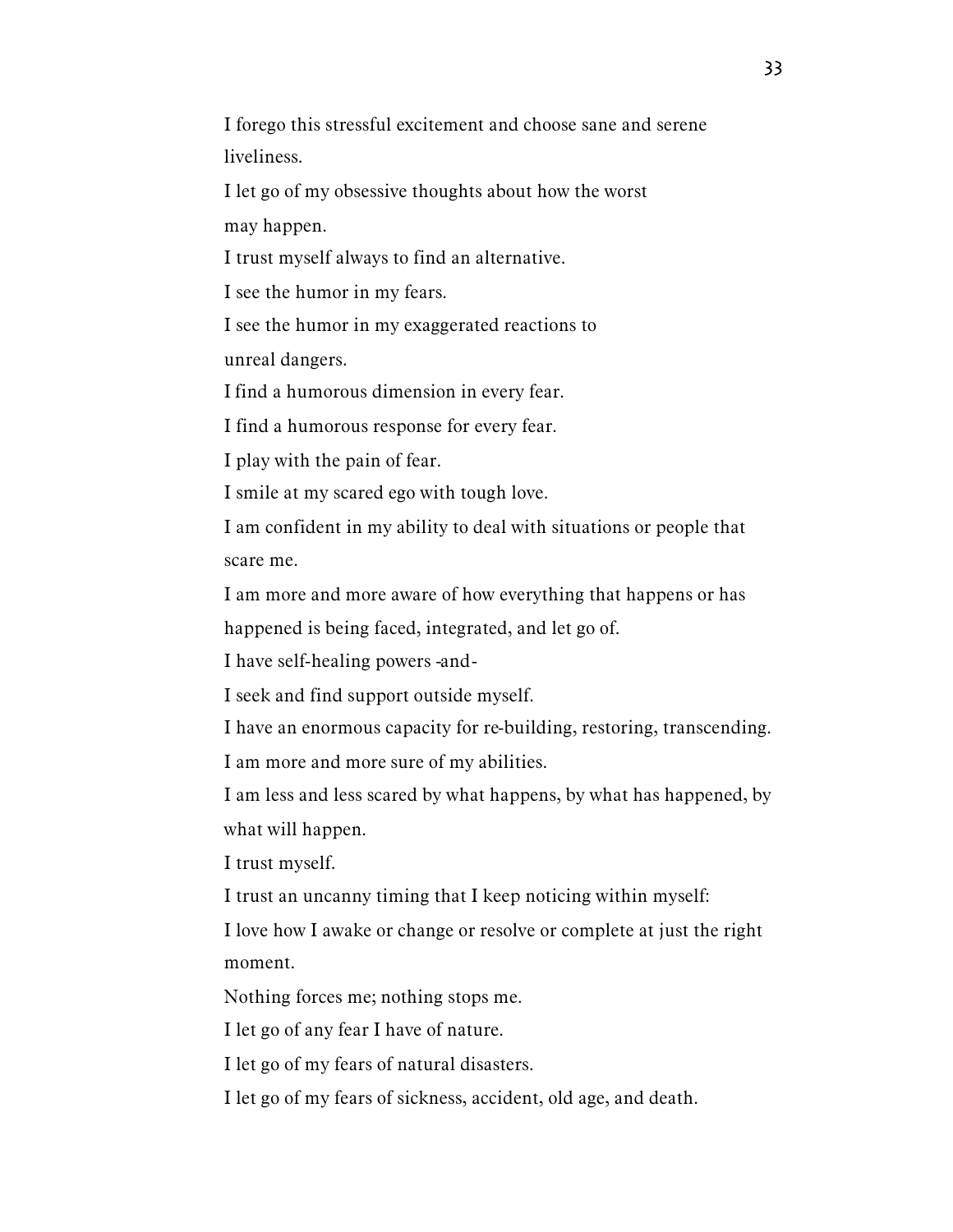I cease being afraid of knowing, having or showing my feelings I let go of my fear of failure or of success.

I let go of the fear behind my guilt and shame.

I let go of my fear of aloneness or of time on my hands.

I let go of my fear of abandonment.

I let go of my fear of engulfment.

I let go of my fear of closeness.

I let go of my fear of commitment.

I let go of my fear of being betrayed.

I let go of my fear of being cheated or robbed.

I let go of my fears of giving/receiving, beginnings/endings,

comings/goings,

scarcity/abundance, saying No/saying Yes.

I let go of my fear of any person.

I let go of my fear of loving.

I let go of my fear of being loved.

I let go of the fear that I will lose, lose money, lose face, lose freedom,

lose friends, lose family members, lose respect, lose status, lose my job, lose out.

I let go of my fear of having to grieve.

I keep letting go and I keep going on.

I let go of my paranoia.

I give up my phobic rituals.

I let go of my performance fears.

I let go of fears of my own sexuality.

I let go of fears about my adequacy as a parent or child, as a worker or manager, as a partner or friend.

I let go of the need to be in control.

I acknowledge control as a mask for my fear.

I let go of my need to be right, to be first, to be perfect.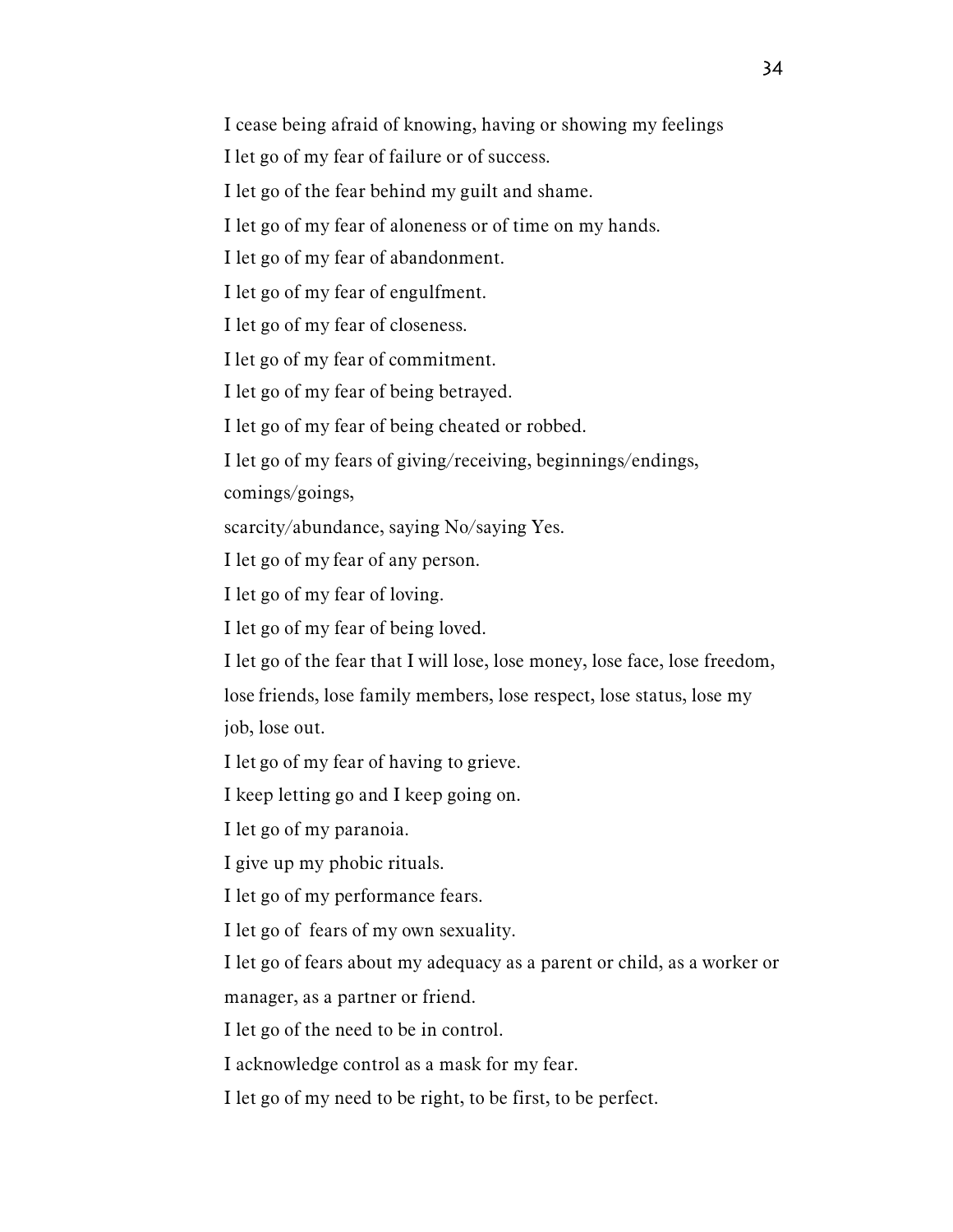I let go of my belief that I am entitled to be taken care of.

I let go of my fear of the conditions of existence:

I accept that I may sometimes lose;

I accept that things change and end;

I accept that pain is part of human growth;

I accept that things are not always fair;

I accept that people may lie to me, betray me, or not be loyal to me.

I am flexible enough to accept life as it is, forgiving enough to accept it as it has been.

I drop the need for or belief in a personal exemption from the conditions of my existence.

I acknowledge my present predicament as a path.

I trust a design in spite of the display.

I let go of more than any fate can take.

I appreciate all the ways that things work out for me.

I appreciate the graces that everywhere surround and enrich my life.

I find the alternatives that always exist behind the apparent dead-end of fear.

I open myself to the flow of life and people and events.

I am grateful for the love that awaits me everywhere.

I feel deeply loved by many people near and far, living and dead.

I feel loved and watched over by a higher power (God, Universe, etc.).

I believe that I have an important destiny, that I am living in accord

with it, and that I will survive to fulfill it.

I let myself have the full measure of:

the joy I was meant to feel,

the joy of living without fear.

I let fear go and let joy in.

I let fear go and let love in.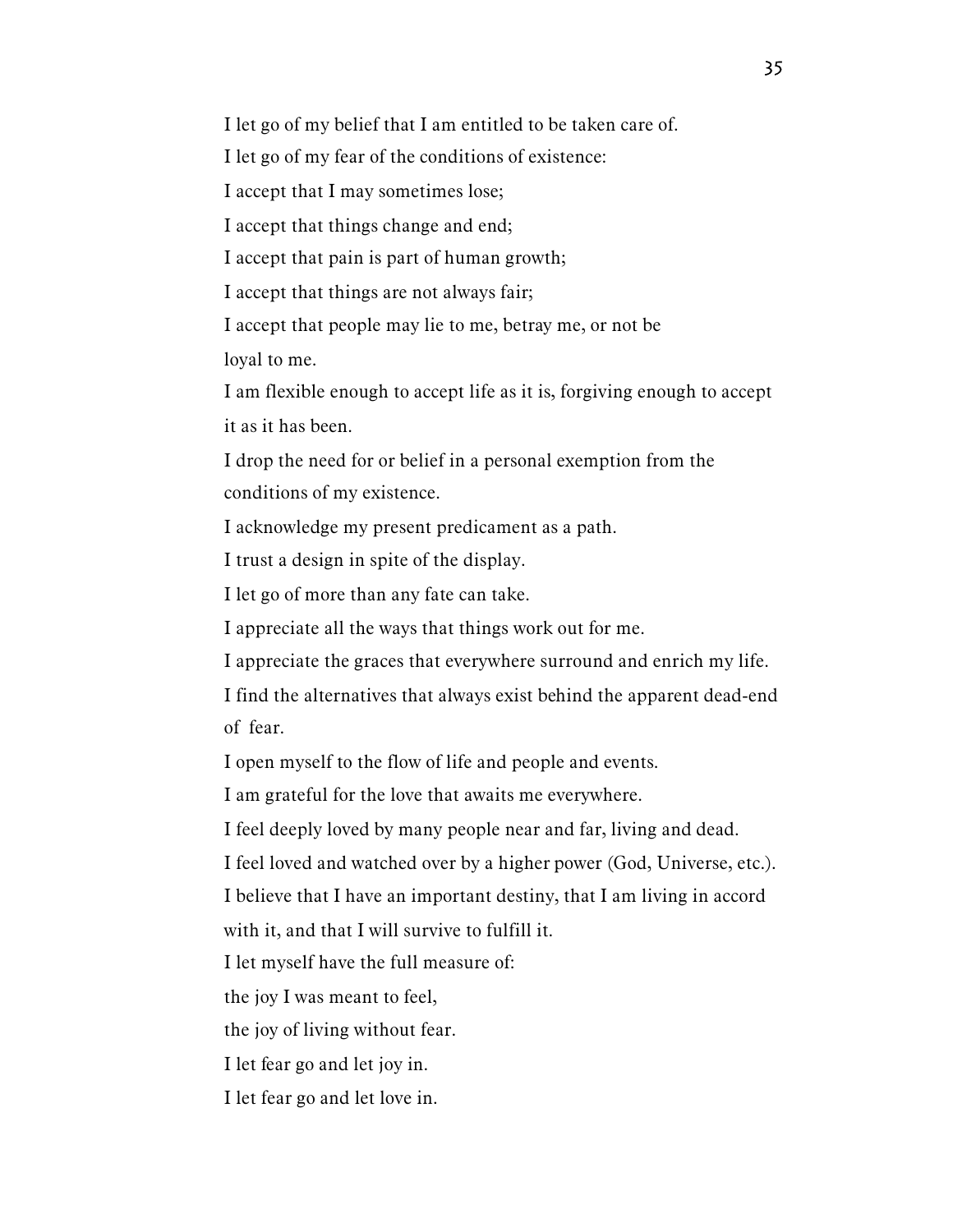I let go of fears and enlarge my sympathies.

I am more and more aware of others' fears, more and more sensitive to them,

more and more compassionate toward them.

I am more and more accepting of all kinds of people.

I enlarge my circle of love to include every living being: I show my love.

I am more and more courageous as I live my program for dealing with fear:

I let go of control;

I let the chips fall where they may;

I admit my fear;

I feel my fear by letting it pass *through* me;

I act as if I were free of fear;

I enjoy the humor in my fears;

I expand my compassion toward myself and everyone.

I have pluck and wit.

I let go of being on the defensive.

I protect myself.

I am non-violent.

I am intrepid under fire.

I am a hero: I live through pain and am transformed by it.

I am undaunted by people or circumstances that may threaten me.

I let people's attempts to menace me fall flat.

I give up running from threats.

I give up shrinking from a fight.

I show grace under pressure.

I stop running; I stop hiding.

More and more of my fear is becoming healthy excitement.

I meet danger face to face.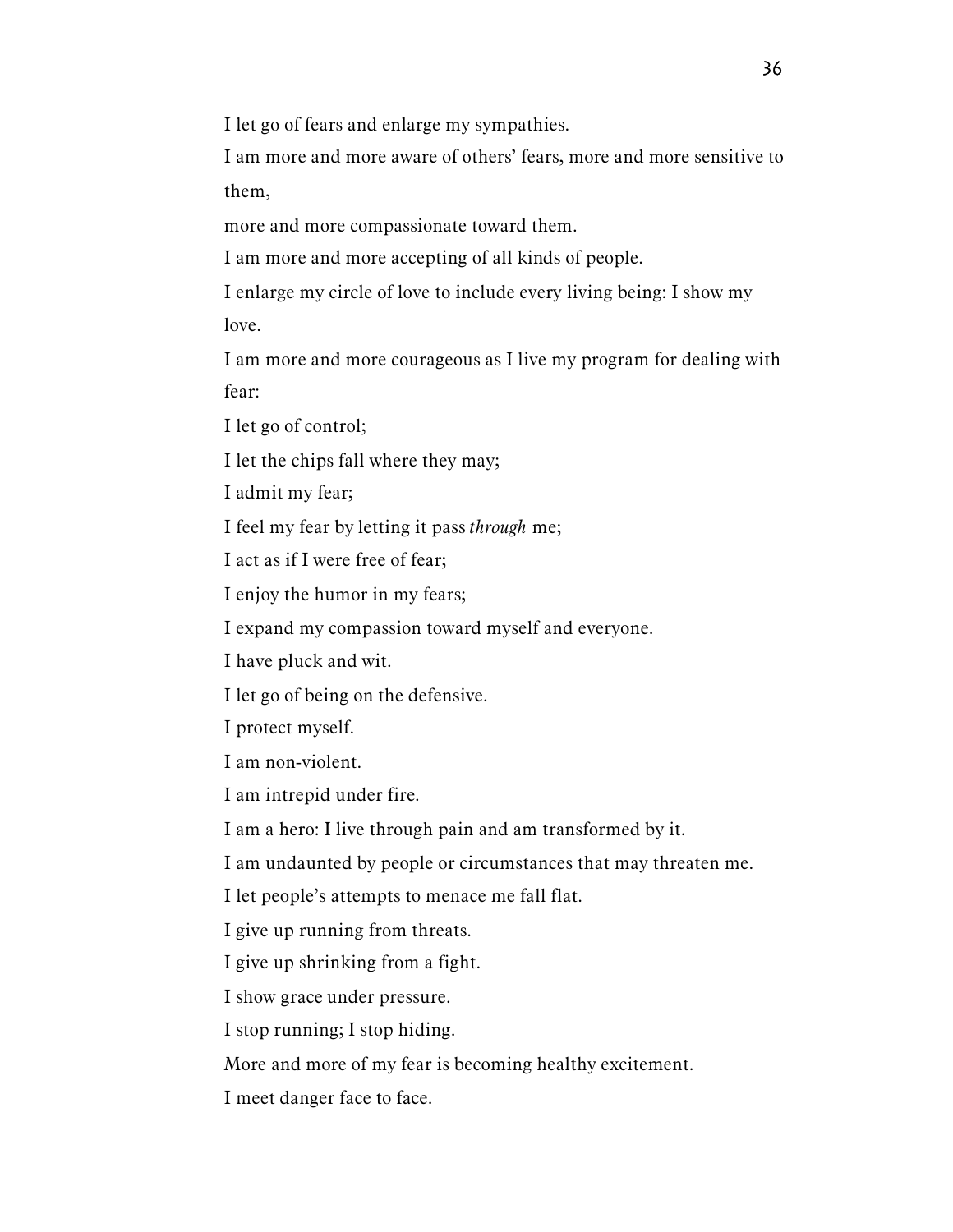I stand up to a fight.

I take the bull by the horns.

I run the gauntlet.

I put my head in the lion's mouth.

I stick to my guns and hold my fire.

An automatic courage arises in me when I*face* a threat.

I dare to show myself as I am: afraid *and* courageous.

I hereby release the courage that has lain hidden within me.

I am thankful for the gift of fortitude.

I let go of hesitation and self-doubt.

I am hardy in the face of fear.

I have grit, stamina, and toughness.

I take risks and always act with responsibility and grace.

I let go of the fear of being different.

I let go of the need to meet others' expectations.

I cease being intimidated by others' anger.

I let go of my fear of what may happen if people do not like me.

I let go of my fear of false accusations.

I let go of having to do it his/her/their way.

I acknowledge that behind my exaggerated sense of obligation is a

fear of my own freedom.

I let go of my terror about disapproval, ridicule, or rejection.

I dare to stop auditioning for people's approval.

I dare to give up my act.

I give up all my poses, pretenses, and posturings.

I dare to be myself.

I acknowledge that behind my fear of self-disclosure

is a fear of freedom.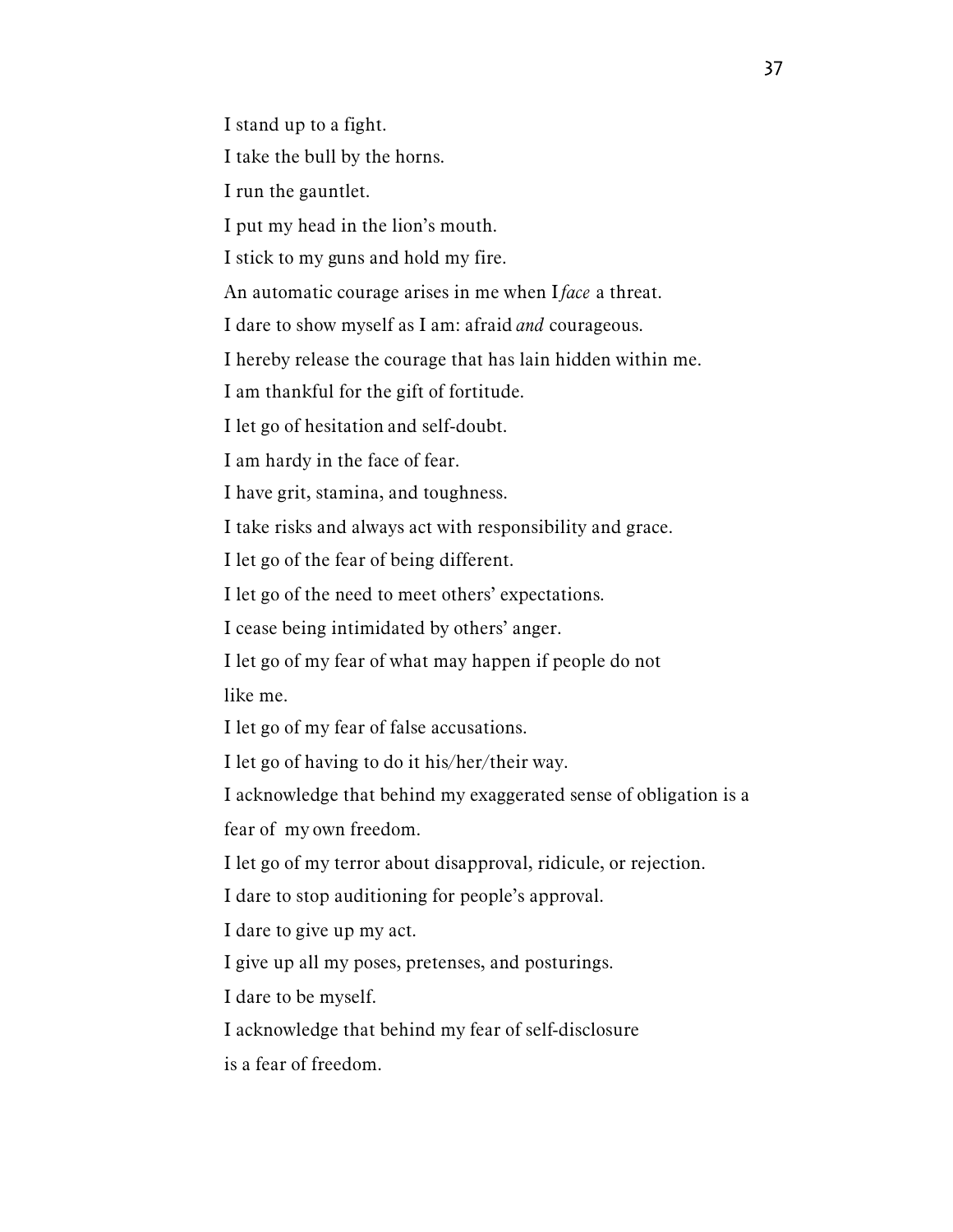I dare to show my hand, to show my inclinations, to show my enthusiasms.

I let my every word, feeling, and deed reveal me as I truly am.

I love being found out, i.e., caught in the act of being my authentic self.

I explore the farthest reaches of my identity.

I dare to live the life that truly reflects my deepest needs and wishes.

I give up the need to correct people's impressions of me.

I give up being afraid of my own power.

I am irrepressible.

I draw upon ever-renewing sources of lively energy within me.

I am great-hearted and bold-spirited.

I dare to give of myself unconditionally -and-

I dare to be committed to maintaining my own boundaries.

I am open to the grace that shows me the difference.

I fling open the gates of my soul.

I set free my love, till now imprisoned by fear.

I set free my joy, till now imprisoned by fear.

I honor and evoke my animal powers, my human powers, my divine powers.

I let true love cast out my fear.

I face fear as Buddha did; I am Buddha in the face of fear.

*For all that has been: Thanks! For all that will be: Yes! -Dag Hammarskjold*

From: *When Love Meets Fear*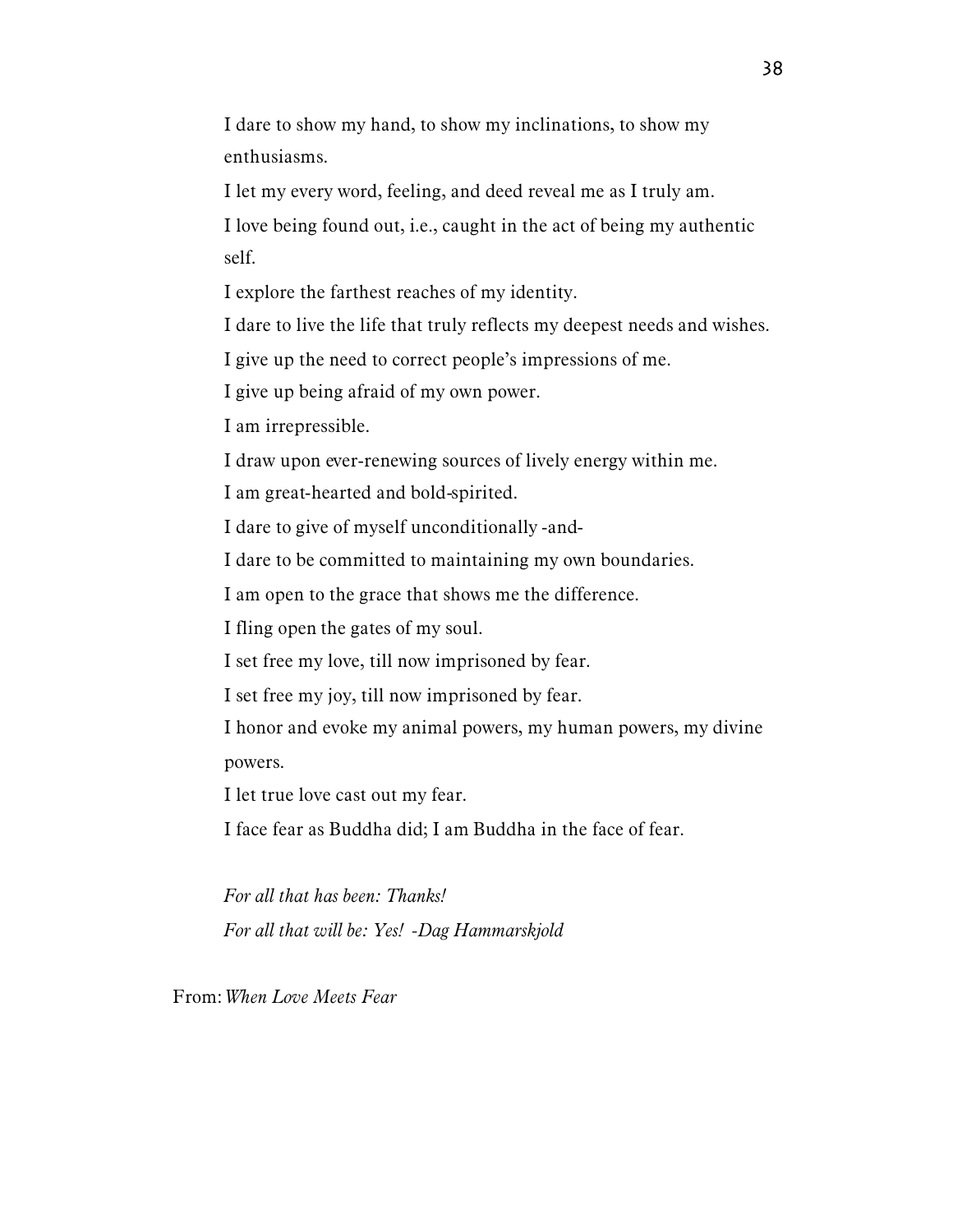#### WORKING WITH ABANDONMENT AND ENGULFMENT FEARS

Abandonment and engulfment are normal fears. Both arise in all of us—though one usually predominates in intimate relationships. It is only when these fears become so intense as to affect our judgment and behavior that they become problematic for us.

Adult relating is in the capacity to commit ourselves without being immobilized by the fear of abandonment if someone pulls too far away, or by the fear of engulfment if someone gets too close. It will seem as if these fears result directly from the behavior of our adult partner, but these are phantom fears from childhood. What is hurting us is gone but still stimulates. We are reacting to the inner landscape of our own past, a landscape ravaged by archaic plunder that has never been acknowledged, restored, or forgiven.

Fears of abandonment and engulfment are cellular reflexes, and we are wise not to take our partner's display of them too personally. These fears are not rational so we cannot talk someone out of them or blame someone for them. Compassion from one partner and work to change by the other partner is the most effective combination. Actually, an adult cannot be abandoned, only left, cannot be engulfed, only crowded! Once we live in the present, things become so much more matter-of-fact and we drop the blame-filled judgments.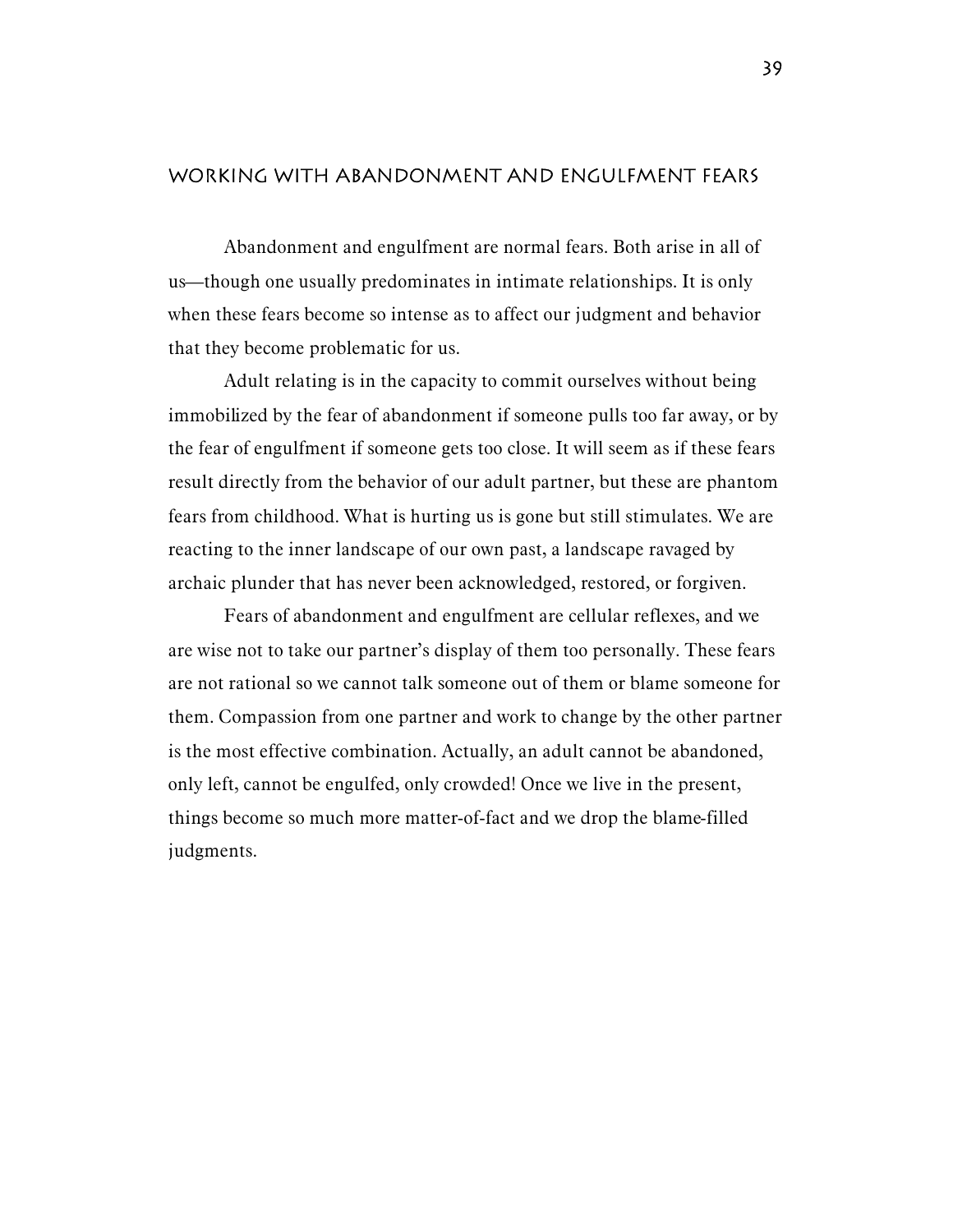| <b>FEAR OF ABANDONMENT</b>                                                                                | <b>FEAR OF ENGULFMENT</b>                                                                                                   |
|-----------------------------------------------------------------------------------------------------------|-----------------------------------------------------------------------------------------------------------------------------|
| "THE PURSUER"                                                                                             | "THE DISTANCER"                                                                                                             |
| Fear of being alone so that one:                                                                          | Fear of closeness so that one:                                                                                              |
| Cannot easily pull back when a partner<br>needs space                                                     | Cannot easily make a commitment<br>when a partner needs assurance                                                           |
| Clings or cannot seem to get enough<br>contact                                                            | Distances or cannot seem to get enough<br>space                                                                             |
| Is overly attentive, overly accepting,<br>overly allowing                                                 | Takes a partner's attentions for granted<br>or feels smothered by them                                                      |
| Willingly shares about oneself                                                                            | Maintains secrets or a secret life and<br>may become angry at being asked<br>questions                                      |
| Takes more care of a partner than of<br>oneself                                                           | Feels entitled to be taken care of<br>without reciprocation                                                                 |
| Feels one can never give enough                                                                           | Construes giving and receiving as<br>smothering or obligating                                                               |
| Goes along with a partner's agenda or<br>timing                                                           | Insists on being in control and on<br>making the decisions                                                                  |
| Has poor boundaries and tolerates abuse<br>or unhappiness or infidelity                                   | Maintains rigid boundaries and has no<br>tolerance for abuse, disloyalty, or<br>deficiency                                  |
| Is addicted to the partner and keeps<br>giving more                                                       | Seduces the other and then withholds                                                                                        |
| Yearns for continual affection and<br>assurance                                                           | Is embarrassed or angered by such<br>displays                                                                               |
| Is encouraged by exuberance                                                                               | Is threatened or annoyed by exuberance                                                                                      |
| May settle for sex as proof of love or use<br>it to purchase feelings of security                         | May use frequent sex as a substitute for<br>closeness or may withhold sex to<br>manipulate                                  |
| May give up appropriate sexual<br>boundaries to please the other and be<br>defenseless against predation. | May use sexual distance or lack of<br>interest as a way of maintaining<br>independence, a defense against<br>vulnerability. |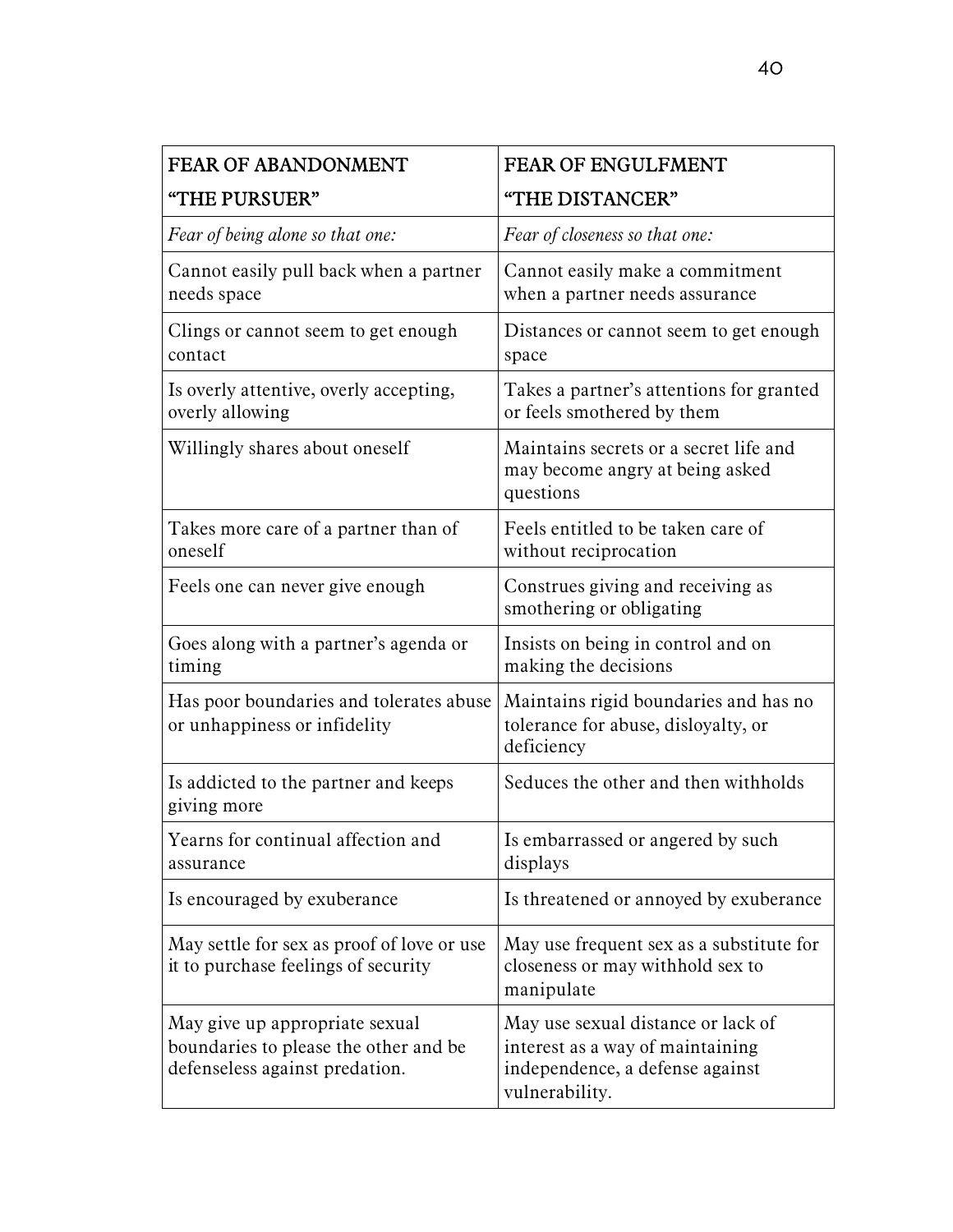| Needs a partner to be a constant<br>companion:                                     | Needs a partner to "stay put while I<br>come and go:"                     |
|------------------------------------------------------------------------------------|---------------------------------------------------------------------------|
| "Stay with me."                                                                    | "Let me be."                                                              |
| Seeks connection and closeness                                                     | Seeks connection not closeness                                            |
| Feels at a loss without the                                                        | Becomes anxious with extended                                             |
| presence of a the partner                                                          | togetherness                                                              |
| Rationalizes, <i>i.e.</i> , makes excuses that<br>enable coping                    | Intellectualizes, <i>i.e.</i> , substitutes feelings<br>with logic        |
| Shows fear, hides anger                                                            | Shows anger, hides fear                                                   |
| Walks on eggshells, always<br>compromising                                         | Acts hostilely, creates uproar, or picks<br>fights to establish distance  |
| Has distress in comings/goings                                                     | Has distress in giving/receiving                                          |
| Lets needs become neediness                                                        | Makes needs into expectations                                             |
| Looks like the one reaching out and that<br>looks like love but may really be fear | Looks like the cold one and that seems<br>unloving but may really be fear |
| May be the one more likely to leave!                                               | May be the one who feels<br>abandonment fears when left!                  |

*The left side may indicate the co-dependent and borderline styles, the right side the narcissist style.*

# STEPS FOR WORKING WITH OUR

### ABANDONMENT AND ENGULFMENT FEARS

Since every fear is maintained by a belief that we are victims, choice releases its grip. Jung describes the healing power of paradox in this way: "If there is a fear of falling, the only safety consists in deliberately jumping!"

- *Admit* your fears to your self and to your partner.
- *Allow* yourself to feel your fears fully, cradling them acceptantly.
- *Act as if* your fears were not obstacles to closeness or safety:
- If you fear engulfment, stay a little closer and let a hug last a little

longer for one minute more than you can stand each day. If you fear abandonment, let the other go a little farther away than you can stand for a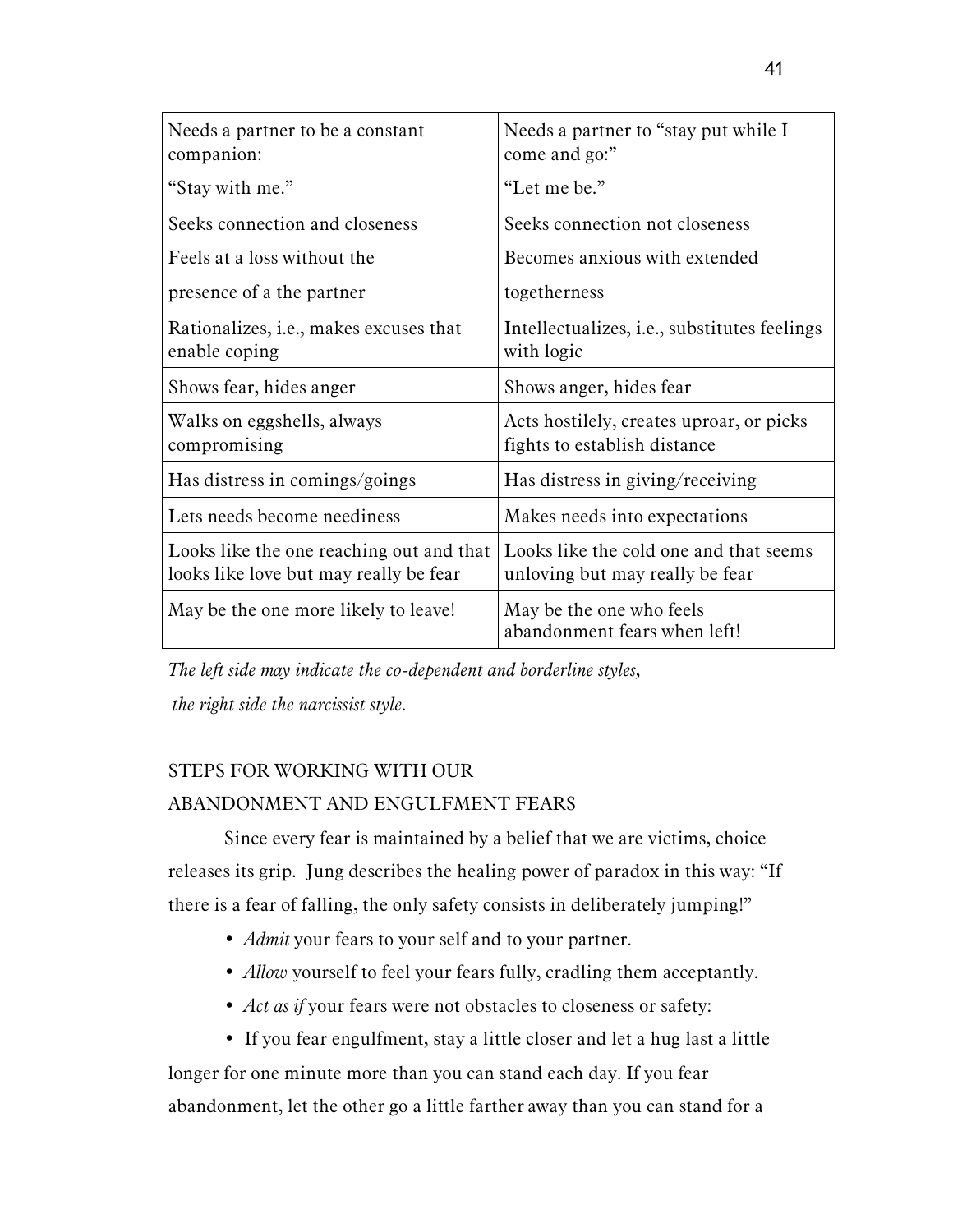little longer time than you can stand each day. Repeat this over and over, adding more time and more space each time.

• Bust yourself on despair:

This is how I am/or how he is.

This is how I always was/or how he always was.

This is how all my family is/or how he is.

• Say this to your partner: "I may not shield you from the fear of abandonment or engulfment and I do not ask you to shield me. Let's accept such fears as conditions of human existence, as givens of relating. I choose to acknowledge fear of abandonment or of engulfment and work through them. This is how I go on living effectively rather than evading my fear and thereby go on fearing. Will you join me?"

• To fear engulfment is to believe that closeness takes something away from you. Deal with this fear of *losing yourself* paradoxically by freely *giving yourself*. Make a self-disclosure, admit a vulnerability, or show a feeling. Thus *you stop losing by letting go.*

• To fear abandonment is to dread being left alone. This is a fear not of loss of self but of gain of self by self-confrontation. Setting time aside for yourself daily means choosing the very thing you fear. This paradoxical reversal leads gradually to your enjoying your aloneness.

• The actual fears are not of abandonment or engulfment. You are really fearing the possibility of *powerlessness in the face of them*. But every time you choose to work on fear, you become defense-less and resource-full. This restores trust in your own organismic capacity for self-nurturance and safety when people get too close or go too far.

You know a relationship matters to you in a healthy way when you are willing to endure and even choose the awkwardness of the small but scary steps that lead to change. Commitment in a relationship means that we are willing to admit our fears and use state of the art techniques to get past them. To have such willingness is to be ready for intimacy and to become more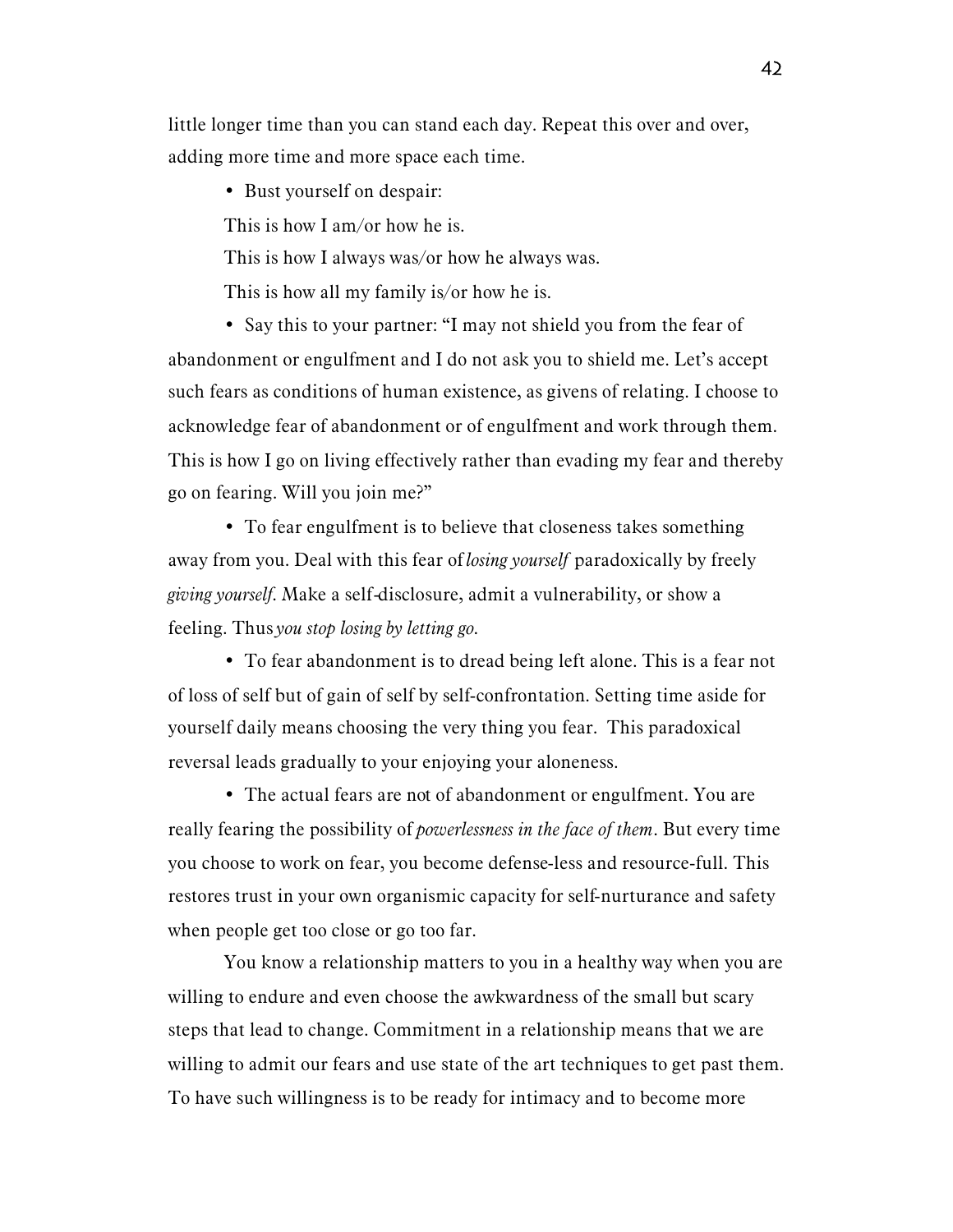endearing to others. At the same time we feel better about ourselves because we have not been stopped by our fears but have passed through them. We are proud of ourselves and grow in self-respect. This is the connection between self-esteem and successful relating.

From: *How Be To An Adult in Relationships*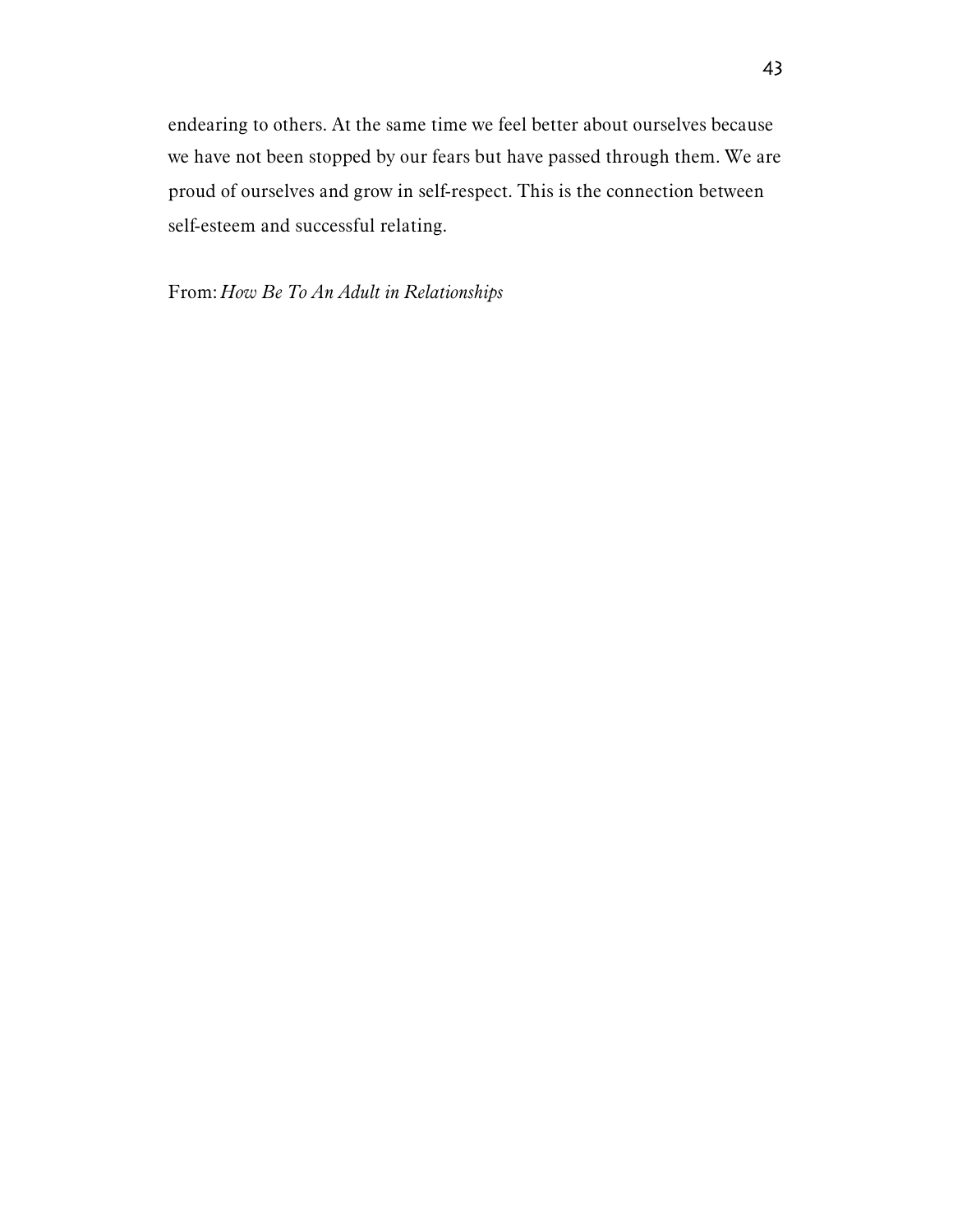#### HANDLING OUR LONELINESS

The dragon of loneliness may suddenly appear and want to control me. It is an abandonment fear that has been in me all my life. It is a wilderness only I can cross on the demanding trek to my adulthood.

A face of someone I miss— or a wish for company— arises between the dragon and me. When I thus think of someone as my St. George, I am avoiding my dragon. The solution is, paradoxically, not in a rescuer but in an unconditional acceptance of the loneliness itself, allowing it a full unobstructed track to run its course in me. I then feel my own vulnerability safely because, by taming the dragon on my own, I am empowering myself in a nurturant way.

The loneliness itself is actually the signal of a wound that is already healing since I am finally feeling it, i.e., allowing it into consciousness, the only place where the fear in it can be truly faced and befriended.

My unconscious assumption is that I cannot survive without this other person, or sex, or a new partner, etc. When I make the assumption conscious— and even vocalize it— its absurdity is revealed and my neediness is reduced. In all my relationships, I may in fact, have been trying to armor myself against the dragon's charge by interposing someone else's body between me and it!

When I think literally that you are what I need, I am going for the lowest stakes: soothing, distraction, immediate relief. Your absence is not the true source of my pain nor would your presence be freedom from the pain. It would only go underground, into my unconscious, the only place in which it can truly hurt me!

The dragon survives and derives its power from our fear of it. It bows to me and diminishes to puppy-size when I relate to it in this frank and courageous way. When I fear or am ashamed of my loneliness, I am hiding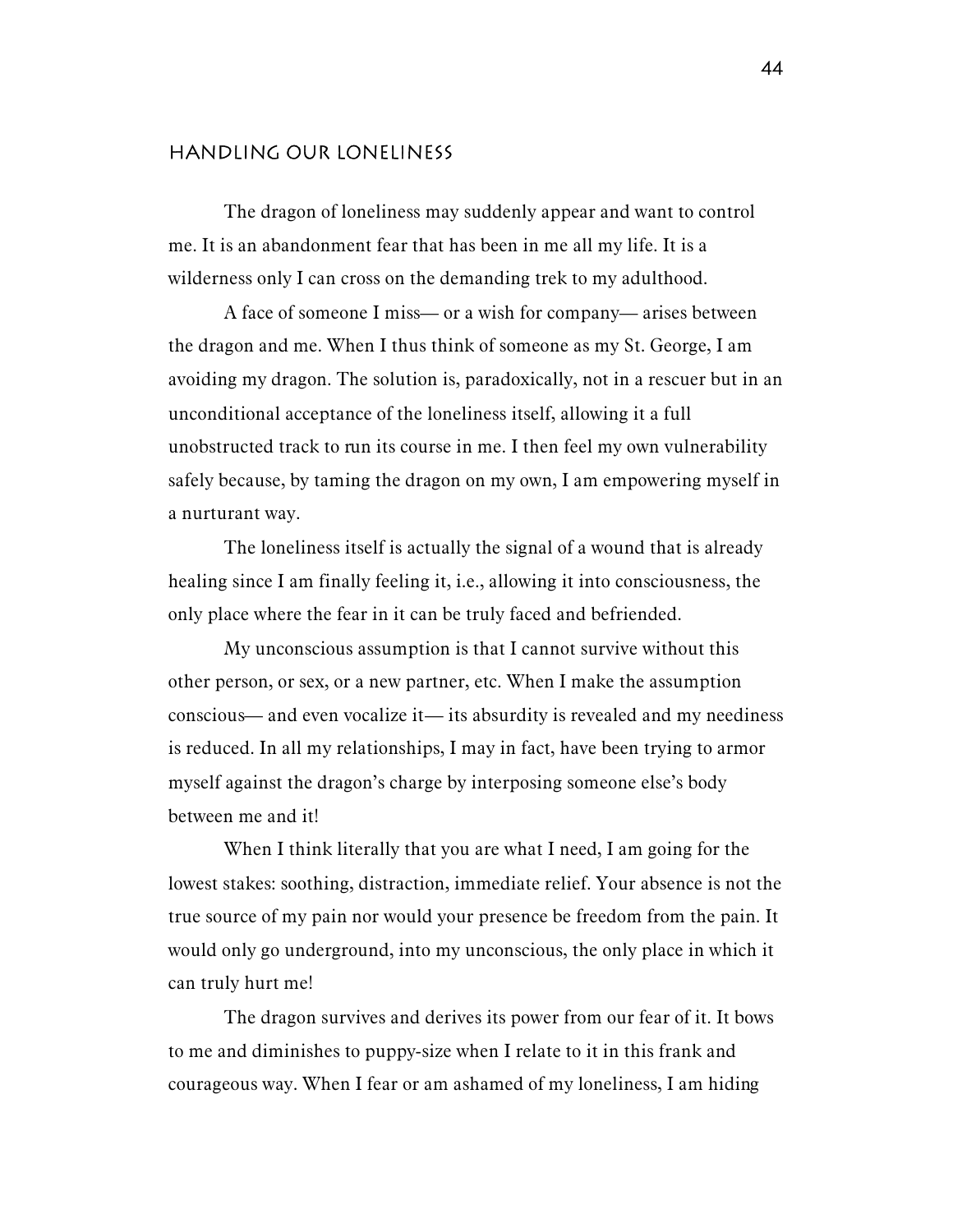the most precious, tender, and winsome part of myself behind frantic attempts to become invulnerable. I slap my own face and think I am protecting myself.

*There are false beliefs behind that slap* (each a blow to my selfconfidence):

Re myself: This loneliness is so scary I may die. I will shrivel up because of it. I am helpless in the face of it. No one loves me, or wants me, or ever will.

Re the other: Without you, there is no me. I cannot be me without you.

The healing work is simple: I stay with my loneliness, i.e., I hold my feelings in a cradling way. I whisk away the conditioned response of anyone else's face and keep coming back to what I am feeling in my body right now. I defang the grimace that loneliness makes at me when I gaze into it and stay with it this way.

I speak to myself as the good parent to the child: "I know you are hurting and that you want him now and yes it does feel good to be with him. But he cannot really heal your pain. He is only the latest makeshift version of fulfillment you can find in yourself. Now try being with yourself just one more minute than you can stand. One long look is all it takes to diminish, exponentially, both your daunting dragon and his seductive face! The result will be self-trust *and* availability for a truly healthy relationship in which the other cooperates in your fulfillment but is not the source of it."

My work is not to be free of the need for you but to give to myself first. Then I do not demand or crave or beg but simply ask you to be with me. This liberating truthfulness teaches me how to give to you in return. I pause between the stimulus of my loneliness and the response of longing for your presence. Thereby, I strengthen myself in the skills of intimacy, one of which is accepting the times between us when you may not comfort me but still love me.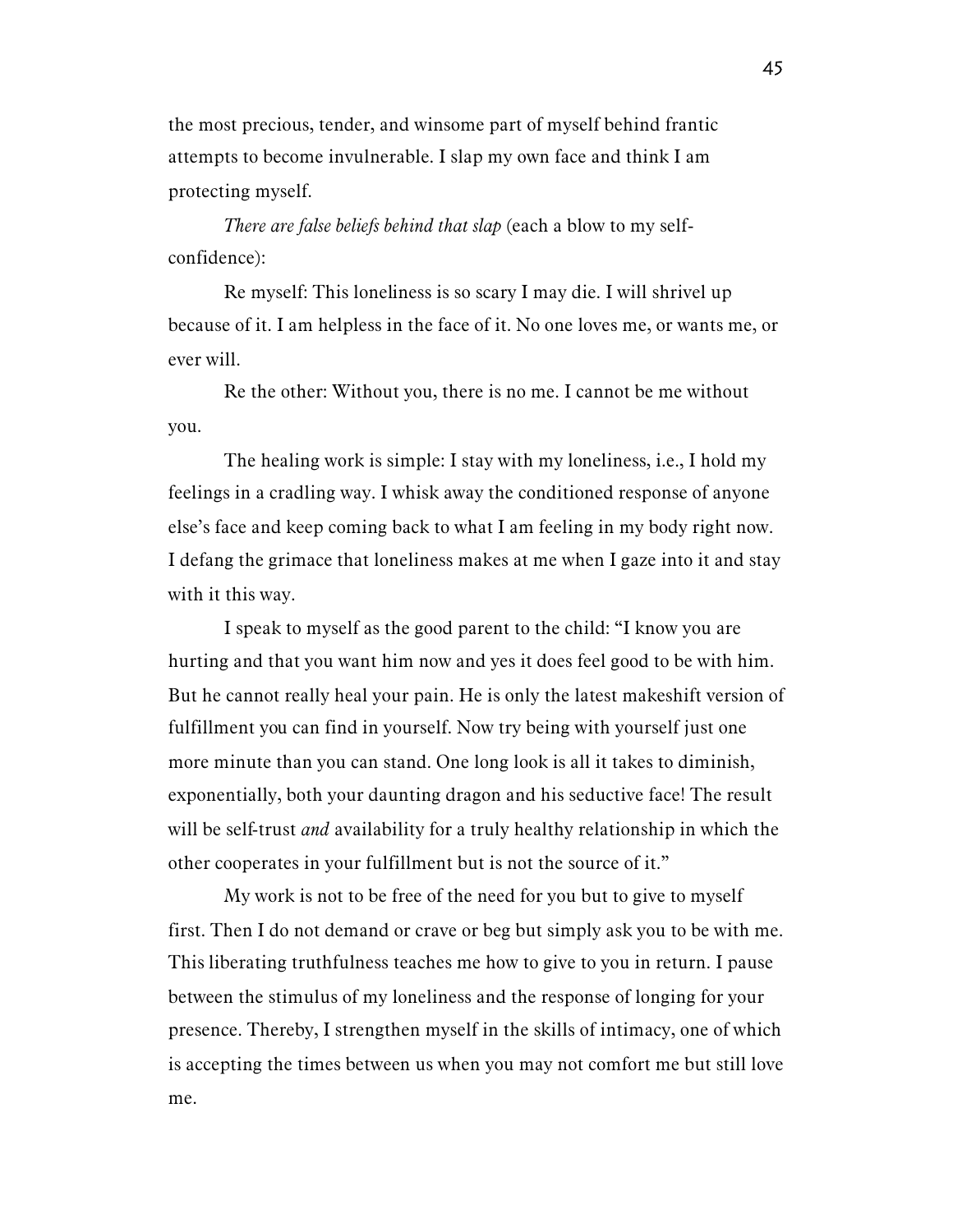With each successful immersion in the self-mirroring of loneliness and longing, new capacities to feel begin opening in me and I become an autonomous adult—the only kind of adult that can love. This happens because I take care of my loneliness by tolerating it alone rather than running to someone else to fill it. I stop holding onto you so dependently and instead, begin, interdependently, to hold you—as I am learning to hold myself.

Abandonment has become at-one-ment.

From: *When Love Meets Fear*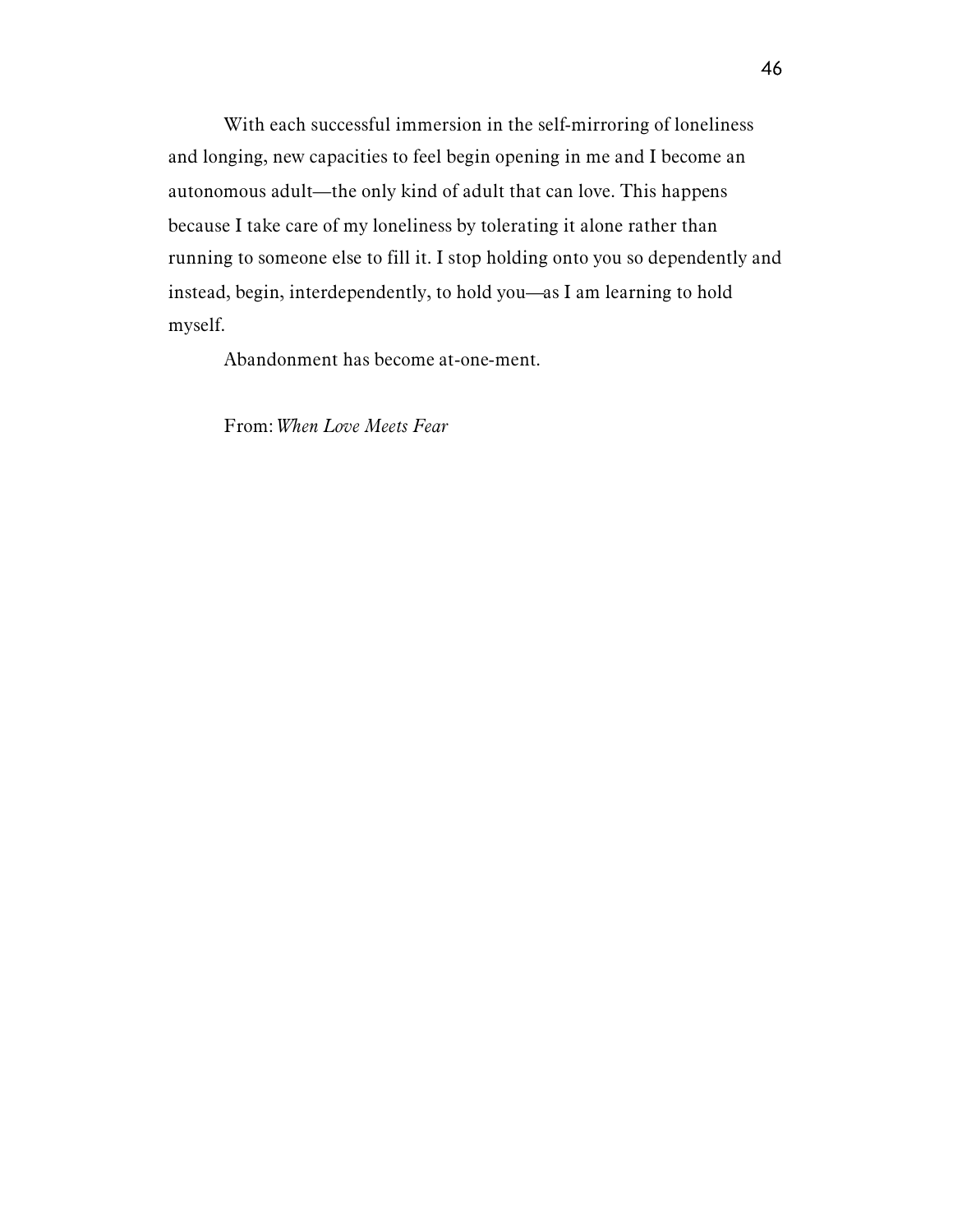#### Standing Alone At The Edge Of The Void

The Void is the terrifying sense of irremediable desolation that occurs for all of us from time to time in life. Sometimes it is triggered by a crisis or loss. Sometimes it happens for no apparent reason. It can vanish as mysteriously as it arrives. The Void confronts us with a stubborn silence beyond our ability to escape or interrupt it. This Dark Night of encircling gloom is felt only as emptiness, vacancy, a wilderness with no oasis. No amount of self-esteem can over-ride or evade it. It is a condition beyond conditions.

At the deepest level the Void is a terror, a fear of abandonment by every spiritual support. If prayer works, it is not the Void. If activities work, it is not the Void. If anything works, it is not the Void. The terror in this spiritual panic attack is that nothing works to save us from the vacuum into which we have been thrown. The experience of the Void means no foothold, no handle on things, no end in sight, no light at the end of the tunnel. It is not quite adequately described as aloneness, loneliness, emptiness, forsakenness, abandonment, desperation, isolation, or even despair. It is all of these at once!

The Void is the Shadow of the mind. It isthe hidden unreliable side of our functional ego. To say that "nothing works" in the Void means that the mind, no matter how intelligent or functional, goes bankrupt when the chips are truly down. Its half measures avail nothing in the face of the true terror. The Void is the Sherlock Holmes who exposes the ego as the Great Pretender.

In the Void, we cannot defend ourselves as we always have. What a paralyzing experience for the ego, with its all its clever ruses, its trusty bag of tricks, its stratagems to maintain control, its belief it is entitled not to have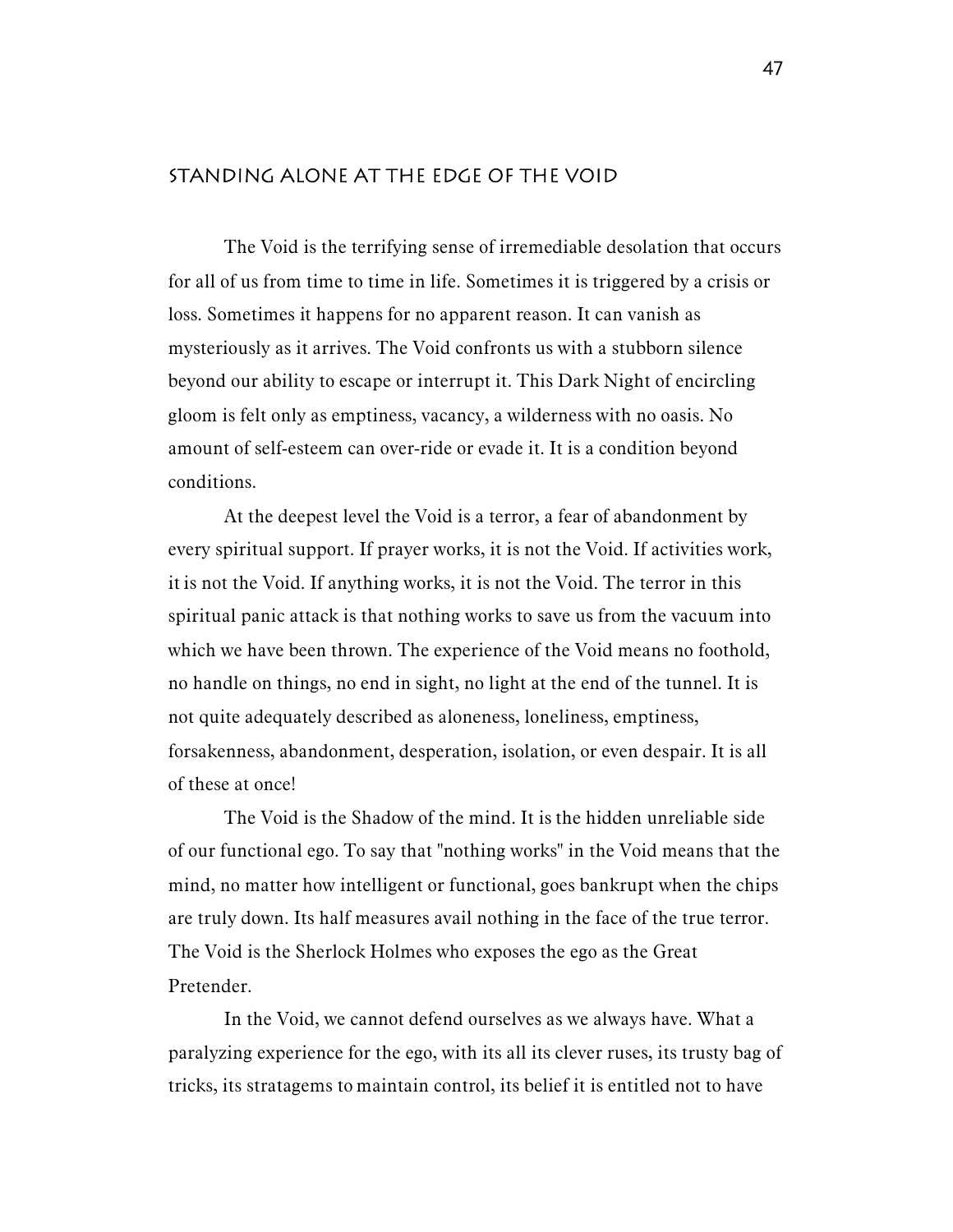things like this happen! Now it is ambushed by a seditious and invisible militia. The ego is confronting its actual condition in the adult world: It has no real ground on which to stand securely. It is No-Thing. This is, paradoxically, the true meaning both of psychological panic and of spiritual awakening to egolessness. The panic about the Void dramatizes the inadequacy of ego and the spiritual destiny of ego to go beyond its power games and face its utter fragility. Such egolessness is a liberation into the larger truth about who we are.

From earliest life, the prospect of being dropped may have filled us with terror. This is just such a drop from invisible arms. To go into such a free-fall space feels like annihilation — becoming nothing. In the direct encounter with remedyless and solutionless aloneness, we realize that every clever charm, every gesture, every source of ready consolation has fallen flat. We are being given a direct, unblurred vision of our ultimate condition with a simultaneous crash of the means we ever employed to avoid it. Our usual condition is to find that things work, that the world we built for ourselves houses us well. Now we find that there is another side: darker, more frightening, merciless, totally adamant against seduction or cajoling. It allows no loopholes. It is not fooled by our coquettishness.

The habits, bulwarks, dramas, relationships, addictions, and people that we gathered around us helped us stave off this ultimate moment of truth. They joined us in the game of avoidance of the Void, avoidance of full surrender of ego. But, all that is really collapsing here is the illusion of security. *Only illusion can collapse*. Our shell, our armor is being dismantled. Our true inner Self remains. In the terror of this moment, such a realization may not be a comfort. Our main fear may be *not* being able to die then and there!

Now what? When we simply pay attention to the Void, the inner stagnation may awaken and begin to live in a new way. To face the naked truth about ourselves nakedly is all we can or need to do. The Void is a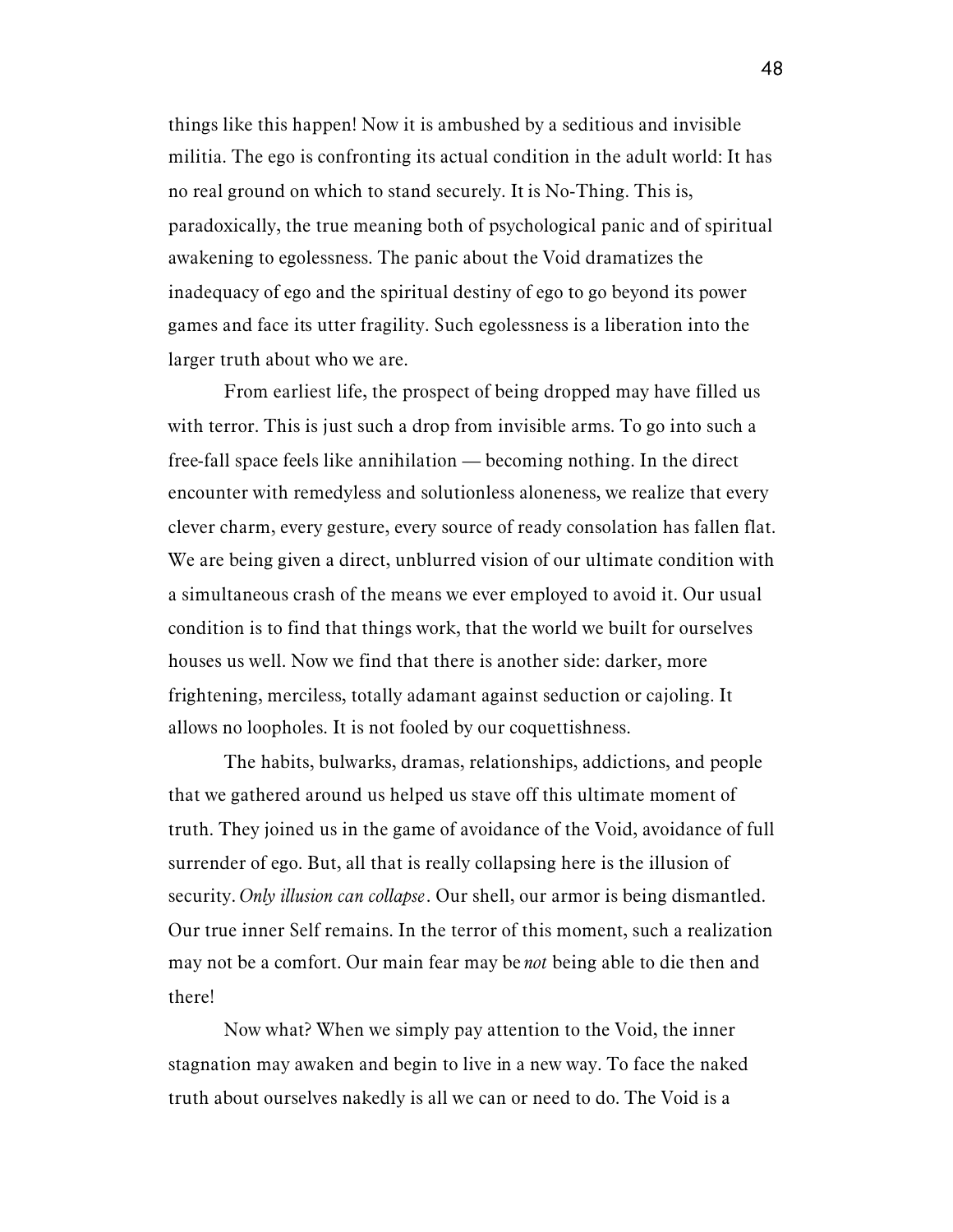mirror of the "space" that is ourselves. Meister Eckhart says: "Everything is *meant* to be lost that the soul may stand in unhampered nothingness." The Void is actually a special grace that takes us beyond the mind and its tricks. We can now confront our condition of aloneness instead of using so many consolations and distractions to protect ourselves from it.

We experience the Void as especially scary because we have been refusing to face the fact of our aloneness and of the inadequacy of our every defense. This is how we betrayed the fearlessness that was always living within us. Our armoring, our running, our running for help, every thought, every plan, every hope we ever cherished: all were ways of forestalling our inevitable encounter with this inner silence. The Void is the emptiness we always assumed we had to fill but actually only had to face. "Was every choice I made, every activity I chose, a way of eluding this trickster that wanted to call me by name?"

Actually, the experience of the Void is a summons, a call to the adventure of poise beyond pose, of Self beyond ego, of love beyond fear. The Void is a farther reach of our own potential, now beckoning to us to actualize it. The sense of inner emptiness is the experience of ourselves as the alchemical vessel of transformation. Thomas Merton said that "a deep existential anxiety crisis precedes the final integration of the Self." The Void is the threshold to rebirth beyond fear. The reason for this is that forsakenness is a necessary ingredient of spiritual maturity. Without it, we would never have learned to look within. We would have trusted only external sources, as children trust parents. Without forsakenness, we would only have looked outside for nurturance. This would have maintained the neediness of childhood, not ever freeing up the plenipotentiary powers of adulthood.

When we shake the pillars that hold up our temple of defenses, we join in the demolition of our frightened childish belief system. In the rubble, we see every false premise, every shred and patch that held our life together,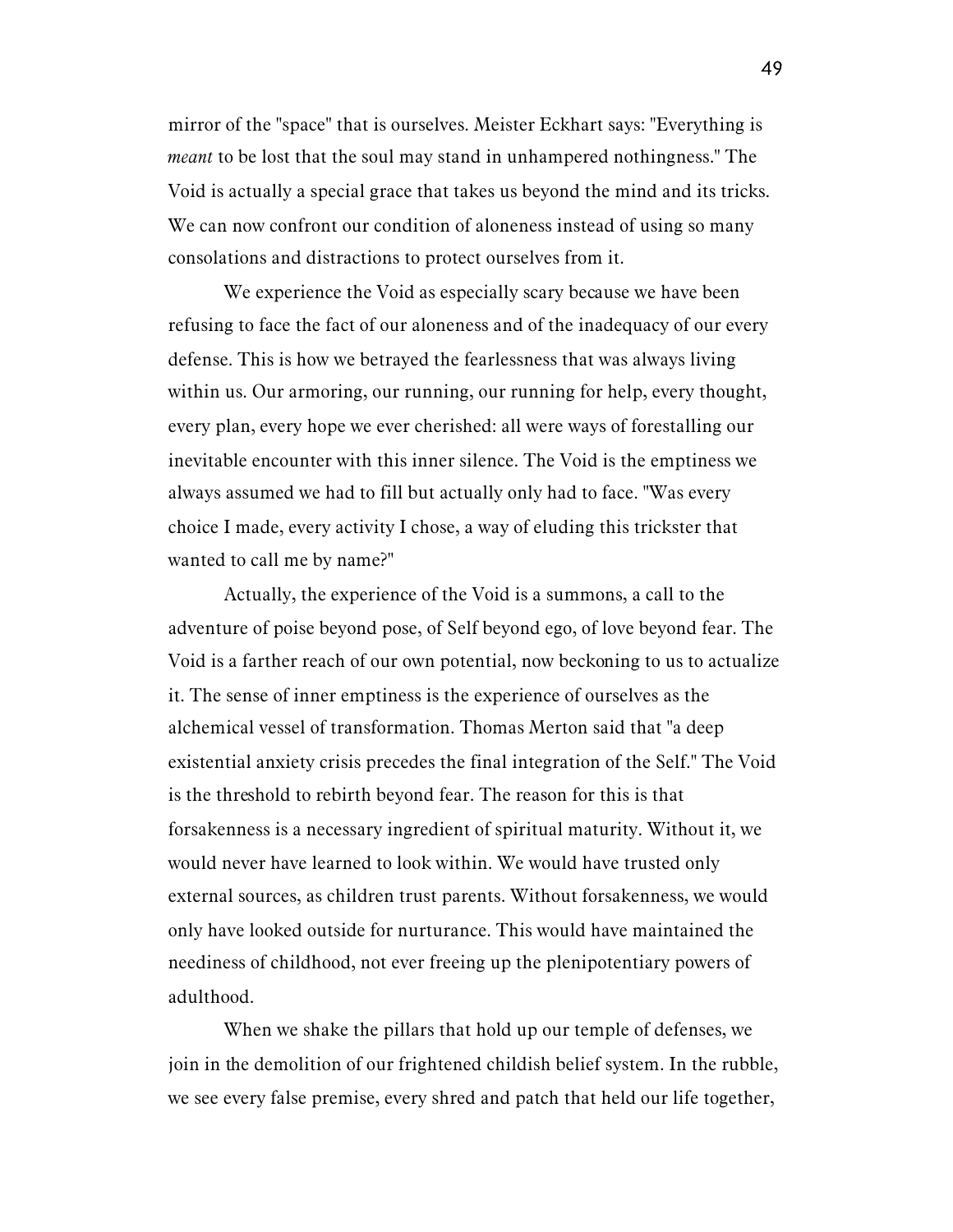every superstition, every wish for safety from the full brunt of the human story. This is the edifice that collapses, not the fortress of true supports and nurturance but the stockade of imprisoning delusions. We never had anything to lose but our chains.

James Hillman says: "Moments of dissolution are not mere collapses; they release a sense of personal human value from the encrustations of habit." Dissolution is a stage in the alchemical process of releasing the fearless, i.e., unconditional, Self — the authentic identity we have been avoiding all along. The Void thus prompts a giant leap into finding out who we really are: *We are love in the habit of fear.* Now we see why we believed we had to maintain control: to avoid an encounter with the inner emptiness that fear disguised. To drop control and face our fear is to open the inner spaciousness that love designed.

We try so hard to avoid ever having to face the Void. Yet, to contain and relax into our own emptiness makes room for a deeply compassionate love to emerge. Vacancy becomes spaciousness and we open ourselves to all who suffer as we do. This is how aloneness plays a key role in the release of unconditional love.

From: *Catholic Means Universal: Integrating Spirituality and Religion*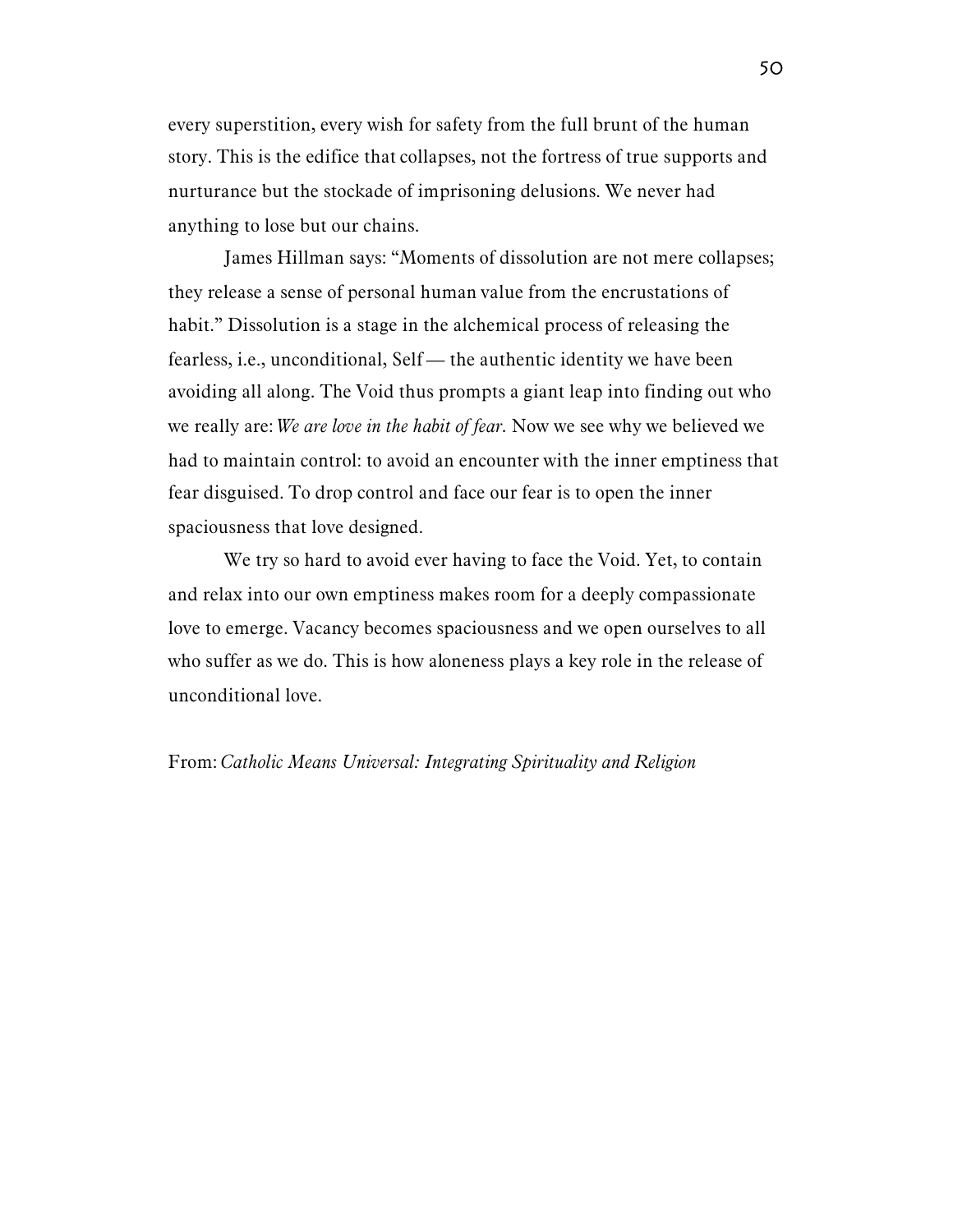## A CHECKLIST ON BOUNDARIES IN RELATIONSHIP

| When you give up your                                                                | When your boundaries are intact                                              |
|--------------------------------------------------------------------------------------|------------------------------------------------------------------------------|
| boundaries in a relationship you:                                                    | in a relationship you:                                                       |
| Are unclear about your preferences or                                                | Have clear preferences and act                                               |
| willing to forego them easily                                                        | on them                                                                      |
| Do not notice unhappiness since                                                      | Recognize when you are                                                       |
| enduring is your concern                                                             | happy/unhappy                                                                |
| Easily alter your behavior, plans,                                                   | Acknowledge moods around you                                                 |
| or opinions to fit the current                                                       | while remaining centered and not                                             |
| moods or circumstances of another or                                                 | feeling you are at fault for other's                                         |
| feel guilty if the other is depressed or                                             | dark periods or obliged to fix them                                          |
| angry (live reactively)                                                              | (live actively)                                                              |
| Do more and more for less and less                                                   | Do more when that gets results                                               |
| Require approval for self-esteem                                                     | Act lovingly and take others'<br>responses as information                    |
| Live hopefully while wishing and                                                     | Live optimistically while                                                    |
| waiting                                                                              | co-working on change                                                         |
| Are satisfied if you are coping and                                                  | Are only satisfied if you are                                                |
| and surviving                                                                        | thriving                                                                     |
| Let another's promises or minimal                                                    | Are encouraged only by mutual                                                |
| improvement maintain your                                                            | commitment to change                                                         |
| stalemate                                                                            | (not one-sided)                                                              |
| Have few hobbies because you have<br>no attention span for self-directed<br>activity | Have excited interest in<br>self-enhancing hobbies & projects                |
| Make exceptions for this person for                                                  | Have a personal standard, that,                                              |
| things you would not tolerate in                                                     | albeit flexible, applies to everyone                                         |
| anyone else and accept her alibis or lies                                            | and ask for accountability                                                   |
| Are manipulated by flattery so that<br>you lose objectivity                          | Appreciate feedback and can<br>distinguish it from attempts to<br>manipulate |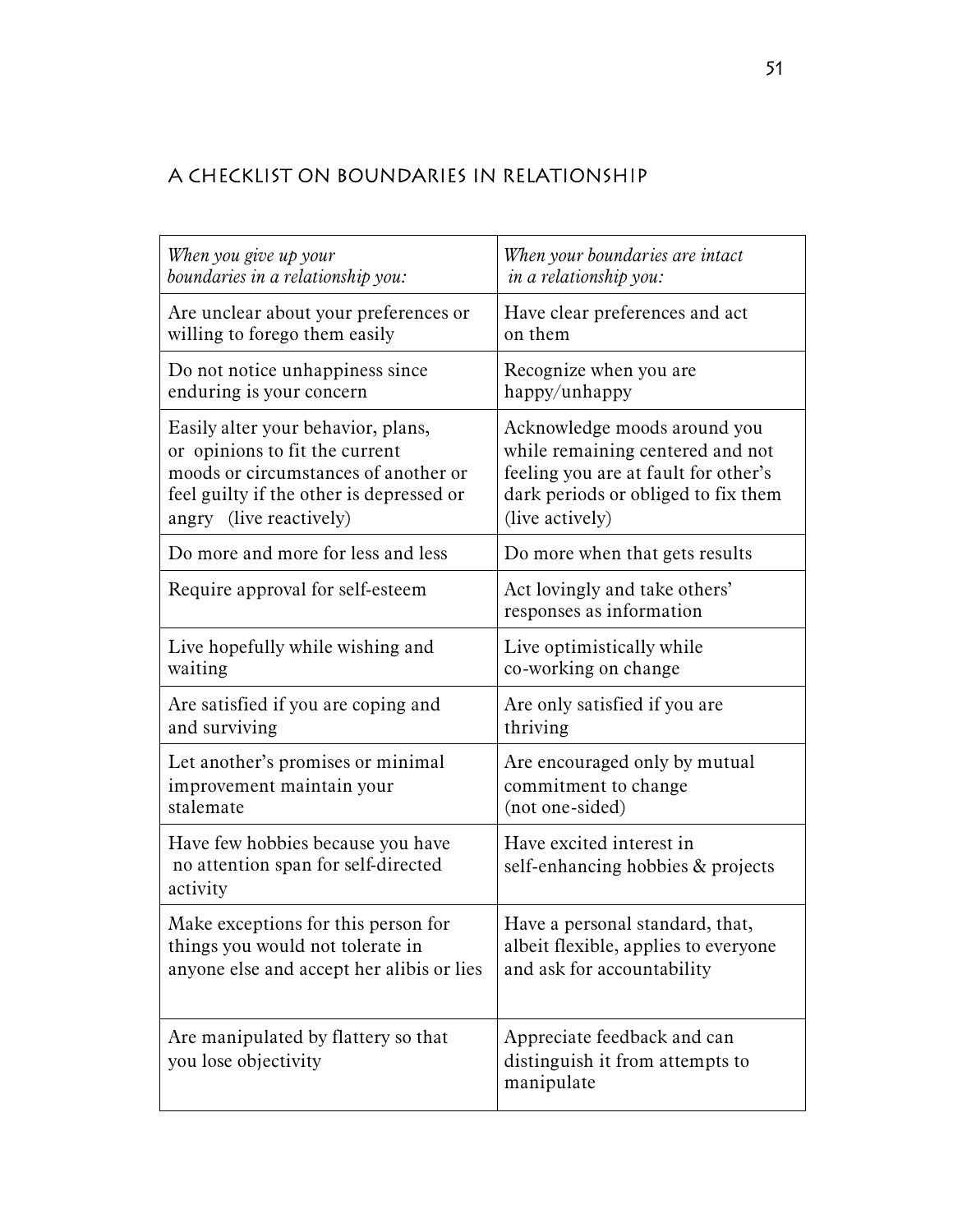| Keep trying to create intimacy with<br>a narcissist                                                                      | Are open to relationships only with<br>partners with whom reciprocal love<br>is possible |
|--------------------------------------------------------------------------------------------------------------------------|------------------------------------------------------------------------------------------|
| Are so strongly affected by another<br>that obsession results                                                            | Are appropriately affected by<br>Your partner's behavior and take<br>it as information   |
| Will forsake every personal limit to<br>get sex or the promise of it                                                     | Integrate sex so that you can<br>enjoy it but never at the cost of<br>your own integrity |
| See your partner as causing your<br>excitement                                                                           | See your partner as stimulating<br>your excitement                                       |
| Feel hurt and victimized but not angry                                                                                   | Let yourself feel anger, say<br>"Ouch!" and embark on a<br>program of change             |
| Act out of compliance, compromise,<br>and appeasement                                                                    | Act out of agreement and<br>negotiation                                                  |
| Do favors that you inwardly resist<br>while being motivated by obligation<br>(cannot say No)                             | Only do favors that are motivated<br>by choice<br>(can say No)                           |
| Disregard intuition in favor of wishes                                                                                   | Honor intuitions and distinguish<br>them from wishes                                     |
| Allow your partner to abuse your<br>children or friends                                                                  | Insist others' boundaries be as<br>safe as your own                                      |
| Mostly feel afraid and confused                                                                                          | Mostly feel secure and clear                                                             |
| Are enmeshed in a drama that unfolds<br>beyond your control                                                              | Are always aware of choices                                                              |
| Are living a life that is not yours and<br>perhaps not quite noticing                                                    | Are living a life that mostly<br>reflects your deepest needs and<br>wishes               |
| Commit yourself for as long as the<br>other needs you to be committed in<br>whatever way she demands<br>(no bottom line) | Decide how, to what extent, and<br>how long you will be committed                        |
| Believe you have no right to privacy                                                                                     | Protect your private matters<br>without having to lie or be<br>surreptitious             |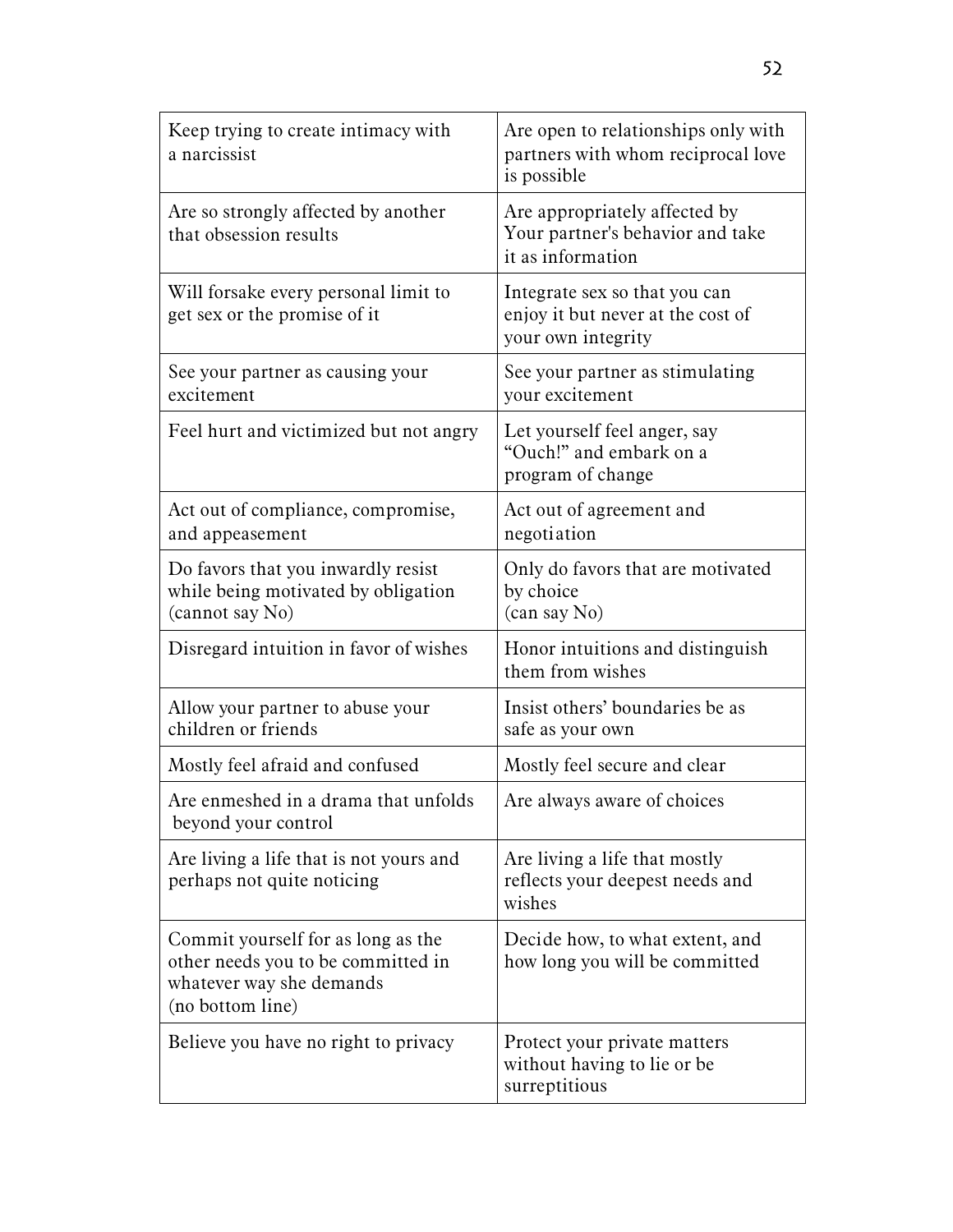| Never believe you have given enough                                       | Give generously and reasonably,<br>then let go                                           |
|---------------------------------------------------------------------------|------------------------------------------------------------------------------------------|
| Break commitments with friends<br>because the other is suddenly available | Fit the other to your schedule                                                           |
| Have lingering guilt even after                                           | Are satisfied and finished once                                                          |
| reasonable amends                                                         | amends are made                                                                          |
| Fear your partner will leave or punish<br>you if you disappoint him       | Trust yourself to handle the<br>other's reactions without losing<br>your own self-esteem |
| Arrange things so that your partner                                       | Supportively allow the other to                                                          |
| will be protected from feelings or truth                                  | know and feel the truth                                                                  |
| Tolerate your partner's addiction(s)                                      | Confront addictive behavior and                                                          |
| even when abusive                                                         | detach if change is not forthcoming                                                      |
| Forsake your own moral standards to                                       | Maintain your own principles with                                                        |
| please or hold onto someone                                               | consistency                                                                              |
| Place your physical health at risk                                        | Protect your body in all<br>Circumstances                                                |
| Swayed by looks, charm, rhetoric, sex,<br>or wealth                       | Enjoy the extras as desserts                                                             |
| Give, loan, or invest money                                               | Handle money matters wisely,                                                             |
| inappropriately                                                           | shrewdly and objectively                                                                 |
| Lose objectivity, intelligence, and                                       | Maintain your full range of                                                              |
| powers                                                                    | personal discernment                                                                     |
| The above entries define                                                  | The above entries define                                                                 |
| <b>CO-DEPENDENCY</b>                                                      | <b>SELF-PARENTING</b>                                                                    |

*A helpful way of using this chart is to draw a line for every entry with a point at each end. (Use a separate sheet of paper). Plot your behavior at an end or center and notice where the majority of your responses fall. They may differ for each person in your life, e.g. poor boundaries with spouse, clear boundaries with parents, moderate boundaries with children. All of this is information about where your struggle is, where your work needs to be, and where things are satisfactory. From: How Be To An Adult in Relationships*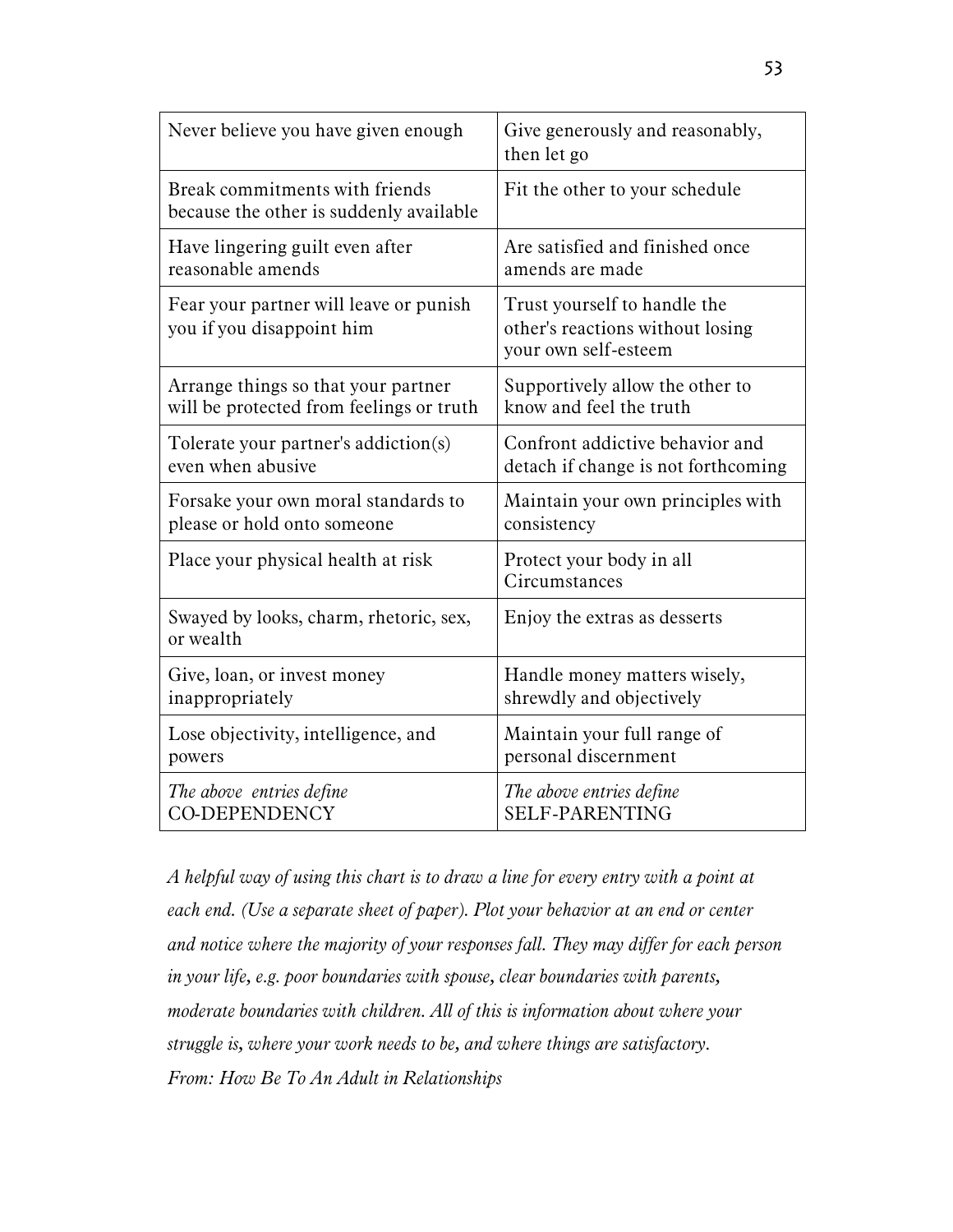### Conflict vs. Drama

Use this chart to see where you stand with whatever issue is facing you now. List the styles on the right that most appeal to you, write them out in the form of affirmations and post them where they can be seen by both of you and by visiting friends:

| <b>HEALTHY CONFLICT</b>                                                                                                             | STRESSFUL DRAMA                                                                                                                                                      |
|-------------------------------------------------------------------------------------------------------------------------------------|----------------------------------------------------------------------------------------------------------------------------------------------------------------------|
| The problem is placed on the table<br>between us, and we see it in perspective.                                                     | The problem becomes bigger than both<br>of us; we are possessed by it and lose<br>perspective.                                                                       |
| We explore the situation.                                                                                                           | We exploit the situation.                                                                                                                                            |
| We address the issue directly.                                                                                                      | We side step the issue or cover it up.                                                                                                                               |
| We express our feelings candidly, taking<br>responsibility for them as our own,<br>without blaming the other or feeling<br>ashamed. | We use invective to dump our feelings<br>on one another or engage in<br>theatrical/histrionic displays meant to<br>manipulate, intimidate, or distance the<br>other. |
| We are looking for a way to keep the<br>relationship stable, and we don't use<br>violence.                                          | We explode, act violently, retaliate, or<br>withdraw sullenly.                                                                                                       |
| We remain focused on the present issue.                                                                                             | We use the present issue to bring up an<br>old resentment that contaminates the<br>present process.                                                                  |
| We are committed to a bilateral style in<br>processing issues and making decisions.                                                 | One of us makes a unilateral or secret<br>decision.                                                                                                                  |
| The issue is resolved with an agreement<br>to change something for the better.                                                      | The issue remains an open wound with<br>lingering resentment and ongoing stress.                                                                                     |
| Both of us are looking for a way to make<br>our relationship better.                                                                | One of us has to win and see the other<br>lose.                                                                                                                      |
| We fight fairly.                                                                                                                    | We use cutthroat tactics.                                                                                                                                            |
| We admit mutual responsibility for the                                                                                              | We are convinced the problem is                                                                                                                                      |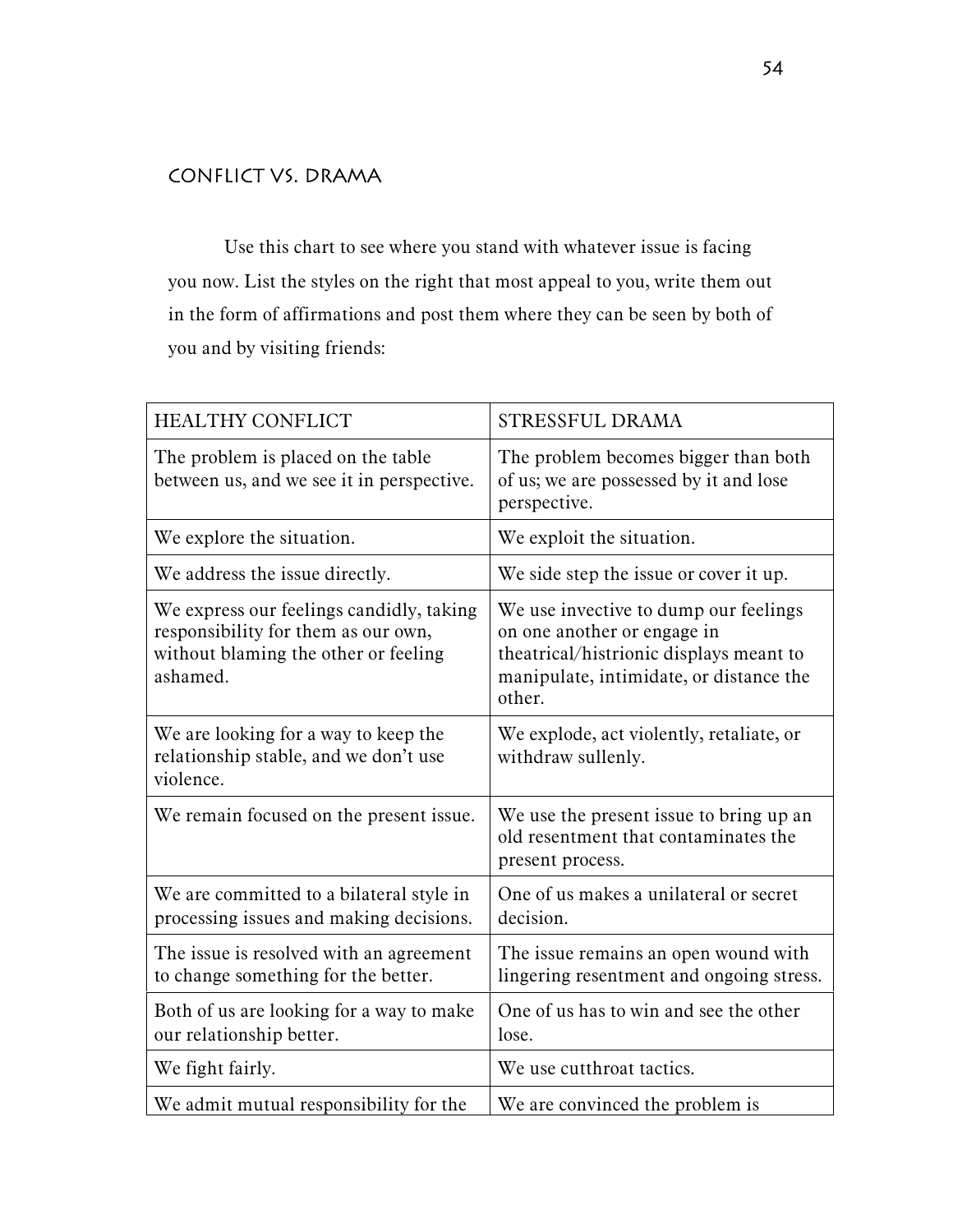| problem.                                                                                                                         | entirely the other's fault.                                                                                                                         |
|----------------------------------------------------------------------------------------------------------------------------------|-----------------------------------------------------------------------------------------------------------------------------------------------------|
| We are committed to working things.<br>out, but we respect the other's timing.                                                   | We insist this problem be fixed in<br>accord with our timing, showing no<br>tolerance for a time-out.                                               |
| We try to deal with the issue one-on-one.                                                                                        | We crowd the stage by bringing someone<br>else or something else in as a distraction<br>(e.g., an affair, drinking).                                |
| If necessary, we seek help in therapy or a<br>support group.                                                                     | We refuse help or attempt to use it to<br>justify our personal position.                                                                            |
| We want both of us to grow from this<br>conflict.                                                                                | We want the other to learn a lesson.                                                                                                                |
| We let go of our attachment to the<br>outcome we wanted in favor of a<br>resolution we can both live with.                       | We each insist on getting our own way.                                                                                                              |
| We are aware of any complexities.                                                                                                | We see only in black and white.                                                                                                                     |
| It is acceptable to agree to disagree.                                                                                           | Ambiguity is intolerable.                                                                                                                           |
| We notice, mirror, and feel deep<br>compassion for the other's pain.                                                             | We are so caught up in our own pain we<br>do not see the other's pain, or we think,<br>"He/she deserves it."                                        |
| We admit it if our behavior is connected<br>to childhood.                                                                        | We are adamant that the issue is entirely<br>about the here and now.                                                                                |
| We each acknowledge our shadow.<br>We may state our position passionately<br>but always with tolerance for another's<br>opinion. | We see the other's shadow but not our<br>own.<br>We become so fixated in our own view<br>that we harangue, insult, or ridicule the<br>other person. |
| Our conflict is love-based, and we want<br>to show the five A's.                                                                 | Our drama is fear-based, and we have to<br>save face, protect our ego.                                                                              |
| We are centered in mindfulness.                                                                                                  | We are distracted by the mindsets of ego.                                                                                                           |

From: *How To Be An Adult in Relationships*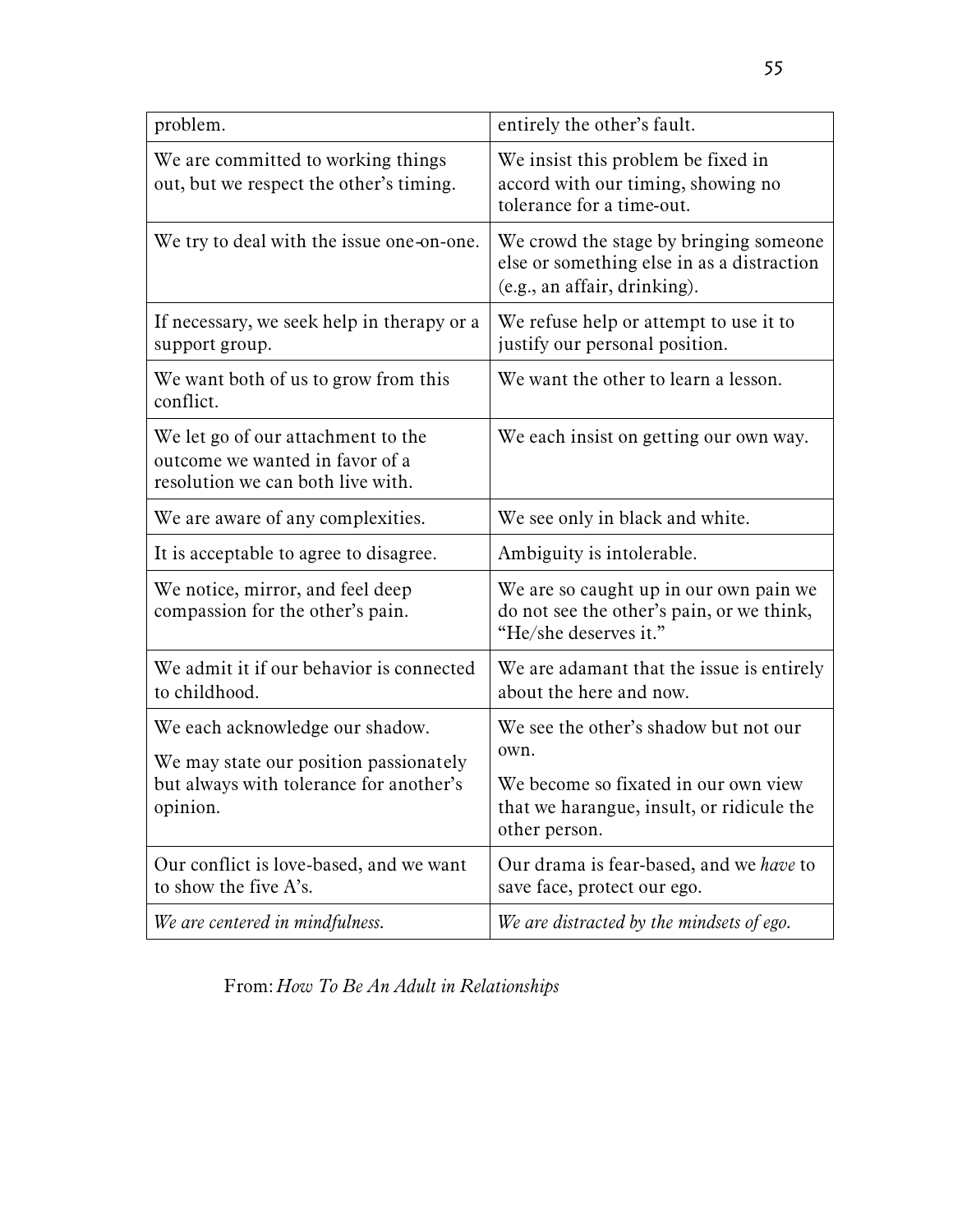#### ANGER OR ABUSE?

What we have called anger may be abuse. Both anger and abuse are visceral and involve raised voice, gesticulations, red-in-the-face, intense eyecontact. Yet there is a difference as the chart below will show Use this chart as a checklist for examining your way of showing anger. Where do you find yourself? Do you relate to your anger in a mindful way or do you become possessed by it? Look at this list on your own and then with your partner or a friend for feedback. Make a commitment to become so familiar with this list that you recall it when you become angry. You can *pause* long enough to practice mindful anger and not engage in abuse. Practice pausing before many ordinary daily activities as a way of preparing. To pause between a stimulus and your own reaction makes for saner and more responsible behavior. Immediate unconscious reactions often arise from fear and ignorance and cause pain to ourselves and others.

| True Anger                                                                | Abuse: The Shadow of Anger                                                                   |
|---------------------------------------------------------------------------|----------------------------------------------------------------------------------------------|
| Authentic self-expression: the hero's way                                 | Theatrical display: the villain's way                                                        |
| Is always mindful                                                         | Is ego-driven and caught in mindsets                                                         |
| Expresses a feeling                                                       | Becomes a tantrum                                                                            |
| May be expressed with a red face,<br>excited gestures, and a raised voice | May be expressed with a red face,<br>menacing gestures, expletives, and a<br>screaming voice |
| Is a form of assertiveness that shows<br>respect                          | Is aggressive, an attack                                                                     |
| Shows tough love that enriches or<br>repairs the relationship             | Explodes in rough and damaging<br>mistreatment that endangers the<br>relationship            |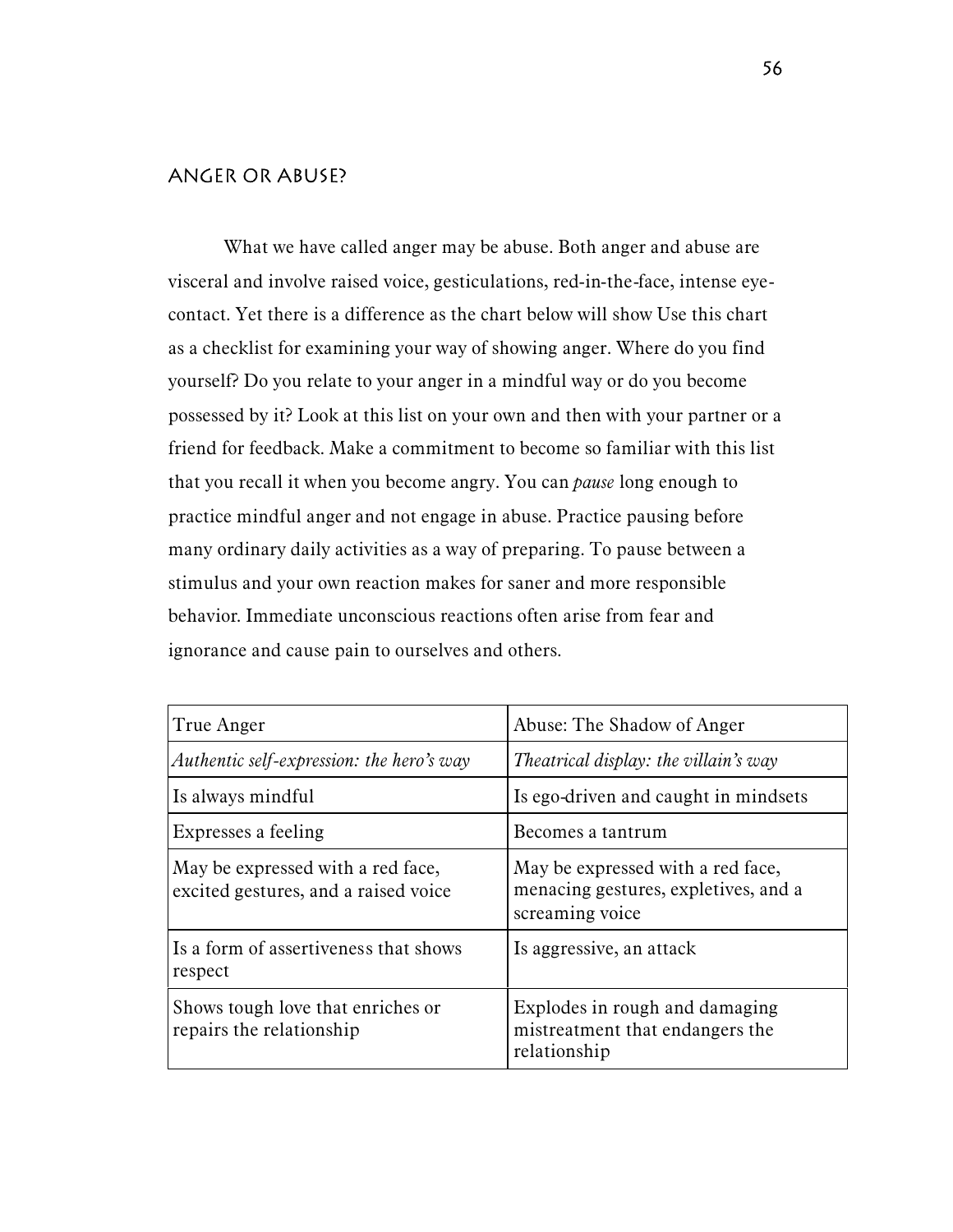| Arises from displeasure at an injustice                                   | Arises from the sense of an affront to a<br>bruised, indignant ego                             |
|---------------------------------------------------------------------------|------------------------------------------------------------------------------------------------|
| Focuses on the injustice as intolerable<br>but reparable                  | Focuses on the other person as bad                                                             |
| Informs the other, creates rapt attention,                                | Is meant to threaten the other and drives                                                      |
| draws a mindful response                                                  | him or her away                                                                                |
| Is meant to communicate, to report an                                     | Is meant to silence, intimidate, put                                                           |
| impact                                                                    | down, bully, or dump                                                                           |
| Desires a response from the other but                                     | Insists the other acknowledge how right                                                        |
| does not require one                                                      | or justified one is                                                                            |
| Asks for change but allows the other to<br>change or not (desires change) | Masks or expresses a controlling<br>demand that the other change (demands<br>change)           |
| Asks for accountability and amends                                        | Blames the other <sup>*</sup> and takes revenge.                                               |
| Is about this present issue and is                                        | Is often a build-up of past unresolved                                                         |
| expressed freshly from incident to                                        | issues and displaced rage, gathering                                                           |
| incident                                                                  | intensity from incident to incident                                                            |
| Is always direct                                                          | Is often displaced                                                                             |
| Has some perspective, can distinguish<br>between minor and major issues   | Is trapped in the heat of the moment &<br>explodes vehemently no matter how<br>minor the issue |
| Relates to the feeling                                                    | Is possessed by the feeling                                                                    |
| Coexists with other feelings                                              | Occludes other feelings                                                                        |
| Takes responsibility for one's own                                        | Diverts the blame for one's distress onto                                                      |
| distress                                                                  | the other                                                                                      |
| Is nonviolent, in control, and always                                     | Is violent, out of control, derisive,                                                          |
| remains within safe limits (manages                                       | punitive, hostile, and retaliatory (loses                                                      |
| temper)                                                                   | temper)                                                                                        |
| Releases lively energy and leads to                                       | Derails lively energy & creates                                                                |
| repose                                                                    | continuing stress                                                                              |
| Is brief and lets go with a sense of                                      | Is held on to as lingering resentment,                                                         |
| closure                                                                   | hate, grudge, or bitterness (a smoldering                                                      |
| (a flare)                                                                 | fire)                                                                                          |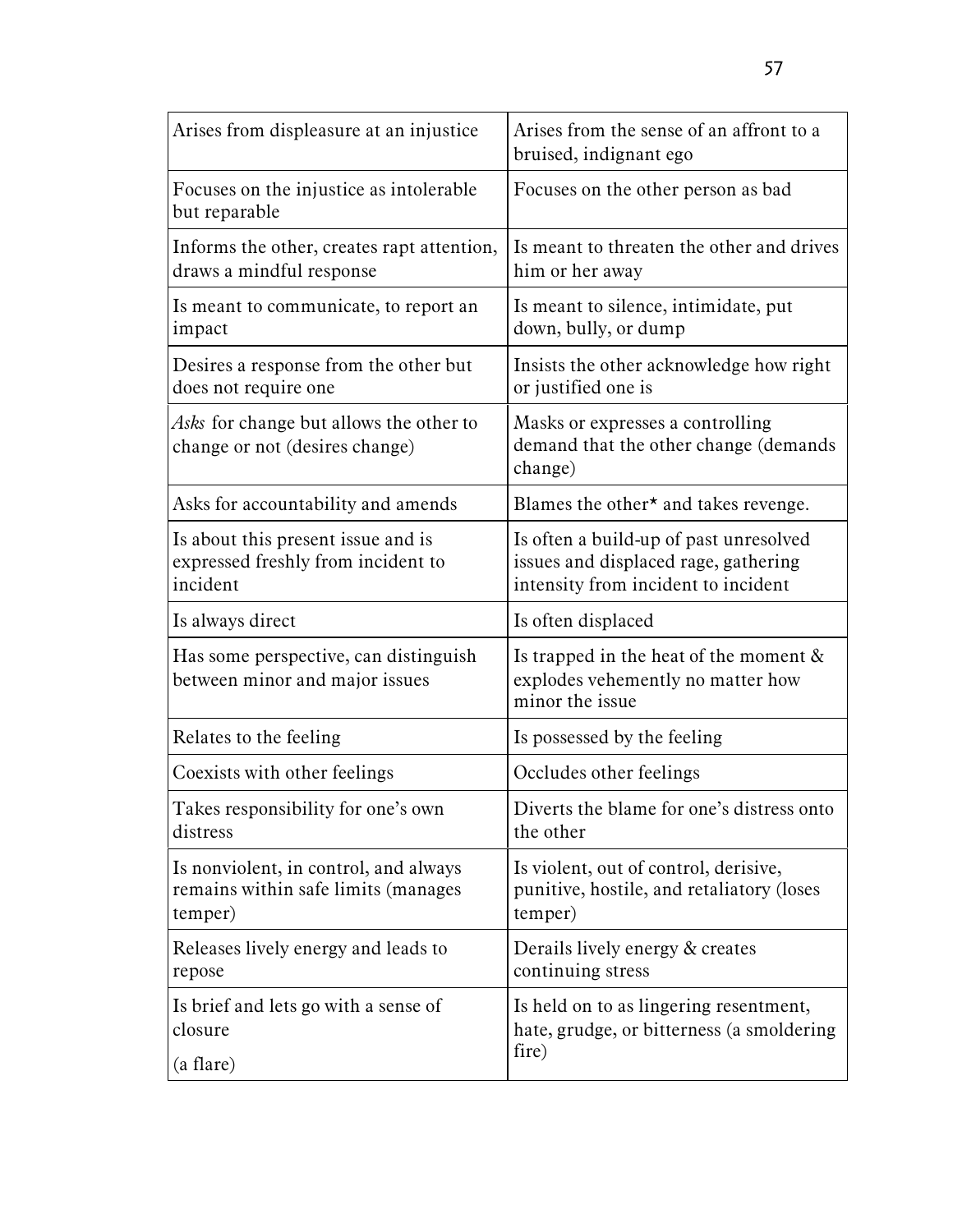| Includes grief and acknowledges it                                                            | Includes grief but masks it with feigned<br>invulnerability or denial                             |
|-----------------------------------------------------------------------------------------------|---------------------------------------------------------------------------------------------------|
| Believes the other is a catalyst of anger                                                     | Believes the other is a cause of anger                                                            |
| Treats the other as a peer                                                                    | Treats the other as a target                                                                      |
| Originates in and fosters a healthy ego                                                       | Originates in and perpetuates an<br>arrogant ego                                                  |
| Aims at a deeper and more effective<br>bond:<br>an angry person moves <i>toward</i> the other | Wants to get the rage out no matter who<br>gets hurt: an abuser moves <i>against</i> the<br>other |
| Coexists with and empowers love:<br>fearless                                                  | Cancels love in favor of fear: fear-based                                                         |
| These are all forms of addressing, processing,<br>and resolving.                              | These are all forms of avoiding one's own<br>grief and distress.                                  |

\*Blaming (from the Latin word for *blaspheme*) differs from assessing

accountability:

- Blaming is censure with an intent to shame, humiliate, and show that someone is wrong.
- In assessing accountability the intent is to right a wrong and restore a balance.
- In mindful adult living, no one is to blame and everyone is accountable.

From: *How Be To An Adult in Relationships*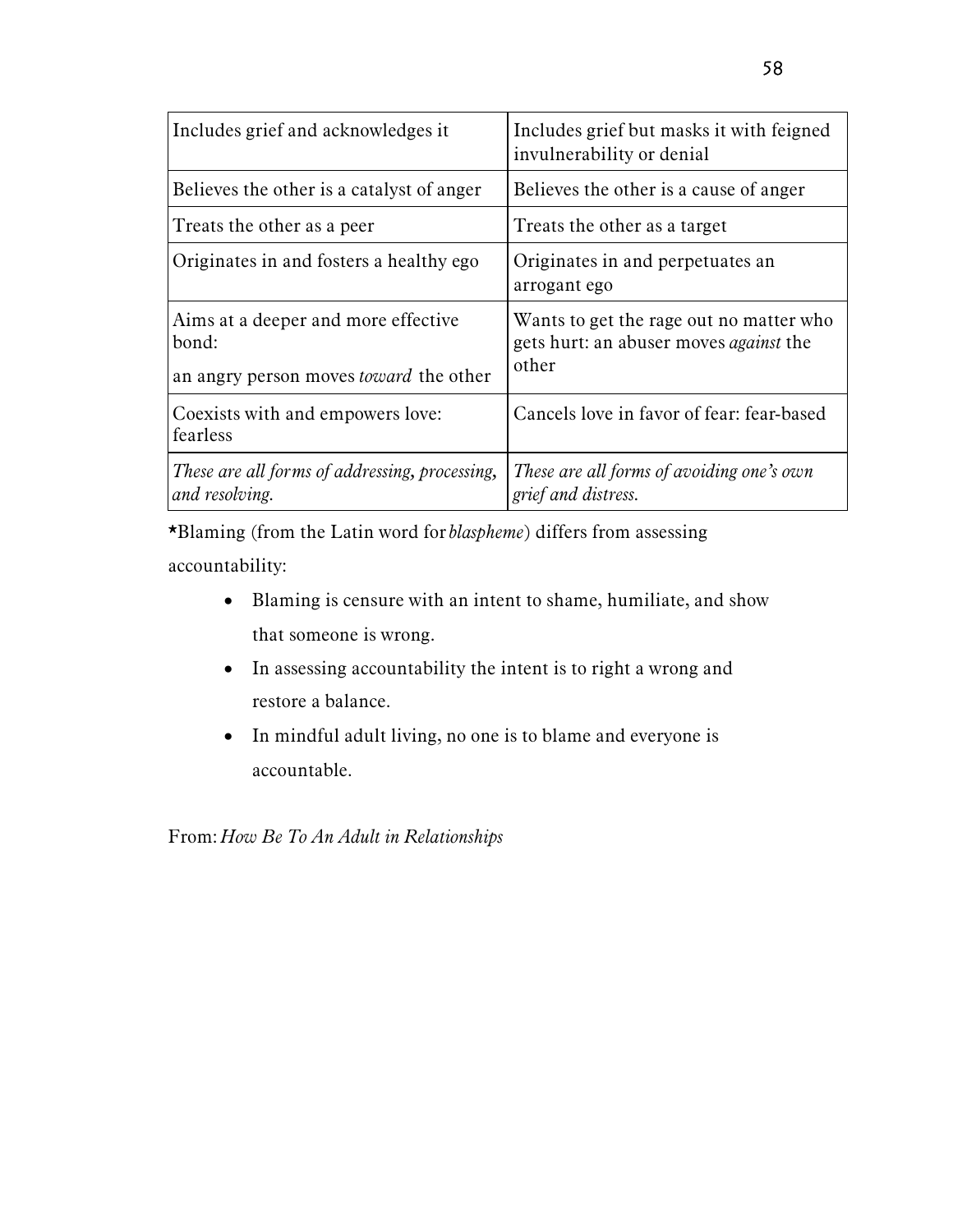#### NO MORE PUNISHING OR PLACATING

Our ego often reacts to painful altercations with others in standard and automatic ways. For instance, when someone snubs us or disappoints us our arrogant ego may react with a plan to punish him with "eye for an eye" vengeance, distancing, sarcasm, etc.

Our victim ego, on the other hand, may feel intimidated and react to such rejection with conciliatory or fawning gestures such as: giving in to someone, over-compromising, etc.

Both sides of the ego are in all of us. We may punish when we are outraged or placate when we are intimidated. Punishing masks our grief and rage; placating masks our fear. Everyone is occasionally rejected or intimidated. Punishing and placating are desperate neurotic attempts at controlling and interrupting the painful feelings that arise when we have to confront these normal conditions of human existence. The alternative program consists of: fully admitting and feeling grief and fear, maintaining self-protective boundaries in relationships, acting assertively, consistently over-riding the impulse to punish or placate.

What are we avoiding in the space *between* our fear and rage? It is vulnerability— the essential ingredient in loving! We imagine it to be the unsafe, scary vulnerability of the victim. Instead, it can be the empowering vulnerability of heroic and utter reconcilability. Here is what it might look like:

• In the face of rejection, we let ourselves be vulnerable both to it and to our own grief about it *and* still go on acting kindly and staying open to love.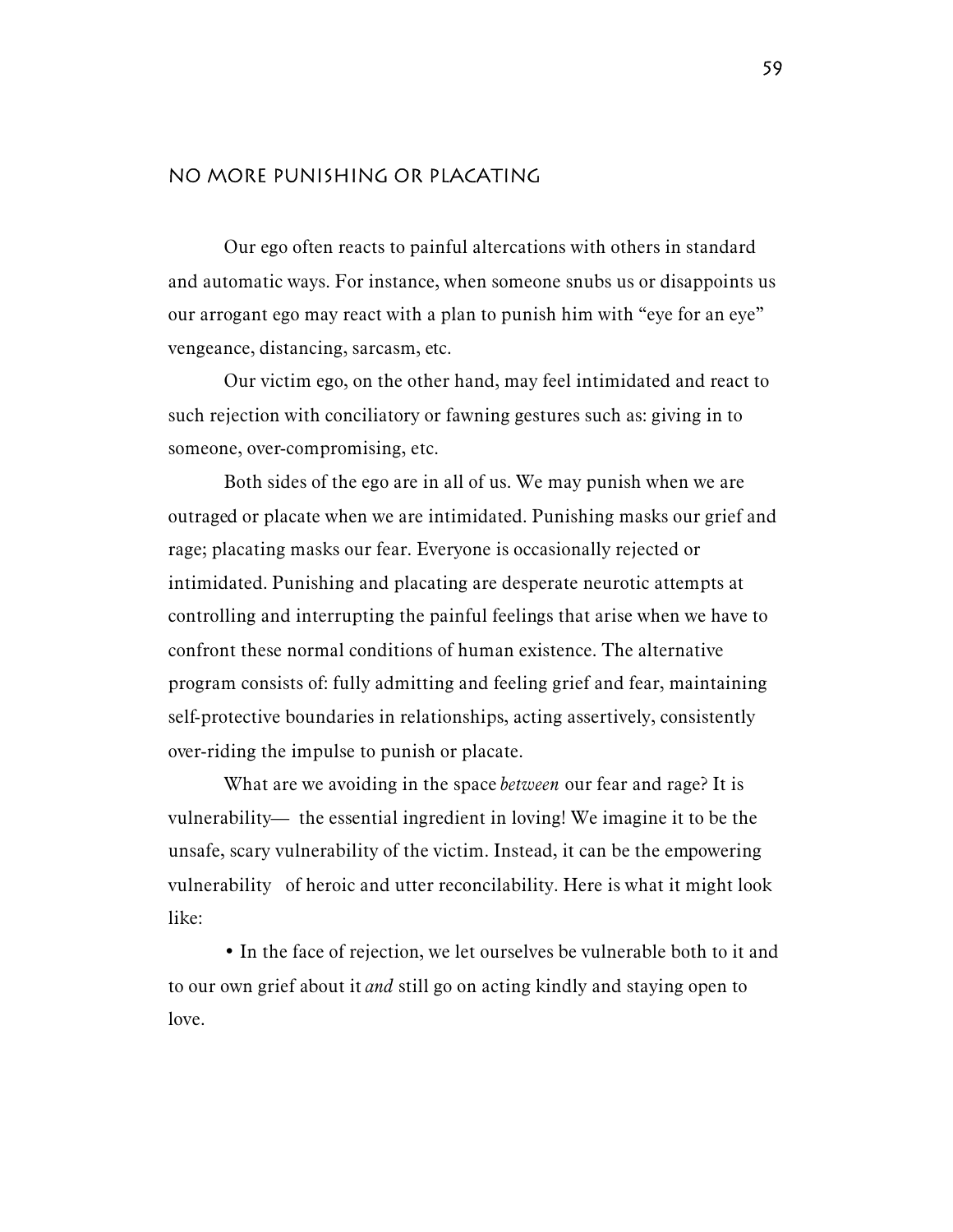• Intimidation does not make us cower because we are brave enough to admit feeling afraid *and* strong enough to stand up to others and to refuse to let them come at us that way.

In our commitment to powerful vulnerability we act lovingly and look lovable. We have personal standards that do not falter in the face of, nor at the mercy of, others' behavior. People may hurt or scare us but that no longer compels us to punish or placate them. Love impels us instead to the loving alternative it always finds.

From: *Shadow Dance: Liberating the Power and Creativity of Your Dark Side*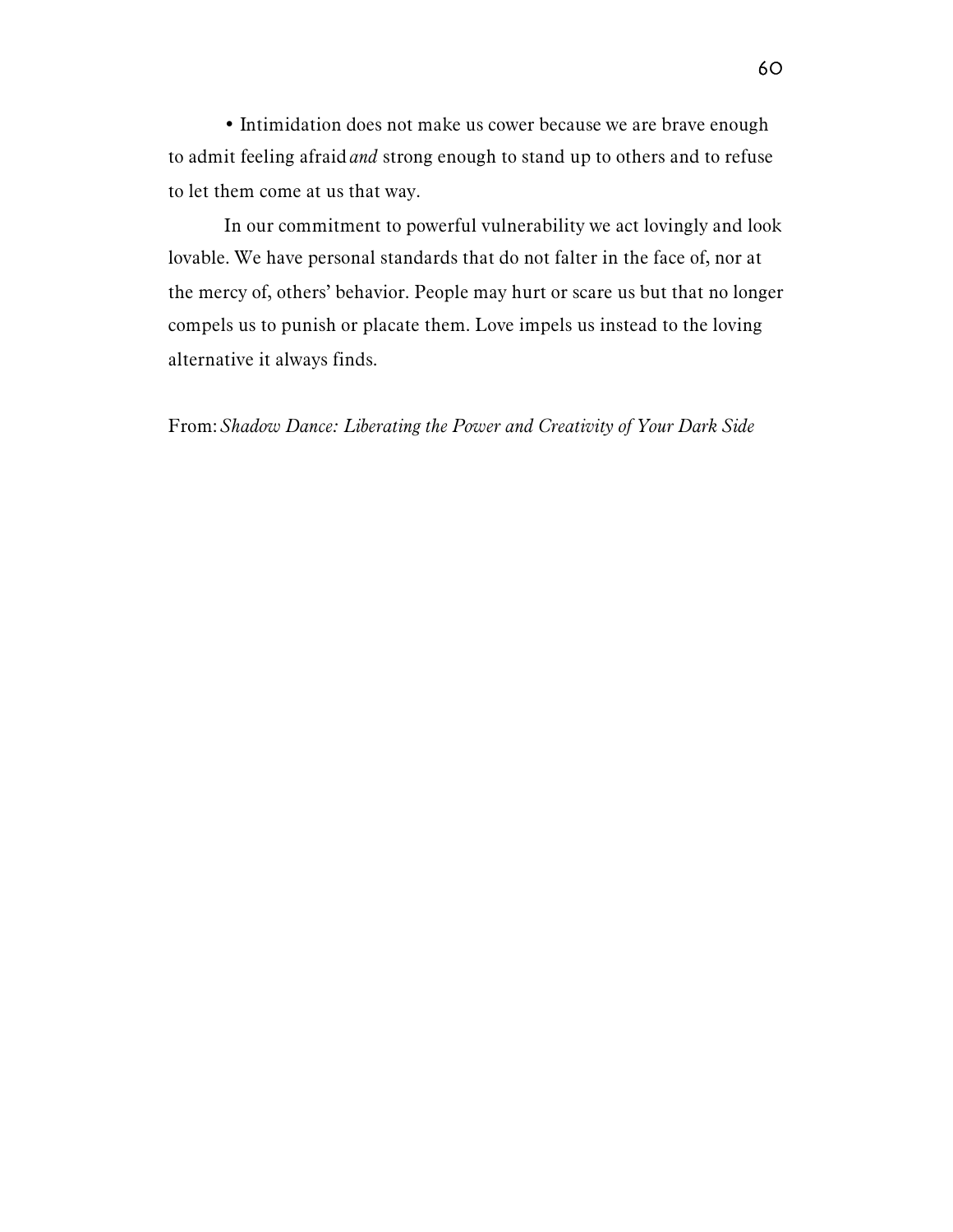#### RELEASING GUILT AND FORGIVENESS

*Where's that palace whereinto foul things Sometimes intrude not? -Othello*

Release from guilt can happen with these steps:

1. Acknowledge to yourself how you may have failed in loving your partner by any willful deficit in attention, acceptance, appreciation, affection, or allowing freedom of individuality. Have you refused to address, process, or resolve issues? Have you placed selfish concerns over those of the relationship, shown disrespect, lied, betrayed, disregarded feelings, let your anger erupt into abuse, disappointed your partner, broken an agreement, denied responsibility for your actions or choices, gossiped, not respected privacy, taken advantage, used your partner, manipulated or been controlling, been greedy, acted in a retaliatory way, etc.? Devising your list requires a careful examination of conscience. It calls for a willingness to see your own inadequacies and a desire to work on them.

2. Admit your deficiencies in words to the person you have offended showing your sincere feelings of sadness and regret (the essence of repentance).

3. Take action by making amends wherever and however possible.

4. Resolve not to repeat the behavior. This may include making a plan that in the future you will police yourself or ask for feedback about how you are slipping back into the old behavior.

This program makes for a move from alienation to reunion, even a closer union between you. It also leads to the creation of an atmosphere of mended failures. It fosters healthy vulnerability and diminishment of ego which leads to less hurtful behavior.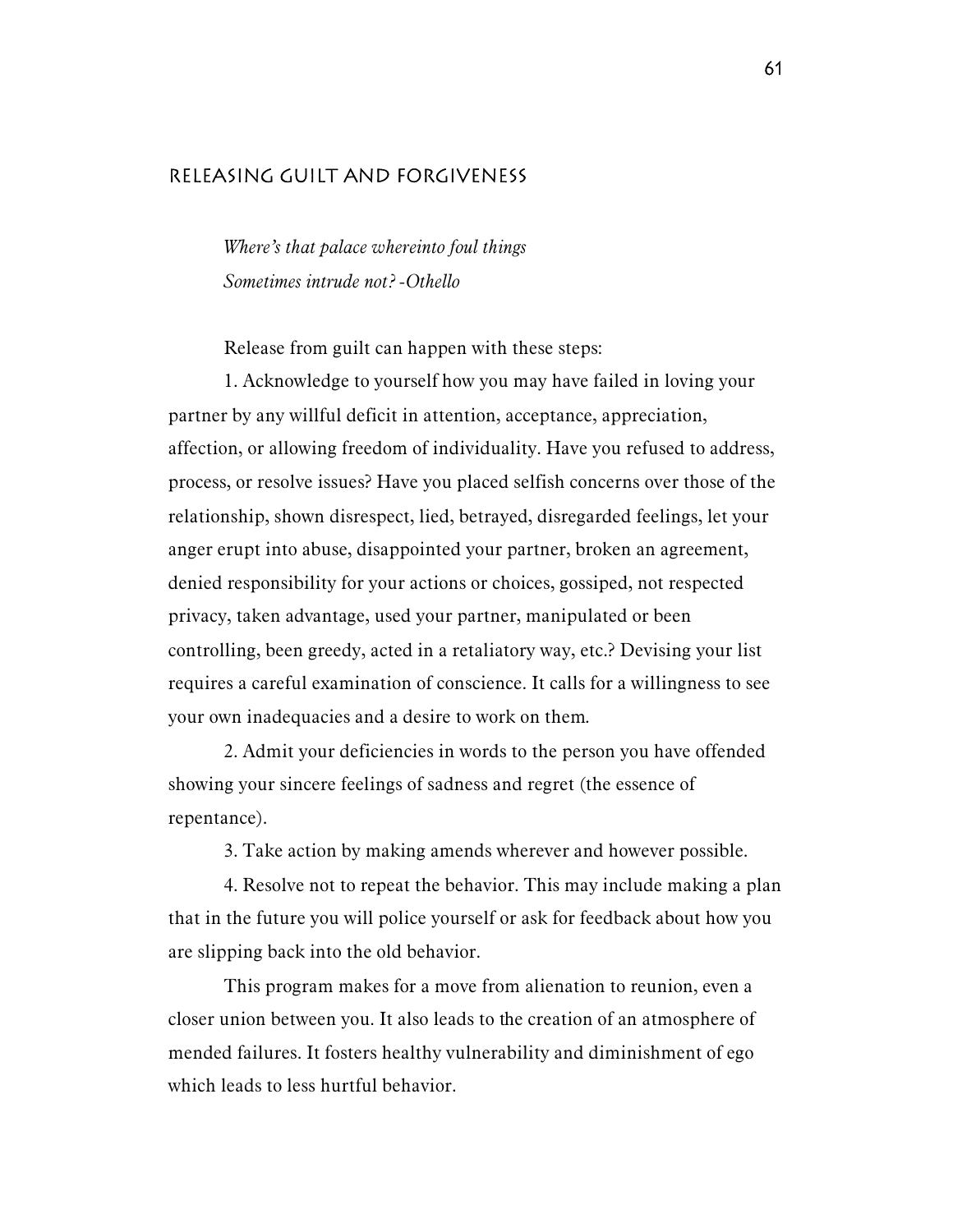True recognition of our guilt and dealing with it using the four steps releases us from guilt. At the same time, something also happens in the person to whom we make the amends. The human psyche is calibrated to produce forgiveness at the sight of these very four steps! We evoke the forgiveness of others when we show we are sorry we hurt them and are willing to make amends and change our behavior for the better.

Alternatively, a retaliatory response is more likely to come our way when we refuse to show repentance. The stubborn ego that refuses to admit wrongdoing induces not reconciliation but vindictiveness. This reaction, like all retaliation, comes from the lowest level of the psyche where unattended hurt remains unhealed and lashes out in frustration and rage. Mindfully loving justice is not retributive but restorative.

In our human story, hate happens where arrogance digs in and love happens where humility arises. This program makes for a move from alienation to reunion. It leads to the creation of an atmosphere of mended failures. It fosters healthy vulnerability and a diminishment of ego which leads to more compassionate behavior.

*The stirring purpose of this and of all our work is to let a loving response come out first rather than an ego reaction.*

From: *How Be To An Adult in Relationships*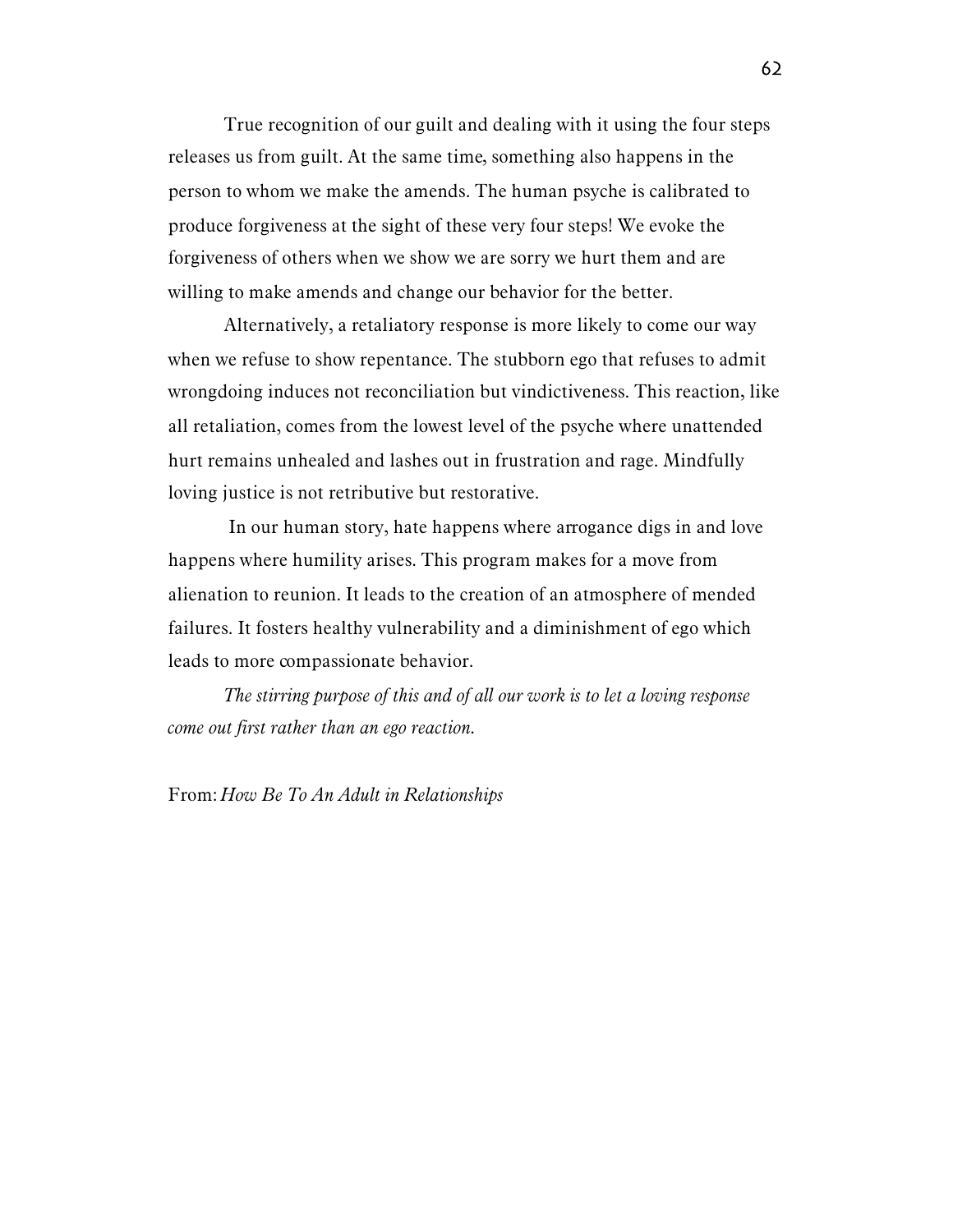#### WHEN OUR FEELINGS ARE HURT

We humans have a long history of being mean to one another. In the face of this unfortunate fact, the ego has a repertory ready to be employed: attack in a vengeful way or withdraw in an alienating way. What is the alternative adult spiritual response when someone hurts your feelings, acts inconsiderately toward you, or is downright mean to you? The spiritual practice is to forego the options of the vindictive ego and to choose the path of lovingkindness. As you live in accord with standards that transcend your ego's habitual strategies of fight and flight, you evolve as a more human being. You find new ways of turning the other cheek.

*Here is what the defense-less and resource-full program might look like:*

- \* I let myself feel this hurt fully without any defense against it.
- \* I say "Ouch!" without retaliating.
- \* I accept the fact of occasional inconsiderateness or meanness as a given of human life.
- \* I am determined not to be mean myself.
- \* I do not allow others to abuse me and I bear normal suffering without self-damage.
- \* I declare directly to the person the impact of his/her behavior on me without blaming or shaming.
- (Cf. below on possible ways to say it.)
- \* I ask for amends if appropriate.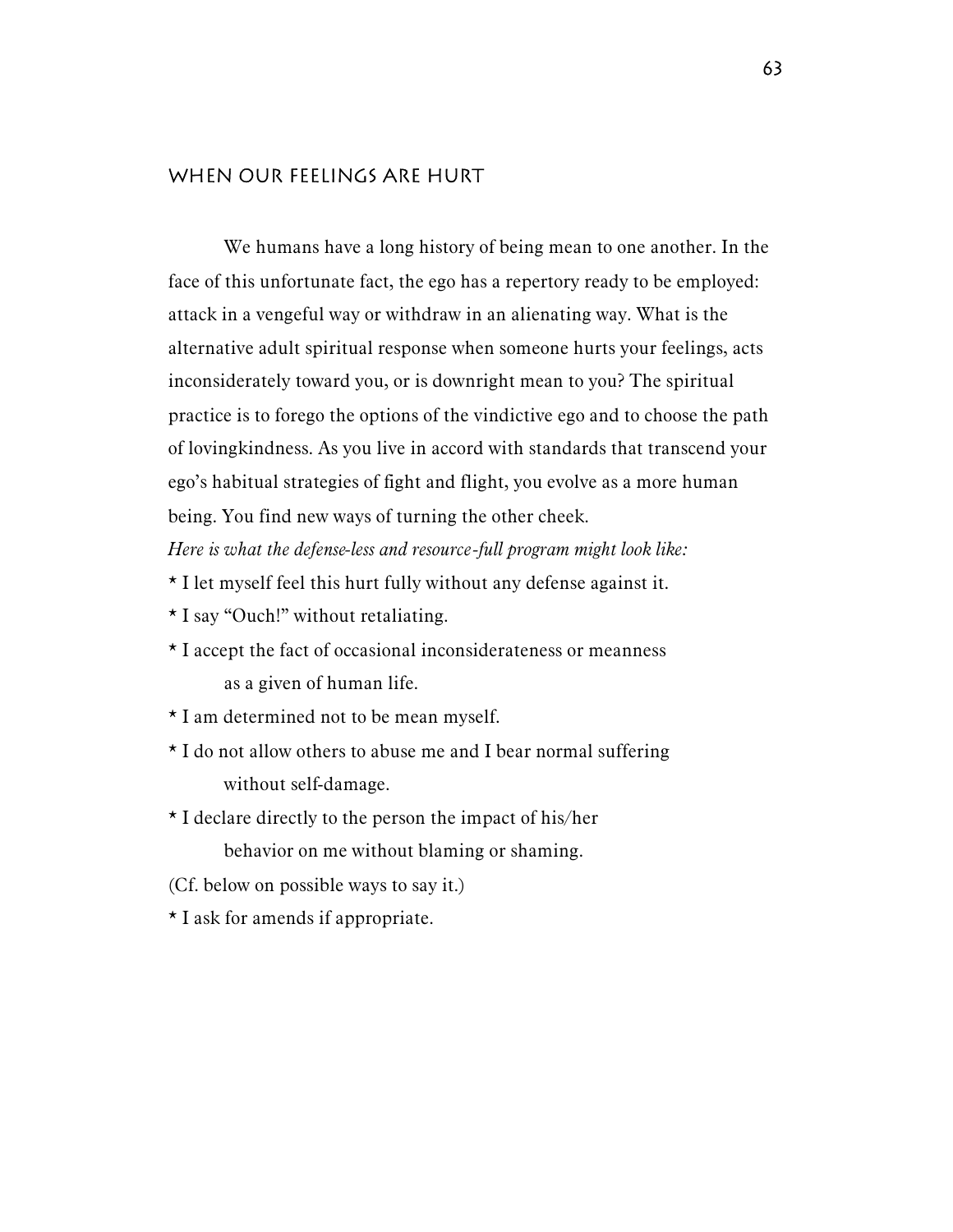*I dedicate my program to the welfare of others, both to those who are hurt and those who do the hurting.*

*May compassion increase in me and flow from me as a result of what I suffer.*

*May love grow in others as the result of my commitment not to inflict suffering.*

Examples of what to say: "We had an agreement to meet. I felt hurt and confused when you did not show and did not call to cancel." "What seems like sarcasm in your statement to me really stings and leaves me feeling hurt."

"Your involvement with my partner has devastated me and my relationship. I have been crying, not eating or sleeping, and feeling completely bereft since I found out about your affair. This is what can happen to partners who are betrayed and I want you to know that it is happening to me." (Notice how the emphasis is on the behavior and our reaction to it not on the person.)

When I commit myself to non-violent ways of responding to hurt, my self-respect grows accordingly. I let go of the vulnerability of a victim. I find the vulnerability that has— and leads to— power. I like myself more as I access such courageous gentleness no matter what the cost or provocation. No one can make me swerve off my course toward or give up my standards of lovingkindness. This is the basic meaning of groundedness: no longer moved off center by what others may do.

*When love is my only defense, I am invincible*. –*Tao*

From*: Shadow Dance: Liberating the Power and Creativity of Your Dark Side*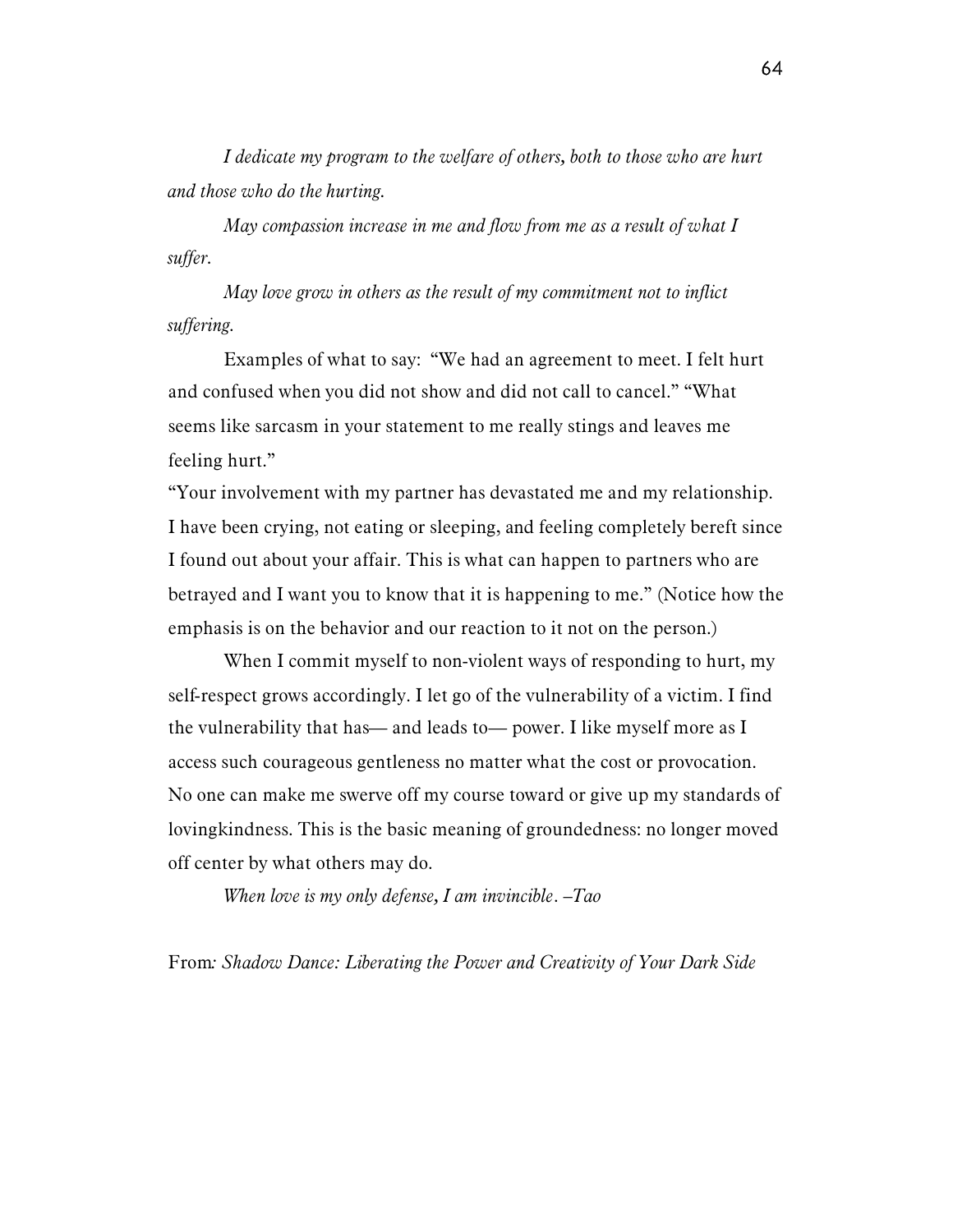#### LOVE AND CONTROL

Love is not a feeling but a choice, a commitment to show unconditional positive regard in five major ways: *attention, appreciation physical affection, acceptance* of the other as he is and is becoming, and *allowing* the other freedom to act in accord with who he/she is or is becoming.

These same five elements of love are also our major needs in adult relationships! To seek the fulfillment of these needs is to ask someone to mirror us as we are. When we mirror in return, we complete the circle of mutual love.

Freedom is the ability and the right to choose. Control takes over that right and denies that ability. When we control someone we are not loving him/her. We have omitted the allowing and acceptance elements of mirroring. We fear letting the other be who he really is.

To control is to make someone over in our own image and that selfmirrored projection is then what we love, not the true other as he is. Perhaps most of us achieve only *loving moments—*special times when we dare to show attention, acceptance, affection, and allowing in an unconditional way.

Love only happens when we let go of control and the fear behind it. In spiritual love, we go one step further and mirror to others the higher power of the heart: unconditional and universal love, perennial wisdom, and healing.

Control gives way to letting be; knowing what is best for others gives way to respect for their choices; and making-over gives way to genuine curiosity about their surprising uniqueness. *Can I risk that?*

Love can also be mistaken for clinging that is welcomed by the other, for sexual desire that is satisfied by the other, or for neediness that is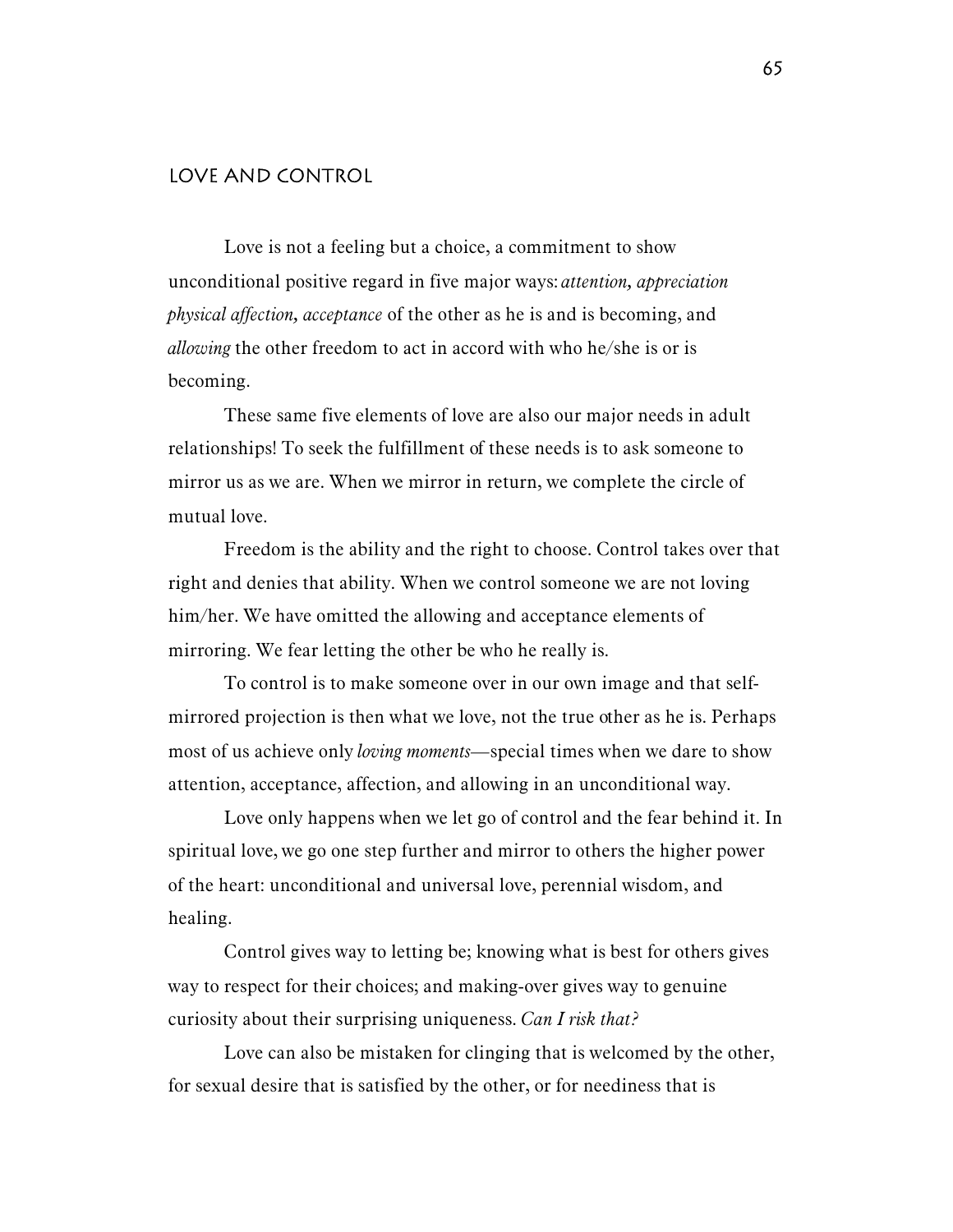fulfilled by the other. Love can even be mistaken for dependency, surrender, conquest, submission, dominance, approval, gratification, fascination, addiction, etc. Thus: I can feel that I love you because you love me, or will not leave me, or will not let me feel lonely, or let me feel anything! I hear myself saying: "I love you" to the person who meets any or all of these wishes. I may simply mean: I am attached to you and it feels good!

In real love, I love you even when you do not fulfill me. My love can survive the periods when you have nothing to give. Love is not simply a satisfaction of my own neediness but a commitment to giving *and* receiving.

It is only in the context of such fearless gift-giving that the grace of real love is mutually mirrored and generously risked.

You can be broken down and I will hold and love you that way. You can fall apart and I will hold and love you that way. You can have nothing to offer for now and I will hold and love you that way. You can be at your lowest ebb and I will hold and love you that way. You can be depressed, contorted, wounded or distraught and I will hold and love you that way.

I will do this with no insistence that you be fixed. I can accommodate a you that breaks down and is not available for my needs for the time being.

From: *When Love Meets Fear*

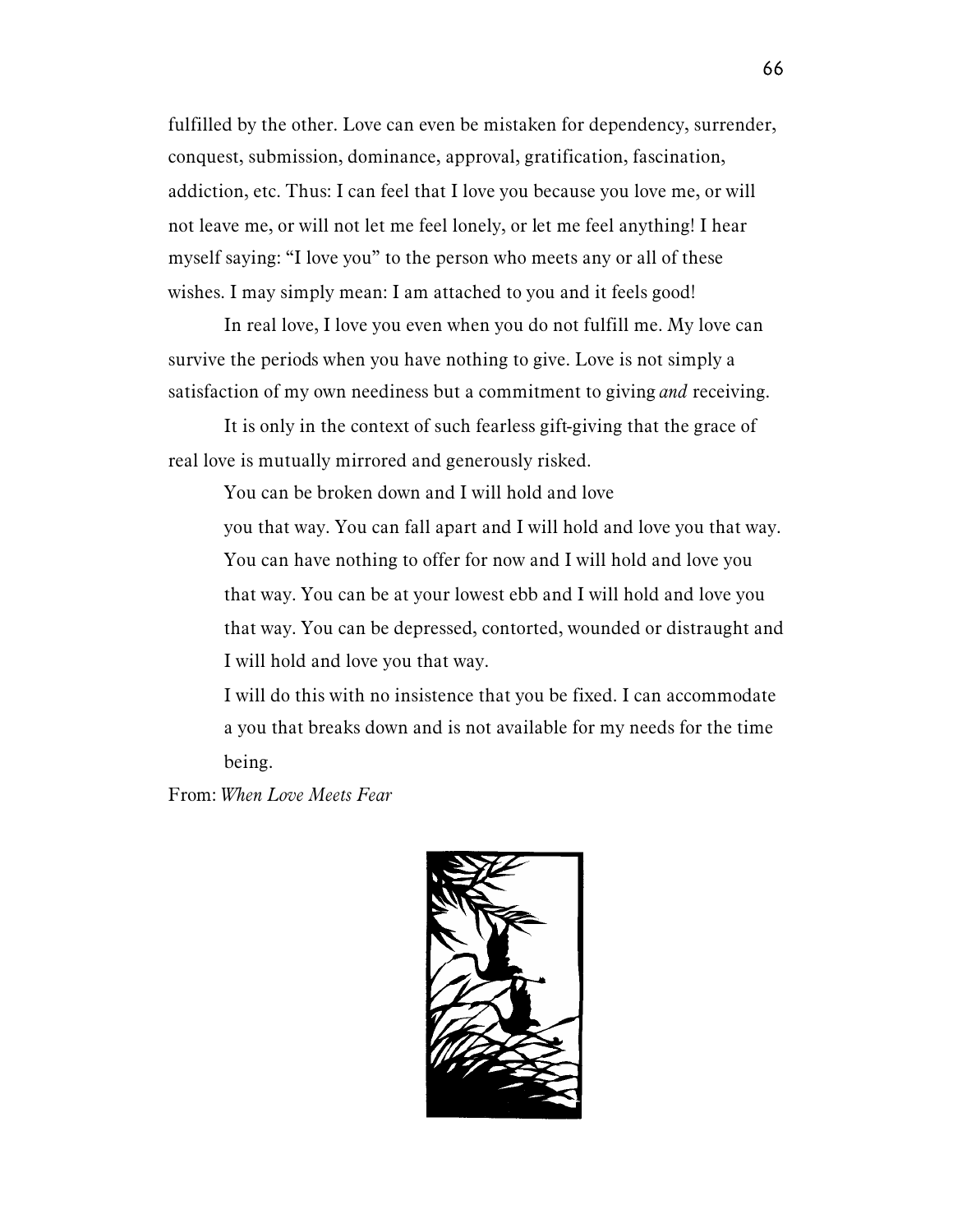#### PAUSING TO FIND OUR SPACE

Write a sentence about your present personal crisis or issue. Use a piece of typing paper, horizontally, and write in the center of it: Either...or. If...then. Because...I.

Here are examples of the sentences: Either I stay in control, or everything will fall apart. Either I stay with you unhappily, or I leave you unwillingly. If they find out, then I lose my job (or reputation, etc.) Because you left me,

I intend to punish you.

Draw a box around each of the two clauses with the comma unboxed in the center. Study your sentence with its boxes, the space between them and around them. The boxes are the figure and the space is the ground. See if your eye can reverse figure and ground for a few seconds so that the space becomes something! Look steadily at the comma. A comma in speech represents a pause. A pause is to the ear what space is to the eye. This comma has created a space: ENTER HERE and pause.

Breathe regularly and deeply as you do this, paying attention to each in-breath and each out-breath and the little space between each breath.

Allow yourself to be with your statement with the pause button pressed on all judgments, fears, desires, attachments to outcomes, etc. Experience your statement with clarity and pure awareness, no layers of drama around it, only space around it. Simply stay in the space and attend to your breathing. This part may take the rest of the day—or of your life—and what better way could there be of spending it?

Notice the content of the sentence. Do you see sense of necessity in it? The second part seems forced to follow from the first? This is a dualism. It makes the sentence a "sentence" of a judge. Who is that judge? Do not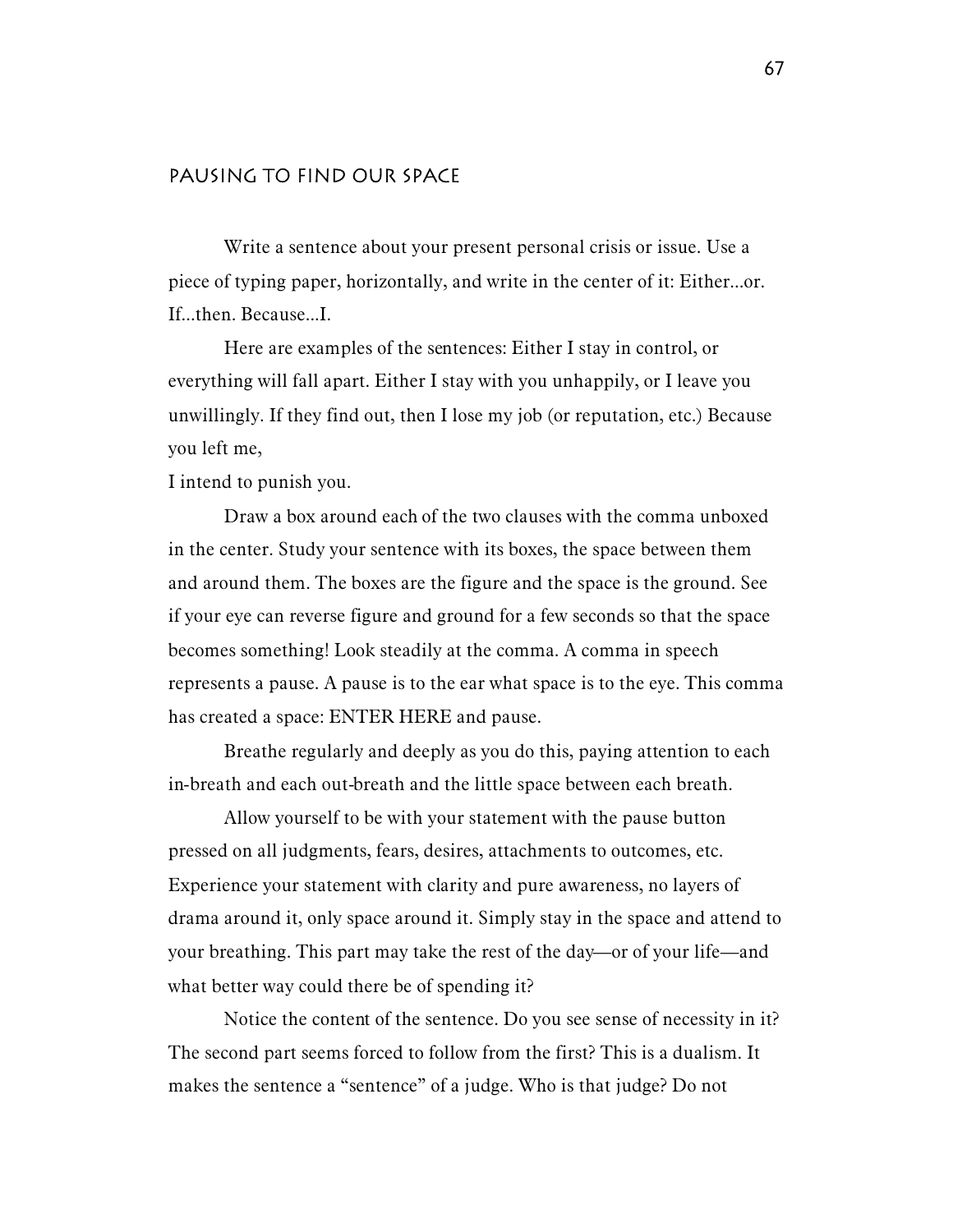attempt to integrate or combine the clauses of your statement. Instead, find an alternative that does not give in to either side of the dilemma. Notice that this cannot be done. You are stumped! "Stumped" is the left brain's response to space.

Being stumped makes us feel powerless. This is why we fear space! What are we fearing? We are fearing the gap that has opened in our heretofore reliable logical categories.

We are fearing the space that undermines logic and underlies every reality. Continue simply to attend and stay. It will yield; it will change. The gap will become an opening, the Taoist "mysterious pass" will appear in the apparently impenetrable mountains before you. This is the *pause* that restores. Make no attempt to figure anything out. Simply breathe, letting go of the need to know anything, and paying attention to the space.

*Here is what happened to the original sentences after this process:*

"Either I stay in control..." became: "I let the chips fall where they may." I am not caught in having to control (a form of pain) or in being the victim of chaos. I dropped into the space, fell into the gap and there I found a way to live that releases me from the dilemma, is still responsible, and is much more realistic. (When I myself did this exercise myself with this as my chosen statement, I laughed out loud when the "chips" sentence came to me. Humor is a clue that we are on track!)

"Either I stay with you unhappily...." becomes: "We work together on changing things." "If they find out...." becomes: "I will be the one to tell and will tell it proudly or with willingness to make amends and be done with it." I am released from shame, the opposite of being mirrored. Now I can mirror myself. "Because you left me...." becomes "I let go of the need to punish you. I grieve your going and get on with my life."

The new statements were there all along within the originals, in the space, the comma-pause. Each of them confers a power. Each new version is what your situation looked like before your ego got hold of it! The good witch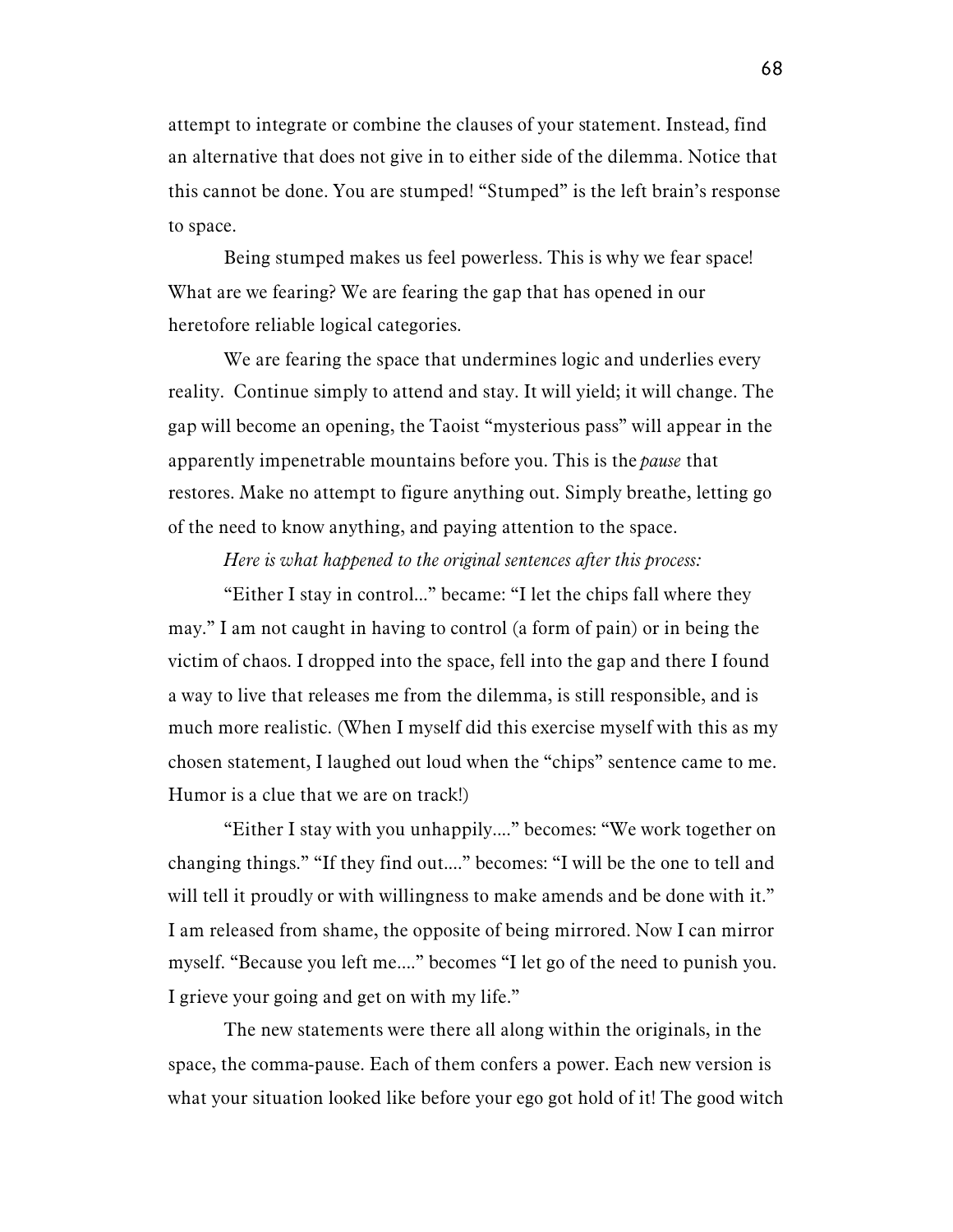said to Dorothy, "You've had the power all along! Just click your heels...." Her power was the ground under her illusory figural belief that she was powerless.

To contact this soul space, not filled in by drama, means seeing the headline and not the editorial. When we drop attachment to outcome, a gap opens in the ego's cycle of fear and craving. Surrender results. "I observe my life as a silent and fair witness who feels all feelings deeply but is not overwhelmed by any one of them."

From: *The Power of Coincidence: How Life Shows Us What We Need To Know*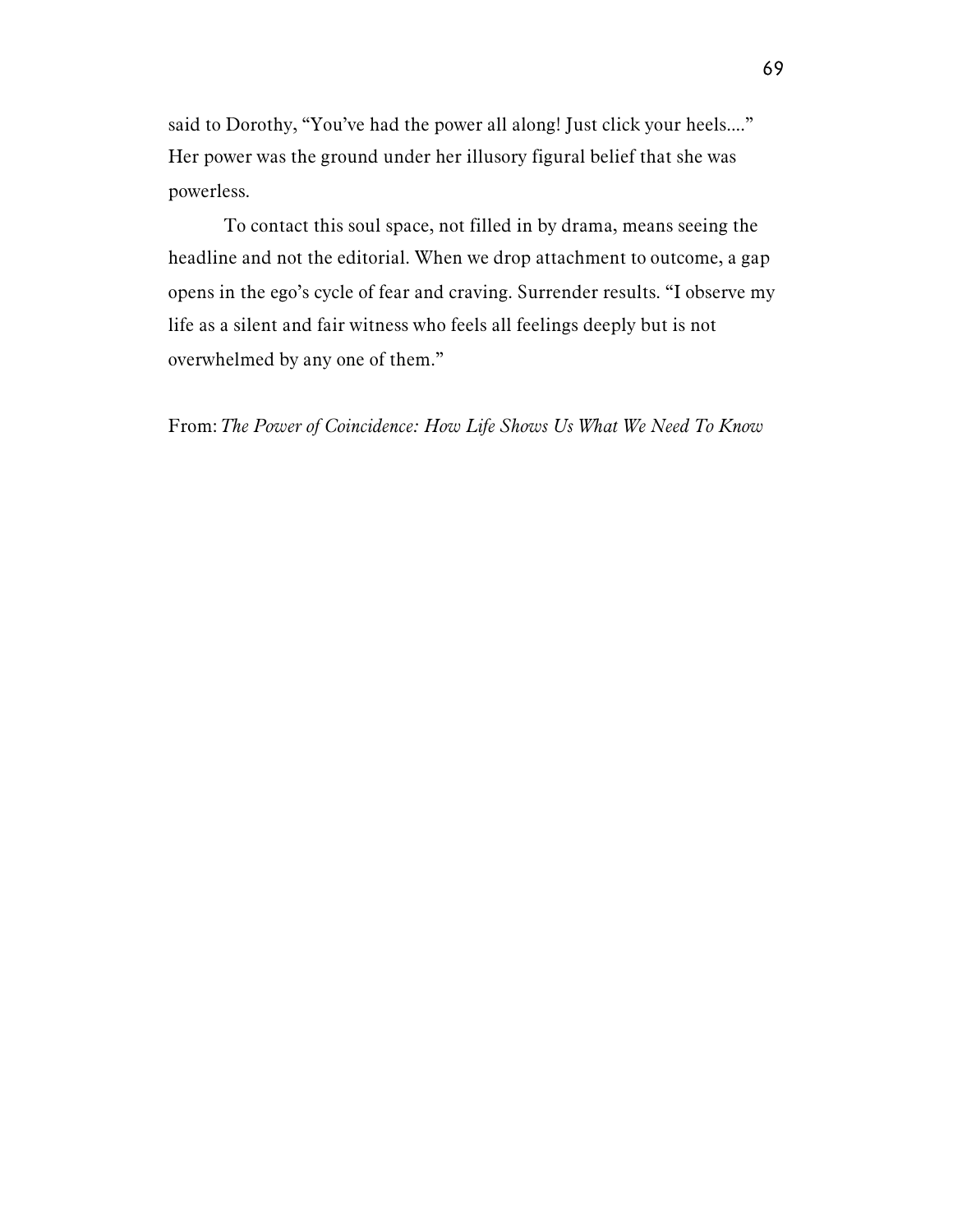### **MINDFULNESS**

Mindfulness is a meditation technique that brings our attention to our physical breathing here and now and away from our mind's inveterate habit of entertaining us with fears, desires, expectations, evaluations, etc. The word mindfulness is a poetic irony since it is mind-emptying not mindfilling!

The shadow layers of ego are control, fear, attachment, the need to fix things, obsession with an outcome, blame of others, and shame about ourselves. When we peel these away and see our present predicament purely as it is, we are seeing it mindfully. Mindfulness entails pure attention to *what is* without these elements: what I believe it is, want it to be, have to make it, or am sorry it is not. This is what happens in mindfulness meditation: I breathe through it all without judgment, attachment, control, fear, etc., simply paying attention to each of the ego's deceptions, labeling them, and then letting go of them.

Here is an adaptation of mindfulness for addressing and processing issues: Sit in a quiet place with your eyes closed and with attention to your breathing throughout this exercise. Keep returning to your awareness of your breath whenever you become distracted.

Take a distressing event that has happened recently or the main problem you are dealing with in your life right now. Picture it as an onion with many layers. Imagine yourself holding it in your lap and peeling off one layer at a time. The layers are: control, fear, attachment, the need to fix things, obsession with an outcome, blame of others, and shame about ourselves. Imagine what your problem begins to look like as you progressively eliminate each of these layers of ego. As each is removed, what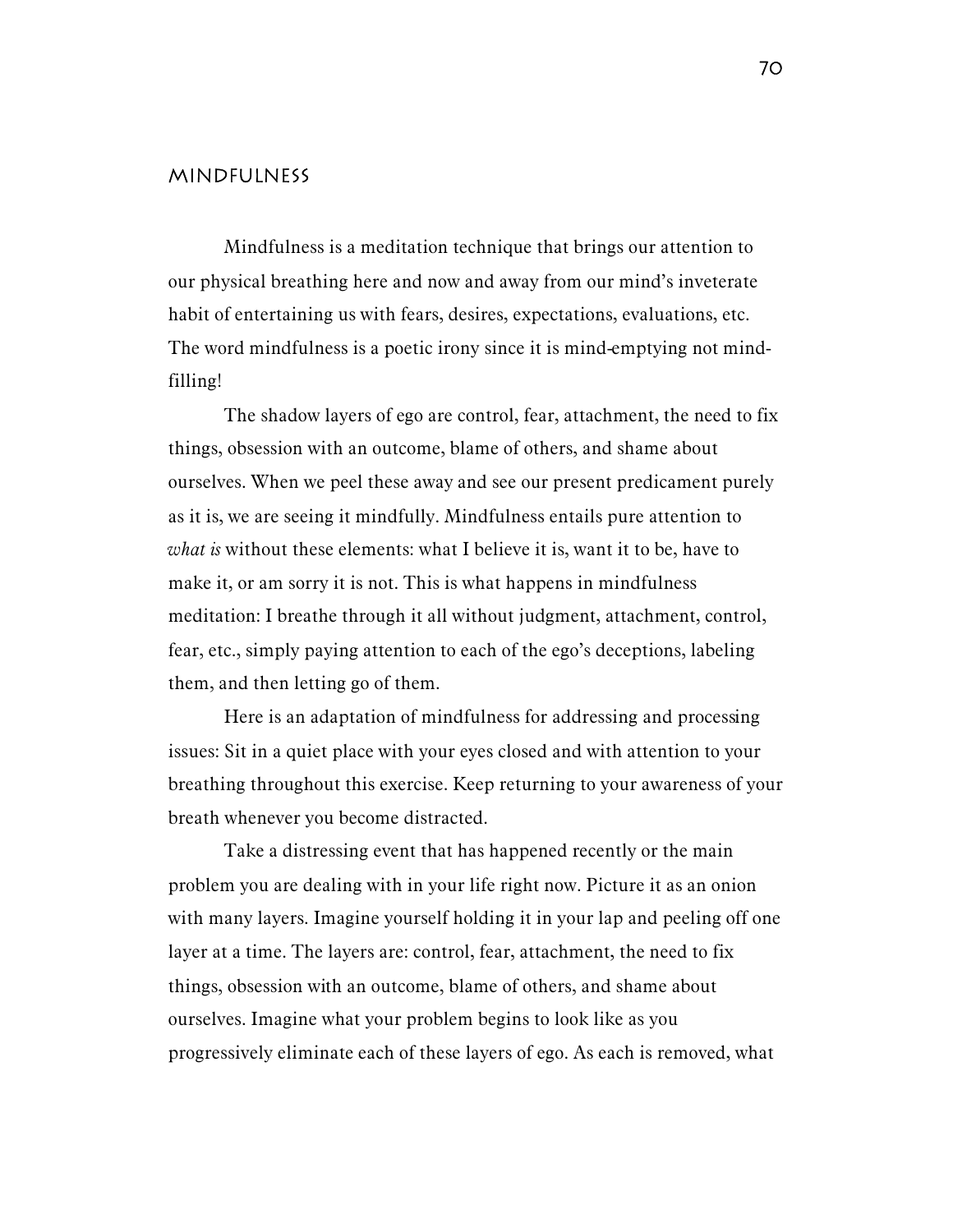is left? Only more and more *space*. Only the pure event or problem is real and its reality is roomy. The heavy rest of it is self-made, a product of ego.

Our destiny is to display in our lifetimes the qualities of divinity: unconditional love, perennial wisdom, and healing power. This happens as mindfulness becomes the style not only of our meditation but of our daily interactions. *Can we let go of our egos long enough to allow ourselves and our world such a gift?*

In mindfulness, natural feelings of attraction or repulsion can be experienced without simultaneously feeling compulsive attraction or terrified avoidance. I simply notice and take as information and I am no longer fixated in any way.

Pause and poise in the center of our revolving world is the best position from which to watch the parade of our personal events and experience. Serenity in the midst of the ups and downs of life is a powerful indicator that we are living in accord with our deepest needs and wishes. Ego fixations like control, expectation, blame, etc. actually inhibit the release of our potential. Mindfulness thus contributes to the befriending of our positive shadow. All the landscape of the path is the path.

In Zen, such mindfulness is called the gateless gate because there is no need to find a way in. We are always and already in since we are always present in the moment by mindfulness. Of course, it takes some breaths and some letting go to notice. "I am the space in which I sit. I am the space from which everything in my life arises and into which everything sets." The all and everything is the Self. Mindfulness is a consecration of our soul to the glittering incorruptibility of that space. The mindful psyche is an apparatus of relentless and irrepressible transformation that can only be impaired by ego and only limited by a lazy imagination.

Mindful awareness is the condition of the fair and alert witness rather than the judge, jury, prosecutor, or defense attorney. We notice what happens and take it as information. We act without compulsion or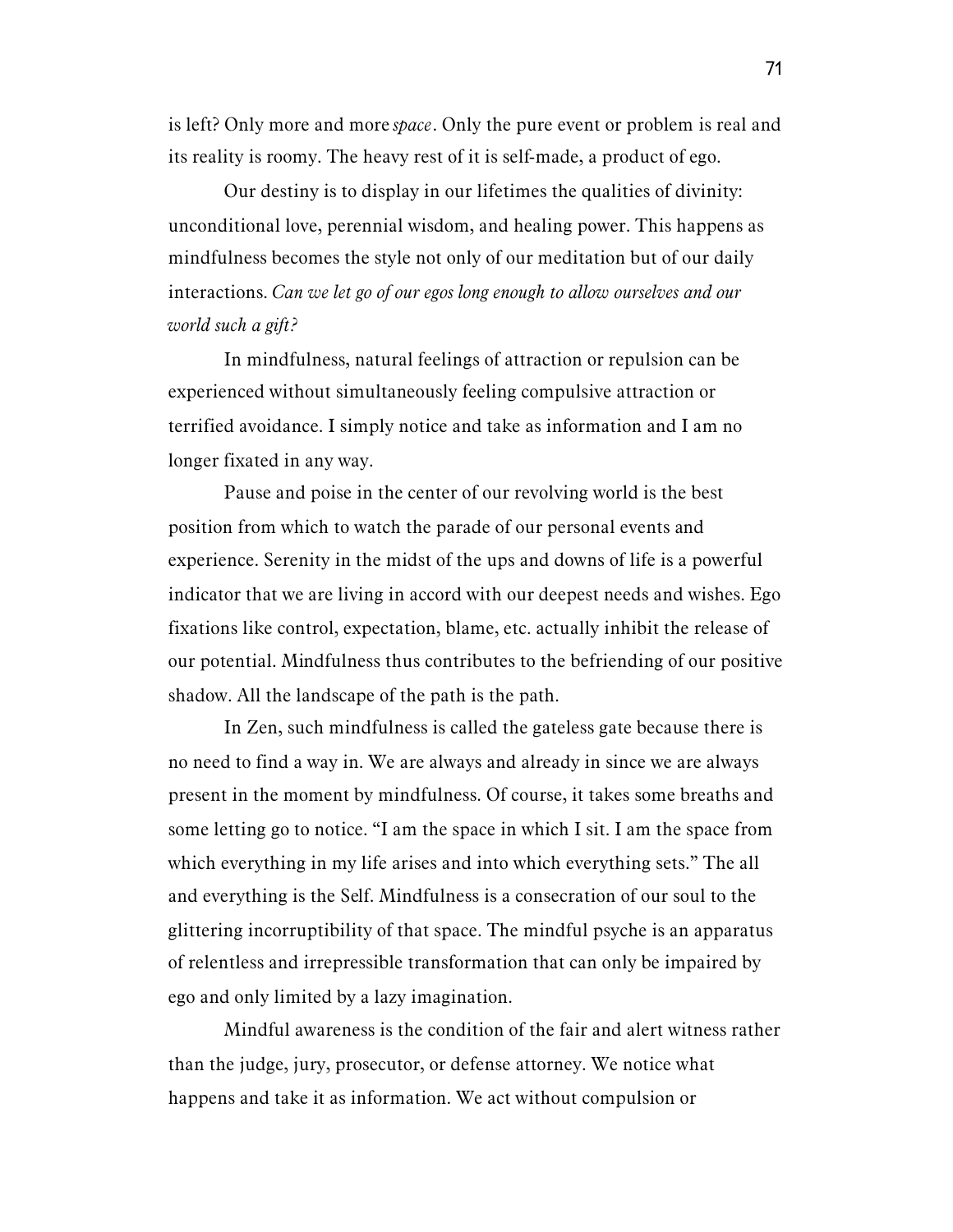restlessness. We relate to what is happening rather than be possessed by it. This is a recurring distinction in all human interactions.

Mindfulness is a translation of Sanskrit words meaning attend and stay. We pay attention and we stay with our here and now predicament. The paradox is that when we accept something in this serene way, shifts begin to occur and we begin to discover the skillful means to more fruitful intimacy and commitment. Over the years we learn to escape and take refuge in illusory sanctuaries built by our frightened ego. We notice that it is easier to believe what will make us feel better. We feel entitled to expect that others will be what we need them to be. These are man-made chains that look like links to happiness.

From: *Shadow Dance: Liberating the Power and Creativity of Your Dark Side*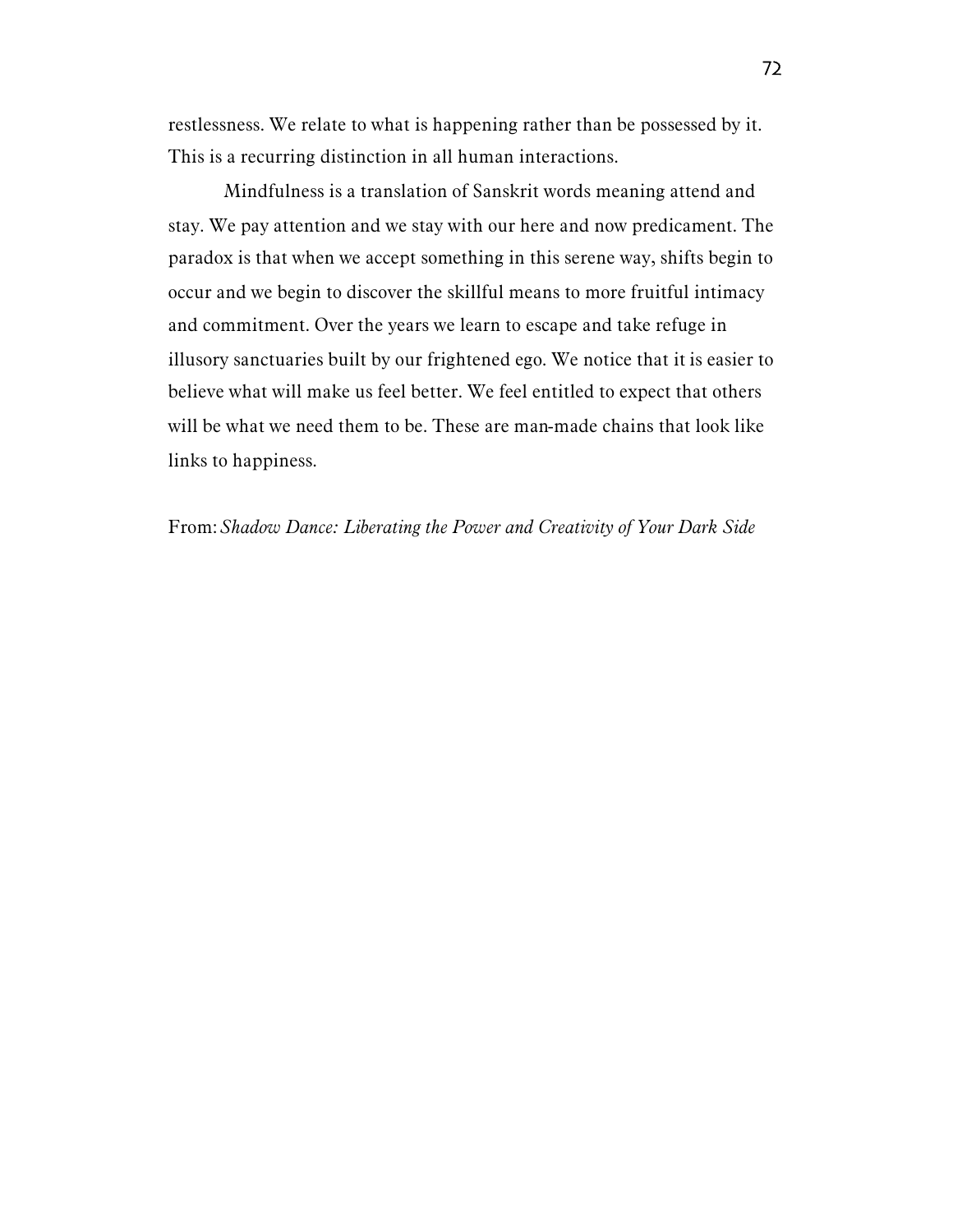# LOVE AS A PRACTICE

Love is not so much a feeling as a way of being present.

Love is a sustained and active presence *with* an unconditional giving of these five A's:

*Attention* to others by hearing what they are saying and noticing what they are feeling

*Acceptance* of others just as they are, with all their light and shadow too

*Appreciation* of others' gifts, limits, and uniquely poignant predicaments

*Affection* shown in holding and touching in respectful ways *Allowing* others to make their own choices rather than the ones we

think best for them

Compassion is the five A's as a response to others' pain.

We are not fully present in the moment when we are caught up in conditioned habits of ego, such as fear, judgment, expectation, interpretation, control, attachment to an outcome, etc. Love is presence *without* such egoic mindsets that impose our reality on others.

There is a spiritual practice by which we can let go of our intruding mindsets. In mindfulness meditation we maintain a sustained attention to the here and now—or to this person as she is—and when the distractions arise, we keep gently bringing ourselves back to the reality in front of us, shorn of our mind's elaborations.

So love is presence *with* the unconditional five A's *and without*the conditioned distractions of ego. We receive love in the same way— with an openness to the five A's and with a letting go of our own ego interferences such as fear or judgment. In other words, love happens best in the context of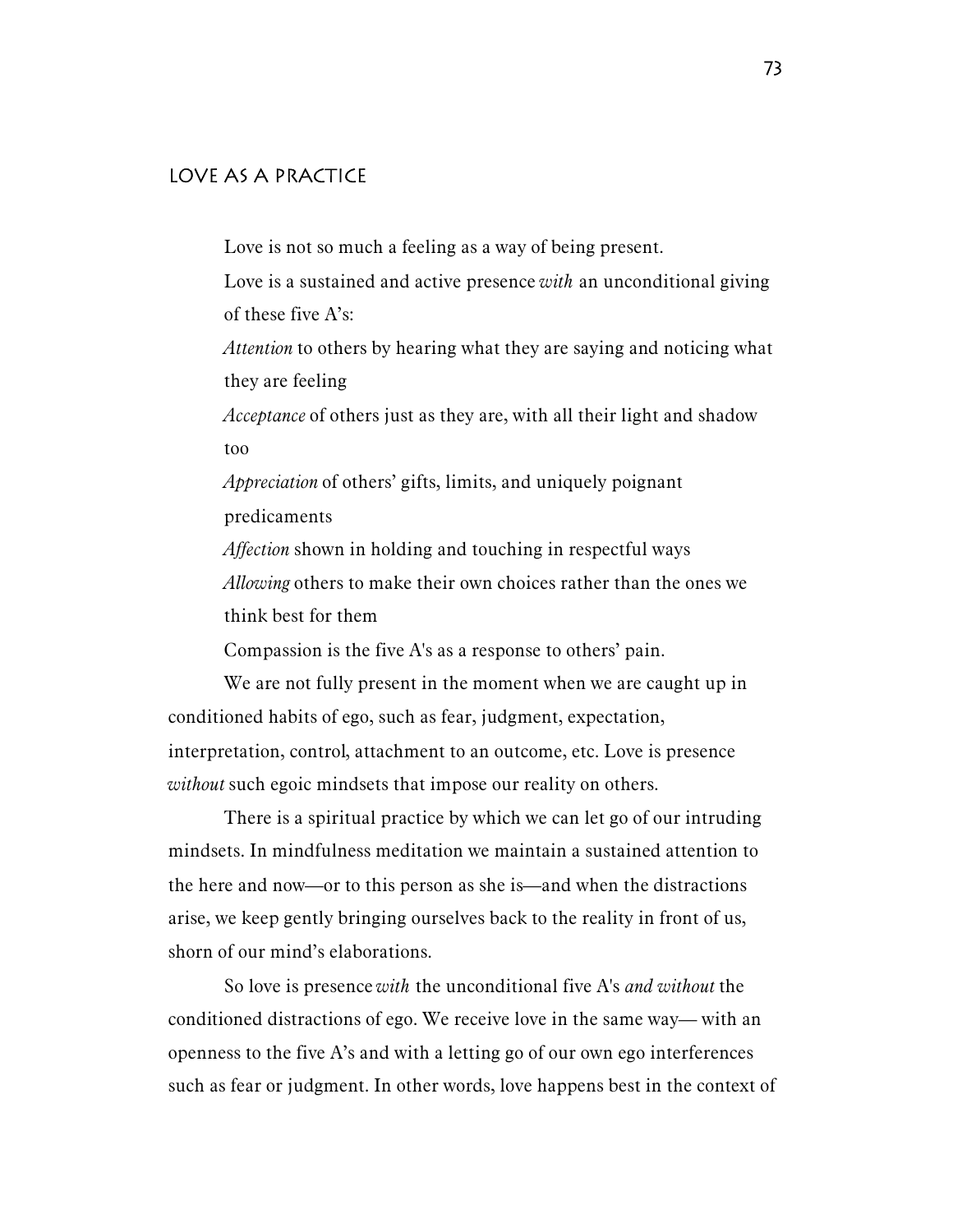mindfulness. This is how a spiritual practice can build our capacity to love and to be loved.

There is a touching and encouraging synchronicity built into our very being. The five A's are simultaneously the fulfillment of our earliest needs, the requirements of adult intimacy, and the ingredients of universal compassion. Notice how all three of these have *connectedness* in common. In the splendid economy of human and spiritual development, the same keys open all our evolutionary doors.

We can expand our consciousness of giving and receiving love. One way is by practicing ways of being present *with the five A's and without ego overlays*. It may help to say the following affirmation first thing in the morning and throughout the day, concentrating on each word and picturing yourself being justthis way. It can be especially powerful as a silent mantra, a prelude to our interacting with someone who threatens or annoys us or to facing a situation that may be scary:

"I am fully present here and now with all my unconditional attention, acceptance, appreciation, affection, and allowing. In this moment, I am letting go of judgment, fear, control, and demand. May I be this way with everyone. May I be ever more open to the love that comes to me from everywhere. May all beings find this path of love."

Confidence in ourselves grows when we feel the immense joy of fulfilling our capacity to love. In addition, we can be comfortable in the real world that exists beyond our wishes and manipulations. We can be cocreators of relationships in which love is more and more cheerfully and generously given and received. We can love the moment, all we have, and love in the moment with all we are.

#### From: *How To Be An Adult in Relationships*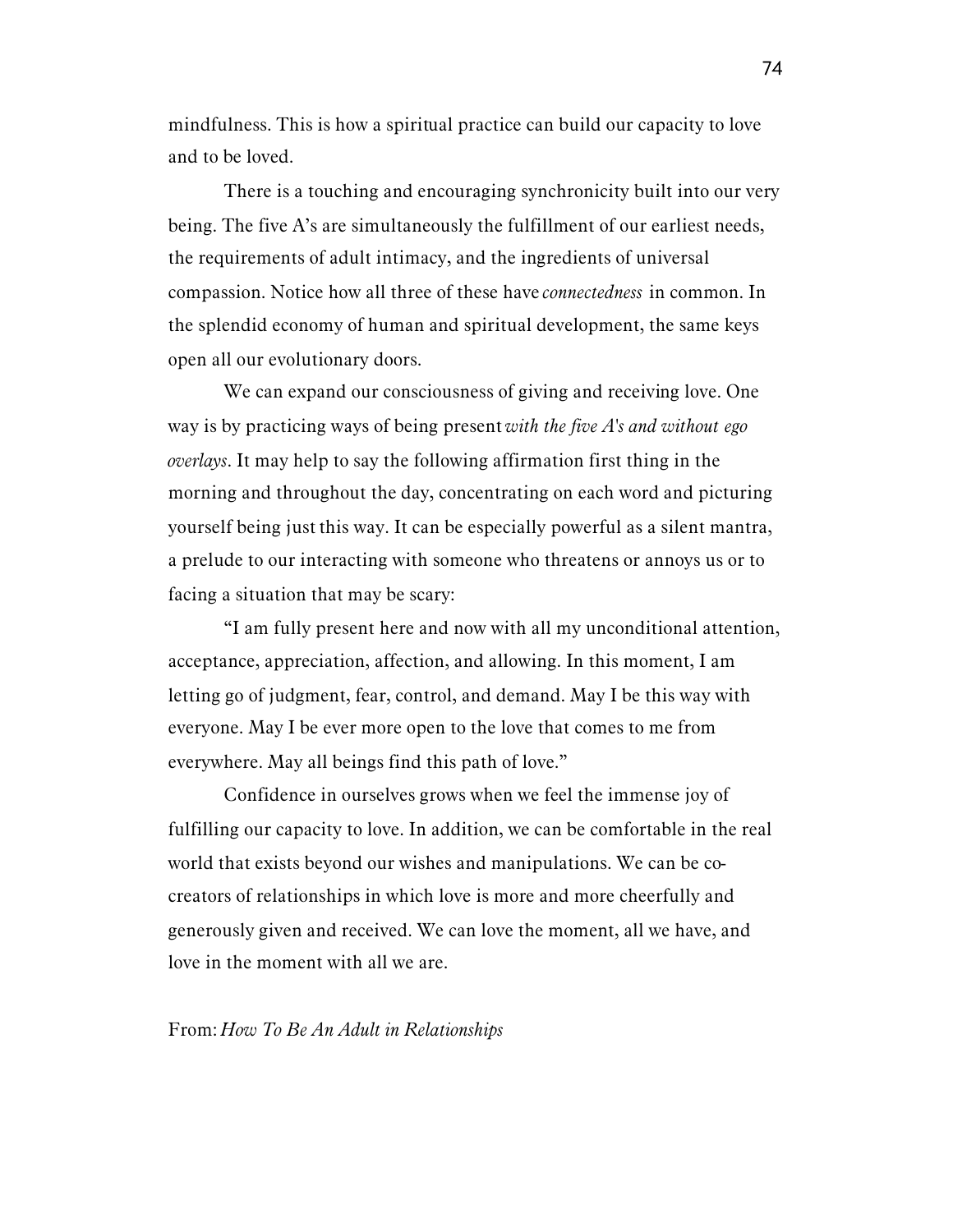### LOVINGKINDNESS

Mindfulness culminates in the practice of lovingkindness. In Buddhism we open to lovingkindness by sharing four immeasurables or divine abodes: compassion, love, joy, and equanimity. We can cultivate these qualities and place an intention that others enjoy them too. Lovingkindness adds heartfulness to mindfulness. The basis of lovingkindness practice is that we all want the same thing: happiness. Our kinship with all beings makes us want to love them, that is to will their happiness and their best good.

Here is a simple format for this process: Sit quietly and image yourself filled with one of the four immeasurables at a time. With each of them, use affirmations that make contact with a widening circle of people until you have included the whole world in your loving wishes. "May I be joyful. May those I love be joyful," etc. Begin with those who love you, then those who are benefactors, those you love, those who are friends, and then those who are acquaintances. Go on to the neutral people who meet you in daily life, bank tellers, check-out persons, etc. Next are people who do not like you, those you dislike, difficult people, hostile people, enemies, first personal and then politically, including figures from history. Finally, beam the love to the whole world, north, south, east, and west.

It is useful to notice any resistance as you move down the list. Do not attempt to root out the resistance. Simply *complete* it by forming a stronger intention to love and the resistance will weaken. Something may change in you as you wish love and joy to neutral people or to enemies. This practice shows the limits to our love and helps us surpass and exceed them. It also teaches us to take refuge not in ego or selfishness but in heartfulness.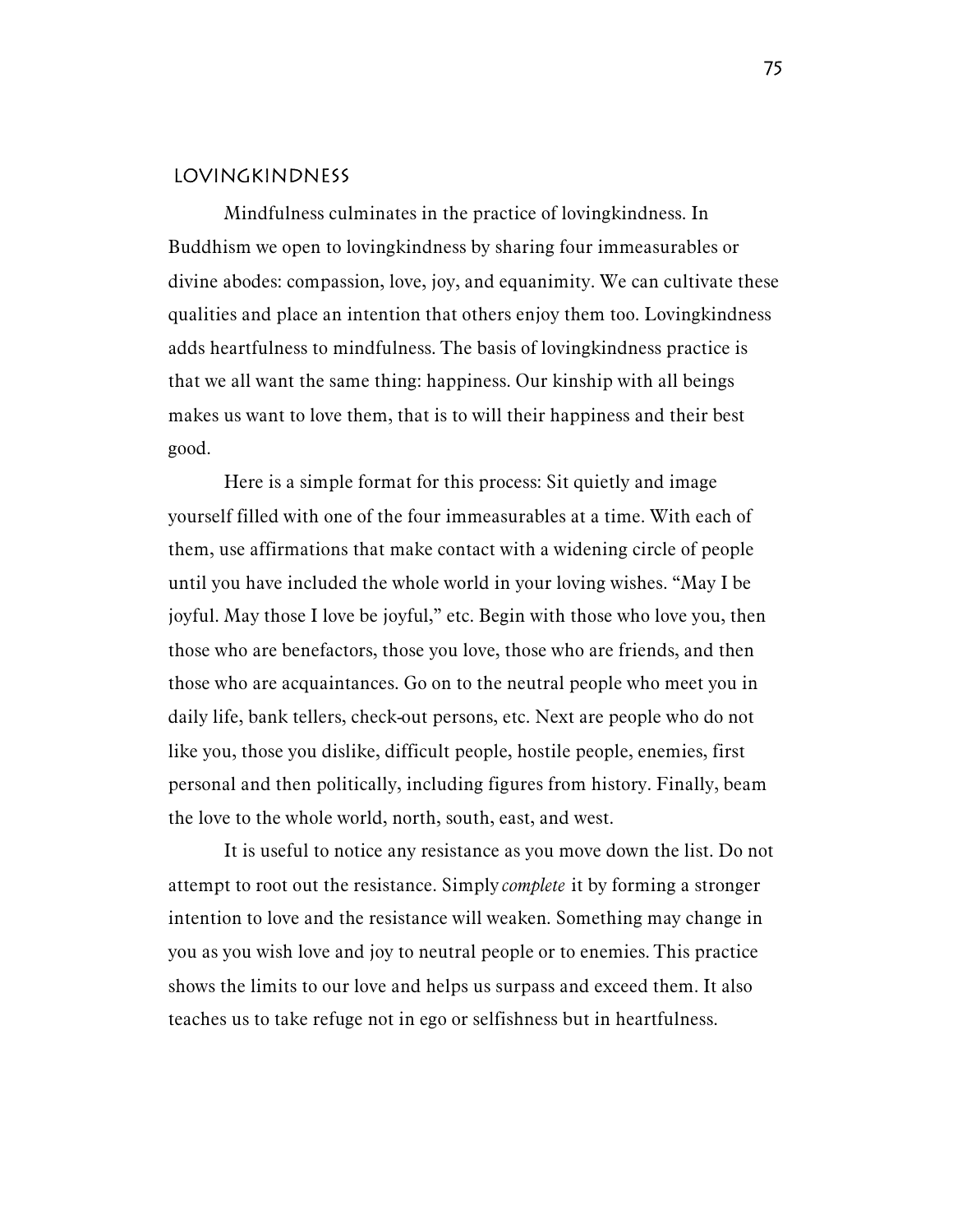Here are examples of useful affirmations : May I respond with compassion to….. May this person have happiness and the causes of happiness…. May those who….be free from harm. The affirmations are to be repeated daily and throughout the day, internally, as you encounter people. Leaving the dentist, you say: "May he and all helpers bring healing to themselves and others." We not only affirm for others but for those they will reach too. Lighting a candle or incense while doing this adds a ritual dimension that furthers enacts and focuses the healing energy.

When meeting up with someone who causes you pain, this practice and affirmations will kick in and you may hear this in your head/heart: "I am thankful for this teacher. May he find the light." These affirmations do not mean that we necessarily approve of others' behavior only that we appreciate the potential in it. This is another way of never giving up on anyone.

The compassion affirmations free us from the retaliatory habit of ego. The love affirmations free us to love more. Joy to others brings joy to us and equanimity is a response to the conditions of existence for all of us. We begin to act from our practice. We are engaged with others in the world as people committed to a practice. This is spiritual integrity. The organizing principles of the world are the conditions of existence and synchronicity. As we say yes to the givens of life and open ourselves to the messages in synchronicity that spiritual integrity becomes spiritual wholeness.

This practice takes time. It is not done in one sitting. Proceed slowly and honor your own timing. It may take awhile to get to the level of compassion that makes an affirmation sincere. This is about transforming relationships and oneself so it may be a long process but daily attention to it will pay off.

The practice of lovingkindness can be applied to all the practices in this booklet. In keeping with our oneness with humanity, we do not use any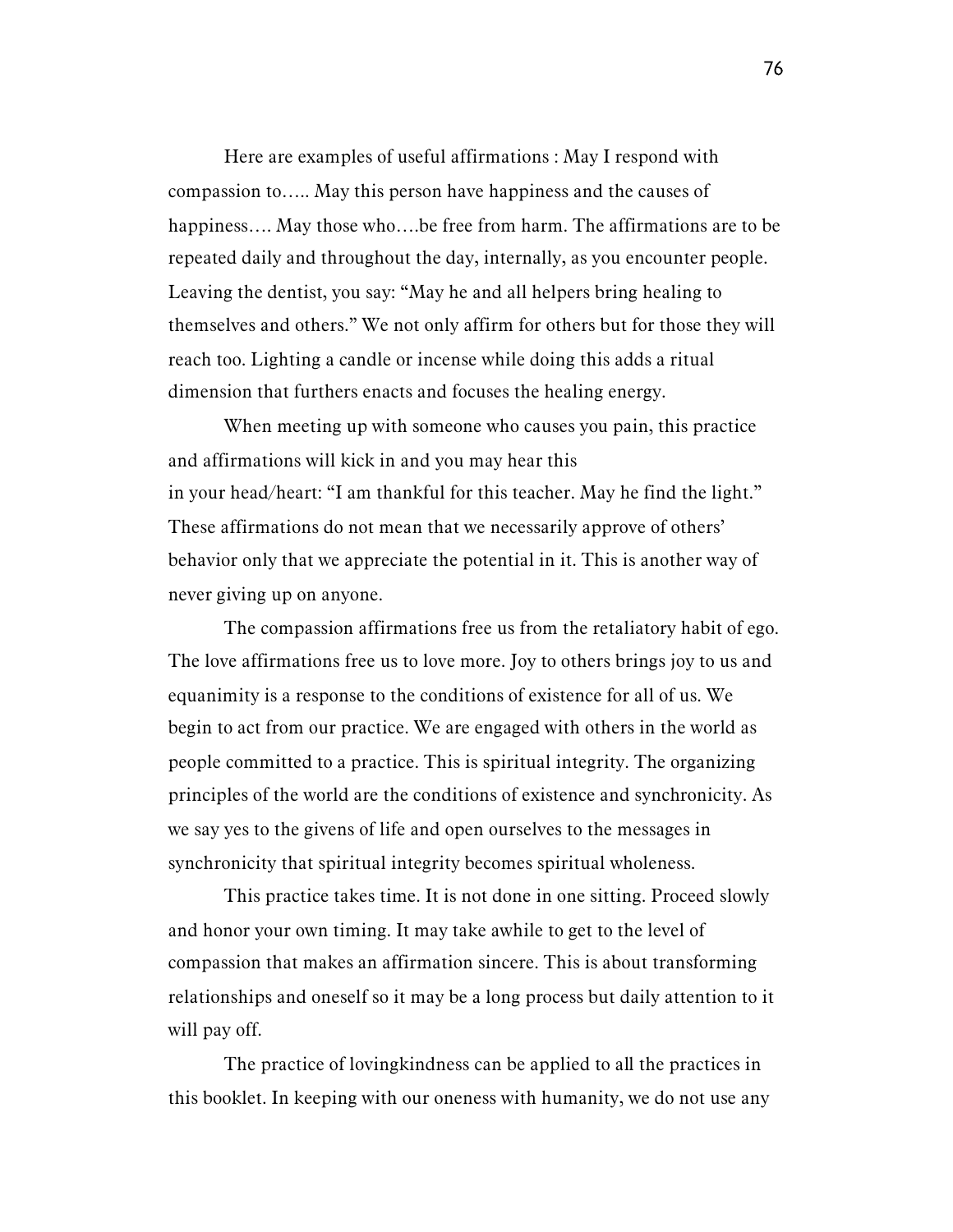affirmation or spiritual practice exclusively for our own benefit. We expand it in three directions to include those we love, those with whom we have difficulties, and all beings everywhere. Thus the affirmation: "I am open to the healing power of nature in my life" is only the first dimension of a spiritually mature affirmation. We move from personal practice to a universal embrace of humanity when we add: "May those I love be open to the healing power of nature in their lives….May those with whom I have difficulty be open to the healing power of nature in their lives ….May all humans be open to the healing power of nature in their lives." A complete affirmation is a form of generous lovingkindness and makes our wish for ourselves a hope for the world too.

From: *How Be To An Adult in Relationships*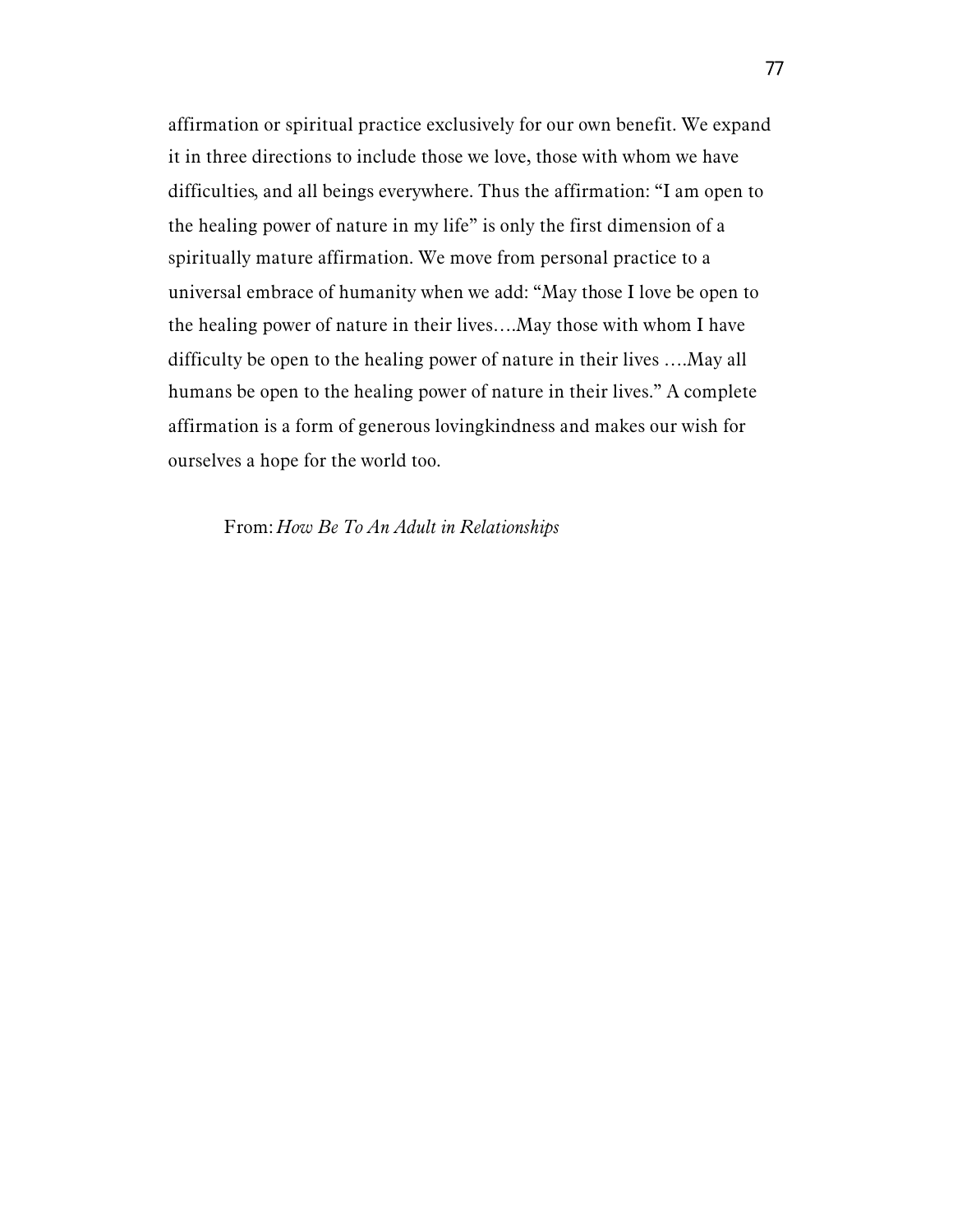# EGOLESS LOVE

Everyone is an appreciated friend when we follow the *lojong* teachings, eight verses designed in the twelfth century by Geshe Langri Tangpa to summarize Buddhist concepts. They can be found in a booklet by the Dalai Lama *called Training the Mind* (Wisdom, 1999). The central point of these skillful means for letting go of ego is in this verse: "Whenever others…revile and treat me in other unjust ways, may I accept this defeat myself, and offer the victory to others." By cultivating compassion and by dissolving the illusion of an independent self, it becomes possible to love in such a humble way. The implications of this exalted teaching for intimate relating are clear once we realize that love is other-concerned. It is without hierarchy or insistence on individual autonomy. It does not cherish self-vindication. To see that leads to freedom from separateness. There is indeed an "I am" but without the conceptual limits with which we have surrounded it. "I am not a separate entity" means I am not limited by time or space. This is the real meaning of "no me." Limitation happens when we identify with any layer of ego.

Here is a summary of the eight verses of lojong as a practice of affirmations that apply to relating egolessly:

May I consider all beings precious.

May I always respect others as superior while maintaining self-esteem.

May I face my inner darkness and turn it to good.

- May I be moved with compassion for the pain behind the spite others may show me.
- When I am hurt by others, may I forego retaliation while always fighting injustice.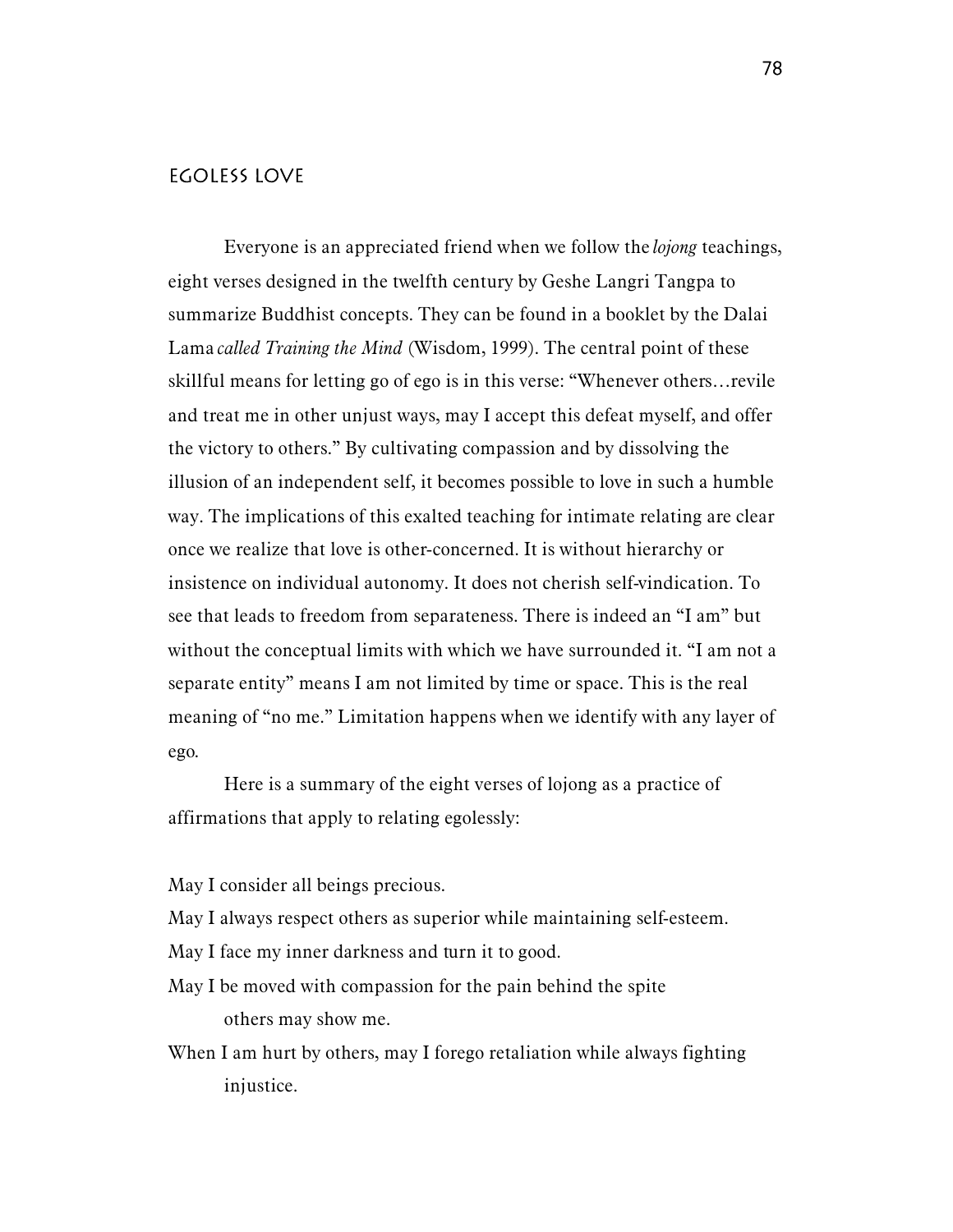May I reckon those who betray me as sacred teachers.

I offer joy to all beings and am one with them in their suffering.

May all beings and I be free from ego concerns of loss and gain.

- Our healthy self-esteem can increase as we look at ourselves mindfully. We do this by seeing ourselves just as we are:
- I look at myself and my life without fear of what I may see or what I may find I have to work on
- I look at myself without censure, blame, or shame but with a sense of accountability for any ways I have hurt others and I make amends

I accept myself as I am without an attachment to fixing, changing, or

controlling my natural inclinations and attributes

I let go of any attachment to the outcome of what is happening in my life right now or for the future

I allow myself to live in accord with my deepest needs and wishes

I love myself as I am and take care of myself

I pay attention to my body and what it tells me about myself and the joys and stresses of my circumstances

I am free of fear and craving

I share with others the gifts I receive and am thankful

May all beings have happiness because of my work, my gifts, and my practice.

From: *How Be To An Adult in Relationships*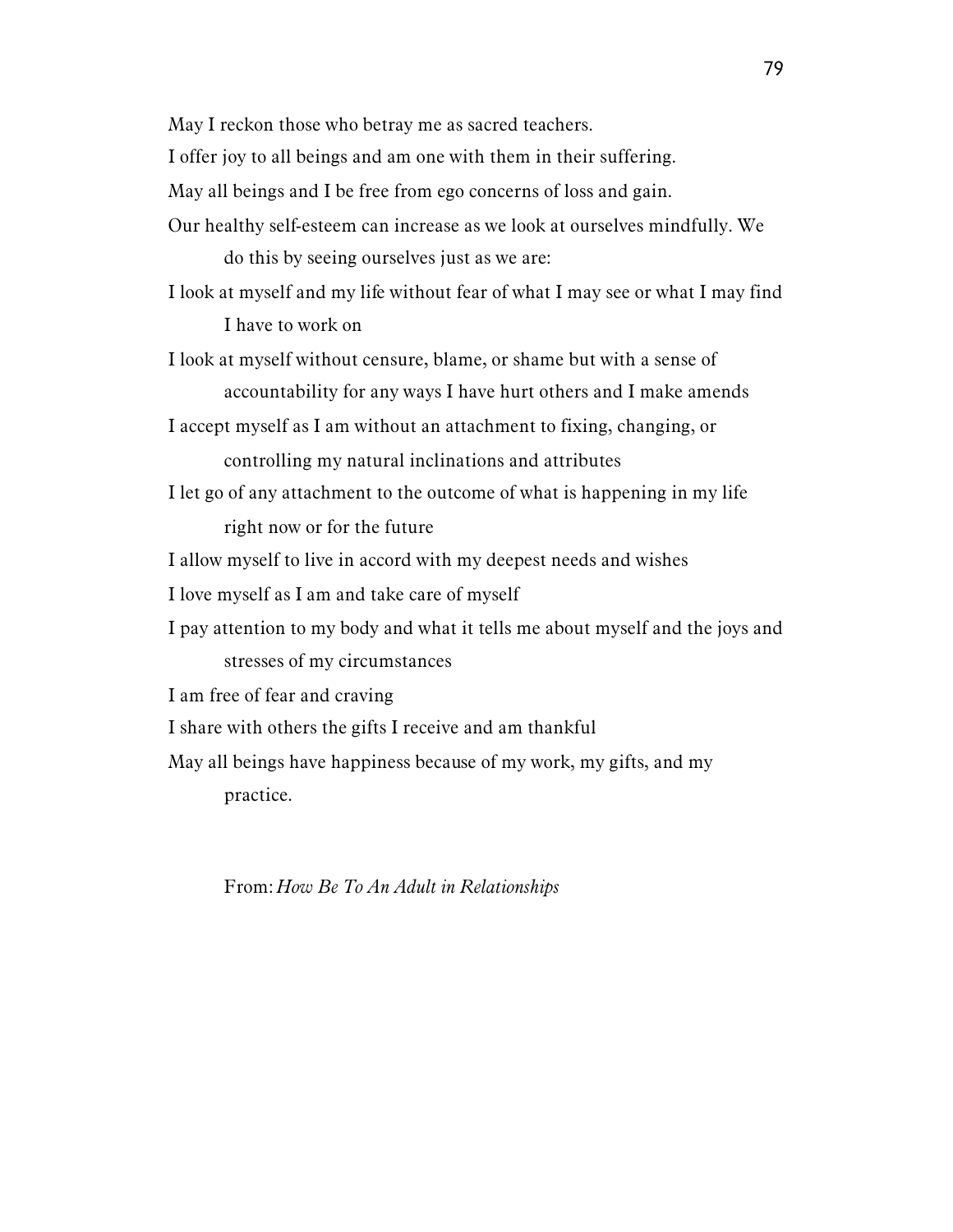## FATE OR DESTINY?

Our destiny is to let the design of the whole universe work itself out in the display of our unique life. What we choose is destiny. What we refuse comes back to us as fate. It hits us from without when we refuse to heed its summons from within, as the tornado swooped up Dorothy when she was reluctant to leave on her own! "We are dragged by fate to that which we refuse to walk toward upright," says Jung.

It makes spiritual sense to forge a lasting agreement with the universe, an unconditional Yes to "what is." By that Yes, I am the embodiment of nature's laws and harmonies. Shakespeare states this so profoundly in *The Merchant of Venice:* "Soft stillness and the night become the touches of sweet harmony...Such harmony is in immortal souls."

Each generation presents to the universe a population of people who have just the right ingredients in them to make the world better for that epoch. Each person is an utterly crucial cell in this mystical body of humanity. Our work on ourselves makes us healthy enough to transcend our fears and attachments so that we can make our unique contribution to the world. There is synchronicity in the fact that here and now the world always has just the human resources it needs to further its evolution as befits our era. Our work is to become fit for our part.

Nature participates in the same synchronicity by its drifts of species and seasons of change. It creates an ice age and a temperate age in accord with the over-all requirements of evolution. I am here at the right time for me to make my contribution and nature is supporting me by presenting just the conditions that promote this enterprise. And so are all the people and events in my life. Each one assists me, either by support or challenge, in moving toward the full expression of my destiny: to bestow the abundant riches of my love, wisdom, and healing on my world. These riches come from the treasury of all mankind and they are accessible to all of us only through each of us: "My work is that of a collective being and it bears Goethe's name."

From: *The Power of Coincidence: How Life Shows Us What We Need To Know*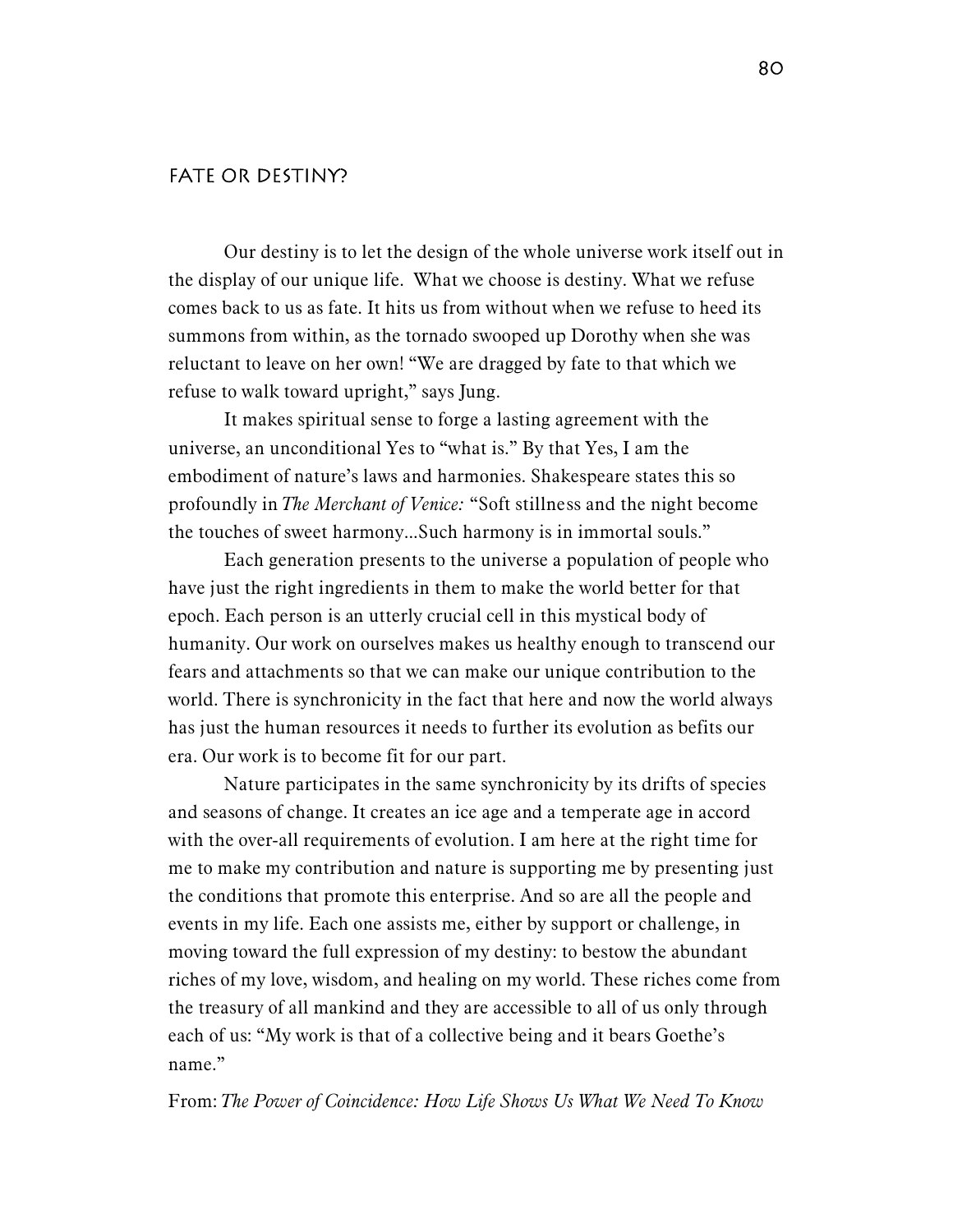### WHOLENESS WITHIN

• I am always opening myself to more consciousness, i.e., more light

• Sometimes I fall down in my resolve to love generously. I admit this without despair. I accept myself as I am, neither condoning all I have done nor castigating myself . I make amends to those I have hurt. I accept responsibility for the consequences of all I have caused.

• I create an atmosphere of forgiveness and mendable failures in all my relationships. No one is perfect and no one is permanently excluded from my circle of love. I am never at ease as long as I have even one grudge. I let go of the will to retaliate; I will the transformation of others not the punishment of them.

• I see that the armor that was protecting me from fear was actually preventing me from being fully free of it. I admit my fears, feel them fully, act as if they were not able to stop me, and find an alternative that frees me from them. With this program, I am combining defenselessness and resourcefulness.

• I see that honoring a Higher Power does not excuse me from even one of the conditions of existence but may grant me more resilience, optimism, and resources in facing them. I acknowledge that spirituality is like an immune system: it does not prevent sickness but it does make for faster recovery and perhaps less susceptibility.

• I trust that I have a unique and significant destiny and that everything that happens to me is part of its unfolding. Synchronous events and meetings keep happening for just that reason. It is for that same reason I was given this lifetime. Everything in it is perfect.

• My destiny is to reach mystical union through a healthy personality and an evolved spirituality. My destiny is thus a holy communion of the human, the natural, and the divine. I make a fervent commitment to love wisely and to shower healing upon my world.

• Grace is the life force and it is the same in me, in nature, and in the Higher Power.

From: *Catholic Means Universal: Integrating Spirituality and Religion*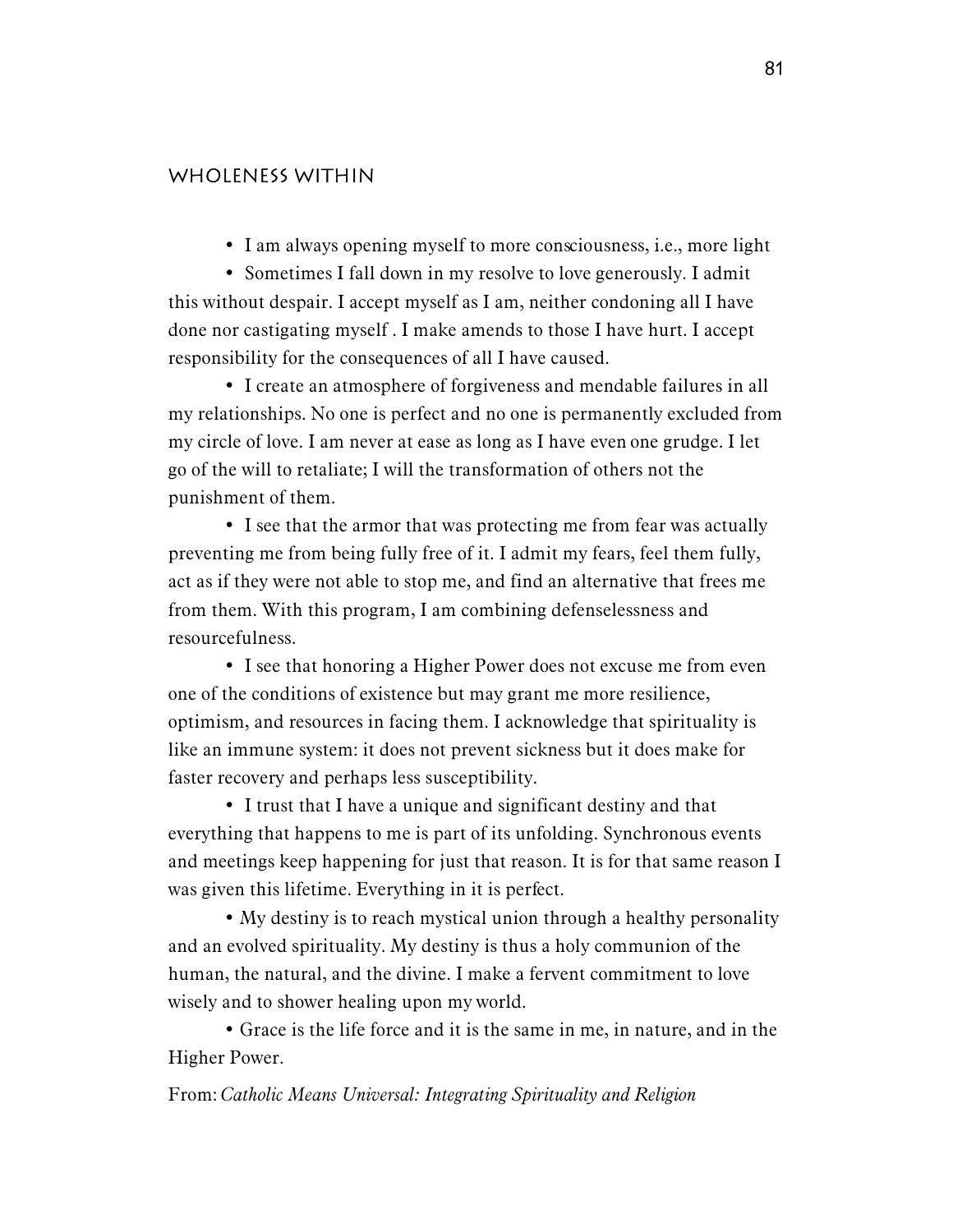### UNCONDITIONAL LOVE

Love is our finest human grace.

It is the cause, the means, and the result of our human journey.

It is unconditioned by expectation, neediness, or the desire to change, control, or rescue anyone.

Love lets go and never clings or controls.

It takes nothing away from us; it multiplies when we share it.

Love lets the light through and survives the darkest gloom.

Whatever is true about love is true about each of us.

Love and we are just one miracle.

Love is not our goal. It is our very identity. It is not something to be achieved. It is what we always were and already are. It is experienced uniquely and differently by each of us.

Every choice in life supports or denies this one penetrating fact.

Every risk in relationship is a challenge to love more.

Everything that happens in and through us is about this incorruptible and inalienable love: how we can see it, how we can show it.

Unconditional love is the most powerful builder of our immune system. It actually protects us physically as well as spiritually.

Paradoxically, it also makes us vulnerable emotionally. We become softer, more permeable, more accessible. We become centered, strong, and free enough to let our heart be penetrated while keeping it nonetheless intact.

In a very real way, we are who we are because of the love others have shown us. Our every adult asset began as a gift from someone who loved us as we were and thereby encouraged our unique self-emergence.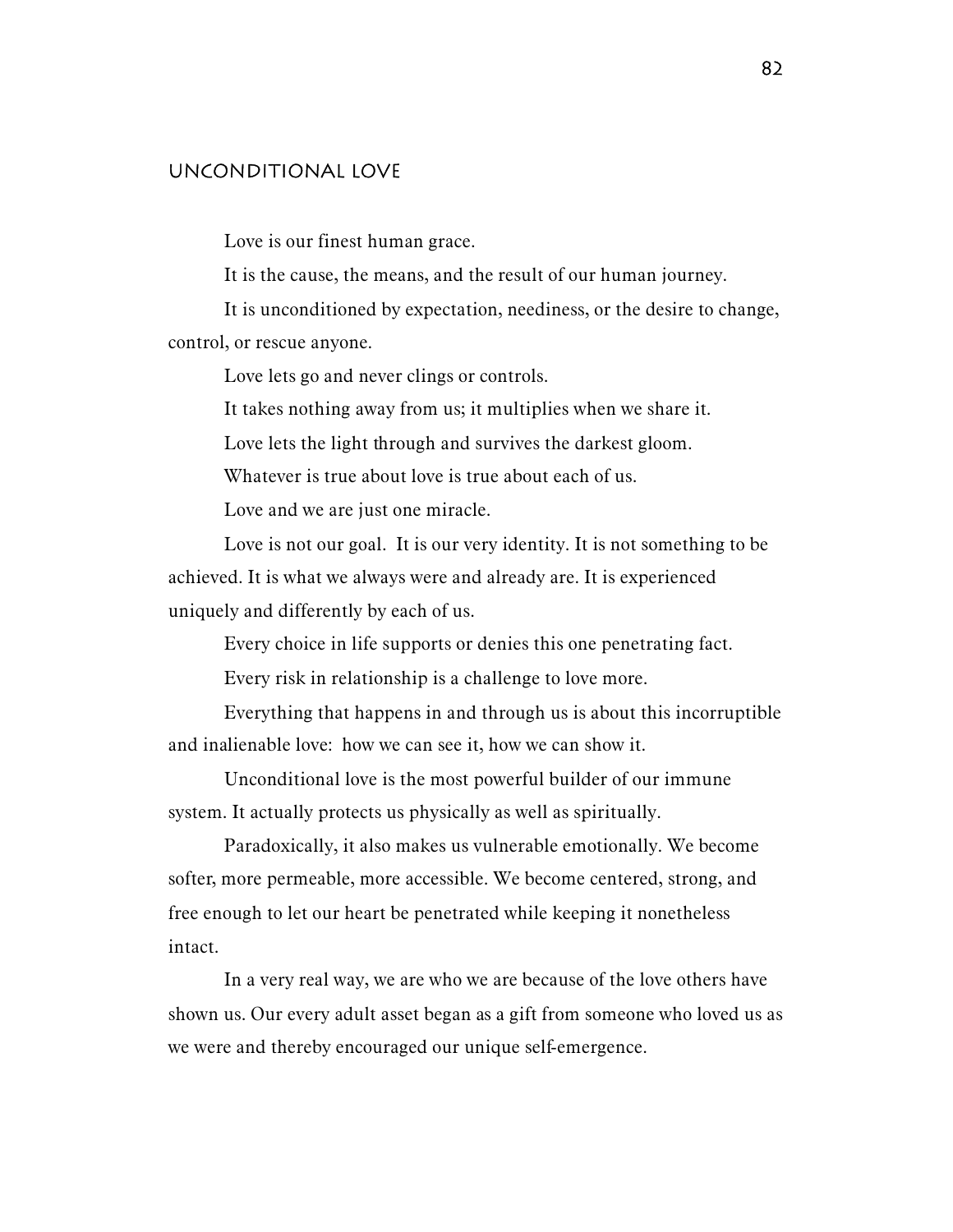Our origin was in this living dialogue of love. We are alive because love brought us here and wanted us to stay here.

Love is not an emotion but an unsentimental Being-Here-Now: generously, non-hurtfully, powerfully, truthfully, consciously — irrespective of others' behavior toward us.

Once love means consciously choosing to Be-Here-Now in an unconditional way, we can love not only people but the "What Is" of our life.

The starting point of our love for others is our sane and fearless love of ourselves.

Love gives us the courage to see what is, to see it all as wise, to see it all with humor, to see it all as the very best predicament in which we can become free. Jung recommends "an affirmation of things as they are, an unconditional Yes to that which is, . . . an acceptance of the conditions of existence."

Each person, thing, or event wants us to love it and when we do, it tells us its once-silent secret: everything is in itself an imperishable Yes. To love unconditionally is to join in the harmony of the vast and endless Yes of the universe, the music of the spheres. This love makes a cosmos out of chaos, a whole out of parts, a breath out of death.

The challenge is to accept and to love — without fear — all the Frankensteins we have created in life and even the ones with which the universe surprises us.

When we look in the mirror and see a scared face, we are only looking at years of habit and conditioning. Our real image is of power and love, waiting to be acknowledged so that their light can break through.

We love ourselves by showing our feelings, by being tender toward the places in ourselves that we do not like or that scare us, and by not staying in addictive or abusive relationships or circumstances. We move on to horizons that offer nurturance and honor our lovability.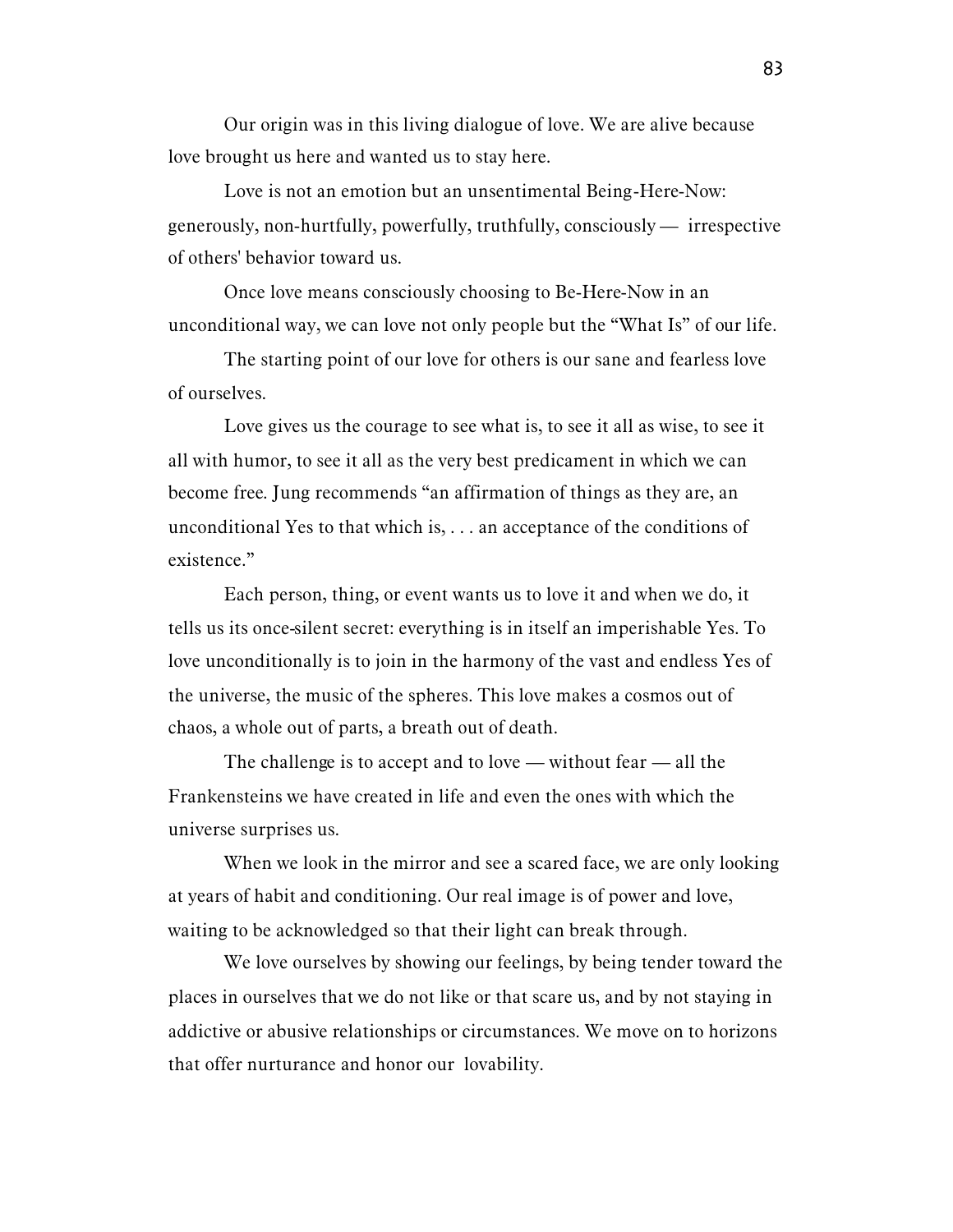In these ways we embrace our destiny to demonstrate in time the timeless love we are—"else a great prince in prison lies."

Love is all that can satisfy the mute irrepressible longing we carry inside us. Our life will always feel strangely deficient until unconditional love happens. Only then do we realize what had been missing all along. Only then do deserts bloom. Only then do we find their manna.

The most perplexing and elusive mystery about love is that we can show it totally and yet we can never really know how much we love someone or just how intensely we are loved.

It is deeper than we can imagine or ever have imagined.

Sometimes a wink, a touch, a word, or a gift reveals a depth of love we never guessed was there. But not even then do we know the full extent of the love, only one of its striking, sustaining, and momentary manifestations.

The limitation is in our minds which do not have the capacity to conceive or appreciate how profound love is. Our actions can show it all but our minds cannot let it all in.

Love is ineffable. We can never adequately put our love into words because words are categories of our minds and love is a living experience.

This is why love is such a unique mystery: we actually contain and channel a power that is greater than ourselves. Love is the something about us that points beyond us, our Higher Power.

How poignant and bewildering that we have intellects inadequate to grasp the most precious of all realities! "Such are the tears of things."

The more we advance on our spiritual path, the more we appreciate that everything good, everything beautiful, everything life-affirming—even pain—is actually love.

We realize that the thread of coherence that has pulled together the surfaces and depths of our life has always and only been love.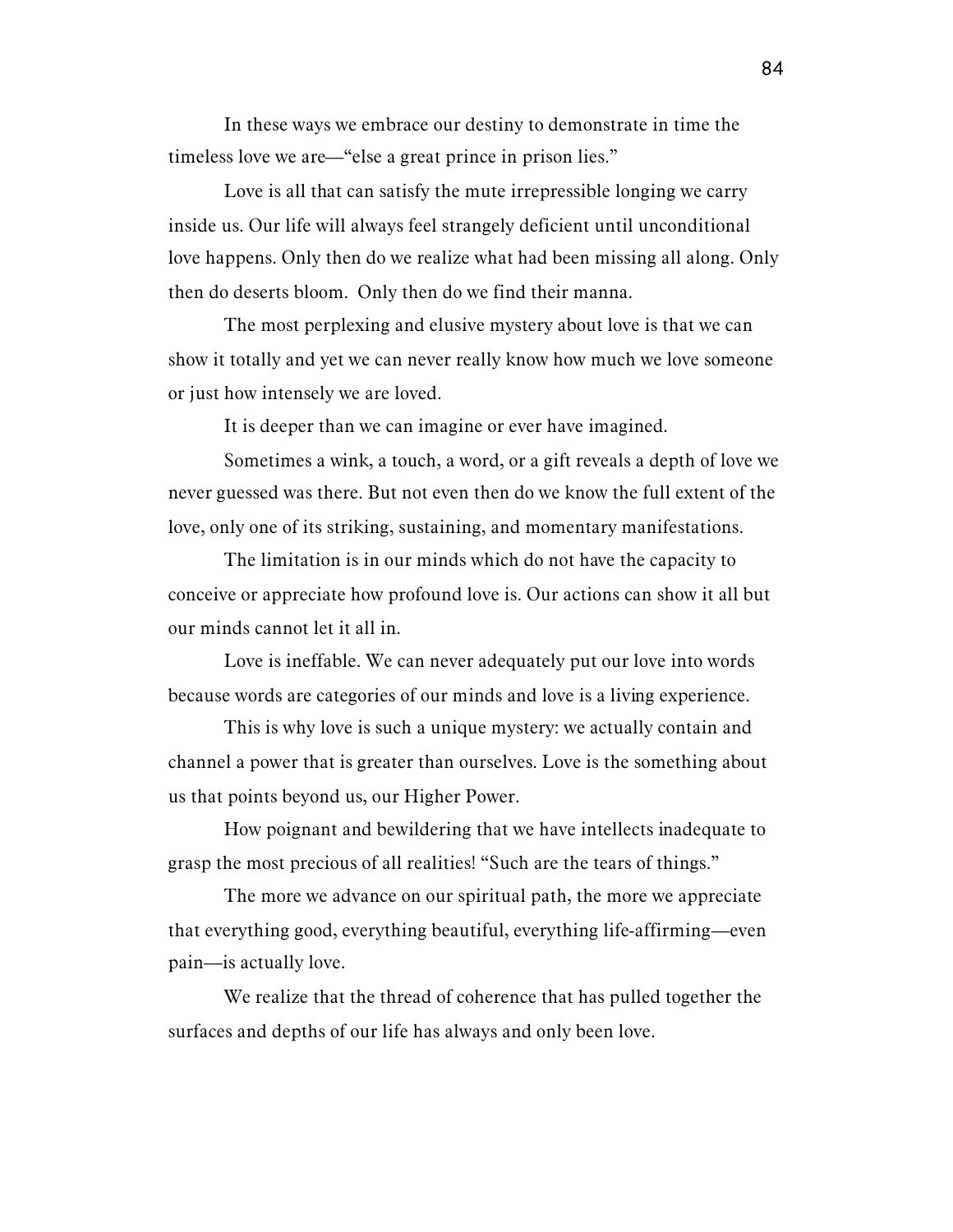Unconditional love is what we have looked for whenever and wherever we looked for anything: in relationships, in sex, in people-pleasing, in family ties, in any ties.

All the while it has been here within us and here everywhere around us. The only search is for that which is always and already ours.

What makes us human beings so uniquely wonderful in this puzzling universe is that we never give up on love.

Against all odds, with no guarantee of being loved in return, out of the hate and hurt so often handed us, in the face of the meaningless suffering history has let us see, we go on loving. We make a door of every gaping hole, a threshold of every prohibiting wall.

What deep respect we deserve for this capacity of ours to take what fate chooses for us and to make a choice of love in return!

How can we ever doubt the specialness of the part we play on this planet? What honor we deserve for handling, indefatigably and indomitably, the most delicate and tender task of evolution: to make love out of nothing and to let it last.

*Our experience is that human beings live on. From this I infer that it is the law of love that rules mankind. It gives me ineffable joy to go on trying to prove that.* — Gandhi

From: *How To Be An Adult*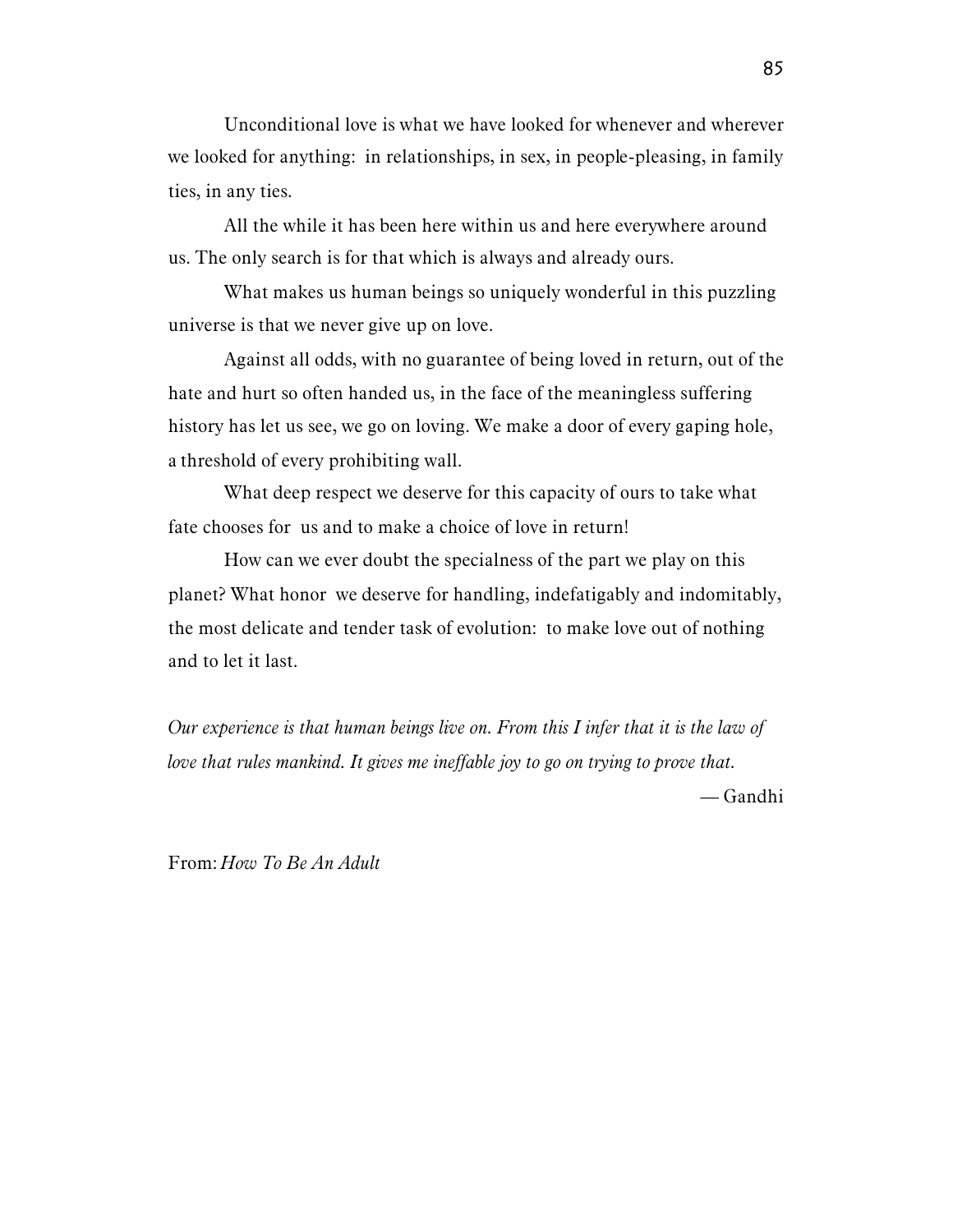### CONCLUSION: WHAT MAKES US HUMAN

*Moment by moment, things are losing their hardness; now even my body lets the light through. -*Virginia Woolf

Our innate longing to find order in chaos Our playfulness Our indomitable hope Our outrage at evil Our irrepressible sense of humor Our ability to love unconditionally: to go on loving no matter how we are treated by others The durability of our capacity to love no matter what happened to us in the past Our willingness to put ourselves second, even to risk our life for others Our capacity to forgive and let go Our ineradicable belief that there is goodness and redemption in every human heart Our sense of accompaniment by a protecting presence Our knack for showing our best when things are at their worst Our intuition that reveals more than we logically know Our choice to be honest when no one is looking Our refusal to accept defeat in the face of unalterable odds Our striving for what lies beyond our grasp: our inclination to stretch Our power to say, do, or be something that leads to healing ourselves and others Our abiding sense that the universe is friendly and that there is ultimately a loving intent in all that happens to us.

From: *Catholic Means Universal: Integrating Spirituality and Religion*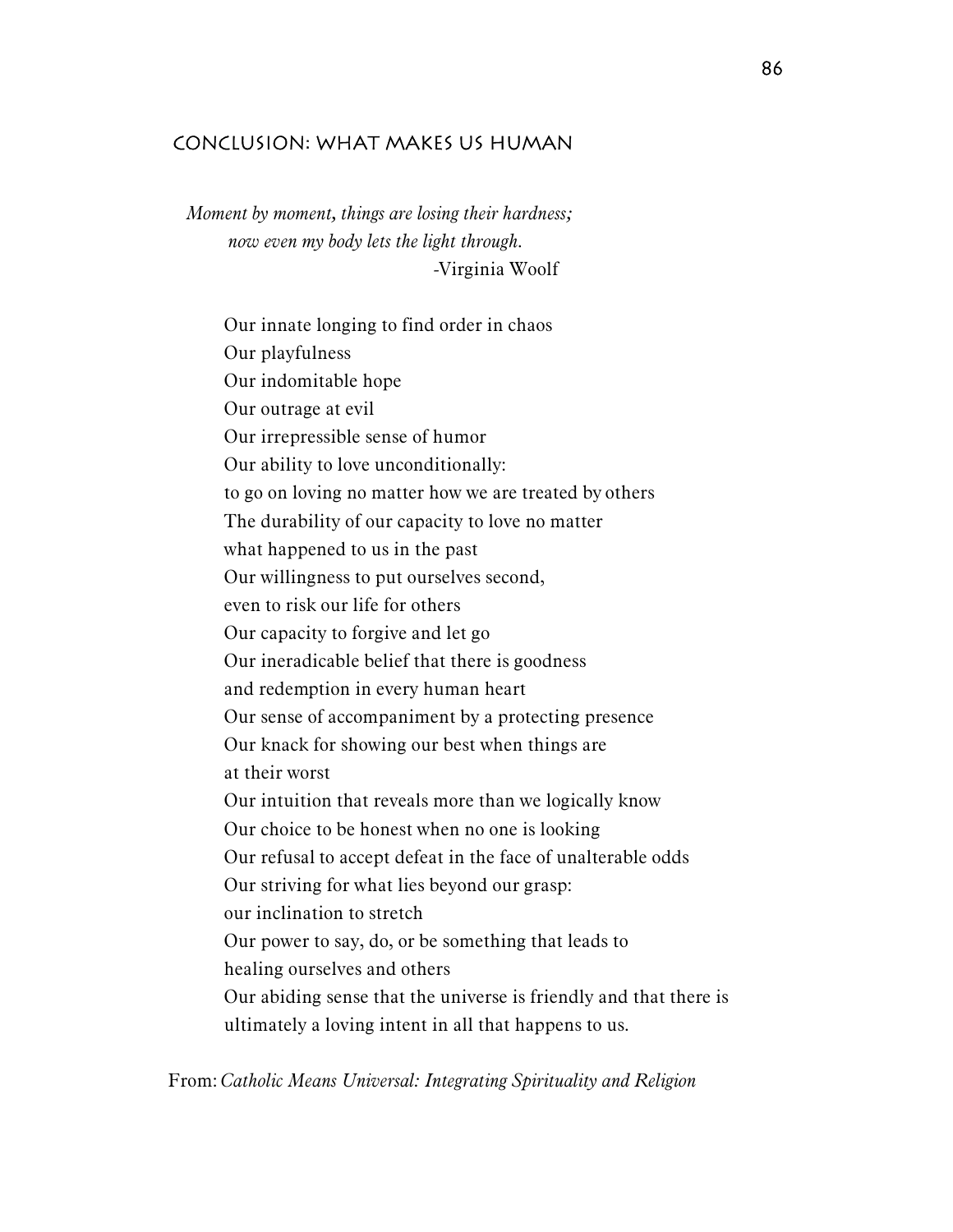

May I greet the all-illuminating dawn of love and abundance and may I always remain loyal to those who are still lost in the ever-darkening sunset of fear and desire.